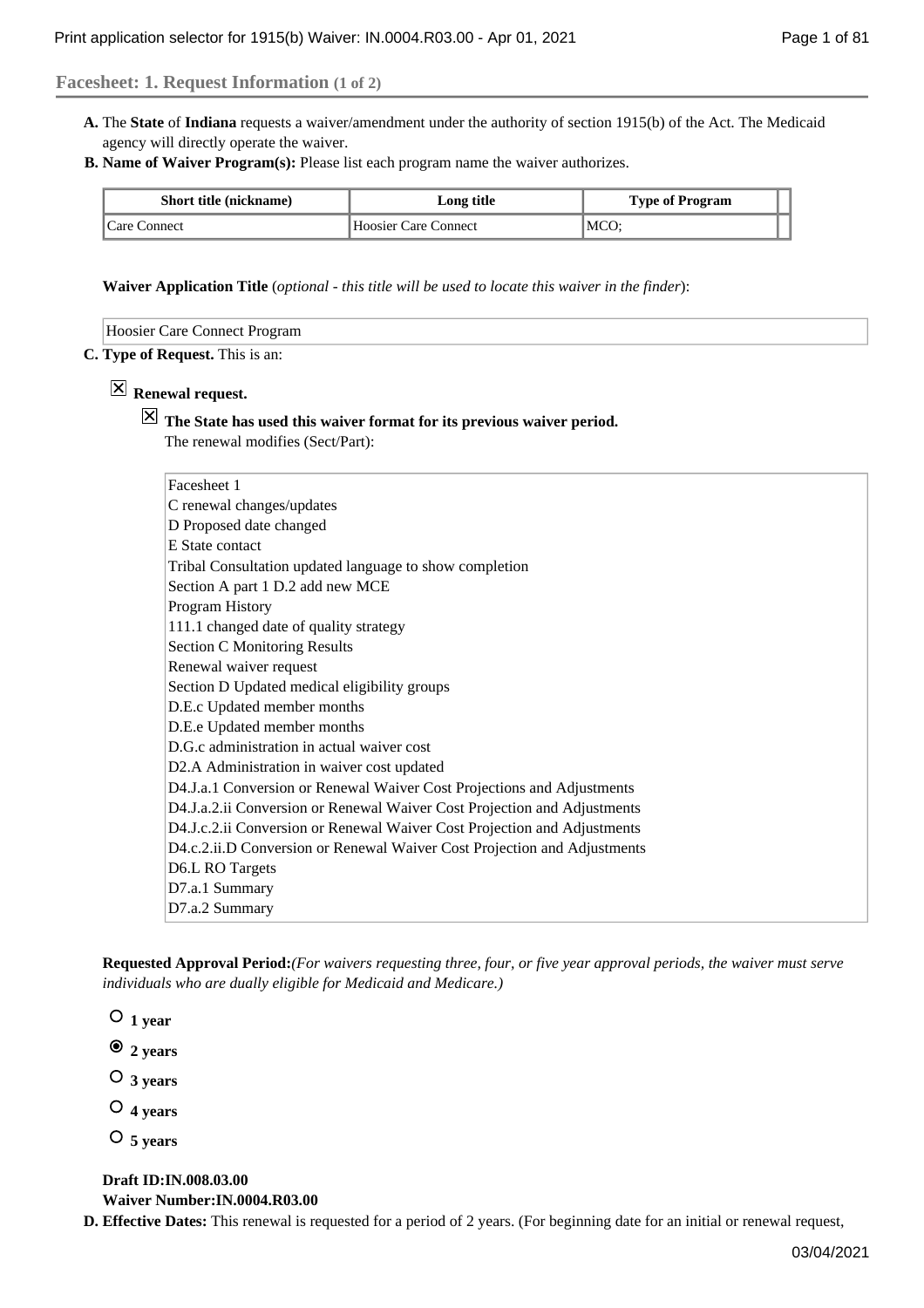please choose first day of a calendar quarter, if possible, or if not, the first day of a month. For an amendment, please identify the implementation date as the beginning date, and end of the waiver period as the end date) **Proposed Effective Date:** (mm/dd/yy)

04/01/21

**Proposed End Date:03/31/23**

*Calculated as "Proposed Effective Date" (above) plus "Requested Approval Period" (above) minus one day.* **Approved Effective Date: 04/01/21**

**Facesheet: 2. State Contact(s) (2 of 2)**

**State Contact:** The state contact person for this waiver is below: **E.** 

| Name:                    |                                        |
|--------------------------|----------------------------------------|
| Carol Sutton             |                                        |
| <b>Phone:</b>            | $(317)$ 233-6486<br><b>TTY</b><br>Ext: |
| Fax:                     | $(314)$ 234-5076                       |
| E-mail:                  |                                        |
| Carol.sutton@fssa.in.gov |                                        |

**If the State contact information is different for any of the authorized programs, please check the program name below and provide the contact information.**

**The State contact information is different for the following programs:**

**Hoosier Care Connect**

*Note: If no programs appear in this list, please define the programs authorized by this waiver on the first page of the*

**Section A: Program Description**

**Part I: Program Overview**

### **Tribal consultation.**

For initial and renewal waiver requests, please describe the efforts the State has made to ensure Federally recognized tribes in the State are aware of and have had the opportunity to comment on this waiver proposal.

The Director of Health Services of the Pokagon Band of Potawatomi was notified in writing on October 20, 2020 of the development of the renewal waiver application and asked to submit comments or questions directly to the Indiana Family and Social Services Administration (FSSA). FSSA provided an opportunity for an in-person meeting to discuss the waiver and Tribal impact.

The tribe did not respond with any concerns regarding the waiver renewal application.

### **Program History.**

For renewal waivers, please provide a brief history of the program(s) authorized under the waiver. Include implementation date and major milestones (phase-in timeframe; new populations added; major new features of existing program; new programs added).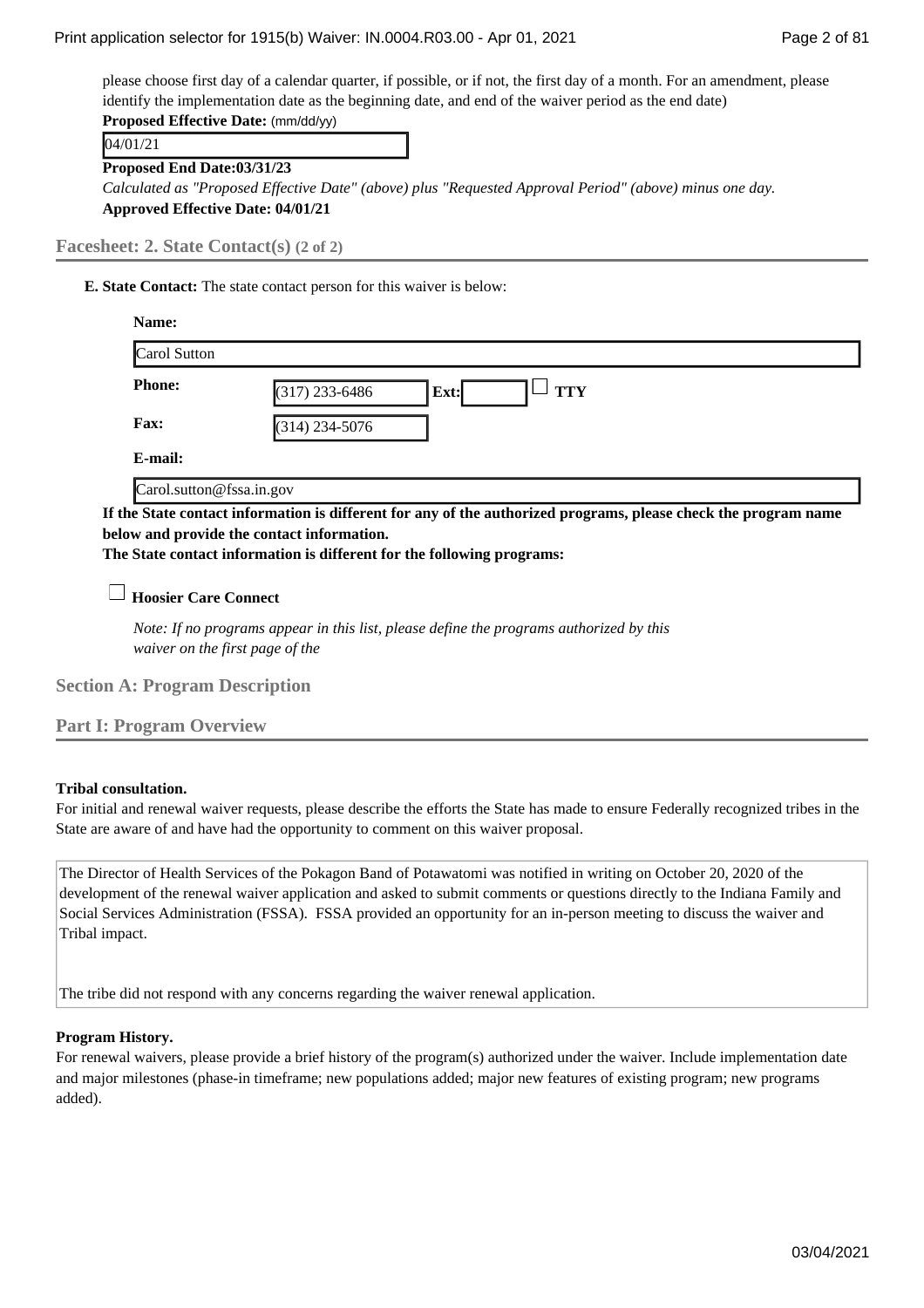The Indiana General Assembly passed House Enrolled Act 1328 in 2013, which tasked the Indiana Family and Social Services Administration (FSSA) with exploring risk-based managed care options for aged, blind and disabled Medicaid members. As a result of this legislation, FSSA formed and the Aged, Blind and Disabled Task Force to engage various stakeholders in developing the goals for such a program. The task force held public hearings to gather input and issued a report with options around better care coordination strategies for the aged, blind and disabled Medicaid population.

In 2014, FSSA's Office of Medicaid Policy and Planning (OMPP) began a competitive procurement process to select managed care entities (MCEs) to service this complex population in the Hoosier Care Connect (HCC) program. The health plans selected to serve the HCC members were chosen through a Request for Proposals [RFP #15-001]. The state selected three MCEs to administer the HCC program.

In February and March of 2015 town hall meetings were held in Bloomington, Fort Wayne and Valparaiso on Ivy Tech campuses to provide information on the HCC and its goals. Representatives from FSSA and each of the MCEs presented information and answered questions from potential members, their families, health care providers and the public. The HCC program was implemented April 1, 2015, with a phase in of members in the first three months. By July 1, 2015, 95,751 eligible members who had mandatory enrollment were enrolled. One subset of the HCC eligible population, wards of the state and foster children, may voluntarily enroll. Approximately ten percent of the wards and fosters are enrolled in HCC.

Beginning January 1,2019, HCC includes institutional hospice members to the program. This population will no longer move to fee for service Medicaid for their institutional hospice care, but instead will remain with their managed care entity for the duration of their hospice care.

With the implementation of HCC, Indiana now has a comprehensive care management program for members with new or complex health conditions, high rates of health services consumption and pharmacy needs, high utilization of emergency services, multiple-chronic conditions and special health care needs.

The state's enrollment broker, Maximus, provides independent, information and assistance with MCE selection to applicants as detailed in the member outreach letters sent my Maximus to new HCC enrollees. Within five calendar days of enrollment, the MCE sends a welcome packet that includes a new member letter, an explanation on how to find information about the MCE's provider network and a copy of the member handbook. The information includes how to select a primary medical provider, how to complete a health screening assessment, and unique features of the MCE, as well as educational materials and the recommended preventive care services.

Network adequacy was assessed periodically through the network geographic access assessment, 24-hour availability audit and provider directory audits. No significant access concerns have been reported to the state by members enrolled in the program. HCC members receive all Medicaid-covered benefits in addition to care coordination services. Care coordination is a clientcentered, assessment-based approach to integrating health care and social support services and is offered to all HCC members through disease management, care management and complex case management. Within care coordination, services are managed by a care coordinator and individuals' needs are assessed and a comprehensive care plan is developed. The outcome of assessment determines the member's level of care and then the member is assigned to one of the levels of care coordination.

Medication therapy management (MTM) is another avenue used by the MCEs to provide care coordination for their members. MTM is medical care provided by pharmacists whose aim is to optimize drug therapy and improve therapeutic outcomes for members. MTM ensures members are receiving the most effective medications while also helping to reduce the side effects and interactions as well as members out of pocket costs. A high percentage of HCC members qualify for MTM.

The MCEs serve as the Right Choices Program (RCP) administrators on behalf of the state for HCC members who use services more extensively than their peers. The program is designed to monitor member utilization and, when appropriate, implement restrictions for those members who would benefit from increased care coordination.

HCC members are learning, through the use of care coordination, how to properly use insurance as evidenced by gradual but continual increase in the utilization of preventive health care services. Another benefit of HCC care coordination is that members now are being treated and maintained with medications for their chronic medical problems.

**Section A: Program Description**

**Part I: Program Overview**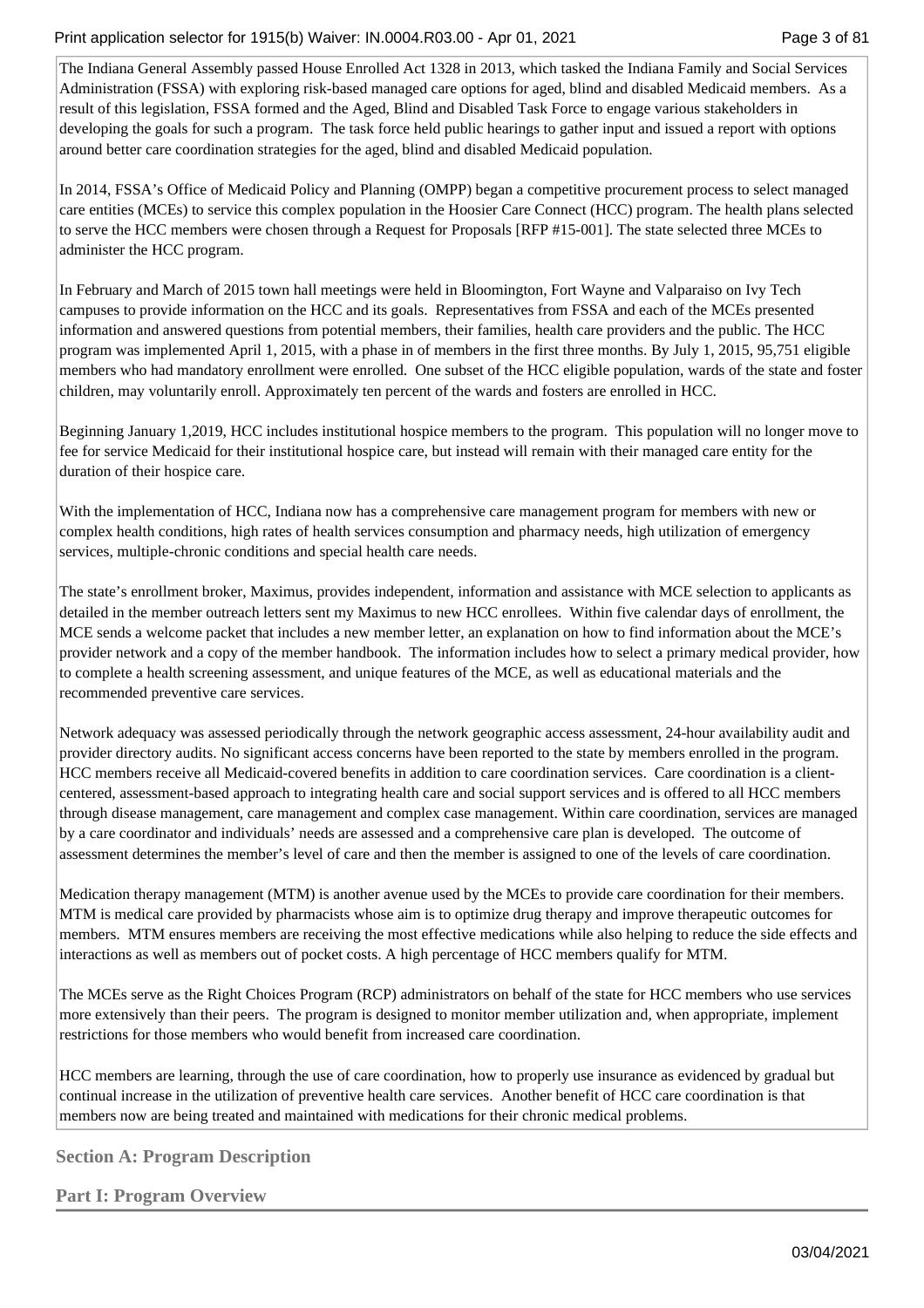**A. Statutory Authority (1 of 3)**

- **Waiver Authority.** The State's waiver program is authorized under section 1915(b) of the Act, which permits the **1.**  Secretary to waive provisions of section 1902 for certain purposes. Specifically, the State is relying upon authority provided in the following subsection(s) of the section 1915(b) of the Act (if more than one program authorized by this waiver, please list applicable programs below each relevant authority):
	- 1915(b)(1) The State requires enrollees to obtain medical care through a primary care case management (PCCM) system or specialty physician services arrangements. This includes mandatory capitated programs. *-- Specify Program Instance(s) applicable to this authority*

**Care Connect**

**b.**  $\Box$  **1915(b)(2)** - A locality will act as a central broker (agent, facilitator, negotiator) in assisting eligible individuals in choosing among PCCMs or competing MCOs/PIHPs/PAHPs in order to provide enrollees with more information about the range of health care options open to them.

*-- Specify Program Instance(s) applicable to this authority*

## **Care Connect**

- **1915(b)(3)** The State will share cost savings resulting from the use of more cost-effective medical care with enrollees by providing them with additional services. The savings must be expended for the benefit of the Medicaid beneficiary enrolled in the waiver. Note: this can only be requested in conjunction with section 1915(b)(1) or (b)(4) authority.
	- *-- Specify Program Instance(s) applicable to this authority*

## **Care Connect**

**1915(b)(4)** - The State requires enrollees to obtain services only from specified providers who undertake to provide such services and meet reimbursement, quality, and utilization standards which are consistent with access, quality, and efficient and economic provision of covered care and services. The State assures it will comply with 42 CFR 431.55(f).

*-- Specify Program Instance(s) applicable to this authority*

**Care Connect**

The 1915(b)(4) waiver applies to the following programs

|--|--|

 $\square$  PIHP

 $\Box$  **PAHP** 

- $\Box$  **PCCM** (Note: please check this item if this waiver is for a PCCM program that limits who is eligible to be a primary care case manager. That is, a program that requires PCCMs to meet certain quality/utilization criteria beyond the minimum requirements required to be a fee-for-service Medicaid contracting provider.)
- **FFS** Selective Contracting program Please describe:

### **Section A: Program Description**

#### **Part I: Program Overview**

**A. Statutory Authority (2 of 3)**

- **Sections Waived.** Relying upon the authority of the above section(s), the State requests a waiver of the following sections **2.**  of 1902 of the Act (if this waiver authorizes multiple programs, please list program(s) separately under each applicable statute):
	- **a.**  $\Box$  **Section 1902(a)(1)** Statewideness--This section of the Act requires a Medicaid State plan to be in effect in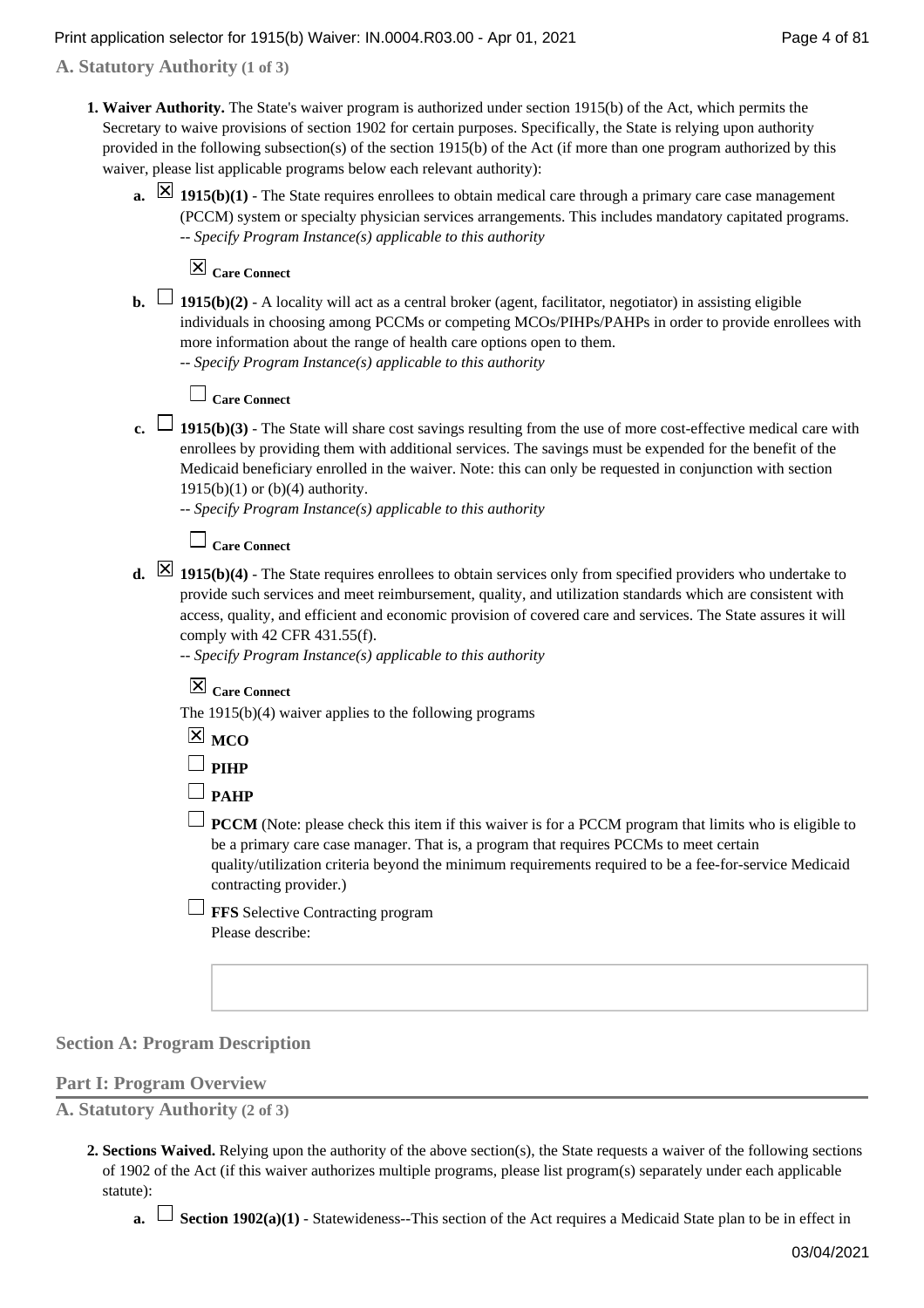all political subdivisions of the State. This waiver program is not available throughout the State. *-- Specify Program Instance(s) applicable to this statute*

**Care Connect**

**b.**  $\boxtimes$  **Section 1902(a)(10)(B)** - Comparability of Services--This section of the Act requires all services for categorically needy individuals to be equal in amount, duration, and scope. This waiver program includes additional benefits such as case management and health education that will not be available to other Medicaid beneficiaries not enrolled in the waiver program.

*-- Specify Program Instance(s) applicable to this statute*

## **Care Connect**

**Section 1902(a)(23)** - Freedom of Choice--This Section of the Act requires Medicaid State plans to permit all **c.**  individuals eligible for Medicaid to obtain medical assistance from any qualified provider in the State. Under this program, free choice of providers is restricted. That is, beneficiaries enrolled in this program must receive certain services through an MCO, PIHP, PAHP, or PCCM.

*-- Specify Program Instance(s) applicable to this statute*

## **Care Connect**

**d.** └ Section 1902(a)(4) - To permit the State to mandate beneficiaries into a single PIHP or PAHP, and restrict disenrollment from them. (If state seeks waivers of additional managed care provisions, please list here).

*-- Specify Program Instance(s) applicable to this statute*

**Care Connect**

**Other Statutes and Relevant Regulations Waived** - Please list any additional section(s) of the Act the State **e.**  requests to waive, and include an explanation of the request.

*-- Specify Program Instance(s) applicable to this statute*

**Care Connect**

**Section A: Program Description**

### **Part I: Program Overview**

**A. Statutory Authority (3 of 3)**

**Additional Information.** Please enter any additional information not included in previous pages:

**Section A: Program Description**

**Part I: Program Overview**

**B. Delivery Systems (1 of 3)**

**Delivery Systems.** The State will be using the following systems to deliver services: **1.** 

**a. MCO:** Risk-comprehensive contracts are fully-capitated and require that the contractor be an MCO or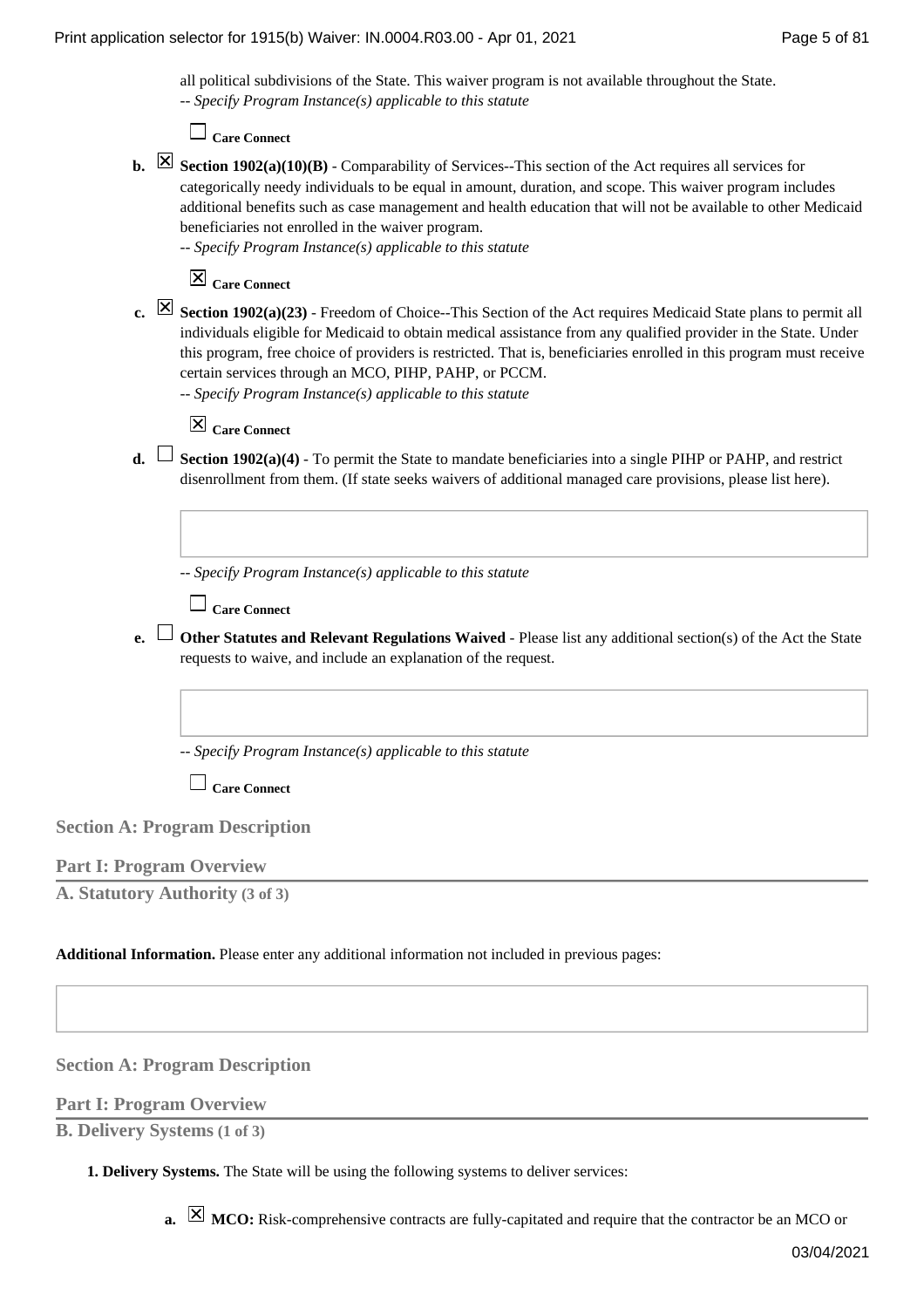HIO. Comprehensive means that the contractor is at risk for inpatient hospital services and any other mandatory State plan service in section 1905(a), or any three or more mandatory services in that section. References in this preprint to MCOs generally apply to these risk-comprehensive entities.

- **b.**  $\Box$  PIHP: Prepaid Inpatient Health Plan means an entity that: (1) provides medical services to enrollees under contract with the State agency, and on the basis of prepaid capitation payments or other payment arrangements that do not use State Plan payment rates; (2) provides, arranges for, or otherwise has responsibility for the provision of any inpatient hospital or institutional services for its enrollees; and (3) does not have a comprehensive risk contract. Note: this includes MCOs paid on a non-risk basis.
	- **The PIHP is paid on a risk basis**
	- **The PIHP is paid on a non-risk basis**
- **PAHP:** Prepaid Ambulatory Health Plan means an entity that: (1) provides medical services to enrollees **c.**  under contract with the State agency, and on the basis of prepaid capitation payments, or other payment arrangements that do not use State Plan payment rates; (2) does not provide or arrange for, and is not otherwise responsible for the provision of any inpatient hospital or institutional services for its enrollees; and (3) does not have a comprehensive risk contract. This includes capitated PCCMs.
	- **The PAHP is paid on a risk basis**
	- **The PAHP is paid on a non-risk basis**
- **d.**  $\Box$  **PCCM:** A system under which a primary care case manager contracts with the State to furnish case management services. Reimbursement is on a fee-for-service basis. Note: a capitated PCCM is a PAHP.
- **Executive Exe-for-service (FFS) selective contracting:** State contracts with specified providers who are willing to meet certain reimbursement, quality, and utilization standards.
	- **the same as stipulated in the state plan**
	- **different than stipulated in the state plan** Please describe:
- **f.**  $\Box$  Other: (Please provide a brief narrative description of the model.)

### **Section A: Program Description**

### **Part I: Program Overview**

**B. Delivery Systems (2 of 3)**

**Procurement.** The State selected the contractor in the following manner. Please complete for each type of managed care **2.**  entity utilized (e.g. procurement for MCO; procurement for PIHP, etc):

### **Procurement for MCO**

- **Competitive** procurement process (e.g. Request for Proposal or Invitation for Bid that is formally advertised and targets a wide audience)
- **Open** cooperative procurement process (in which any qualifying contractor may participate)
- **Sole source** procurement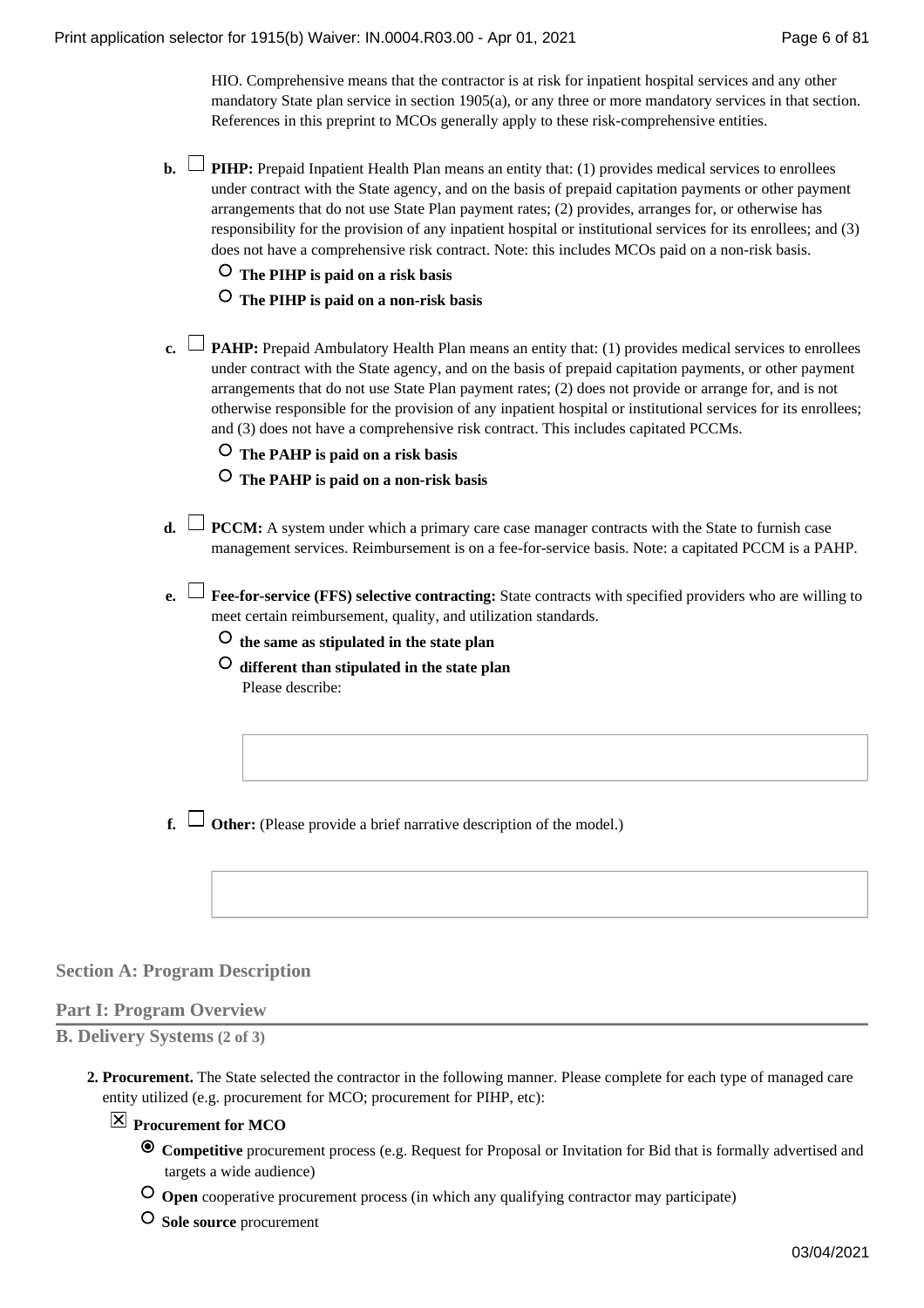## **Other** (please describe)

| <b>Procurement for PIHP</b>                                                                                                                                                 |
|-----------------------------------------------------------------------------------------------------------------------------------------------------------------------------|
| Competitive procurement process (e.g. Request for Proposal or Invitation for Bid that is formally advertised and<br>targets a wide audience)                                |
| O Open cooperative procurement process (in which any qualifying contractor may participate)                                                                                 |
| O Sole source procurement                                                                                                                                                   |
| Other (please describe)                                                                                                                                                     |
| <b>Procurement for PAHP</b>                                                                                                                                                 |
| Competitive procurement process (e.g. Request for Proposal or Invitation for Bid that is formally advertised and<br>targets a wide audience)                                |
| O Open cooperative procurement process (in which any qualifying contractor may participate)                                                                                 |
| O Sole source procurement                                                                                                                                                   |
| Other (please describe)                                                                                                                                                     |
|                                                                                                                                                                             |
| <b>Procurement for PCCM</b><br>Competitive procurement process (e.g. Request for Proposal or Invitation for Bid that is formally advertised and<br>targets a wide audience) |
|                                                                                                                                                                             |
| O Open cooperative procurement process (in which any qualifying contractor may participate)<br>O Sole source procurement                                                    |
| Other (please describe)                                                                                                                                                     |
|                                                                                                                                                                             |
| <b>Procurement for FFS</b><br>Competitive procurement process (e.g. Request for Proposal or Invitation for Bid that is formally advertised and                              |
| targets a wide audience)                                                                                                                                                    |
| O Open cooperative procurement process (in which any qualifying contractor may participate)<br>O Sole source procurement                                                    |

## **Section A: Program Description**

### **Part I: Program Overview**

**B. Delivery Systems (3 of 3)**

**Additional Information.** Please enter any additional information not included in previous pages: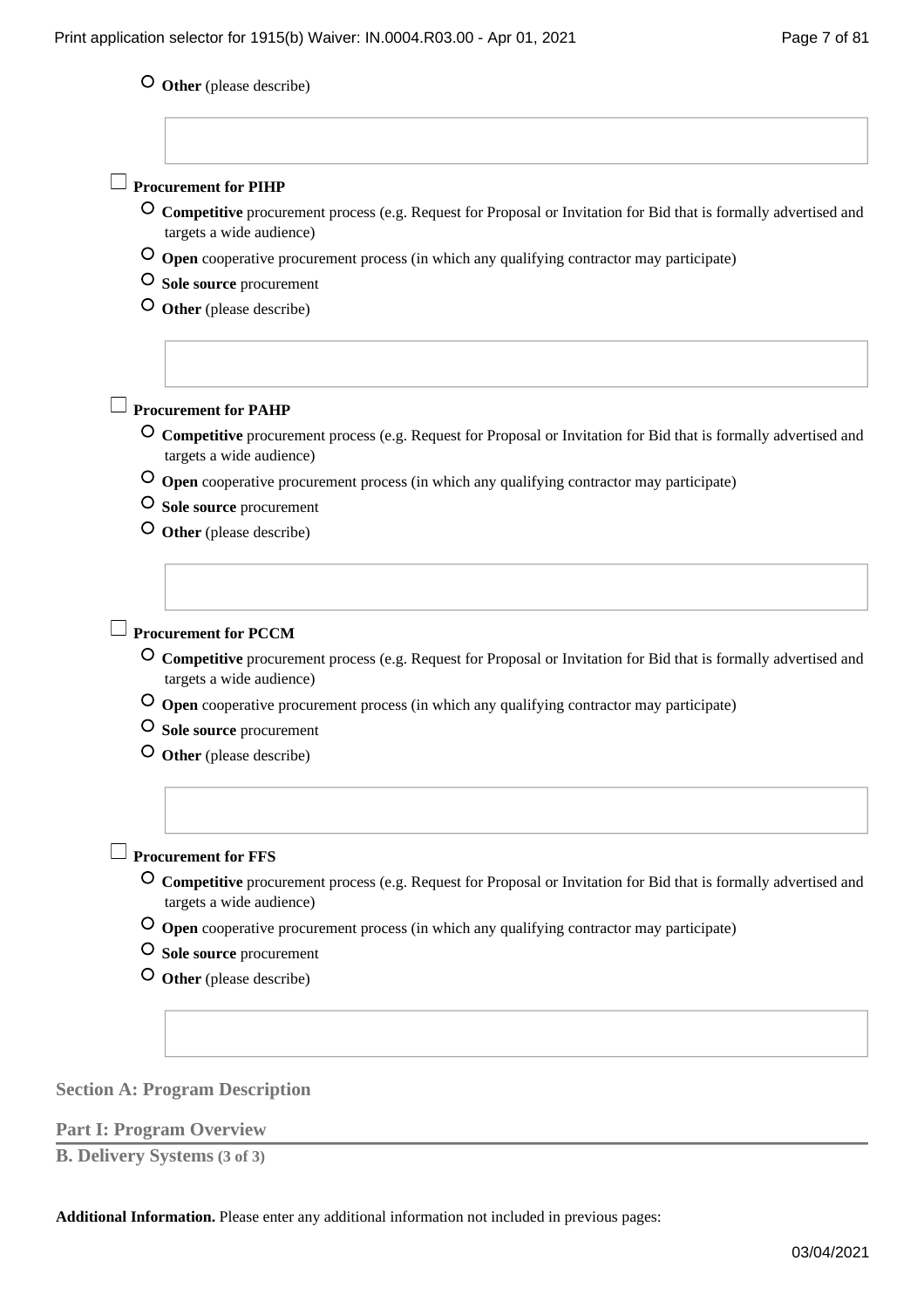### **Part I: Program Overview**

**C. Choice of MCOs, PIHPs, PAHPs, and PCCMs (1 of 3)**

### **Assurances. 1.**

 $\boxtimes$  The State assures CMS that it complies with section 1932(a)(3) of the Act and 42 CFR 438.52, which require that a State that mandates Medicaid beneficiaries to enroll in an MCO, PIHP, PAHP, or PCCM must give those beneficiaries a choice of at least two entities.

 $\Box$  The State seeks a waiver of section 1932(a)(3) of the Act, which requires States to offer a choice of more than one PIHP or PAHP per 42 CFR 438.52. Please describe how the State will ensure this lack of choice of PIHP or PAHP is not detrimental to beneficiaries ability to access services.

**Details.** The State will provide enrollees with the following choices (please replicate for each program in waiver): **2.** 

| Program: "Hoosier Care Connect."                                  |
|-------------------------------------------------------------------|
| $\boxed{\times}$ Two or more MCOs                                 |
| $\Box$ Two or more primary care providers within one PCCM system. |
| $\Box$ A PCCM or one or more MCOs                                 |
| $\Box$ Two or more PIHPs.                                         |
| $\Box$ Two or more PAHPs.                                         |
| Other:                                                            |
| please describe                                                   |
|                                                                   |
|                                                                   |

### **Section A: Program Description**

### **Part I: Program Overview**

**C. Choice of MCOs, PIHPs, PAHPs, and PCCMs (2 of 3)**

### **Rural Exception. 3.**

The State seeks an exception for rural area residents under section  $1932(a)(3)(B)$  of the Act and 42 CFR 438.52(b), and assures CMS that it will meet the requirements in that regulation, including choice of physicians or case managers, and ability to go out of network in specified circumstances. The State will use the rural exception in the following areas ( "rural area" must be defined as any area other than an "urban area" as defined in 42 CFR  $412.62(f)(1)(ii)$ :

#### **1915(b)(4) Selective Contracting. 4.**

 **Beneficiaries will be limited to a single provider in their service area** Please define service area.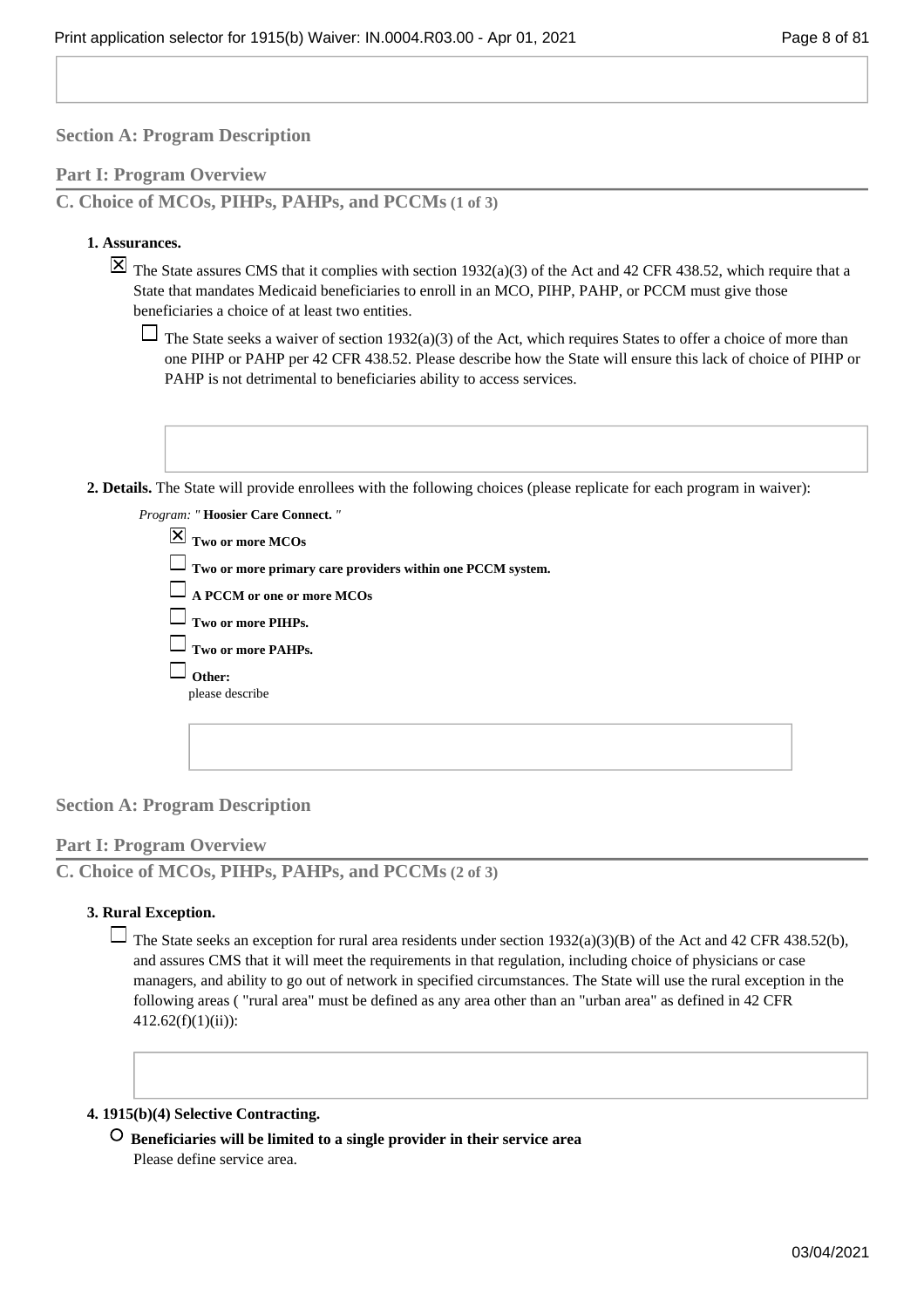## **Beneficiaries will be given a choice of providers in their service area**

**Section A: Program Description**

**Part I: Program Overview**

**C. Choice of MCOs, PIHPs, PAHPs, and PCCMs (3 of 3)**

**Additional Information.** Please enter any additional information not included in previous pages:

**Section A: Program Description**

**Part I: Program Overview**

**D. Geographic Areas Served by the Waiver (1 of 2)**

- **General.** Please indicate the area of the State where the waiver program will be implemented. (If the waiver authorizes **1.**  more than one program, please list applicable programs below item(s) the State checks.
	- Statewide -- all counties, zip codes, or regions of the State
		- *-- Specify Program Instance(s) for Statewide*

**Care Connect**

**Less than Statewide ■**

*-- Specify Program Instance(s) for Less than Statewide*

**Care Connect**

**Details.** Regardless of whether item 1 or 2 is checked above, please list in the chart below the areas (i.e., cities, counties, **2.**  and/or regions) and the name and type of entity or program (MCO, PIHP, PAHP, HIO, PCCM or other entity) with which the State will contract.

| <b>City/County/Region</b>  | Type of Program (PCCM, MCO, PIHP, or<br>PAHP) | Name of Entity (for MCO, PIHP,<br>PAHP) |
|----------------------------|-----------------------------------------------|-----------------------------------------|
| <b>West Central Region</b> | <b>MCO</b>                                    | Anthem, MHS, UnitedHealthcare           |
| Northeast Region           | <b>MCO</b>                                    | Anthem, MHS, UnitedHealthcare           |
| Southwest Region           | <b>MCO</b>                                    | Anthem, MHS, UnitedHealthcare           |
| East Central Region        | <b>MCO</b>                                    | Anthem, MHS, UnitedHealthcare           |
| Northwest Region           | <b>MCO</b>                                    | Anthem, MHS, UnitedHealthcare           |
| Central Region             | <b>MCO</b>                                    | Anthem, MHS, UnitedHealthcare           |
| Southeast Region           | <b>MCO</b>                                    | Anthem, MHS, UnitedHealthcare           |
| North Central<br>Region    | <b>MCO</b>                                    | Anthem, MHS, UnitedHealthcare           |

**Section A: Program Description**

**Part I: Program Overview**

**D. Geographic Areas Served by the Waiver (2 of 2)**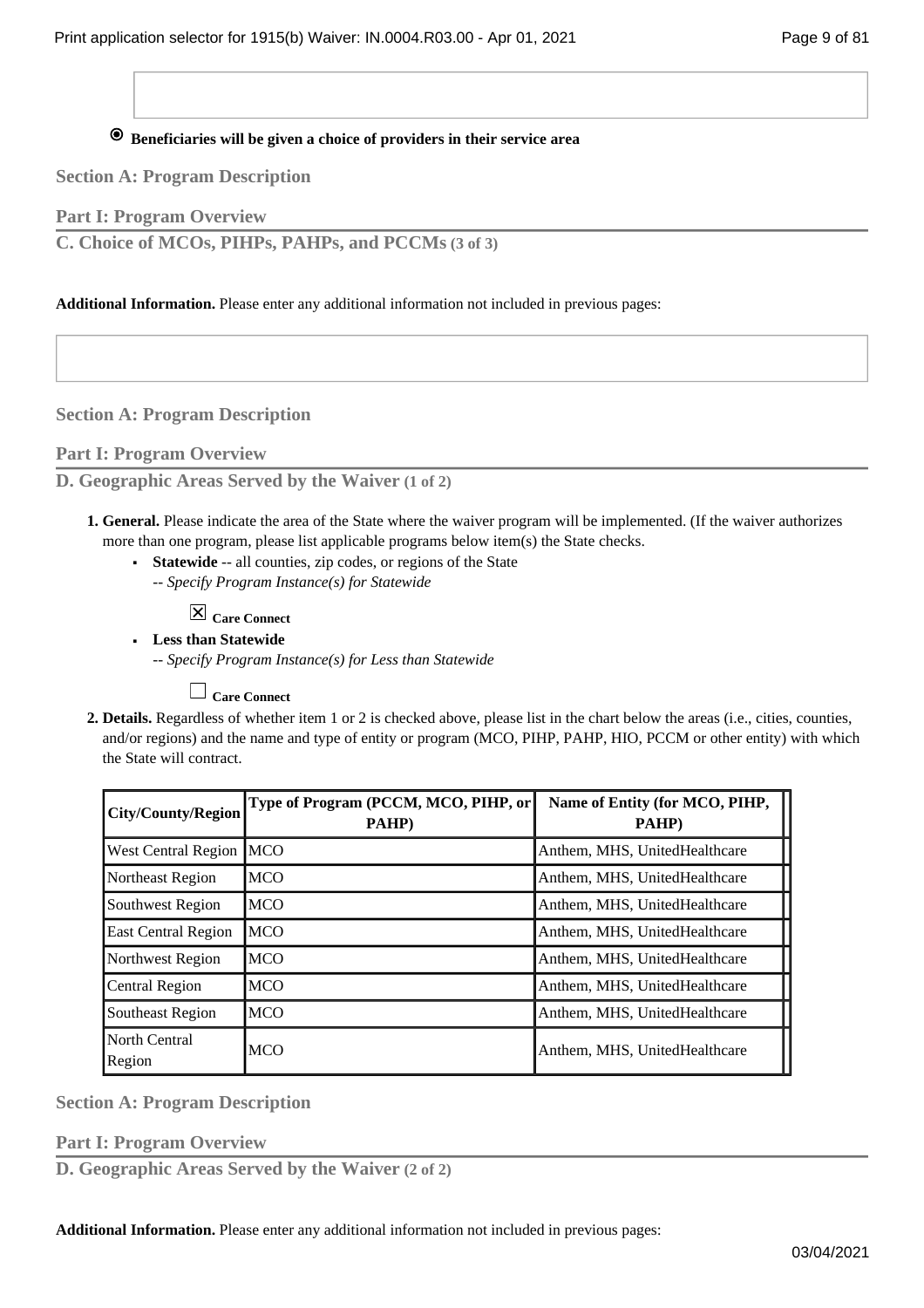**Part I: Program Overview**

**E. Populations Included in Waiver (1 of 3)**

Please note that the eligibility categories of Included Populations and Excluded Populations below may be modified as needed to fit the States specific circumstances.

1. Included Populations. The following populations are included in the Waiver Program:

**Section 1931 Children and Related Populations** are children including those eligible under Section 1931, povertylevel related groups and optional groups of older children.

 **Mandatory enrollment**

 **Voluntary enrollment**

**Section 1931 Adults and Related Populations** are adults including those eligible under Section 1931, poverty-level pregnant women and optional group of caretaker relatives.

 **Mandatory enrollment**

 **Voluntary enrollment**

**Blind/Disabled Adults and Related Populations** are beneficiaries, age 18 or older, who are eligible for Medicaid due to blindness or disability. Report Blind/Disabled Adults who are age 65 or older in this category, not in Aged.

 **Mandatory enrollment**

 **Voluntary enrollment**

**Blind/Disabled Children and Related Populations** are beneficiaries, generally under age 18, who are eligible for Medicaid due to blindness or disability.

 **Mandatory enrollment**

 **Voluntary enrollment**

**Aged and Related Populations** are those Medicaid beneficiaries who are age 65 or older and not members of the Blind/Disabled population or members of the Section 1931 Adult population.

 **Mandatory enrollment**

 **Voluntary enrollment**

**Foster Care Children** are Medicaid beneficiaries who are receiving foster care or adoption assistance (Title IV-E), are in foster-care, or are otherwise in an out-of-home placement.

 **Mandatory enrollment**

 **Voluntary enrollment**

**TITLE XXI SCHIP** is an optional group of targeted low-income children who are eligible to participate in Medicaid if the State decides to administer the State Childrens Health Insurance Program (SCHIP) through the Medicaid program.

 **Mandatory enrollment**

 **Voluntary enrollment**

 $\boxtimes$  Other (Please define):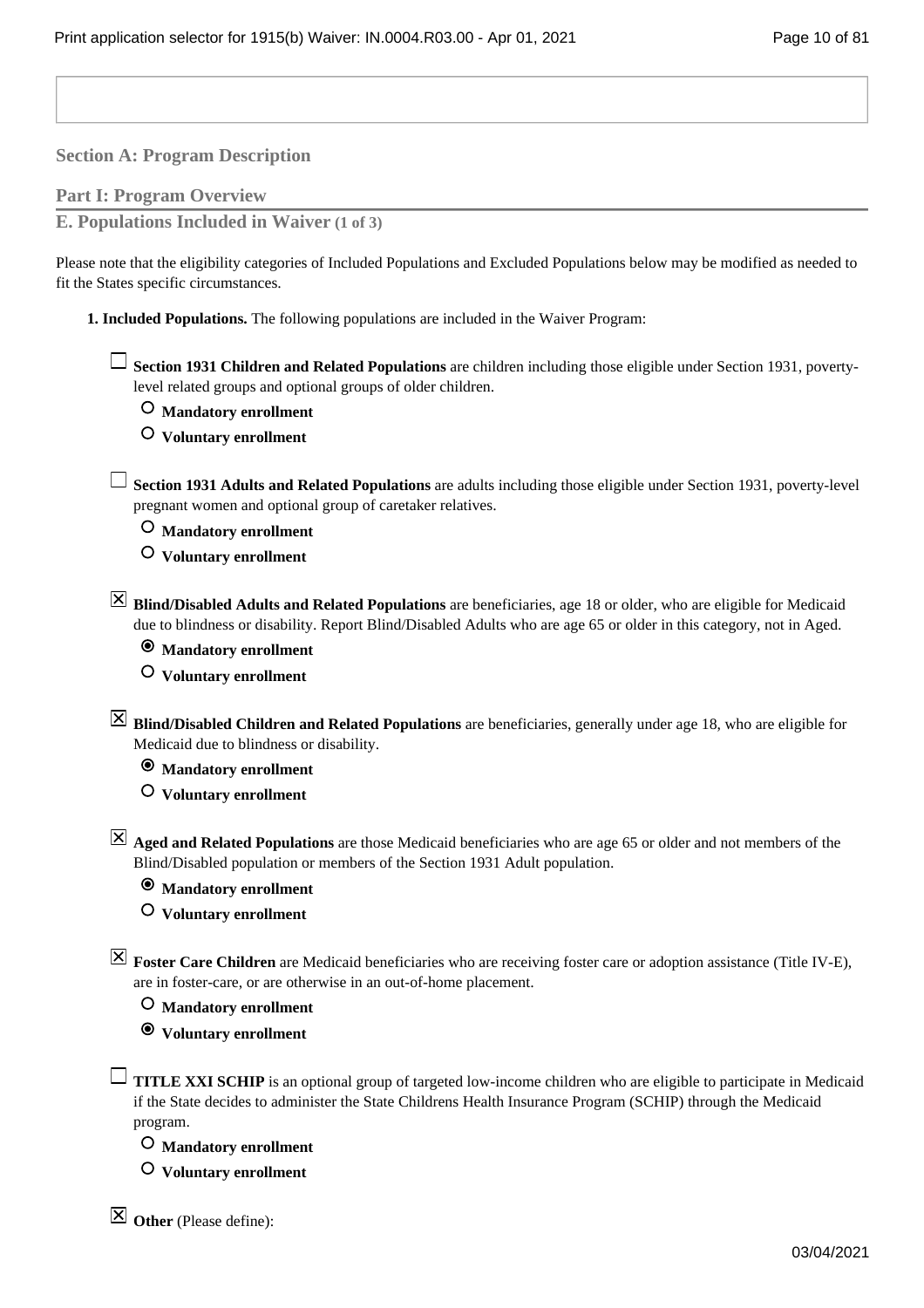Aged, blind and disabled American Indians/Alaskan Natives are voluntarily enrolled in Hoosier Care Connect and may opt-out of MCO enrollment.

Voluntary enrollment for former foster children eligible under 42 CFR 435.150, children with non IV-E Adoption Assistance under 42 CFR 435.227 and independent foster care adolescents under 42 CFR 435.226.

**Section A: Program Description**

**Part I: Program Overview**

**E. Populations Included in Waiver (2 of 3)**

- **Excluded Populations.** Within the groups identified above, there may be certain groups of individuals who are excluded **2.**  from the Waiver Program. For example, the Aged population may be required to enroll into the program, but Dual Eligibles within that population may not be allowed to participate. In addition, Section 1931 Children may be able to enroll voluntarily in a managed care program, but Foster Care Children within that population may be excluded from that program. Please indicate if any of the following populations are excluded from participating in the Waiver Program:
	- **Medicare Dual Eligible** --Individuals entitled to Medicare and eligible for some category of Medicaid benefits. (Section  $1902(a)(10)$  and Section  $1902(a)(10)(E)$ )
	- **Poverty Level Pregnant Women** -- Medicaid beneficiaries, who are eligible only while pregnant and for a short time after delivery. This population originally became eligible for Medicaid under the SOBRA legislation.

**Other Insurance** --Medicaid beneficiaries who have other health insurance.

- **EX** Reside in Nursing Facility or ICF/IID --Medicaid beneficiaries who reside in Nursing Facilities (NF) or Intermediate Care Facilities for the Individuals with Intellectual Disabilities (ICF/IID).
- **Enrolled in Another Managed Care Program** --Medicaid beneficiaries who are enrolled in another Medicaid managed care program
- **Eligibility Less Than 3 Months** --Medicaid beneficiaries who would have less than three months of Medicaid eligibility remaining upon enrollment into the program.
- **Participate in HCBS Waiver** --Medicaid beneficiaries who participate in a Home and Community Based Waiver (HCBS, also referred to as a 1915(c) waiver).
- **American Indian/Alaskan Native** --Medicaid beneficiaries who are American Indians or Alaskan Natives and members of federally recognized tribes.
- **Special Needs Children (State Defined)** --Medicaid beneficiaries who are special needs children as defined by the State. Please provide this definition.

**SCHIP Title XXI Children** Medicaid beneficiaries who receive services through the SCHIP program.

**Retroactive Eligibility** Medicaid beneficiaries for the period of retroactive eligibility.

**Other** (Please define):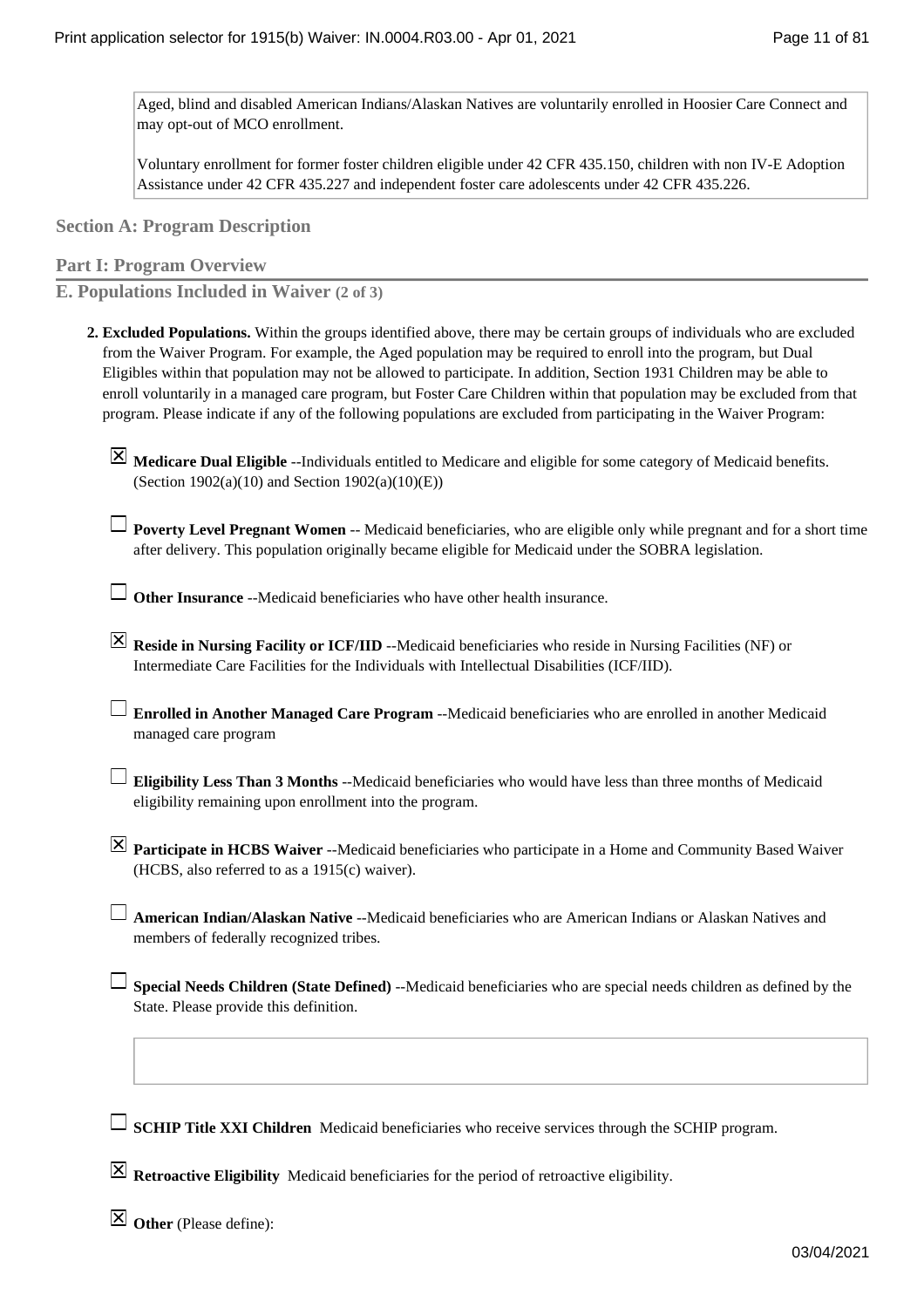Money Follows the Person grant enrollees Individuals in a psychiatric residential treatment facility (PRTF)

**Section A: Program Description**

**Part I: Program Overview**

**E. Populations Included in Waiver (3 of 3)**

### **Additional Information.** Please enter any additional information not included in previous pages:

### **Section A: Program Description**

### **Part I: Program Overview**

### **F. Services (1 of 5)**

List all services to be offered under the Waiver in Appendices D2.S. and D2.A of Section D, Cost-Effectiveness.

### **Assurances. 1.**

 $\boxtimes$  The State assures CMS that services under the Waiver Program will comply with the following federal requirements:

- Services will be available in the same amount, duration, and scope as they are under the State Plan per 42 CFR 438.210(a)(2).
- Access to emergency services will be assured per section 1932(b)(2) of the Act and 42 CFR 438.114.
- Access to family planning services will be assured per section  $1905(a)(4)$  of the Act and 42 CFR 431.51(b)

 $\Box$  The State seeks a waiver of section 1902(a)(4) of the Act, to waive one or more of more of the regulatory requirements listed above for PIHP or PAHP programs. Please identify each regulatory requirement for which a waiver is requested, the managed care program(s) to which the waiver will apply, and what the State proposes as an alternative requirement, if any. (See note below for limitations on requirements that may be waived).

 $\boxtimes$  The CMS Regional Office has reviewed and approved the MCO, PIHP, PAHP, or PCCM contracts for compliance with the provisions of 42 CFR 438.210(a)(2), 438.114, and 431.51 (Coverage of Services, Emergency Services, and Family Planning) as applicable. If this is an initial waiver, the State assures that contracts that comply with these provisions will be submitted to the CMS Regional Office for approval prior to enrollment of beneficiaries in the MCO, PIHP, PAHP, or PCCM.

 $\Box$  This is a proposal for a 1915(b)(4) FFS Selective Contracting Program only and the managed care regulations do not apply. The State assures CMS that services will be available in the same amount, duration, and scope as they are under the State Plan.

 $\boxtimes$  The state assures CMS that it complies with Title I of the Medicare Modernization Act of 2003, in so far as these requirements are applicable to this waiver.

Note: Section 1915(b) of the Act authorizes the Secretary to waive most requirements of section 1902 of the Act for the purposes listed in sections 1915(b)(1)-(4) of the Act. However, within section 1915(b) there are prohibitions on waiving the following subsections of section 1902 of the Act for any type of waiver program:

■ Section 1902(s) -- adjustments in payment for inpatient hospital services furnished to infants under age 1, and to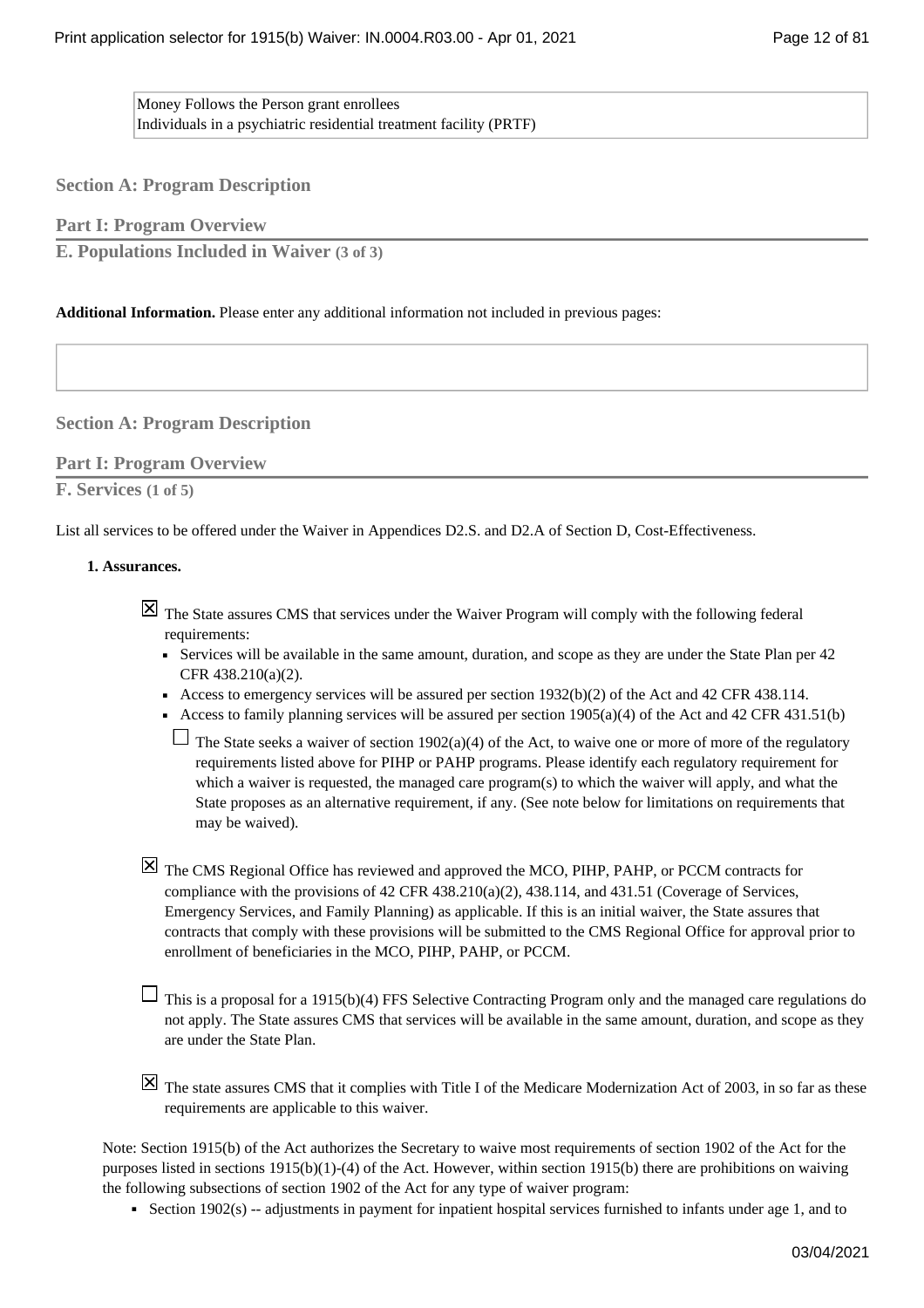children under age 6 who receive inpatient hospital services at a Disproportionate Share Hospital (DSH) facility.

- Sections  $1902(a)(15)$  and  $1902(bb)$  prospective payment system for FOHC/RHC
- Section 1902(a)(10)(A) as it applies to 1905(a)(2)(C) comparability of FQHC benefits among Medicaid beneficiaries
- Bection  $1902(a)(4)(C)$  -- freedom of choice of family planning providers
- Sections 1915(b)(1) and (4) also stipulate that section 1915(b) waivers may not waive freedom of choice of emergency services providers.

**Section A: Program Description**

### **Part I: Program Overview**

**F. Services (2 of 5)**

**Emergency Services.** In accordance with sections 1915(b) and 1932(b) of the Act, and 42 CFR 431.55 and 438.114, **2.**  enrollees in an MCO, PIHP, PAHP, or PCCM must have access to emergency services without prior authorization, even if the emergency services provider does not have a contract with the entity.

The PAHP, PAHP, or FFS Selective Contracting program does not cover emergency services.

Emergency Services Category General Comments (optional):

**Family Planning Services.** In accordance with sections 1905(a)(4) and 1915(b) of the Act, and 42 CFR 431.51(b), prior **3.**  authorization of, or requiring the use of network providers for family planning services is prohibited under the waiver program. Out-of-network family planning services are reimbursed in the following manner:

 $\boxtimes$  The MCO/PIHP/PAHP will be required to reimburse out-of-network family planning services.

 $\Box$  The MCO/PIHP/PAHP will be required to pay for family planning services from network providers, and the State will pay for family planning services from out-of-network providers.

 $\Box$  The State will pay for all family planning services, whether provided by network or out-of-network providers.

 $\Box$  Other (please explain):

 $\Box$  Family planning services are not included under the waiver.

Family Planning Services Category General Comments (optional):

### **Section A: Program Description**

### **Part I: Program Overview**

**F. Services (3 of 5)**

**4. FQHC Services.** In accordance with section 2088.6 of the State Medicaid Manual, access to Federally Qualified Health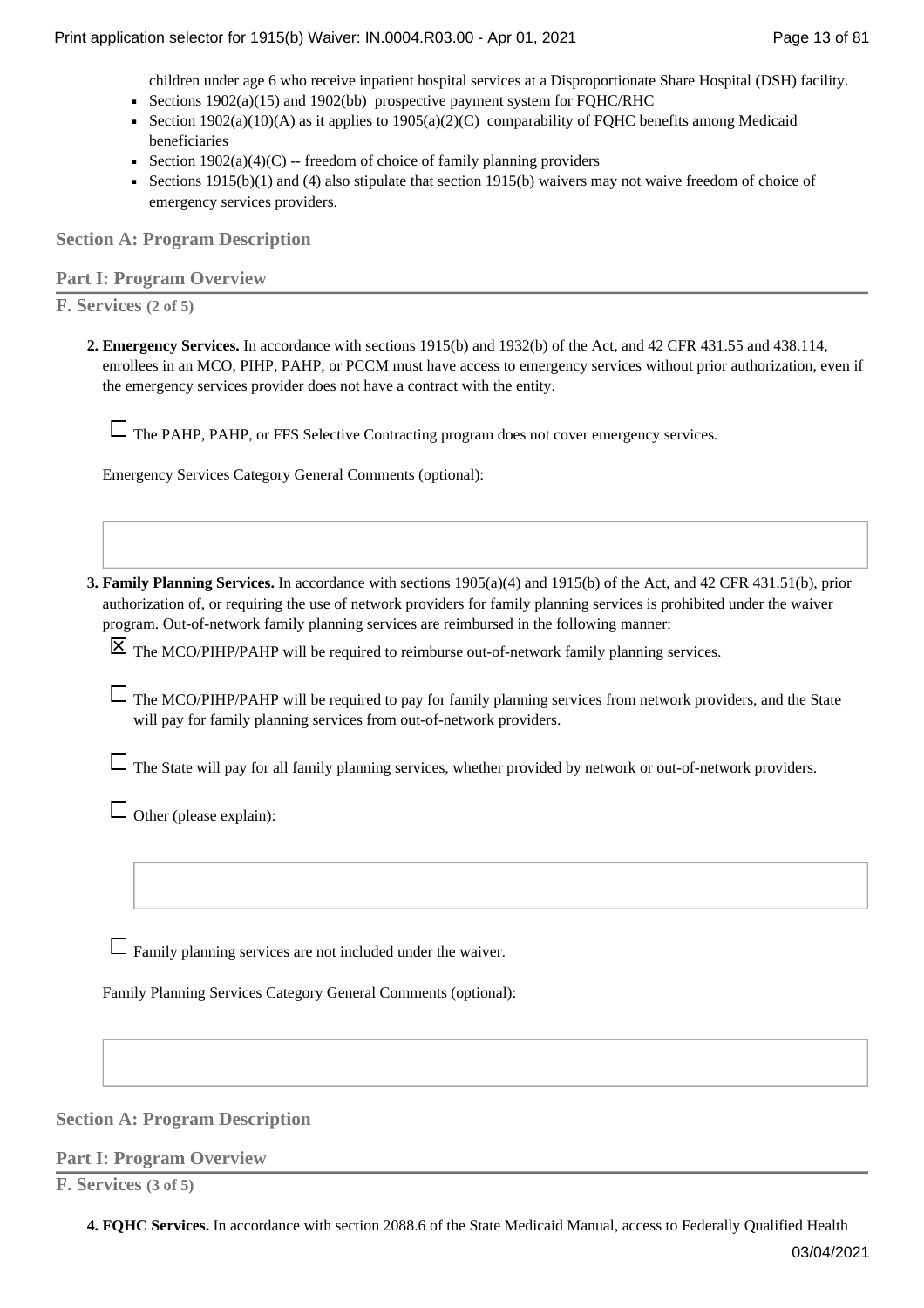Center (FQHC) services will be assured in the following manner:

- $\Box$  The program is **voluntary**, and the enrollee can disenroll at any time if he or she desires access to FQHC services. The MCO/PIHP/PAHP/PCCM is not required to provide FQHC services to the enrollee during the enrollment period.
- The program is **mandatory** and the enrollee is guaranteed a choice of at least one MCO/PIHP/PAHP/PCCM which has at least one FQHC as a participating provider. If the enrollee elects not to select a MCO/PIHP/PAHP/PCCM that gives him or her access to FQHC services, no FQHC services will be required to be furnished to the enrollee while the enrollee is enrolled with the MCO/PIHP/PAHP/PCCM he or she selected. Since reasonable access to FQHC services will be available under the waiver program, FQHC services outside the program will not be available. Please explain how the State will guarantee all enrollees will have a choice of at least one MCO/PIHP/PAHP/PCCM with a participating FQHC:

FSSA's contract with the Hoosier Care Connect MCOs strongly encourage contracting with FQHCs. FSSA monitors MCO networks to ensure the availability of at least one FQHC.

The program is **mandatory** and the enrollee has the right to obtain FQHC services **outside** this waiver program through the regular Medicaid Program.

FQHC Services Category General Comments (optional):

### **EPSDT Requirements. 5.**

 $\boxtimes$  The managed care programs(s) will comply with the relevant requirements of sections 1905(a)(4)(b) (services), 1902(a)(43) (administrative requirements including informing, reporting, etc.), and 1905(r) (definition) of the Act related to Early, Periodic Screening, Diagnosis, and Treatment (EPSDT) program.

EPSDT Requirements Category General Comments (optional):

### **Section A: Program Description**

### **Part I: Program Overview**

**F. Services (4 of 5)**

### **1915(b)(3) Services. 6.**

 $\Box$  This waiver includes 1915(b)(3) expenditures. The services must be for medical or health-related care, or other services as described in 42 CFR Part 440, and are subject to CMS approval. Please describe below what these expenditures are for each waiver program that offers them. Include a description of the populations eligible, provider type, geographic availability, and reimbursement method.

1915(b)(3) Services Requirements Category General Comments:

#### **7. Self-referrals.**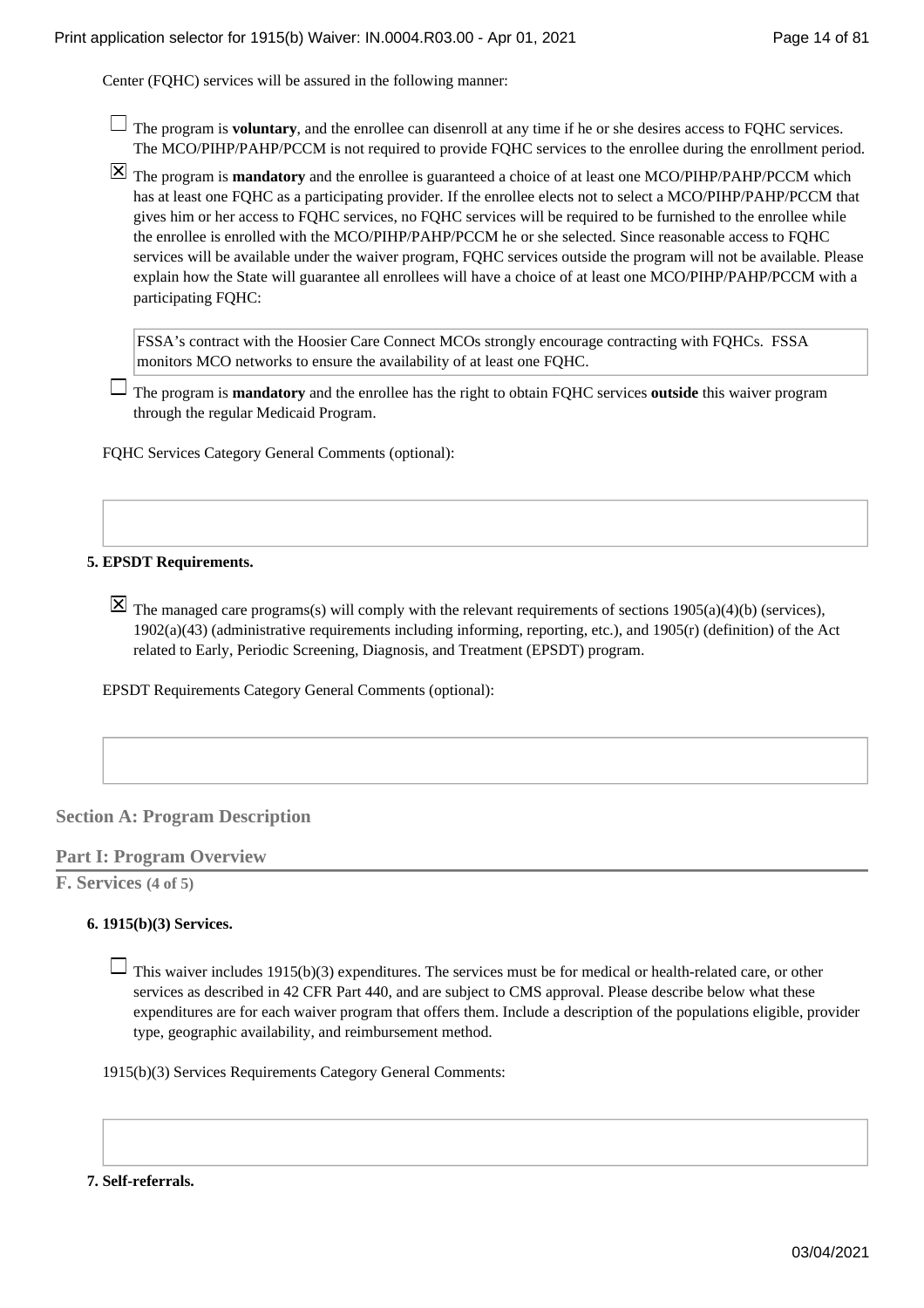The State requires MCOs/PIHPs/PAHPs/PCCMs to allow enrollees to self-refer (i.e. access without prior authorization) under the following circumstances or to the following subset of services in the MCO/PIHP/PAHP/PCCM contract:

Self-referrals Requirements Category General Comments:

1. Chiropractic services may be provided by a licensed chiropractor, enrolled as an Indiana Health Coverage Programs (IHCP) provider, when rendered within the scope of the practice of chiropractic as defined in IC 25-10-1-1 and 846 IAC  $1-1$ 

2. Eye care services, except surgical services may be provided by any provider licensed under IC 25-22.5 (doctor of medicine or doctor of osteopathy) or IC 25-24 (optometrist) who has entered into a provider agreement under IC 12-15- 11.

3. Podiatric services may be provided by any provider licensed under IC 25-22.5 (doctor of medicine or doctor of osteopathy) or IC 25-29 (doctor of podiatric medicine) who has entered into a provider agreement under IC 12-15-11.

4. Psychiatric services may be provided by any provider licensed under IC 25-22.5 (doctor of medicine or doctor of osteopathy) who has entered into a provider agreement under IC 12-15-11.

5. Family planning services are self-referral to any IHCP provider qualified to provide the family planning service(s), including providers that are not in the MCO's network. Members may not be restricted in choice of a family planning service provider, so long as the provider is an IHCP provider.

6. Emergency services are covered without the need for prior authorization or the existence of an MCO contract with the emergency care provider.

7. Immunizations are self-referral to any IHCP-enrolled provider.

8. Diabetes self-management services are available on a self-referral basis to any IHCP provider when the member obtains the services from an IHCP self-referral provider.

9. Behavioral health services are self-referral if rendered by an in-network provider. Members may self-refer, within the MCO's network, for behavioral health services not provided by a psychiatrist, including mental health, substance abuse and chemical dependency services rendered by mental health specialty providers.

### **Other. 8.**

 $\Box$  Other (Please describe)

### **Section A: Program Description**

### **Part I: Program Overview**

**F. Services (5 of 5)**

**Additional Information.** Please enter any additional information not included in previous pages: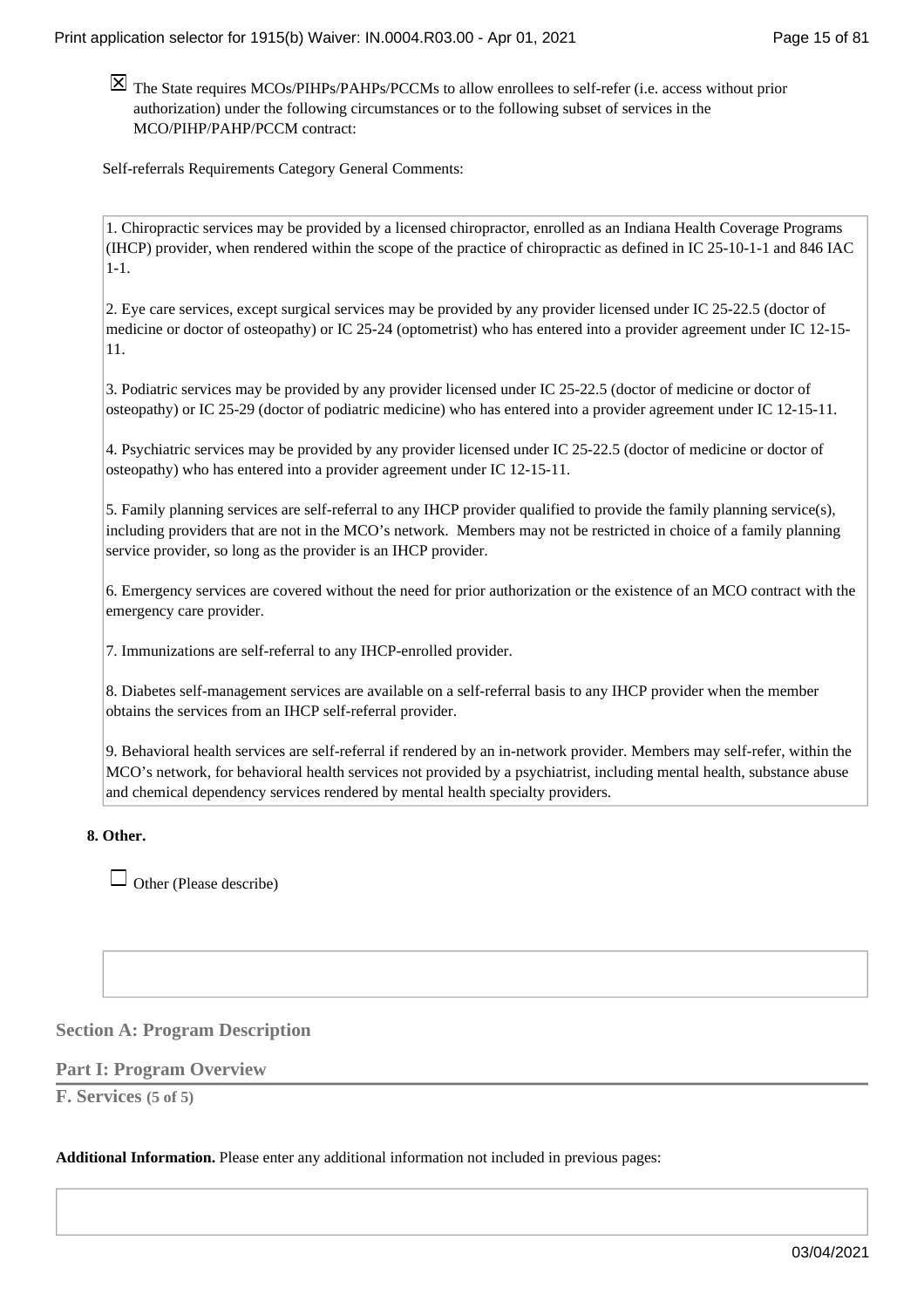### **Part II: Access**

**A. Timely Access Standards (1 of 7)**

Each State must ensure that all services covered under the State plan are available and accessible to enrollees of the 1915(b) Waiver Program. Section 1915(b) of the Act prohibits restrictions on beneficiaries access to emergency services and family planning services.

### **Assurances for MCO, PIHP, or PAHP programs 1.**

- $\overline{X}$  The State assures CMS that it complies with section 1932(c)(1)(A)(i) of the Act and 42 CFR 438.206 Availability of Services; in so far as these requirements are applicable.
- $\Box$  The State seeks a waiver of section 1902(a)(4) of the Act, to waive one or more of the regulatory requirements listed for PIHP or PAHP programs.

*Please identify each regulatory requirement for which a waiver is requested, the managed care program(s) to which the waiver will apply, and what the State proposes as an alternative requirement, if any:*

 $\overline{X}$  The CMS Regional Office has reviewed and approved the MCO, PIHP, or PAHP contracts for compliance with the provisions of section  $1932(c)(1)(A)(i)$  of the Act and 42 CFR 438.206 Availability of Services. If this is an initial waiver, the State assures that contracts that comply with these provisions will be submitted to the CMS Regional Office for approval prior to enrollment of beneficiaries in the MCO, PIHP, PAHP, or PCCM.

*If the 1915(b) Waiver Program does not include a PCCM component, please continue with Part II.B. Capacity Standards.*

**Section A: Program Description**

### **Part II: Access**

**A. Timely Access Standards (2 of 7)**

- **Details for PCCM program.** The State must assure that Waiver Program enrollees have reasonable access to services. **2.**  Please note below the activities the State uses to assure timely access to services.
	- **Availability Standards.** The States PCCM Program includes established maximum distance and/or travel **a.**  time requirements, given beneficiarys normal means of transportation, for waiver enrollees access to the following providers. For each provider type checked, please describe the standard.
		- $1. \cup PCPs$

*Please describe:*

 $2. \cup$  Specialists

*Please describe:*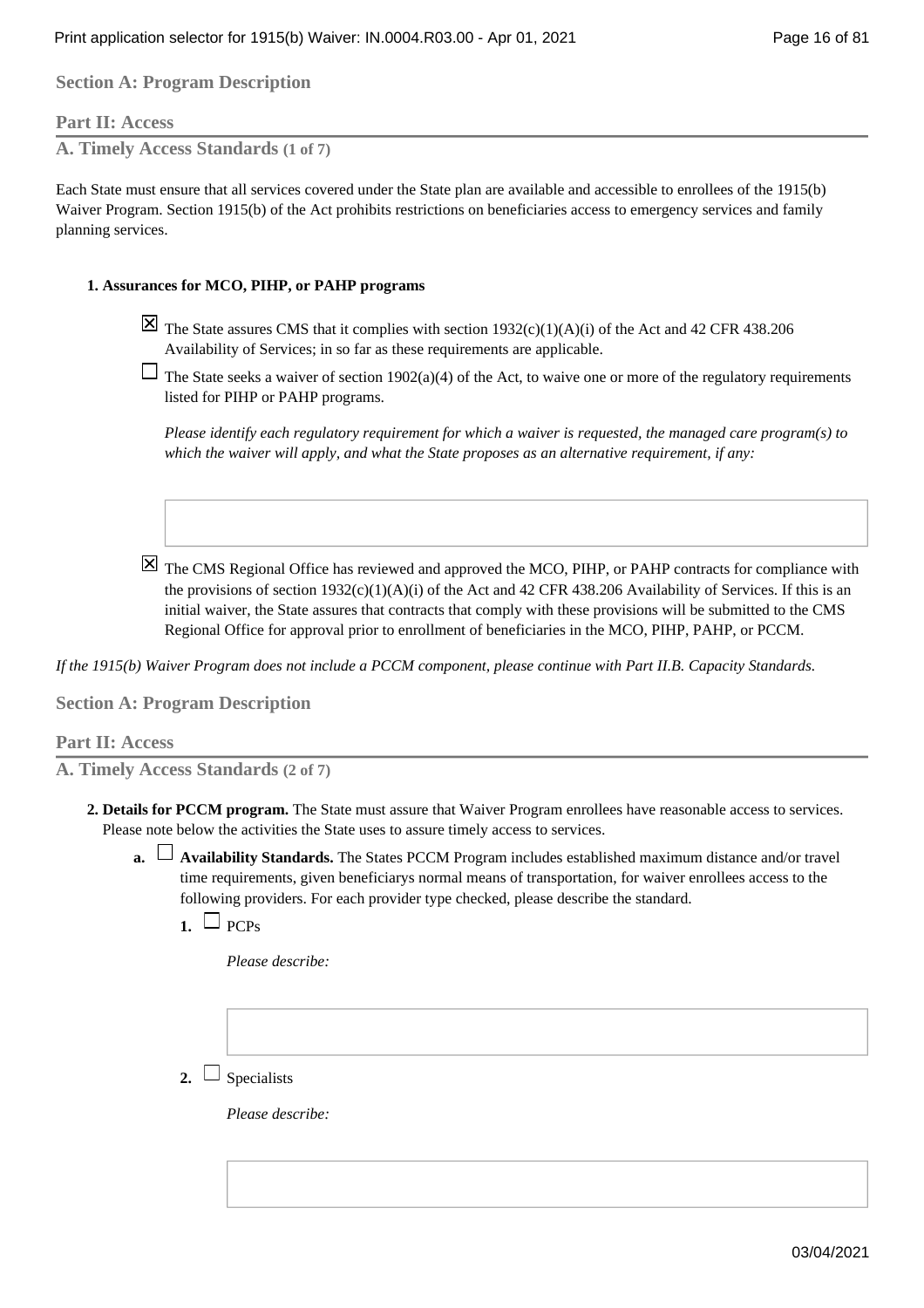| 3.1              | Ancillary providers<br>Please describe:    |
|------------------|--------------------------------------------|
|                  |                                            |
| $\overline{4}$ . | Dental                                     |
|                  | Please describe:                           |
| 5.               | Hospitals                                  |
|                  | Please describe:                           |
|                  |                                            |
| 6.<br>$\perp$    | Mental Health                              |
|                  | Please describe:                           |
| 7.               | Pharmacies                                 |
|                  | Please describe:                           |
| $8. \perp$       | <b>Substance Abuse Treatment Providers</b> |
|                  | Please describe:                           |
|                  |                                            |
| 9.1              | Other providers                            |
|                  | Please describe:                           |
|                  |                                            |

**Part II: Access**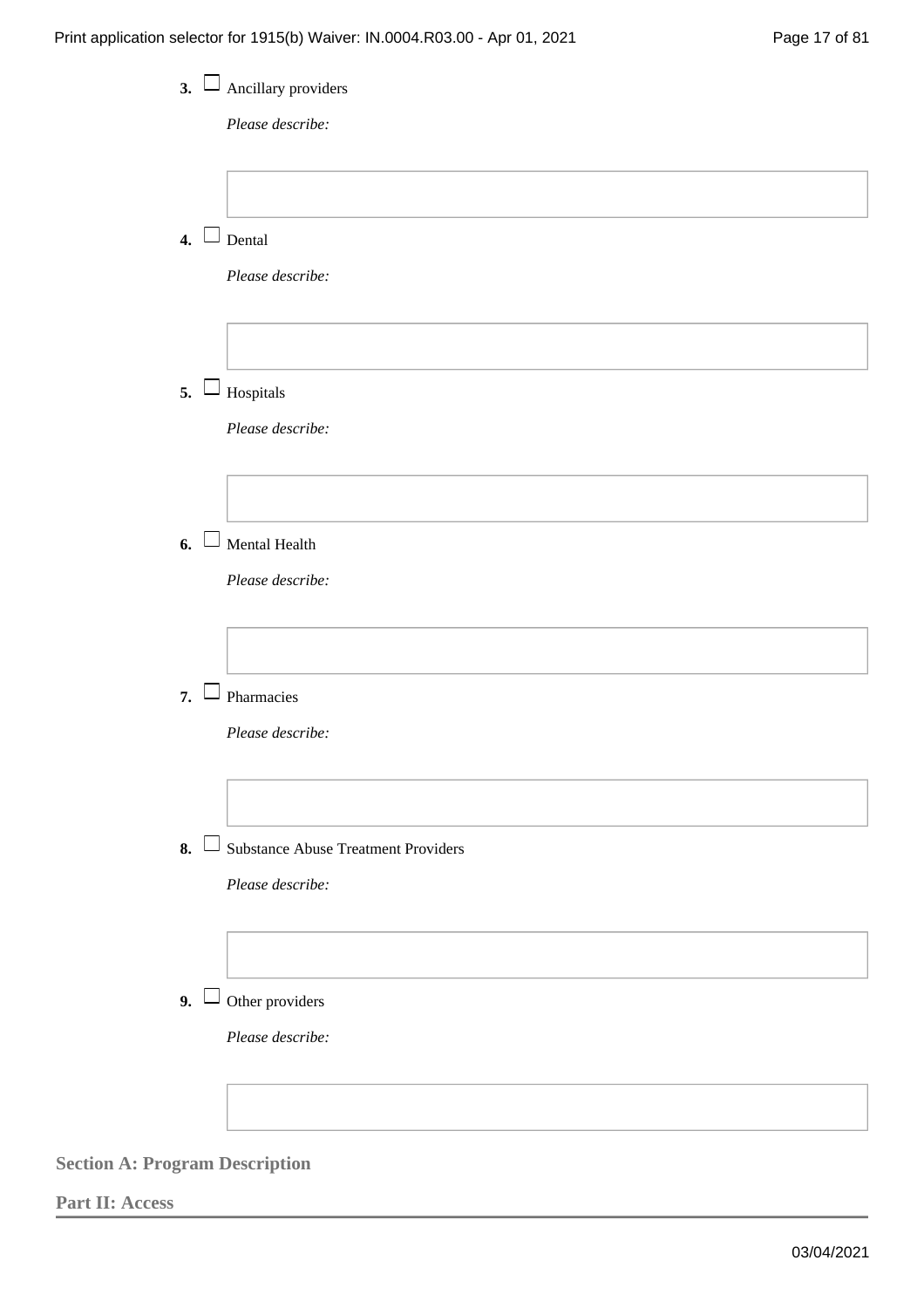**A. Timely Access Standards (3 of 7)**

### **Details for PCCM program.** (Continued) **2.**

- **b.**  $\Box$  **Appointment Scheduling** means the time before an enrollee can acquire an appointment with his or her provider for both urgent and routine visits. The States PCCM Program includes established standards for appointment scheduling for waiver enrollees access to the following providers.
	- $\blacksquare$  PCPs

*Please describe:*

- 2.  $\Box$  Specialists *Please describe:* Ancillary providers **3.**  *Please describe:*  $\blacksquare$  Dental *Please describe:* Mental Health **5.**  *Please describe:*
	- Substance Abuse Treatment Providers **6.**

*Please describe:*

7.  $\Box$  Urgent care

*Please describe:*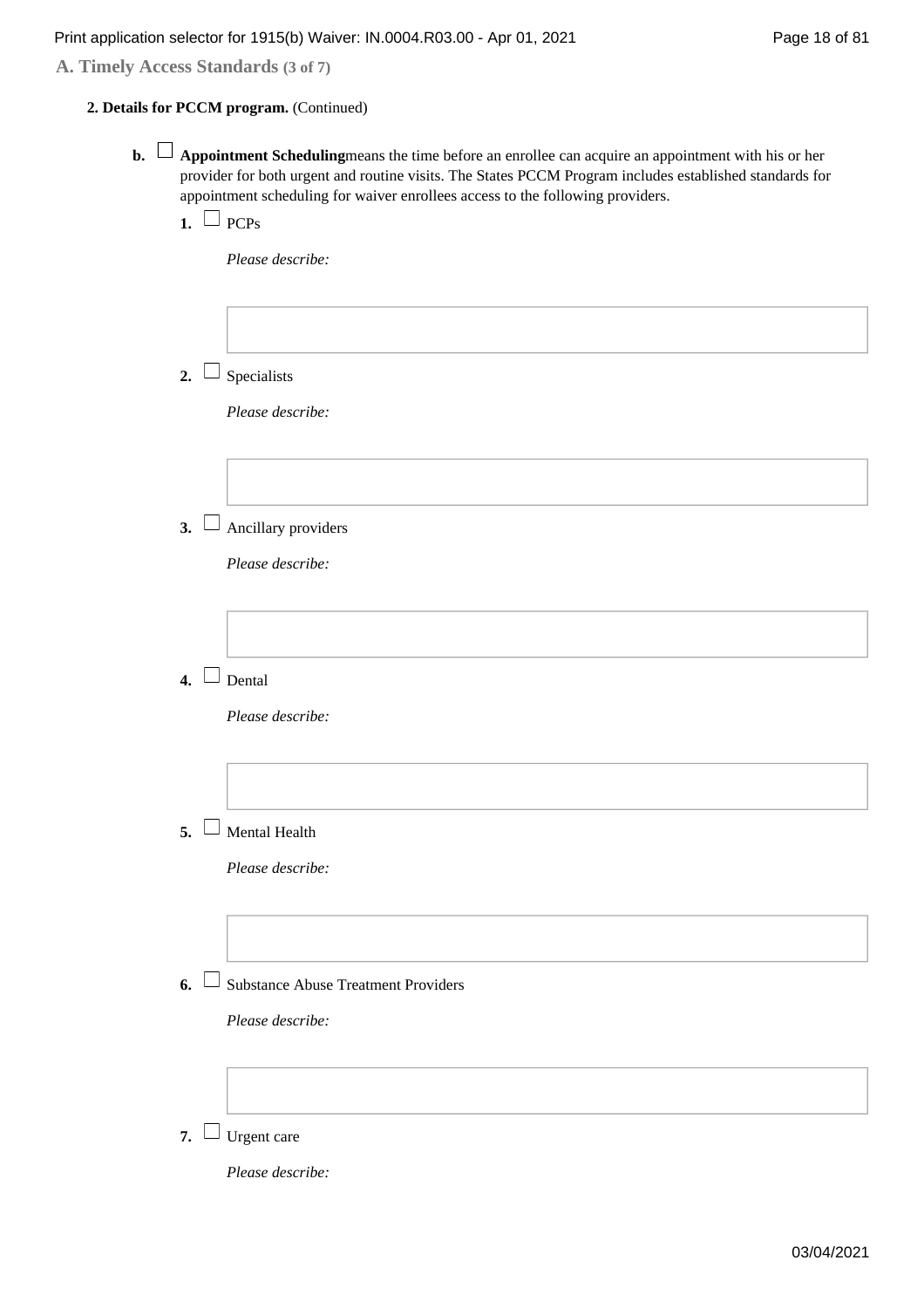| 8.                                    | Other providers                                                                                                                                                                         |
|---------------------------------------|-----------------------------------------------------------------------------------------------------------------------------------------------------------------------------------------|
|                                       | Please describe:                                                                                                                                                                        |
|                                       |                                                                                                                                                                                         |
|                                       |                                                                                                                                                                                         |
| <b>Section A: Program Description</b> |                                                                                                                                                                                         |
| <b>Part II: Access</b>                |                                                                                                                                                                                         |
| A. Timely Access Standards (4 of 7)   |                                                                                                                                                                                         |
|                                       | 2. Details for PCCM program. (Continued)                                                                                                                                                |
|                                       | c. $\Box$ In-Office Waiting Times: The States PCCM Program includes established standards for in-office waiting<br>times. For each provider type checked, please describe the standard. |
| 1. $\Box$ PCPs                        |                                                                                                                                                                                         |
|                                       | Please describe:                                                                                                                                                                        |
|                                       |                                                                                                                                                                                         |
|                                       |                                                                                                                                                                                         |
| 2.                                    | Specialists                                                                                                                                                                             |
|                                       | Please describe:                                                                                                                                                                        |
|                                       |                                                                                                                                                                                         |
|                                       |                                                                                                                                                                                         |
| 3.                                    | Ancillary providers                                                                                                                                                                     |
|                                       | Please describe:                                                                                                                                                                        |
|                                       |                                                                                                                                                                                         |
|                                       |                                                                                                                                                                                         |
| $\overline{4}$ .                      | Dental                                                                                                                                                                                  |
|                                       | Please describe:                                                                                                                                                                        |
|                                       |                                                                                                                                                                                         |
|                                       |                                                                                                                                                                                         |
| 5.                                    | Mental Health                                                                                                                                                                           |
|                                       | Please describe:                                                                                                                                                                        |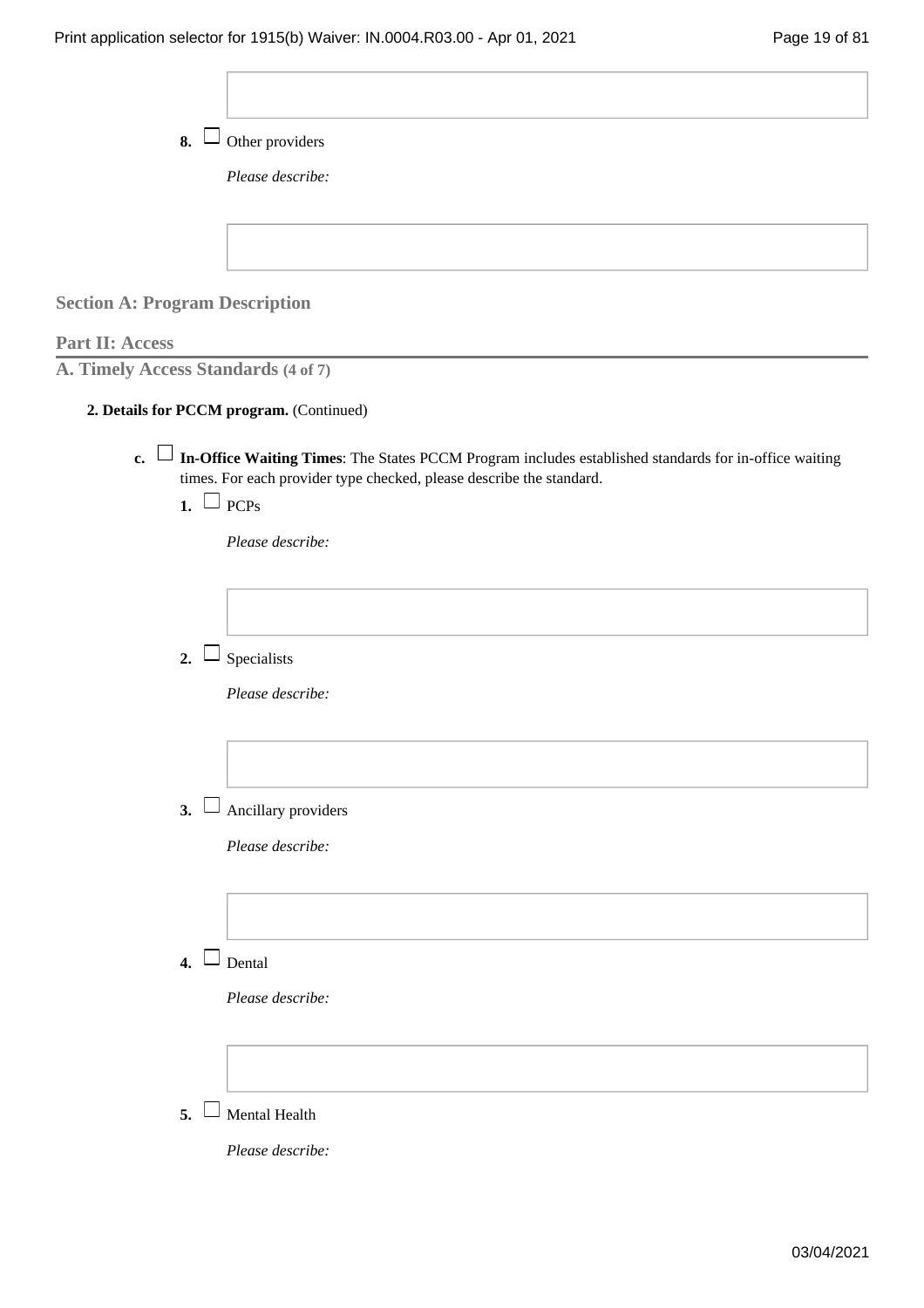Substance Abuse Treatment Providers **6.** 

*Please describe:*

7.  $\Box$  Other providers

*Please describe:*

**Section A: Program Description**

**Part II: Access**

**A. Timely Access Standards (5 of 7)**

### **Details for PCCM program.** (Continued) **2.**



### **Section A: Program Description**

**Part II: Access**

**A. Timely Access Standards (6 of 7)**

**Details for 1915(b)(4)FFS selective contracting programs:** Please describe how the State assures timely access to the **3.**  services covered under the selective contracting program.

**Section A: Program Description**

**Part II: Access**

**A. Timely Access Standards (7 of 7)**

**Additional Information.** Please enter any additional information not included in previous pages:

**Section A: Program Description**

**Part II: Access**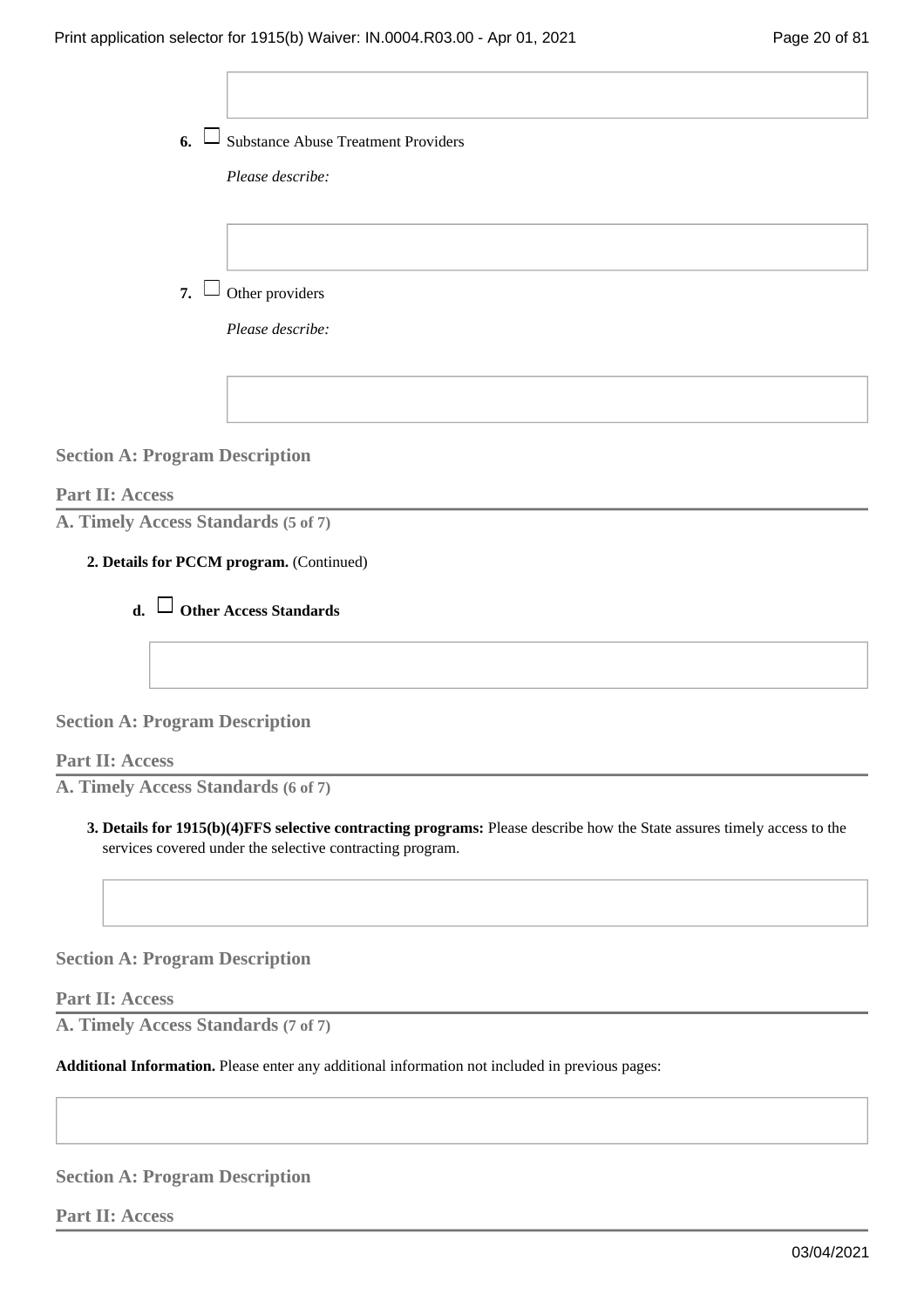### **B. Capacity Standards (1 of 6)**

### **Assurances for MCO, PIHP, or PAHP programs 1.**

- $\overline{X}$  The State assures CMS that it complies with section 1932(b)(5) of the Act and 42 CFR 438.207 Assurances of adequate capacity and services, in so far as these requirements are applicable.
- $\Box$  The State seeks a waiver of section 1902(a)(4) of the Act, to waive one or more of the regulatory requirements listed for PIHP or PAHP programs.

*Please identify each regulatory requirement for which a waiver is requested, the managed care program(s) to which the waiver will apply, and what the State proposes as an alternative requirement, if any:*

 $\boxtimes$  The CMS Regional Office has reviewed and approved the MCO, PIHP, or PAHP contracts for compliance with the provisions of section 1932(b)(5) and 42 CFR 438.207 Assurances of adequate capacity and services. If this is an initial waiver, the State assures that contracts that comply with these provisions will be submitted to the CMS Regional Office for approval prior to enrollment of beneficiaries in the MCO, PIHP, PAHP, or PCCM.

*If the 1915(b) Waiver Program does not include a PCCM component, please continue with Part II, C. Coordination and Continuity of Care Standards.*

### **Section A: Program Description**

### **Part II: Access**

**B. Capacity Standards (2 of 6)**

- **Details for PCCM program.** The State must assure that Waiver Program enrollees have reasonable access to services. **2.**  Please note below which of the strategies the State uses assure adequate provider capacity in the PCCM program.
	- **a.**  $\Box$  The State has set **enrollment limits** for each PCCM primary care provider.

*Please describe the enrollment limits and how each is determined:*

**b.**  $\Box$  The State ensures that there are adequate number of PCCM PCPs with **open panels**.

*Please describe the States standard:*

The State ensures that there is an **adequate number** of PCCM PCPs under the waiver assure access to all **c.**  services covered under the Waiver.

*Please describe the States standard for adequate PCP capacity:*

### **Section A: Program Description**

**Part II: Access**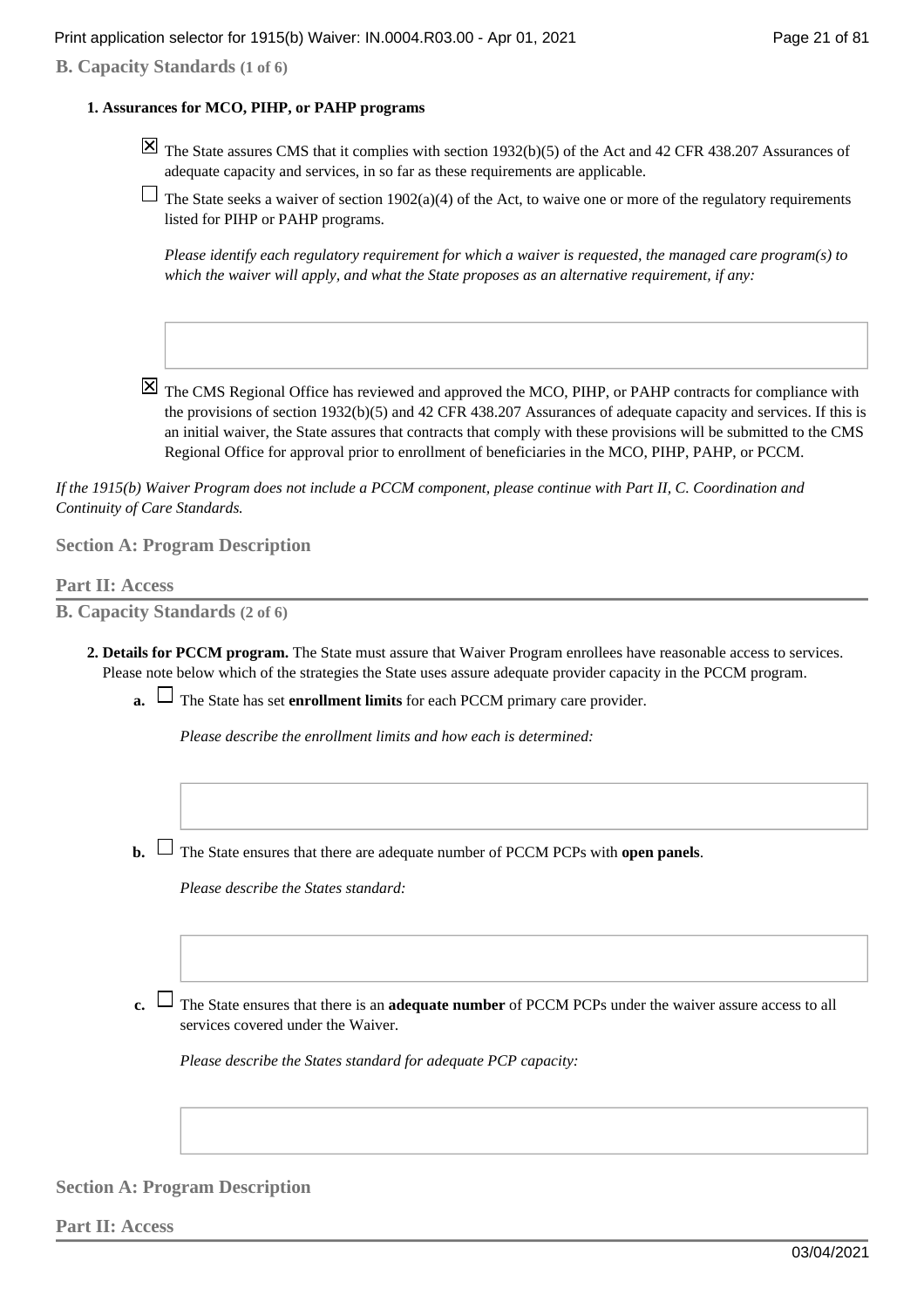### **B. Capacity Standards (3 of 6)**

**Details for PCCM program.** (Continued) **2.** 

**d.**  $\Box$  The State compares **numbers of providers** before and during the Waiver.

| <b>Provider Type</b> | # Before Waiver | # in Current Waiver | # Expected in Renewal |  |
|----------------------|-----------------|---------------------|-----------------------|--|

*Please note any limitations to the data in the chart above:*

 $\mathbf{e}$ .  $\Box$  The State ensures adequate **geographic distribution** of PCCMs.

*Please describe the States standard:*

**Section A: Program Description**

### **Part II: Access**

**B. Capacity Standards (4 of 6)**

**Details for PCCM program.** (Continued) **2.** 

 $f. \Box$  **PCP: Enrollee Ratio**. The State establishes standards for PCP to enrollee ratios.

| Area/(City/County/Region) | <b>PCCM-to-Enrollee Ratio</b> |  |
|---------------------------|-------------------------------|--|
|                           |                               |  |

*Please note any changes that will occur due to the use of physician extenders.:*

**Other capacity standards**. **g.** 

*Please describe:*

**Section A: Program Description**

### **Part II: Access**

**B. Capacity Standards (5 of 6)**

**Details for 1915(b)(4)FFS selective contracting programs:** Please describe how the State assures provider capacity has **3.**  not been negatively impacted by the selective contracting program. Also, please provide a detailed capacity analysis of the number of beds (by type, per facility) for facility programs, or vehicles (by type, per contractor) for non-emergency transportation programs, needed per location to assure sufficient capacity under the waiver program. This analysis should consider increased enrollment and/or utilization expected under the waiver.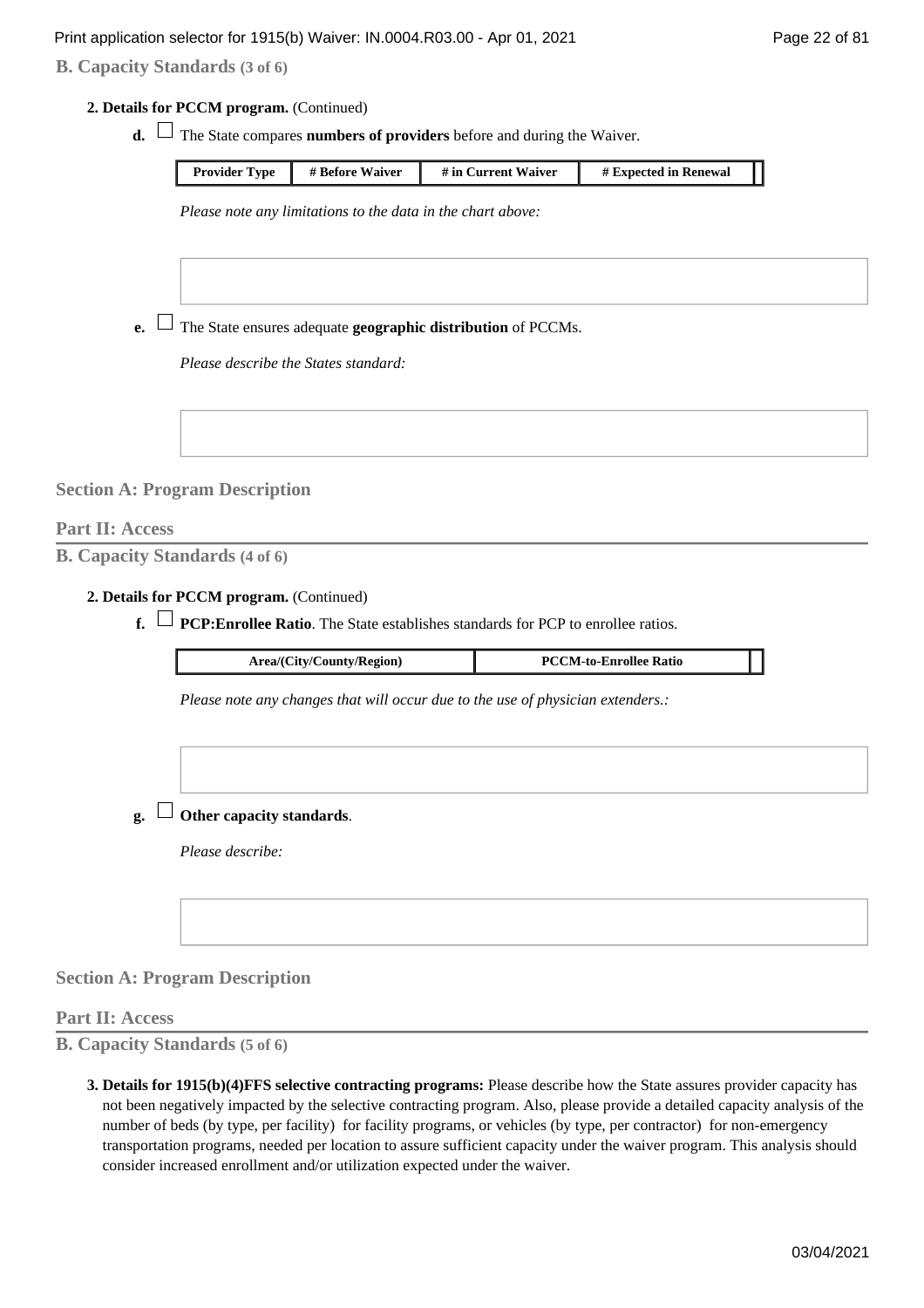### **Part II: Access**

**B. Capacity Standards (6 of 6)**

**Additional Information.** Please enter any additional information not included in previous pages:

### **Section A: Program Description**

### **Part II: Access**

**C. Coordination and Continuity of Care Standards (1 of 5)**

### **Assurances for MCO, PIHP, or PAHP programs 1.**

 $\overline{X}$  The State assures CMS that it complies with section 1932(c)(1)(A)(i) of the Act and 42 CFR 438.206 Availability of Services; in so far as these requirements are applicable.

The State seeks a waiver of a waiver of section  $1902(a)(4)$  of the Act, to waive one or more of more of the regulatory requirements listed above for PIHP or PAHP programs.

*Please identify each regulatory requirement for which a waiver is requested, the managed care program(s) to which the waiver will apply, and what the State proposes as an alternative requirement, if any:*

The CMS Regional Office has reviewed and approved the MCO, PIHP, or PAHP contracts for compliance with the provisions of section  $1932(c)(1)(A)(i)$  of the Act and 42 CFR 438.206 Availability of Services. If this is an initial waiver, the State assures that contracts that comply with these provisions will be submitted to the CMS Regional Office for approval prior to enrollment of beneficiaries in the MCO, PIHP, PAHP, or PCCM.

**Section A: Program Description**

### **Part II: Access**

```
C. Coordination and Continuity of Care Standards (2 of 5)
```
### **Details on MCO/PIHP/PAHP enrollees with special health care needs. 2.**

The following items are required.

The plan is a PIHP/PAHP, and the State has determined that based on the plans scope of services, and how the **a.**  State has organized the delivery system, that the **PIHP/PAHP need not meet the requirements** for additional services for enrollees with special health care needs in 42 CFR 438.208.

*Please provide justification for this determination:*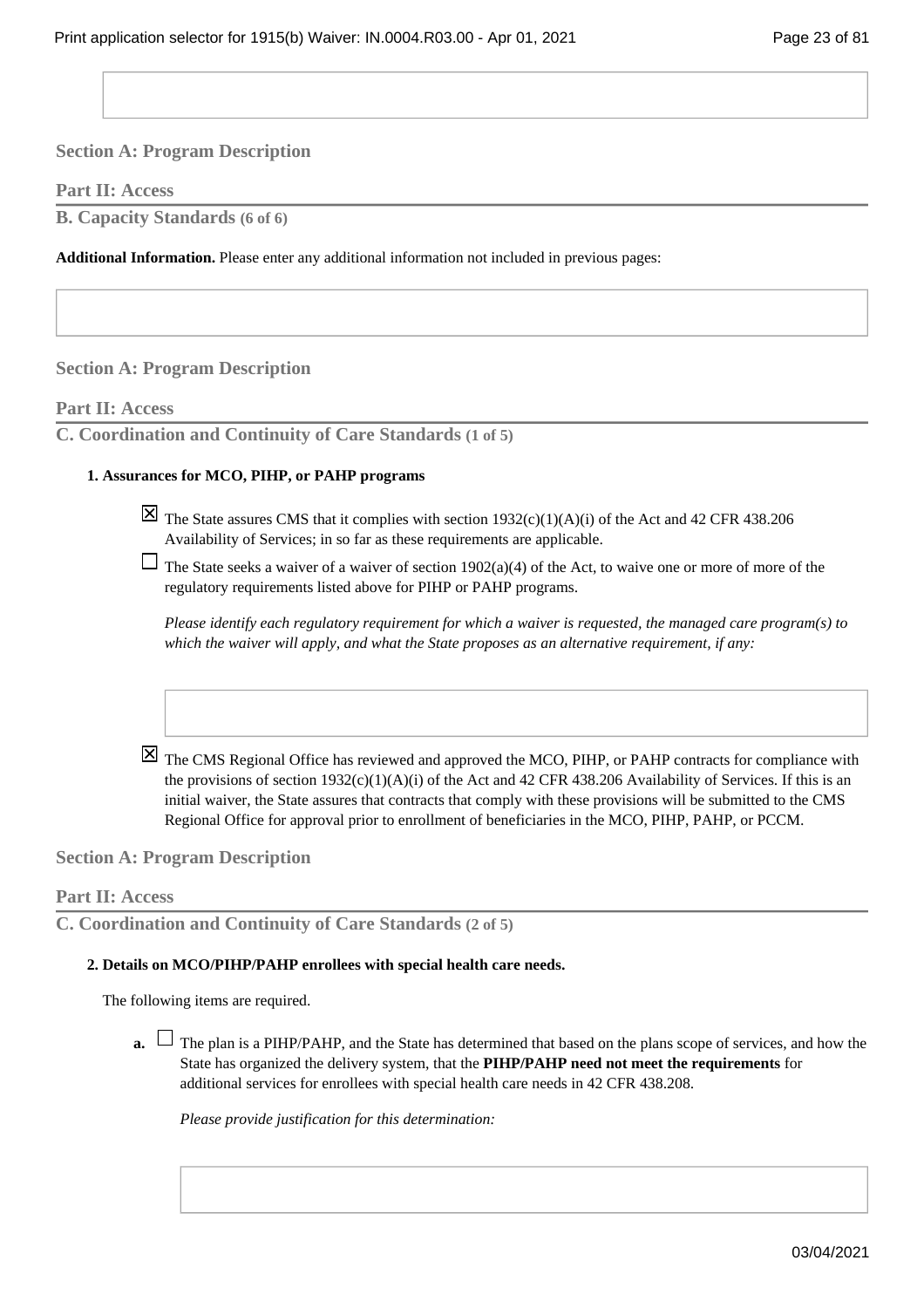**Identification**. The State has a mechanism to identify persons with special health care needs to MCOs, PIHPs, and PAHPs, as those persons are defined by the State.

*Please describe:*

Hoosier Care Connect MCOs are responsible for completing an initial health screening on every enrolled member. The health screening identifies the member's immediate physical and/or behavioral health care needs and the need for disease management, care management, complex case management or Right Choices Program (RCP) services.

**Assessment**. Each MCO/PIHP/PAHP will implement mechanisms, using appropriate health care **c.**  professionals, to assess each enrollee identified by the State to identify any ongoing special conditions that require a course of treatment or regular care monitoring. Please describe:

*Please describe the enrollment limits and how each is determined:*

Hoosier Care Connect MCOs are responsible for conducting a comprehensive health assessment for all members initially stratified into complex case management or RCP following the initial health screening discussed in the "Identification" section above. The comprehensive health assessment identifies the clinical, psychosocial, functional and financial needs of the member. The assessment is used to develop and implement a comprehensive care plan to meet the member's needs. The MCO collects and reviews medical and educational information, as well as family and caregiver input, as appropriate, to identify the member's care strengths, health needs and available resources. The comprehensive assessment may include, but is not limited to, a review of the member's claims history and/or contact with the member, member's family, primary medical provider (PMP), or other significant providers. A clinician on the MCO's care management team will review the findings of the health assessment and provide the findings to the member's primary providers, including the member's PMP and/or behavioral health care providers, if applicable.

- **d.**  $\boxtimes$  **Treatment Plans**. For enrollees with special health care needs who need a course of treatment or regular care monitoring, the State requires the MCO/PIHP/PAHP to produce a treatment plan.If so, the treatment plan meets the following requirements:
	- Developed by enrollees primary care provider with enrollee participation, and in consultation with any specialists care for the enrollee.
	- **2.**  $\Box$  Approved by the MCO/PIHP/PAHP in a timely manner (if approval required by plan).
	- **3.**  $\Box$  In accord with any applicable State quality assurance and utilization review standards.

*Please describe:*

After the initial assessment and stratification, the MCO assigns members to a care level, develops a care plan, and facilitates and coordinates care according to his/her needs. The MCO utilizes a person-centered care plan development planning process and uses data from, at minimum, claims, initial screening, comprehensive health assessment, available medical records, Indiana Scheduled Prescription Electronic Collection & Tracking and any other sources, to ensure that the care for members is adequately coordinated and managed. The MCO gathers information about the level and type of existing care and/or case management services that the member may already be receiving. The MCO uses the information to identify gaps in the member's current treatment approach, and communicates those findings to the member's PMP or other appropriate physician. The MCO assists the member, the member's family and the member's physician(s) to develop a care plan with specific objectives, goals and action protocols to meet identified needs. The MCO initiates and facilitates specific activities, interventions and protocols that lead to accomplishing the goals set forth in the care plan.

**Direct access to specialists**. If treatment plan or regular care monitoring is in place, the MCO/PIHP/PAHP **e.**  has a mechanism in place to allow enrollees to directly access specialists as appropriate for enrollees condition and identified needs.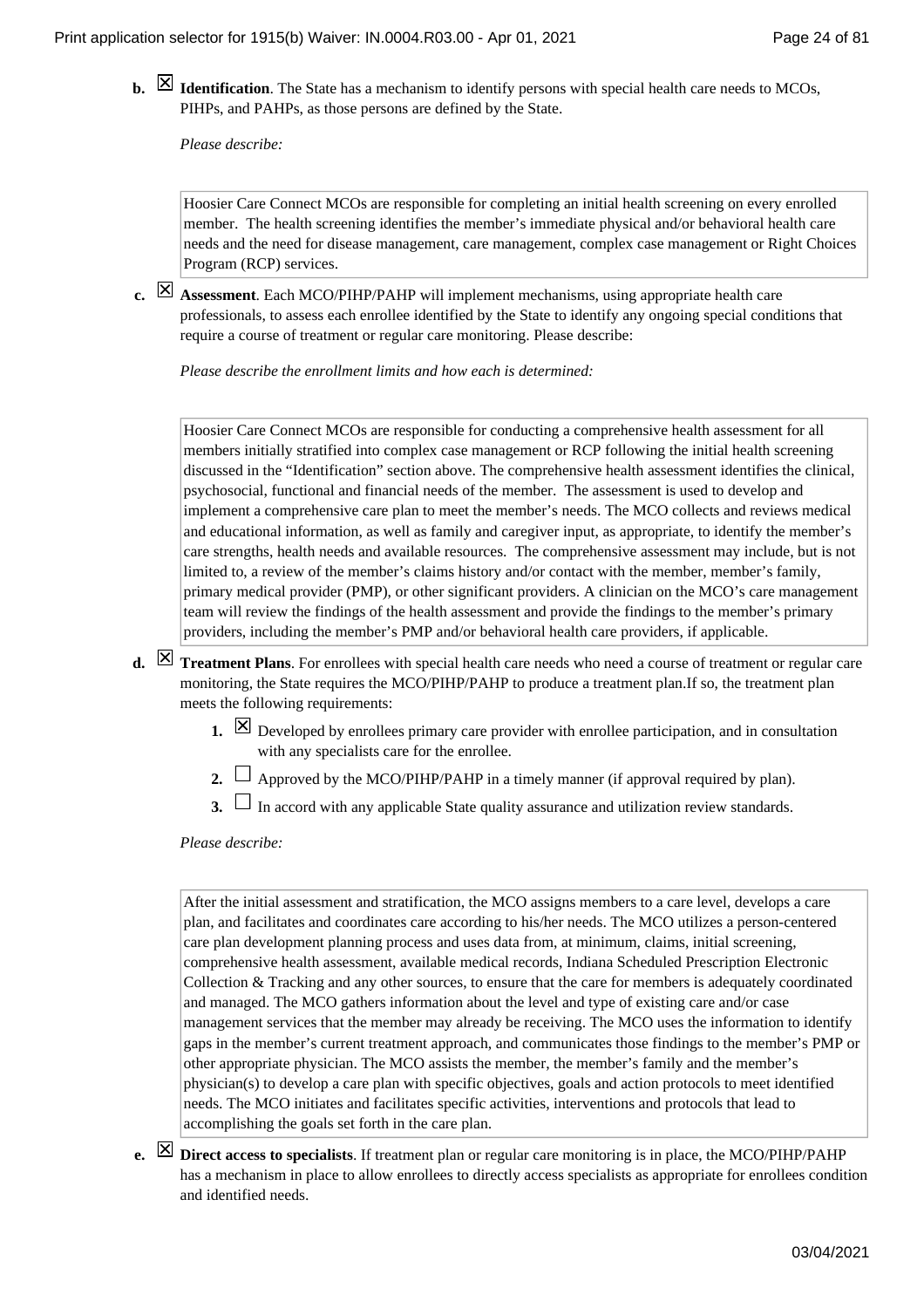*Please describe:*

The MCOs are contractually required to allow members with special needs, who are determined to need a course of treatment or regular care monitoring, to directly access a specialist for treatment via an established mechanism such as a standing referral from the member's PMP or an approved number of visits. Treatment provided by the specialist must be appropriate for the member's condition and identified needs.

**Section A: Program Description**

### **Part II: Access**

**C. Coordination and Continuity of Care Standards (3 of 5)**

- **Details for PCCM program.** The State must assure that Waiver Program enrollees have reasonable access to services. **3.**  Please note below which of the strategies the State uses assure adequate provider capacity in the PCCM program.
	- **a.**  $\Box$  Each enrollee selects or is assigned to a **primary care provider** appropriate to the enrollees needs.
	- **b.**  $\Box$  Each enrollee selects or is assigned to a designated **designated health care practitioner** who is primarily responsible for coordinating the enrollees overall health care.
	- **c.**  $\Box$  Each enrollee is receives **health education/promotion** information.

*Please explain:*

- Each provider maintains, for Medicaid enrollees, **health records** that meet the requirements established by the **d.**  State, taking into account professional standards.
- **e.** There is appropriate and confidential **exchange of information** among providers.
- $f. \Box$  Enrollees receive information about specific health conditions that require **follow-up** and, if appropriate, are given training in self-care.
- Primary care case managers **address barriers** that hinder enrollee compliance with prescribed treatments or **g.**  regimens, including the use of traditional and/or complementary medicine.
- **Additional case management** is provided. **h.**

*Please include how the referred services and the medical forms will be coordinated among the practitioners, and documented in the primary care case managers files.*

### **Referrals. i.**

*Please explain in detail the process for a patient referral. In the description, please include how the referred services and the medical forms will be coordinated among the practitioners, and documented in the primary care case managers files.*

### **Section A: Program Description**

**Part II: Access**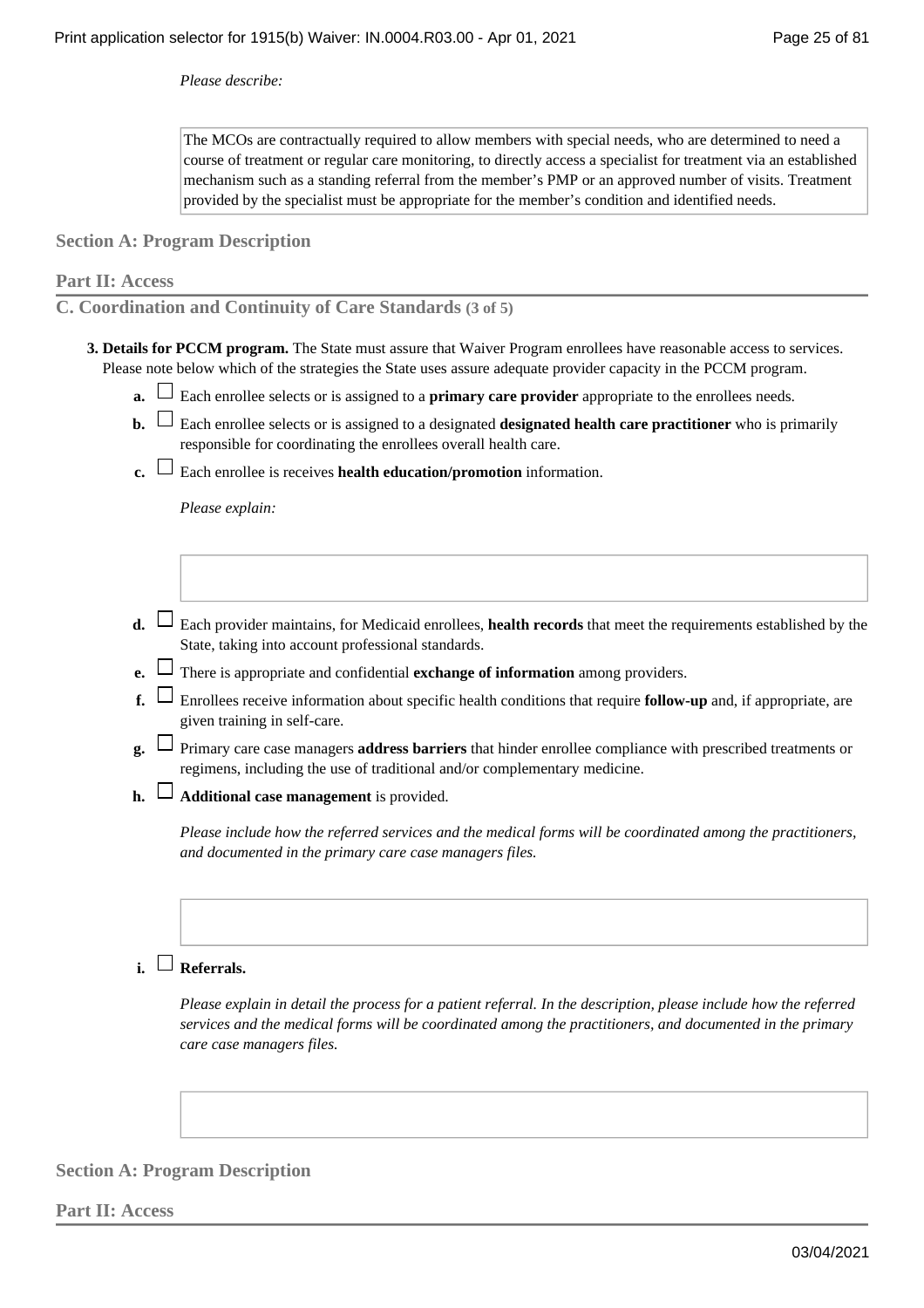**C. Coordination and Continuity of Care Standards (4 of 5)**

**Details for 1915(b)(4) only programs:** If applicable, please describe how the State assures that continuity and **4.**  coordination of care are not negatively impacted by the selective contracting program.

**Section A: Program Description**

**Part II: Access**

**C. Coordination and Continuity of Care Standards (5 of 5)**

**Additional Information.** Please enter any additional information not included in previous pages:

**Section A: Program Description**

### **Part III: Quality**

### **Assurances for MCO or PIHP programs 1.**

 $\overline{X}$  The State assures CMS that it complies with section 1932(c)(1)(A)(iii)-(iv) of the Act and 42 CFR 438.202, 438.204, 438.210, 438.214, 438.218, 438.224, 438.226, 438.228, 438.230, 438.236, 438.240, and 438.242 in so far as these regulations are applicable.

 $\Box$  The State seeks a waiver of section 1902(a)(4) of the Act, to waive one or more of the regulatory requirements listed for PIHP programs.

*Please identify each regulatory requirement for which a waiver is requested, the managed care program(s) to which the waiver will apply, and what the State proposes as an alternative requirement, if any:*

The CMS Regional Office has reviewed and approved the MCO, PIHP, or PAHP contracts for compliance with the provisions of section 1932(c)(1)(A)(iii)-(iv) of the Act and 42 CFR 438.202, 438.204, 438.210, 438.214, 438.218, 438.224, 438.226, 438.228, 438.230, 438.236, 438.240, and 438.242. If this is an initial waiver, the State assures that contracts that comply with these provisions will be submitted to the CMS Regional Office for approval prior to enrollment of beneficiaries in the MCO, PIHP, PAHP, or PCCM.

 $\boxtimes$  Section 1932(c)(1)(A)(iii)-(iv) of the Act and 42 CFR 438.202 requires that each State Medicaid agency that contracts with MCOs and PIHPs submit to CMS a written strategy for assessing and improving the quality of managed care services offered by all MCOs and PIHPs.

The State assures CMS that this **quality strategy** was initially submitted to the CMS Regional Office on:  $05/31/20$  (mm/dd/yy)

 $\boxtimes$  The State assures CMS that it complies with section 1932(c)(2) of the Act and 42 CFR 438 Subpart E, to arrange for an annual, independent, **external quality review** of the outcomes and timeliness of, and access to the services delivered under each MCO/ PIHP contract. Note: EQR for PIHPs is required beginning March 2004. *Please provide the information below (modify chart as necessary):*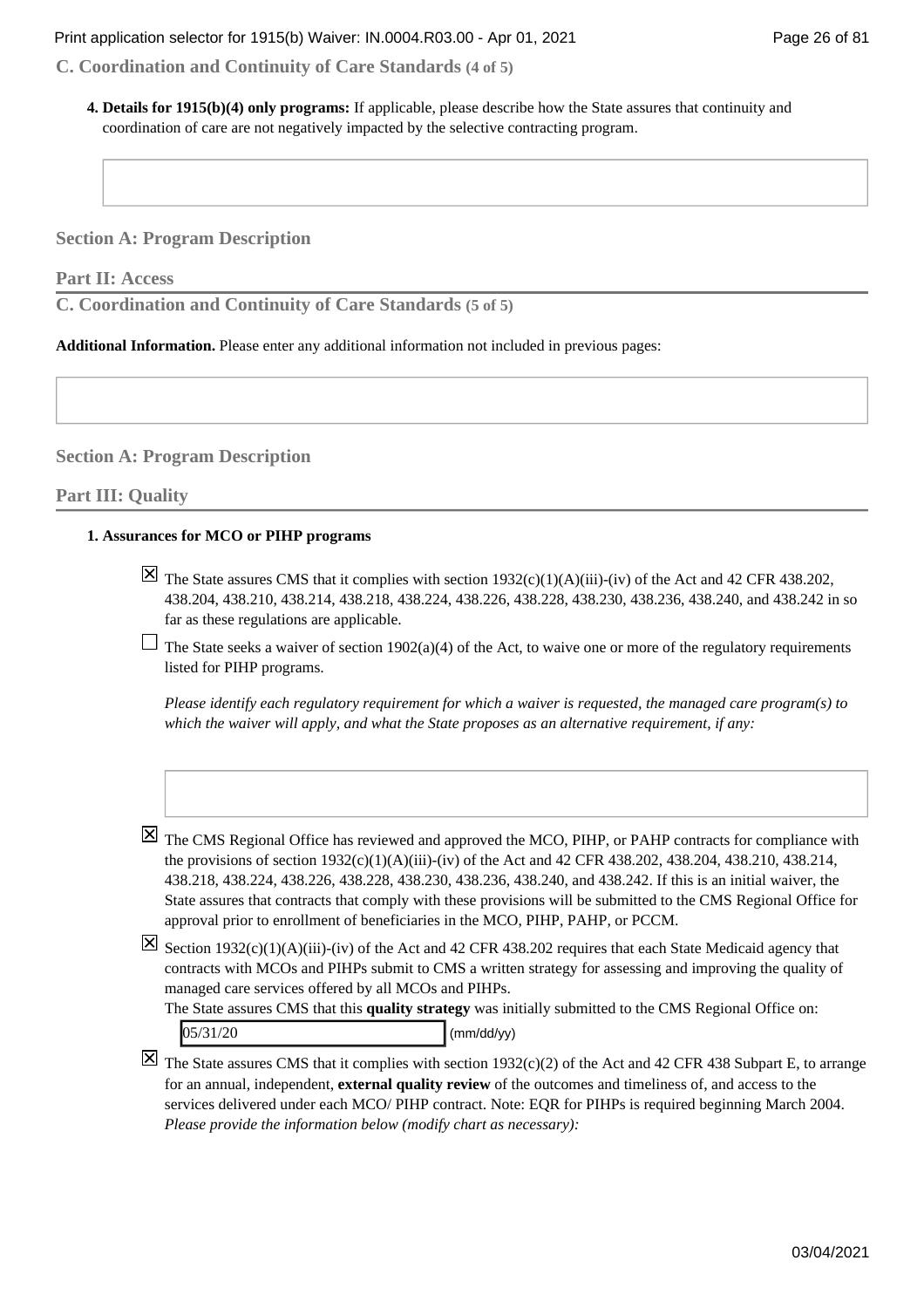|                     |                         | <b>Activities Conducted</b>                                                                                                                                                                                                                                                                                                                                       |                                                                                                                                                                                                                                                                                       |                               |
|---------------------|-------------------------|-------------------------------------------------------------------------------------------------------------------------------------------------------------------------------------------------------------------------------------------------------------------------------------------------------------------------------------------------------------------|---------------------------------------------------------------------------------------------------------------------------------------------------------------------------------------------------------------------------------------------------------------------------------------|-------------------------------|
| <b>Program Type</b> | Name of<br>Organization | <b>EQR</b> study                                                                                                                                                                                                                                                                                                                                                  | <b>Mandatory</b><br><b>Activities</b>                                                                                                                                                                                                                                                 | Optional<br><b>Activities</b> |
| <b>MCO</b>          | Burns &<br>Associates   | Validation<br>οf<br>Performance A review<br>Measures<br>Validation<br>of<br>Performance<br>Improvement<br>Projects<br>focus<br>Study on<br>Lead<br>Testing<br>and<br>Related<br>Outreach<br>Efforts<br>Focus<br>Study on<br>Medication<br>Adherence<br>Focus<br>Study on<br>Potentiall<br>Preventable<br>Readmission<br>Focus<br>Study on<br>Claims<br>Processing | to<br>determine<br>MCE<br>compliance<br>with<br>federal<br>Medicaid<br>managed<br>care<br>regulation\$<br>Validation    focus<br>of<br>performance<br>measures<br>produced<br>by an MCE<br>Validation<br>of<br>performance<br>improvement<br>projects<br>undertaken<br>by the<br>MCEs | studies                       |
| <b>PIHP</b>         |                         |                                                                                                                                                                                                                                                                                                                                                                   |                                                                                                                                                                                                                                                                                       |                               |

**Part III: Quality**

### **Assurances For PAHP program 2.**

 $\Box$  The State assures CMS that it complies with section 1932(c)(1)(A)(iii)-(iv) of the Act and 42 CFR 438.210, 438.214, 438.218, 438.224, 438.226, 438.228, 438.230 and 438.236, in so far as these regulations are applicable.

 $\Box$  The State seeks a waiver of section 1902(a)(4) of the Act, to waive one or more of the regulatory requirements listed for PAHP programs.

*Please identify each regulatory requirement for which a waiver is requested, the managed care program(s) to which the waiver will apply, and what the State proposes as an alternative requirement, if any:*

The CMS Regional Office has reviewed and approved the PAHP contracts for compliance with the provisions of section 1932(c) (1)(A)(iii)-(iv) of the Act and 42 CFR 438.210, 438.214, 438.218, 438.224, 438.226, 438.228,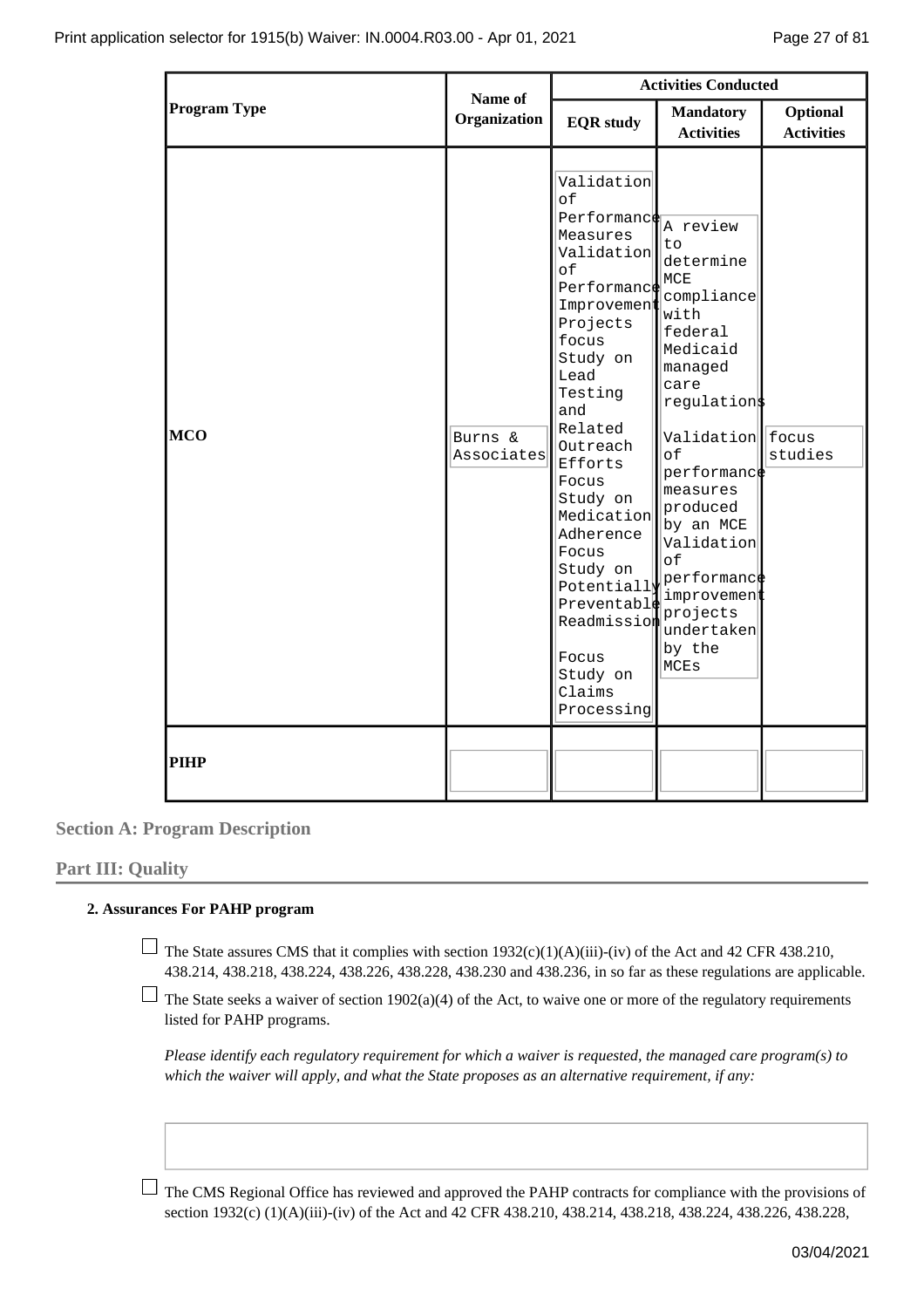438.230 and 438.236. If this is an initial waiver, the State assures that contracts that comply with these provisions will be submitted to the CMS Regional Office for approval prior to enrollment of beneficiaries in the MCO, PIHP, PAHP, or PCCM.

**Section A: Program Description**

### **Part III: Quality**

**Details for PCCM program.** The State must assure that Waiver Program enrollees have access to medically necessary **3.**  services of adequate quality. Please note below the strategies the State uses to assure quality of care in the PCCM program.

The State has developed a set of overall quality **improvement guidelines** for its PCCM program. **a.** 

*Please describe:*

**Section A: Program Description**

### **Part III: Quality**

**Details for PCCM program.** (Continued) **3.** 

- **b.**  $\Box$  State Intervention: If a problem is identified regarding the quality of services received, the State will intervene as indicated below.
	- **1.**  $\Box$  Provide education and informal mailings to beneficiaries and PCCMs
	- **2.**  $\Box$  Initiate telephone and/or mail inquiries and follow-up
	- **3.**  $\Box$  Request PCCMs response to identified problems
	- **4.**  $\Box$  Refer to program staff for further investigation
	- **5.**  $\Box$  Send warning letters to PCCMs
	- **6.**  $\Box$  Refer to States medical staff for investigation
	- **7.**  $\Box$  Institute corrective action plans and follow-up
	- **8.**  $\Box$  Change an enrollees PCCM
	- **9.**  $\Box$  Institute a restriction on the types of enrollees
	- **10.**  $\Box$  Further limit the number of assignments
	- 11.  $\Box$  Ban new assignments
	- 12.  $\Box$  Transfer some or all assignments to different PCCMs
	- **13.**  $\Box$  Suspend or terminate PCCM agreement
	- **14.**  $\Box$  Suspend or terminate as Medicaid providers
	- 15.  $\Box$  Other

*Please explain:*

**Section A: Program Description**

**Part III: Quality**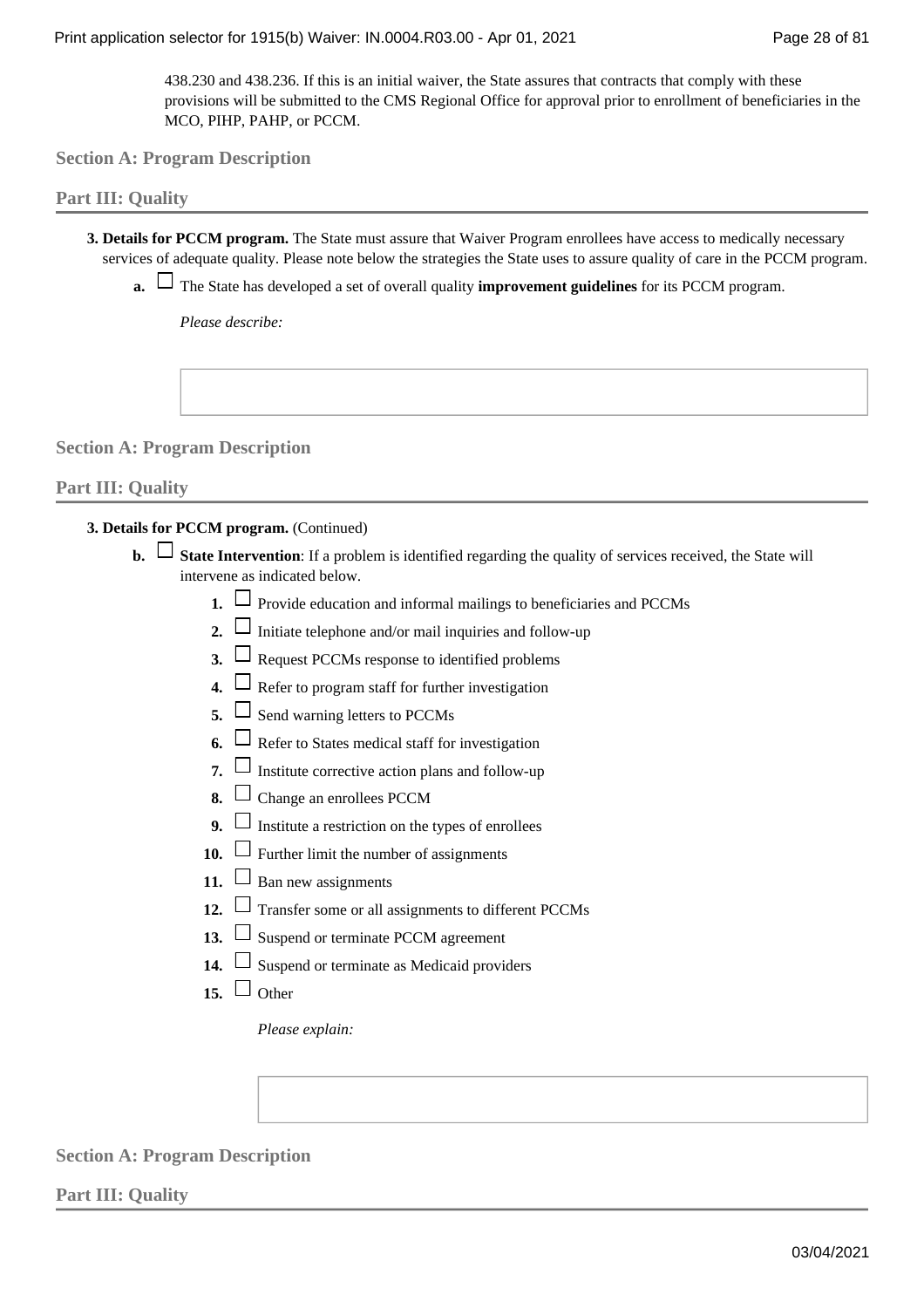**Details for PCCM program.** (Continued) **3.** 

**Selection and Retention of Providers**: This section provides the State the opportunity to describe any **c.**  requirements, policies or procedures it has in place to allow for the review and documentation of qualifications and other relevant information pertaining to a provider who seeks a contract with the State or PCCM administrator as a PCCM. This section is required if the State has applied for a 1915(b)(4) waiver that will be applicable to the PCCM program.

Please check any processes or procedures listed below that the State uses in the process of selecting and retaining PCCMs. The State (please check all that apply):

- **1.**  $\Box$  Has a documented process for selection and retention of PCCMs (please submit a copy of that documentation).
- 2.  $\Box$  Has an initial credentialing process for PCCMs that is based on a written application and site visits as appropriate, as well as primary source verification of licensure, disciplinary status, and eligibility for payment under Medicaid.
- **3.**  $\Box$  Has a recredentialing process for PCCMs that is accomplished within the time frame set by the State and through a process that updates information obtained through the following (check all that apply):
	- $\overline{A}$ .  $\Box$  Initial credentialing
	- **B.**  $\Box$  Performance measures, including those obtained through the following (check all that apply):
		- $\Box$  The utilization management system.
		- $\Box$  The complaint and appeals system.
		- $\Box$  Enrollee surveys.
		- $\Box$  Other **■**

*Please describe:*

- Uses formal selection and retention criteria that do not discriminate against particular providers **4.**  such as those who serve high risk populations or specialize in conditions that require costly treatment.
- 5.  $\Box$  Has an initial and recredentialing process for PCCMs other than individual practitioners (e.g., rural health clinics, federally qualified health centers) to ensure that they are and remain in compliance with any Federal or State requirements (e.g., licensure).
- 6.  $\Box$  Notifies licensing and/or disciplinary bodies or other appropriate authorities when suspensions or terminations of PCCMs take place because of quality deficiencies.
- 7.  $\Box$  Other

*Please explain:*

**Section A: Program Description**

### **Part III: Quality**

### **Details for PCCM program.** (Continued) **3.**

**d.** Other quality standards (please describe):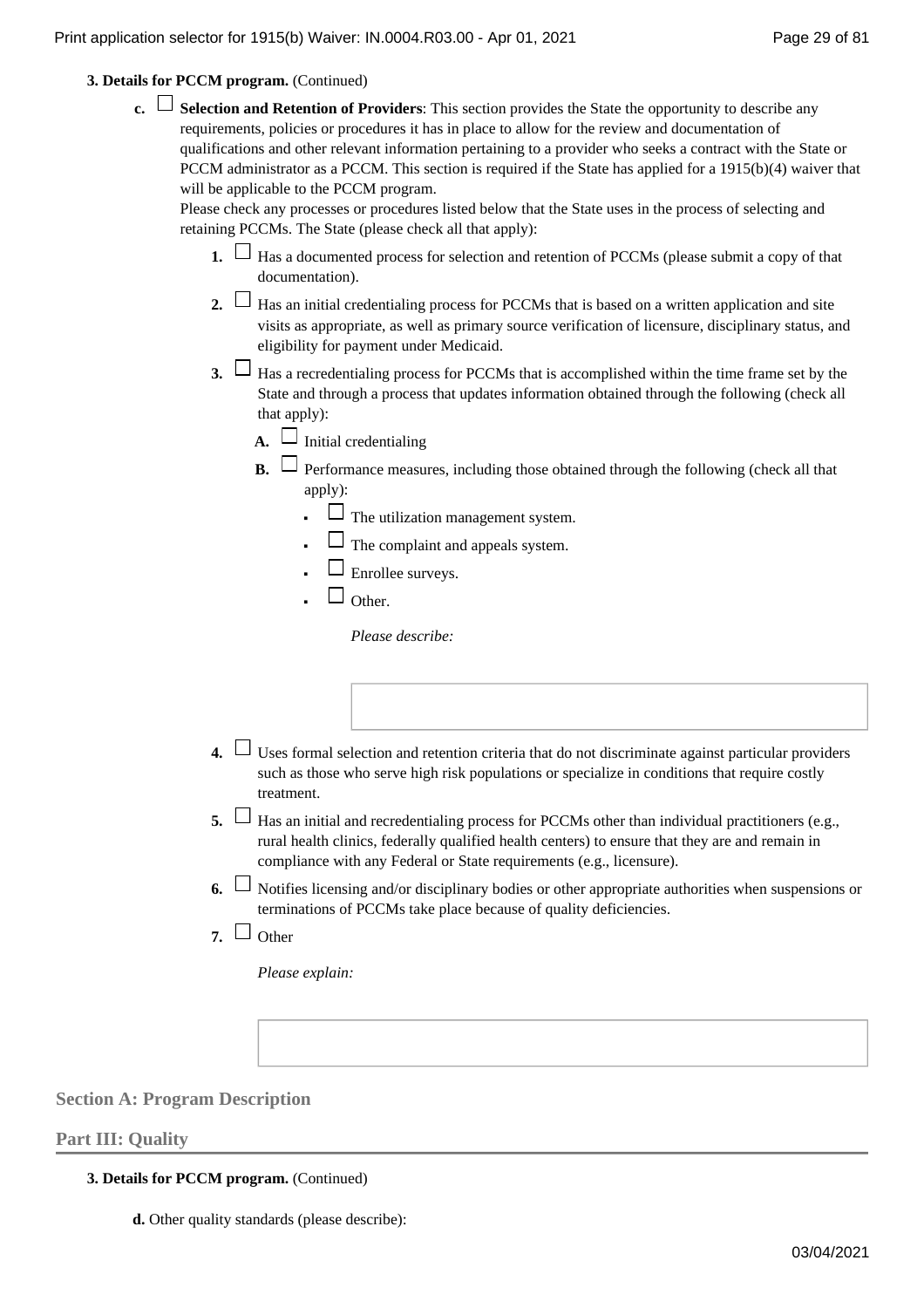**Part III: Quality**

**Details for 1915(b)(4) only programs:** Please describe how the State assures quality in the services that are covered by **4.**  the selective contracting program. Please describe the provider selection process, including the criteria used to select the providers under the waiver. These include quality and performance standards that the providers must meet. Please also describe how each criteria is weighted:

**Section A: Program Description**

**Part IV: Program Operations**

**A. Marketing (1 of 4)**

### **Assurances 1.**

- $\overline{X}$  The State assures CMS that it complies with section 1932(d)(2) of the Act and 42 CFR 438.104 Marketing activities; in so far as these regulations are applicable.
- The State seeks a waiver of section 1902(a)(4) of the Act, to waive one or more of the regulatory requirements listed for PIHP or PAHP programs.

*Please identify each regulatory requirement for which a waiver is requested, the managed care program(s) to which the waiver will apply, and what the State proposes as an alternative requirement, if any:*

- $\boxtimes$  The CMS Regional Office has reviewed and approved the MCO, PIHP, PAHP, or PCCM contracts for compliance with the provisions of section 1932(d)(2) of the Act and 42 CFR 438.104 Marketing activities. If this is an initial waiver, the State assures that contracts that comply with these provisions will be submitted to the CMS Regional Office for approval prior to enrollment of beneficiaries in the MCO, PIHP, PAHP, or PCCM.
- $\Box$  This is a proposal for a 1915(b)(4) FFS Selective Contracting Program only and the managed care regulations do not apply.

**Section A: Program Description**

### **Part IV: Program Operations**

**A. Marketing (2 of 4)**

### **Details 2.**

### **Scope of Marketing a.**

- **1.** □ The State does not permit direct or indirect marketing by MCO/PIHP/PAHP/PCCM or selective contracting FFS providers.
- 2. └ The State permits indirect marketing by MCO/PIHP/PAHP/PCCM or selective contracting FFS providers (e.g., radio and TV advertising for the MCO/PIHP/PAHP or PCCM in general).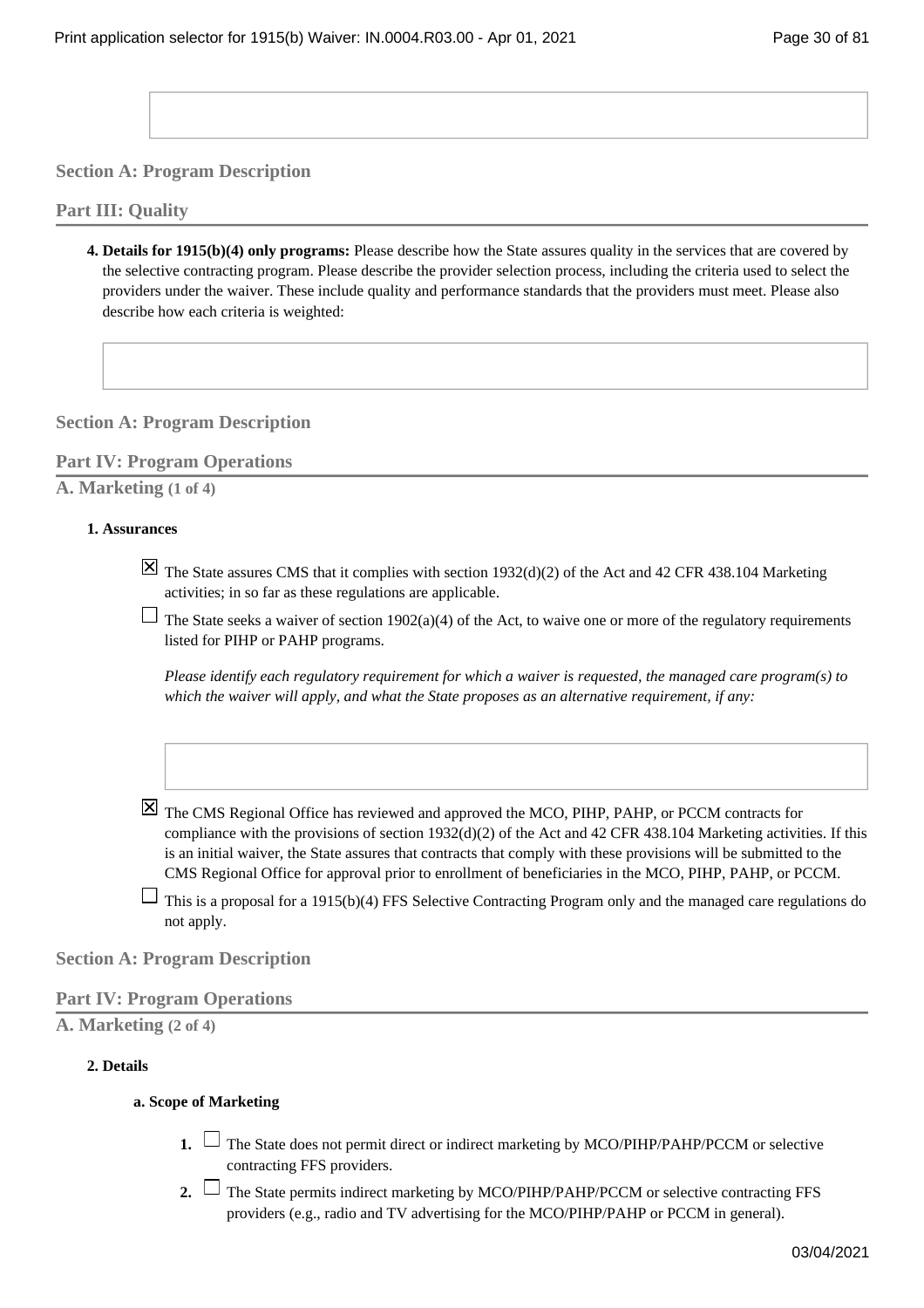*Please list types of indirect marketing permitted:*

The State permits direct marketing by MCO/PIHP/PAHP/PCCM or selective contracting FFS **3.**  providers (e.g., direct mail to Medicaid beneficiaries).

*Please list types of direct marketing permitted:*

Hoosier Care Connect MCOs may distribute or mail an informational brochure or flyer to potential members and/or provide such brochures or flyers to the State for distribution to individuals at the time of application. All marketing materials must be reviewed and approved by FSSA prior to distribution.

**Section A: Program Description**

### **Part IV: Program Operations**

**A. Marketing (3 of 4)**

#### **Details** (Continued) **2.**

- **Description**. Please describe the States procedures regarding direct and indirect marketing by answering the **b.**  following questions, if applicable.
	- I. I The State prohibits or limits MCOs/PIHPs/PAHPs/PCCMs/selective contracting FFS providers from offering gifts or other incentives to potential enrollees.

*Please explain any limitation or prohibition and how the State monitors this:*

Hoosier Care Connect MCOs may not offer gifts, incentives, or other financial or non-financial inducements greater than \$10 for each individual or \$50 per year per individual. All member incentives must be tied to appropriate utilization of health services and/or health-promoting behavior. The MCO may petition FSSA for authorization to offer incentives greater than this limit if the items are intended to promote the delivery of preventive care as defined at 42 CFR 1003.101. Such incentives may not be disproportionate to the value of the preventive care service provided, as determined by FSSA. Petitions to provide enhanced incentives for preventive care are reviewed on a case-by-case basis. The MCO is subject to penalties under the Social Security Act section 1128(a)(5) regarding inducements, remunerations, and gifts to Medicaid recipients. The MCO must comply with all marketing provisions in 42 CFR 438.104, and other federal and state regulations and guidance regarding inducements. All marketing materials and plans must be reviewed and approved by FSSA prior to distribution. Additionally, MCOs submit to FSSA a quarterly report regarding all marketing activities.

The State permits MCOs/PIHPs/PAHPs/PCCMs/selective contracting FFS providers to pay their **2.**  marketing representatives based on the number of new Medicaid enrollees he/she recruited into the plan.

*Please explain how the State monitors marketing to ensure it is not coercive or fraudulent:*

In The State requires MCO/PIHP/PAHP/PCCM/selective contracting FFS providers to translate marketing materials.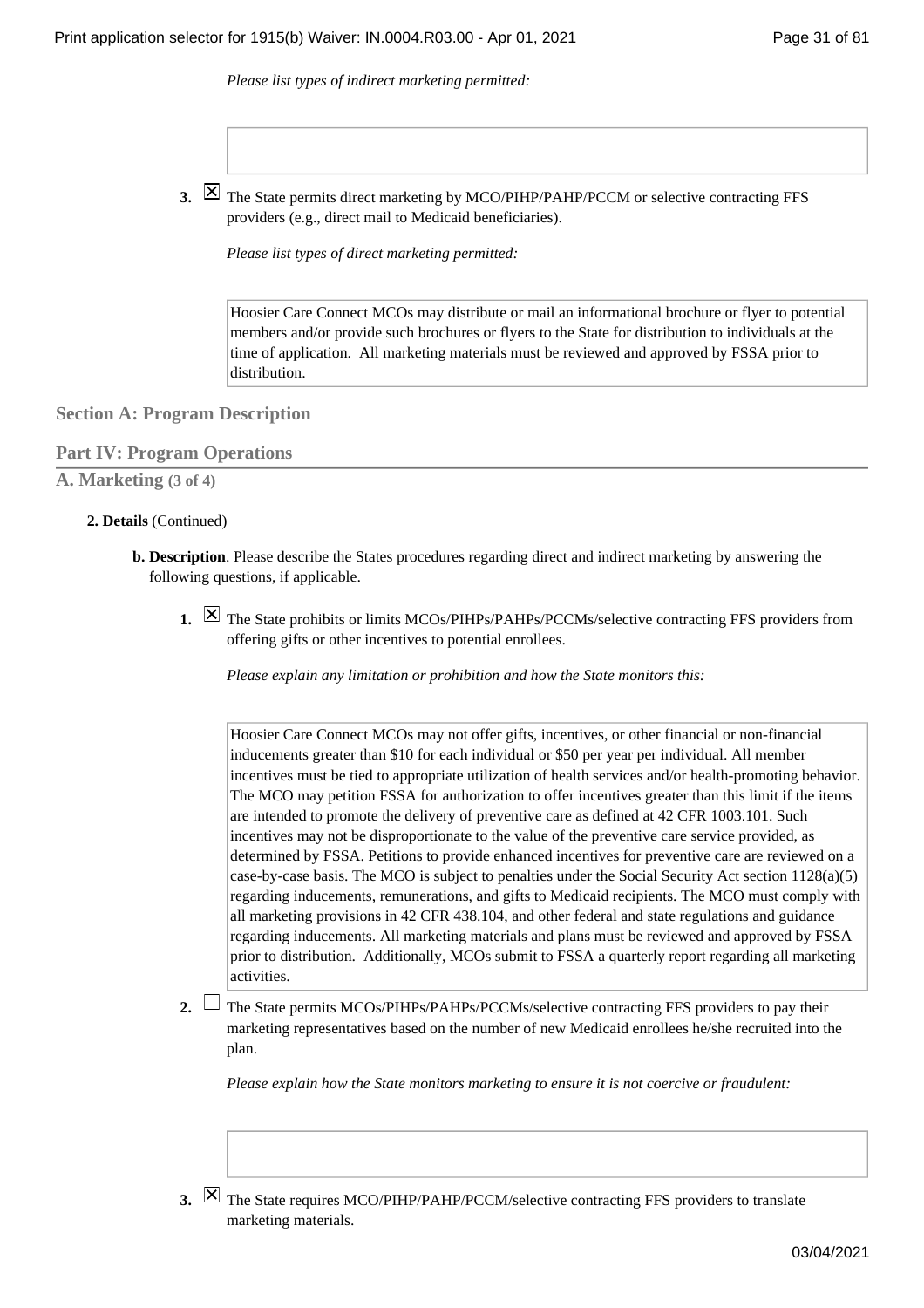*Please list languages materials will be translated into. (If the State does not translate or require the translation of marketing materials, please explain):*

Hoosier Care Connect MCOs must provide all written materials in English and Spanish and any additional prevalent languages. Prevalent language is defined as any language spoken by at least 3% of the general population in the MCO's service area or 3% of the MCO's membership in a region.

The State has chosen these languages because (check any that apply):

**a.**  $\Box$  The languages comprise all prevalent languages in the service area.

*Please describe the methodology for determining prevalent languages:*

|    | <b>b.</b> $\boxed{\times}$ The languages comprise all languages in the service area spoken by approximately |
|----|-------------------------------------------------------------------------------------------------------------|
|    | 3 percent or more of the population.                                                                        |
| c. |                                                                                                             |

*Please explain:*

**Section A: Program Description**

**Part IV: Program Operations**

**A. Marketing (4 of 4)**

**Additional Information.** Please enter any additional information not included in previous pages:

**Section A: Program Description**

**Part IV: Program Operations**

**B. Information to Potential Enrollees and Enrollees (1 of 5)**

### **Assurances 1.**

- $\boxtimes$  The State assures CMS that it complies with Federal Regulations found at section 1932(a)(5) of the Act and 42 CFR 438.10 Information requirements; in so far as these regulations are applicable.
- $\Box$  The State seeks a waiver of a waiver of section 1902(a)(4) of the Act, to waive one or more of more of the regulatory requirements listed above for PIHP or PAHP programs.

*Please identify each regulatory requirement for which a waiver is requested, the managed care program(s) to which the waiver will apply, and what the State proposes as an alternative requirement, if any:*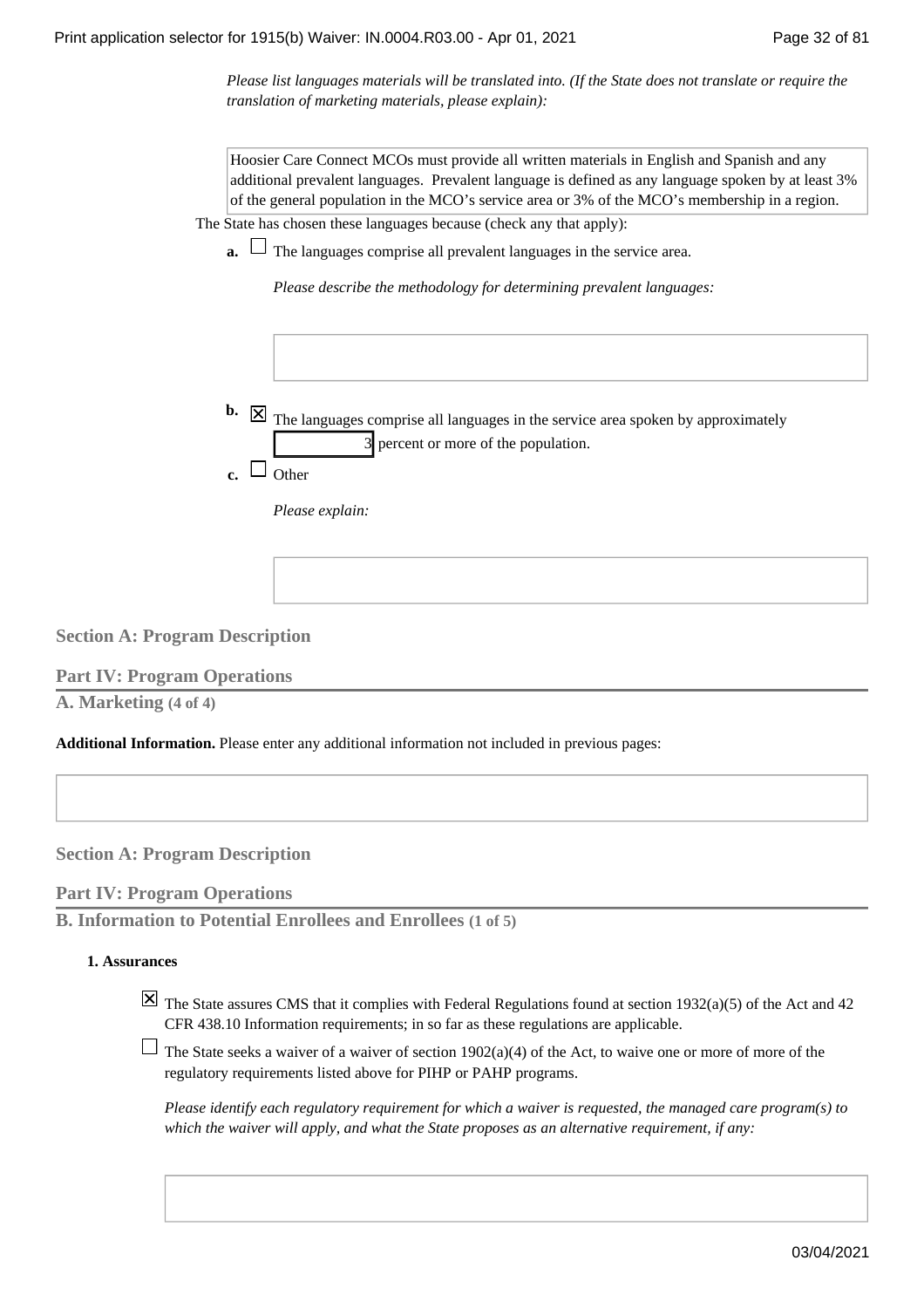- The CMS Regional Office has reviewed and approved the MCO, PIHP, PAHP, or PCCM contracts for compliance with the provisions of section  $1932(a)(5)$  of the Act and 42 CFR 438.10 Information requirements. If this is an initial waiver, the State assures that contracts that comply with these provisions will be submitted to the CMS Regional Office for approval prior to enrollment of beneficiaries in the MCO, PIHP, PAHP, or PCCM.
- $\Box$  This is a proposal for a 1915(b)(4) FFS Selective Contracting Program only and the managed care regulations do not apply.

**Part IV: Program Operations**

**B. Information to Potential Enrollees and Enrollees (2 of 5)**

### **Details 2.**

### **Non-English Languages a.**

Potential enrollee and enrollee materials will be translated into the prevalent non-English languages.

*Please list languages materials will be translated into. (If the State does not require written materials to be translated, please explain):*

Materials will be translated into Spanish and any additional prevalent languages identified by FSSA, upon FSSA's or the member's request. MCOs shall also identify additional languages that are prevalent among their membership. Prevalent language is defined as any language spoken by at least 3% of the general population in the MCO's service area or 3% of the Contractor's membership in a region.

If the State does not translate or require the translation of marketing materials, please explain:

The State defines prevalent non-English languages as: (check any that apply):

**a.** └ The languages spoken by significant number of potential enrollees and enrollees.

*Please explain how the State defines significant.:*

3.00 percent or more of the potential enrollee/enrollee population. **b.**  $\boxed{\times}$  The languages spoken by approximately

 $\mathbf{c}$ .  $\Box$  Other

*Please explain:*

Please describe how oral translation services are available to all potential enrollees and enrollees, **2.**  regardless of language spoken.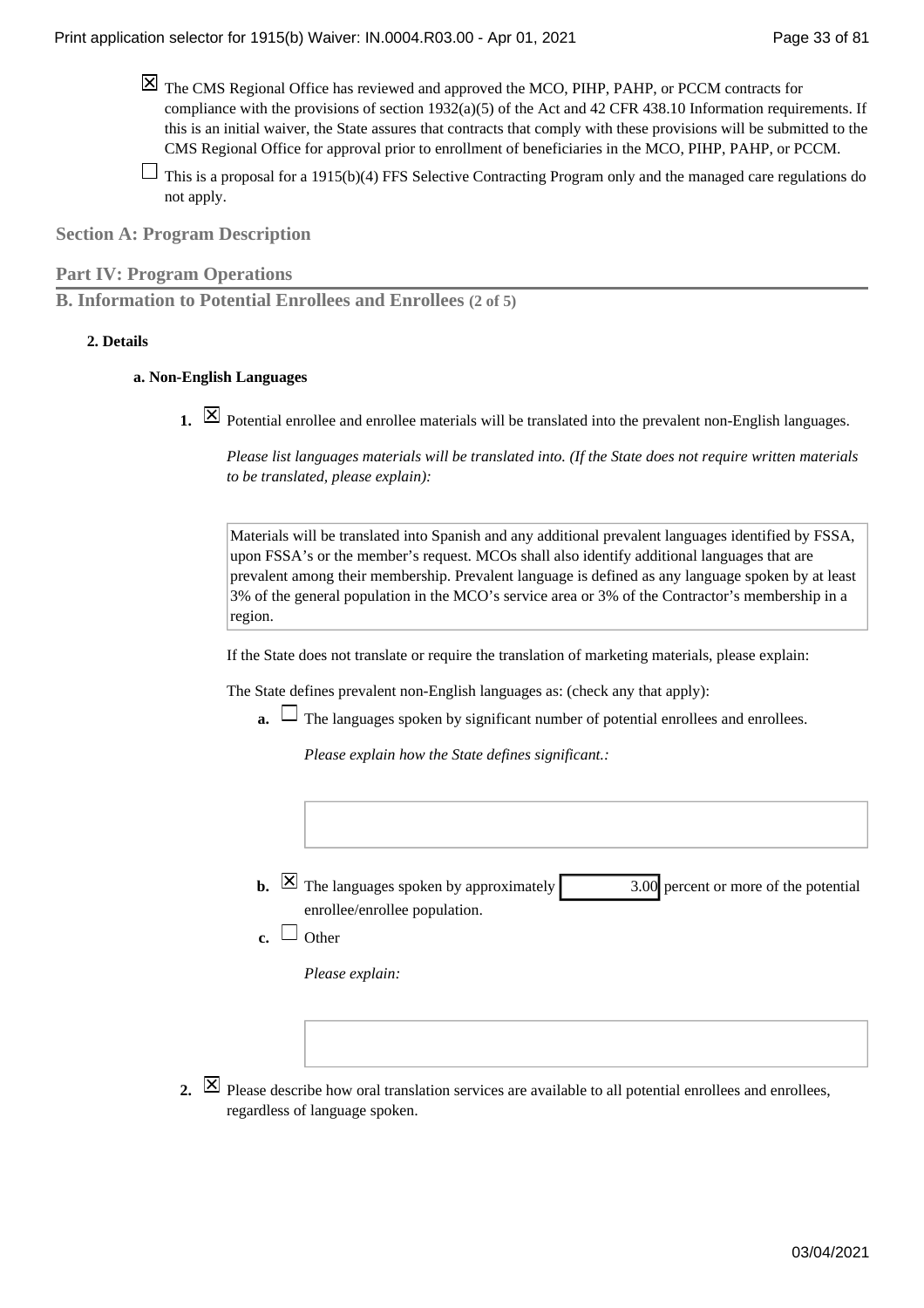MCOs must arrange for oral interpretation services for member services helpline, 24 hour nurse call line, transportation, assessment and stratification, disease management, care management, complex case management and Right Choices Program. The MCO must ensure its provider network arranges for interpretation services in a provider's location. The Enrollment Broker provides to potential enrollees.

The State will have a mechanism in place to help enrollees and potential enrollees understand the **3.**  managed care program.

*Please describe:*

FSSA utilizes websites, the Enrollment Broker, MCO helplines, Division of Family Resource (DFR) offices, and enrollment centers to educate members on managed care.

### **Section A: Program Description**

### **Part IV: Program Operations**

**B. Information to Potential Enrollees and Enrollees (3 of 5)**

### **Details** (Continued) **2.**

### **Potential Enrollee Information b.**

Information is distributed to potential enrollees by:

 $\Box$  State  $\overline{\mathsf{X}}$  Contractor

*Please specify:*

Potential enrollee information is distributed by the Enrollment Broker.

 $\Box$  There are no potential enrollees in this program. (Check this if State automatically enrolls beneficiaries into a single PIHP or PAHP.)

**Section A: Program Description**

### **Part IV: Program Operations**

**B. Information to Potential Enrollees and Enrollees (4 of 5)**

### **Details** (Continued) **2.**

### **Enrollee Information c.**

The State has designated the following as responsible for providing required information to enrollees:

 $\Box$  the State

 $\boxtimes$  State contractor

*Please specify:*

The Enrollment Broker provides information regarding MCO selection and assignment.

The MCO/PIHP/PAHP/PCCM/FFS selective contracting provider.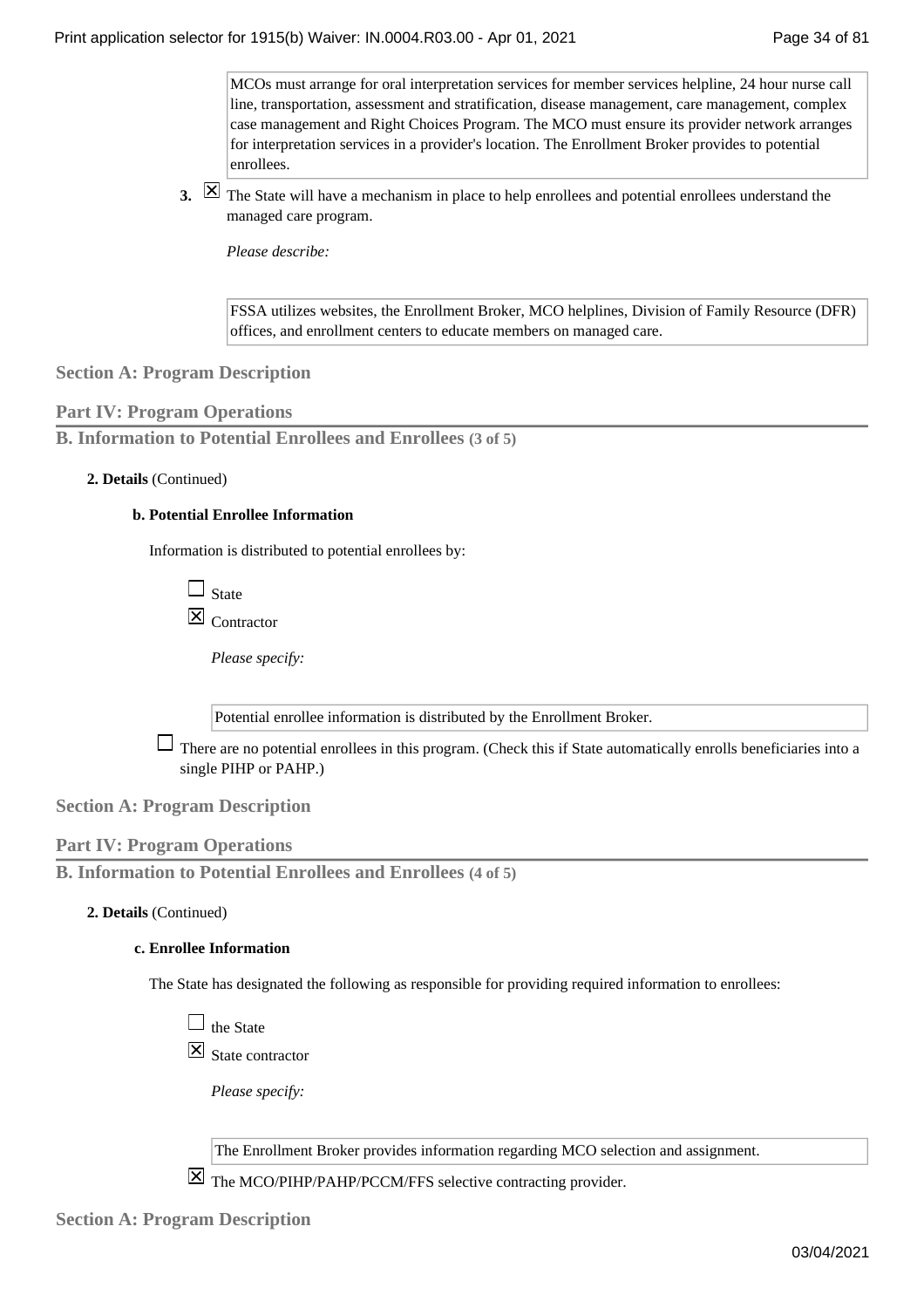**Part IV: Program Operations**

**B. Information to Potential Enrollees and Enrollees (5 of 5)**

**Additional Information.** Please enter any additional information not included in previous pages:

**Section A: Program Description**

**Part IV: Program Operations**

**C. Enrollment and Disenrollment (1 of 6)**

#### **Assurances 1.**

 $\boxtimes$  The State assures CMS that it complies with section 1932(a)(4) of the Act and 42 CFR 438.56 Disenrollment; in so far as these regulations are applicable.

 $\Box$  The State seeks a waiver of section 1902(a)(4) of the Act, to waive one or more of the regulatory requirements listed for PIHP or PAHP programs. (Please check this item if the State has requested a waiver of the choice of plan requirements in section A.I.C.)

*Please identify each regulatory requirement for which a waiver is requested, the managed care program(s) to which the waiver will apply, and what the State proposes as an alternative requirement, if any:*

 $\boxtimes$  The CMS Regional Office has reviewed and approved the MCO, PIHP, PAHP, or PCCM contracts for compliance with the provisions of section 1932(a)(4) of the Act and 42 CFR 438.56 Disenrollment requirements. If this is an initial waiver, the State assures that contracts that comply with these provisions will be submitted to the CMS Regional Office for approval prior to enrollment of beneficiaries in the MCO, PIHP, PAHP, or PCCM.

 $\Box$  This is a proposal for a 1915(b)(4) FFS Selective Contracting Program only and the managed care regulations do not apply.

### **Section A: Program Description**

### **Part IV: Program Operations**

**C. Enrollment and Disenrollment (2 of 6)**

#### **Details 2.**

Please describe the States enrollment process for MCOs/PIHPs/PAHP/PCCMs and FFS selective contracting provider by checking the applicable items below.

#### **Outreach a.**

 $[\overline{\mathsf{X}}]$  The State conducts outreach to inform potential enrollees, providers, and other interested parties of the managed care program.

*Please describe the outreach process, and specify any special efforts made to reach and provide information to special populations included in the waiver program:*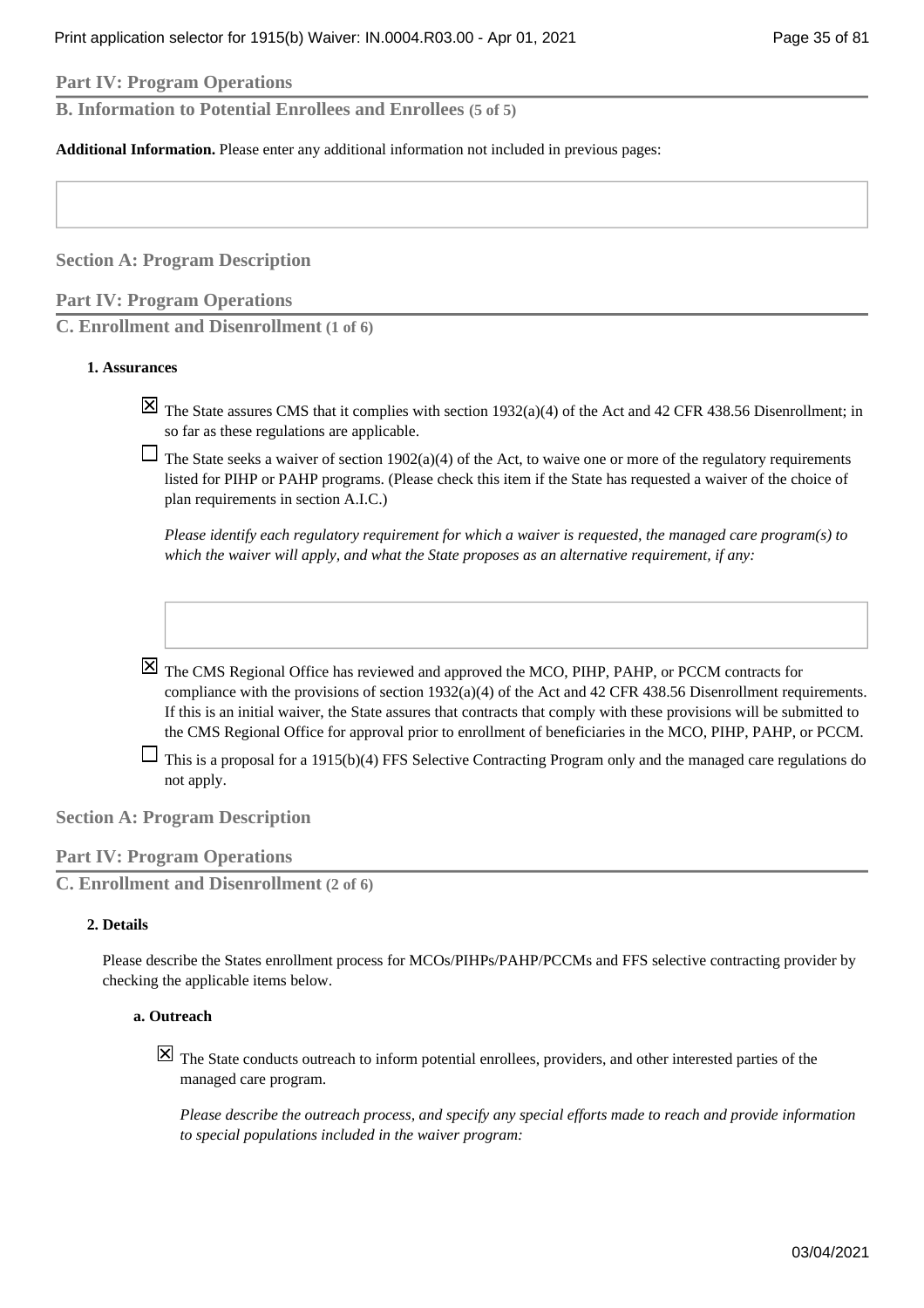Education and outreach efforts are maintained by the Enrollment Broker through written materials and oral communications. If an individual has not selected a Hoosier Care Connect MCO at the time of Medicaid application, the Enrollment Broker makes outbound calls and transmits written educational materials to the enrollee.

Additionally, there are enrollment centers (local hospitals, community health centers and other locations) located throughout the state which provide outreach regarding all Medicaid programs and can assist individuals in application submission.

Providers are informed of Hoosier Care Connect through a variety of strategies. For example, the State maintains a website at www.indianamedicaid.com through which information on all IHCP programs, including Hoosier Care Connect, is provided. Information is also provided via the IHCP Provider Manual, newsletters, banners, bulletins, ICHP Provider Workshops and IHCP Provider Relations Field Consultants.

Other stakeholders, such as advocates and provider associations, were engaged during the development of Hoosier Care Connect through a variety of strategies. This included public meetings, distribution of a stakeholder survey and invitation to submit proposals and feedback through presentation or written comment. During the implementation phase of Hoosier Care Connect, these relationships and strategies will continue to be leveraged. For example, the State will initiate regional presentations to engage stakeholders to ensure their understanding of the program and requirements for providers and enrollees.

**Section A: Program Description**

|  |  |  | <b>Part IV: Program Operations</b> |
|--|--|--|------------------------------------|
|--|--|--|------------------------------------|

**C. Enrollment and Disenrollment (3 of 6)**

### **Details** (Continued) **2.**

### **Administration of Enrollment Process b.**

State staff conducts the enrollment process.

- $\boxtimes$  The State contracts with an independent contractor(s) (i.e., enrollment broker) to conduct the enrollment process and related activities.
	- $\overline{X}$  The State assures CMS the enrollment broker contract meets the independence and freedom from conflict of interest requirements in section 1903(b) of the Act and 42 CFR 438.810.

Please list the functions that the contractor will perform:

- $\boxtimes$  choice counseling
- $\overline{X}$  enrollment
- $\square$  other

*Please describe:*

 $\Box$  State allows MCO/PIHP/PAHP or PCCM to enroll beneficiaries.

*Please describe the process:*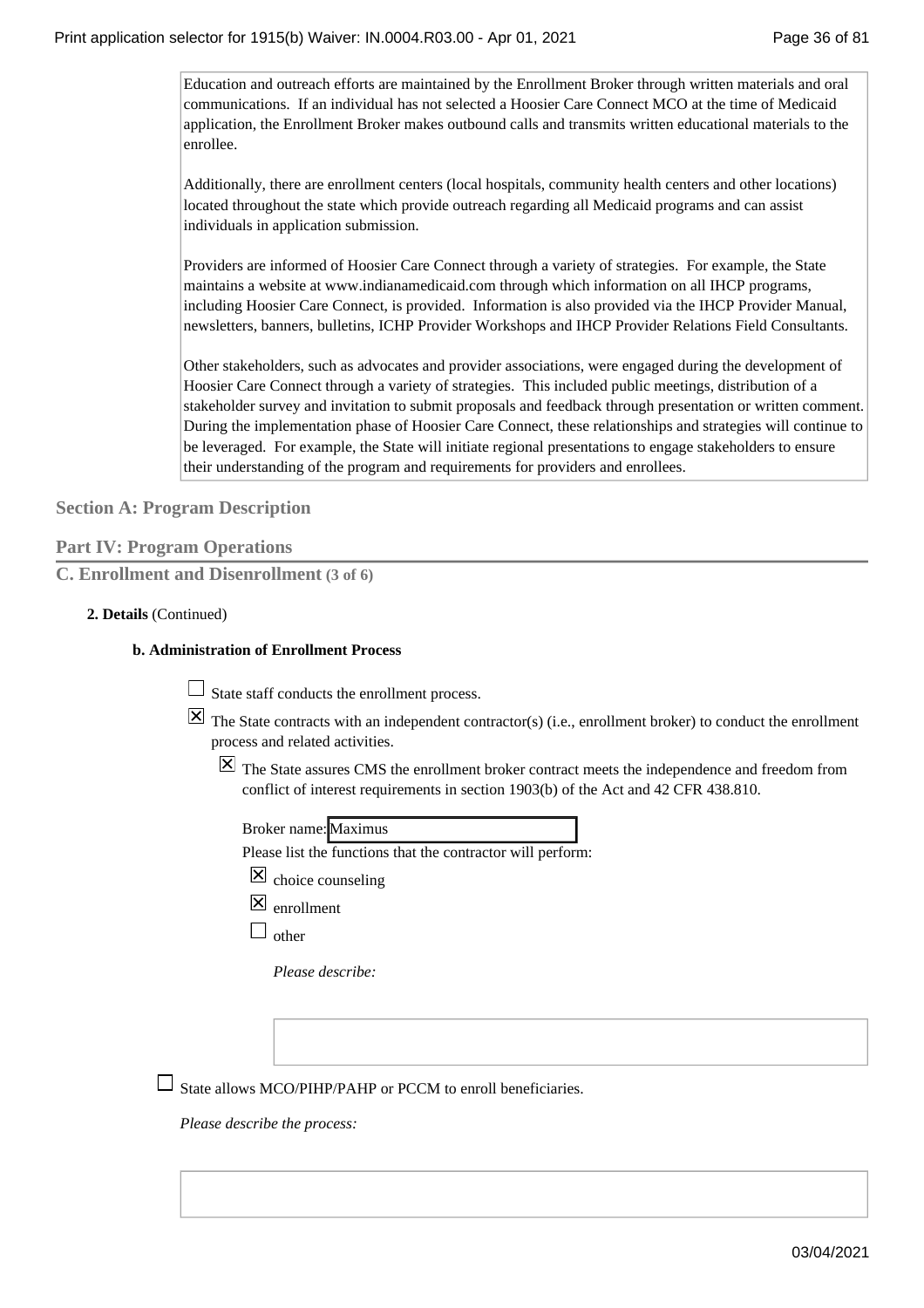**Section A: Program Description**

# **Part IV: Program Operations**

**C. Enrollment and Disenrollment (4 of 6)**

### **Details** (Continued) **2.**

**Enrollment** . The State has indicated which populations are mandatorily enrolled and which may enroll on a **c.**  voluntary basis in Section A.I.E.

 $\Box$  This is a **new** program.

Please describe the **implementation schedule** (e.g. implemented statewide all at once; phased in by area; phased in by population, etc.):

This is an **existing program** that will be expanded during the renewal period.

*Please describe:* Please describe the **implementation schedule** (e.g. new population implemented statewide all at once; phased in by area; phased in by population, etc.):

- $\boxed{\times}$  If a potential enrollee **does not select** an MCO/PIHP/PAHP or PCCM within the given time frame, the potential enrollee will be **auto-assigned** or default assigned to a plan.
	- Potential enrollees will have 60 **day(s)** / **month(s)** to choose a plan. **i.**
	- There is an auto-assignment process or algorithm. **ii.**

*In the description please indicate the factors considered and whether or not the auto-assignment process assigns persons with special health care needs to an MCO/PIHP/PAHP/PCCM who is their current provider or who is capable of serving their particular needs:*

| For Hoosier Care Connect eligible individuals who do not select an MCE at the time of                   |
|---------------------------------------------------------------------------------------------------------|
| application, or within sixty days, the State fiscal agent will auto-assign the individual to an         |
| MCE. During this sixty day choice period individuals are provided information from the                  |
| Enrollment Broker to facilitate selection.                                                              |
| The rules and logic for auto-assignment are created by the state and comply with 42 CFR                 |
| $438.50(f)$ and regulatory citation $438.54(d)(7)$ and (8). The hierarchy for auto assignment is:       |
| 1. Prior PMP relationship                                                                               |
| 2. Prior relationship with another provider type                                                        |
| 3. Previous MCE relationship                                                                            |
| 4. Linkage of families to the same health plan                                                          |
| 5. Rotating assignment                                                                                  |
| Foster children, former foster children and children receiving adoption assistance are not auto-        |
| assigned. they may voluntarily enroll through the opt-in process.                                       |
| The State automatically enrolls beneficiaries.                                                          |
|                                                                                                         |
| on a mandatory basis into a single MCO, PIHP, or PAHP in a rural area (please also check item A.I.C.3). |
| on a mandatory basis into a single PIHP or PAHP for which it has requested a waiver of the requirement  |
| of choice of plans (please also check item A.I.C.1).                                                    |
|                                                                                                         |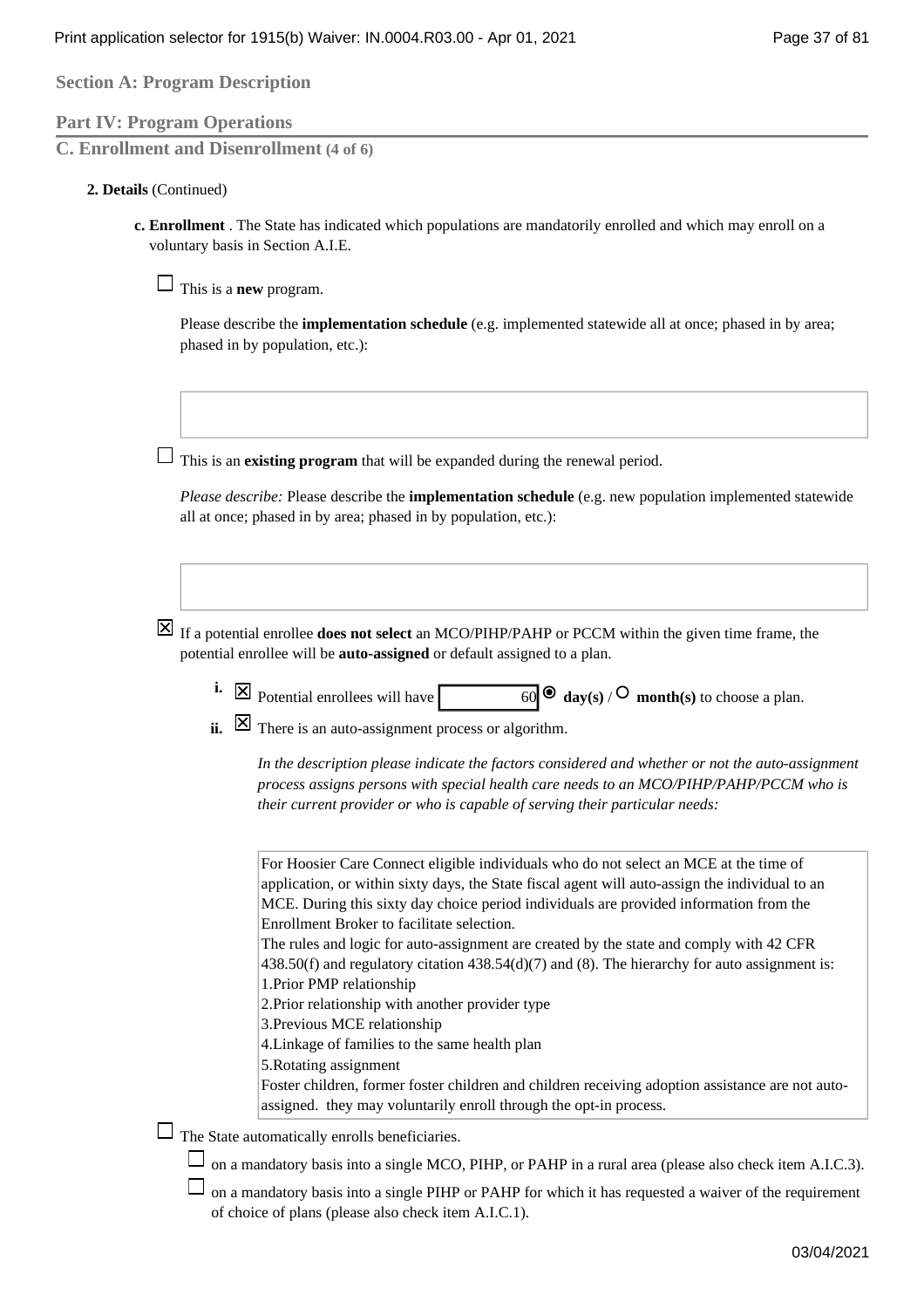$\Box$  on a voluntary basis into a single MCO, PIHP, or PAHP. The State must first offer the beneficiary a choice. If the beneficiary does not choose, the State may enroll the beneficiary as long as the beneficiary can opt out at any time without cause.

*Please specify geographic areas where this occurs:*

 $\Box$  The State provides **guaranteed eligibility** of months (maximum of 6 months permitted) for MCO/PCCM enrollees under the State plan.

The State allows otherwise mandated beneficiaries to request **exemption** from enrollment in an MCO/PIHP/PAHP/PCCM.

*Please describe the circumstances under which a beneficiary would be eligible for exemption from enrollment. In addition, please describe the exemption process:*

The State **automatically re-enrolls** a beneficiary with the same PCCM or MCO/PIHP/PAHP if there is a loss of Medicaid eligibility of 2 months or less.

**Section A: Program Description**

**Part IV: Program Operations**

**C. Enrollment and Disenrollment (5 of 6)**

### **Details** (Continued) **2.**

### **Disenrollment d.**

- The State allows enrollees to **disenroll** from/transfer between MCOs/PIHPs/PAHPs and PCCMs. Regardless of whether plan or State makes the determination, determination must be made no later than the first day of the second month following the month in which the enrollee or plan files the request. If determination is not made within this time frame, the request is deemed approved.
	- **i.**  $\boxed{\times}$  Enrollee submits request to State.
	- $\mathbf{ii.}$   $\Box$  Enrollee submits request to MCO/PIHP/PAHP/PCCM. The entity may approve the request, or refer it to the State. The entity may not disapprove the request.
	- Enrollee must seek redress through MCO/PIHP/PAHP/PCCM grievance procedure before **iii.**  determination will be made on disenrollment request.
- The State **does not permit disenrollment** from a single PIHP/PAHP (authority under 1902 (a)(4) authority must be requested), or from an MCO, PIHP, or PAHP in a rural area.
- The State has a **lock-in** period (i.e. requires continuous enrollment with MCO/PIHP/PAHP/PCCM) of

12 months (up to 12 months permitted). If so, the State assures it meets the requirements of 42 CFR 438.56(c).

*Please describe the good cause reasons for which an enrollee may request disenrollment during the lock-in period (in addition to required good cause reasons of poor quality of care, lack of access to covered services, and lack of access to providers experienced in dealing with enrollees health care needs):*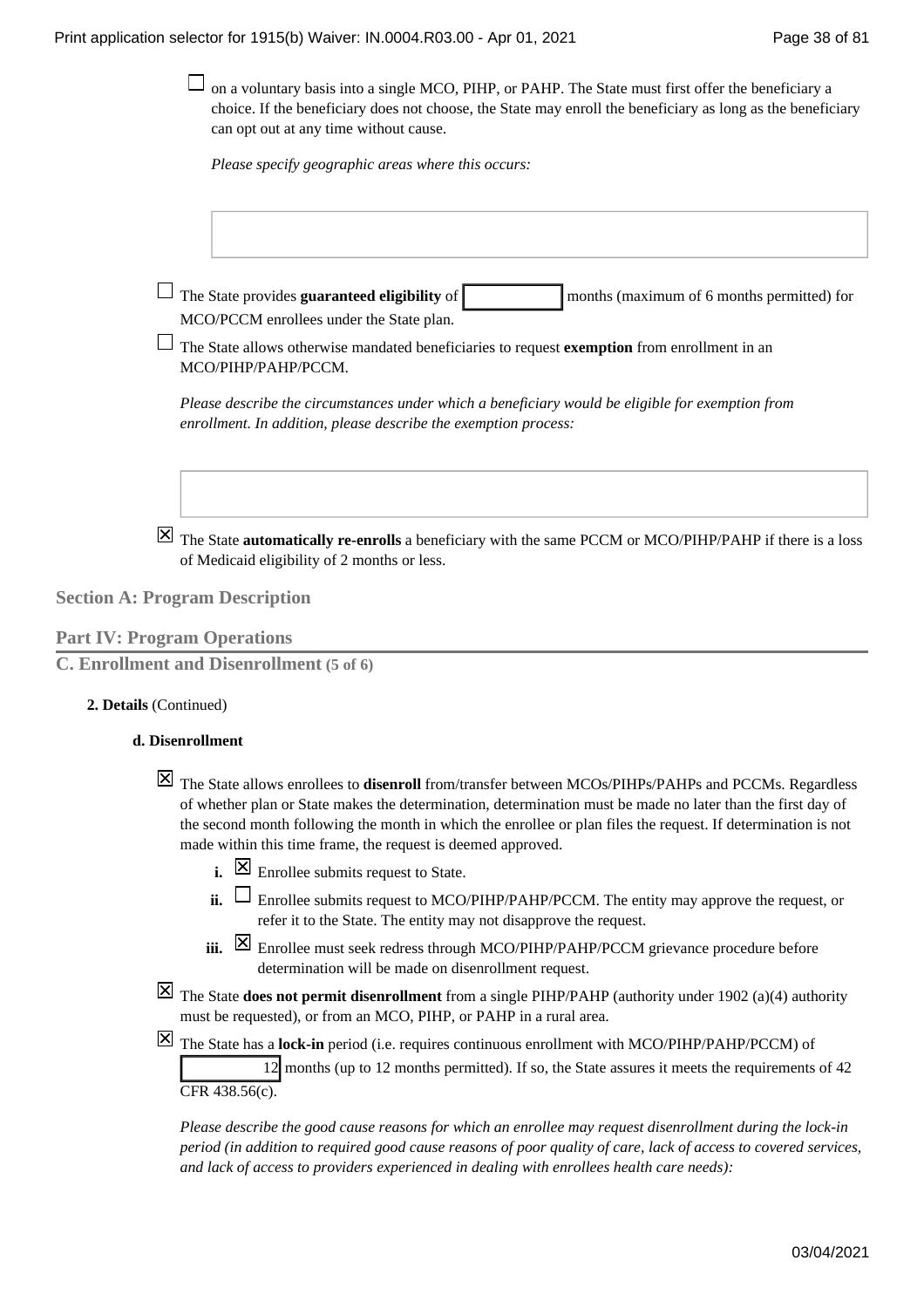|                 | •Failure to provide covered services                                                                                                                                                                                |
|-----------------|---------------------------------------------------------------------------------------------------------------------------------------------------------------------------------------------------------------------|
|                 | •Failure to comply with established standards of medical care administration                                                                                                                                        |
|                 | •Significant language/cultural barriers                                                                                                                                                                             |
|                 | •Corrective action levied against the MCO by FSSA                                                                                                                                                                   |
| residence       | •Limited access to primary care clinic/other health services within reasonable proximity to a member's                                                                                                              |
| needs           | •Determination that another MCO's formulary is more consistent with a new member's existing healthcare                                                                                                              |
|                 | •Lack of access to medically necessary services covered under the State contract                                                                                                                                    |
|                 | •Service is not covered for moral or religious objections                                                                                                                                                           |
|                 | •Related services are required to be performed at the same time and not all related services are available                                                                                                          |
|                 | within the MCO's network, and the member's provider determines that receiving the services separately will<br>subject the member to unnecessary risk                                                                |
|                 | •Concerns over quality of care including failure to comply with established standards of medical care<br>administration and significant language or cultural barriers                                               |
| another HCC MCO | •The member's primary healthcare provider disenrolls from the member's current MCO and re-enrolls with                                                                                                              |
|                 | •Other circumstances determined to constitute poor quality of health care coverage                                                                                                                                  |
|                 | terminate or change their enrollment without cause at any time. The disenrollment/transfer is effective no later<br>than the first day of the second month following the request.                                   |
|                 | The State permits MCOs/PIHPs/PAHPs and PCCMs to request disenrollment of enrollees.                                                                                                                                 |
| $\mathbf{i}$ L  | MCO/PIHP/PAHP and PCCM can request reassignment of an enrollee.                                                                                                                                                     |
|                 | Please describe the reasons for which enrollees can request reassignment                                                                                                                                            |
|                 |                                                                                                                                                                                                                     |
|                 |                                                                                                                                                                                                                     |
| $\mathbf{ii}$ . | The State reviews and approves all MCO/PIHP/PAHP/PCCM-initiated requests for enrollee                                                                                                                               |
|                 | transfers or disenrollments.                                                                                                                                                                                        |
| iii.            | If the reassignment is approved, the State notifies the enrollee in a direct and timely manner of the<br>desire of the MCO/PIHP/PAHP/PCCM to remove the enrollee from its membership or from the<br>PCCMs caseload. |
| iv.             | The enrollee remains an enrollee of the MCO/PIHP/PAHP/PCCM until another<br>MCO/PIHP/PAHP/PCCM is chosen or assigned.                                                                                               |
|                 |                                                                                                                                                                                                                     |

**Section A: Program Description**

# **Part IV: Program Operations**

**C. Enrollment and Disenrollment (6 of 6)**

**Additional Information.** Please enter any additional information not included in previous pages:

Note regarding the State's response to "The State allows enrollees to disenroll from/transfer between MCOs":

After filing a grievance with the MCO, if the enrollee remains dissatisfied with the outcome, he or she can contact the Enrollment Broker to request disenrollment. The Enrollment Broker reviews the request and makes a disenrollment determination. The Enrollment Broker makes a preliminary recommendation to the State about approving or denying the enrollee's request.

**Section A: Program Description**

**Part IV: Program Operations**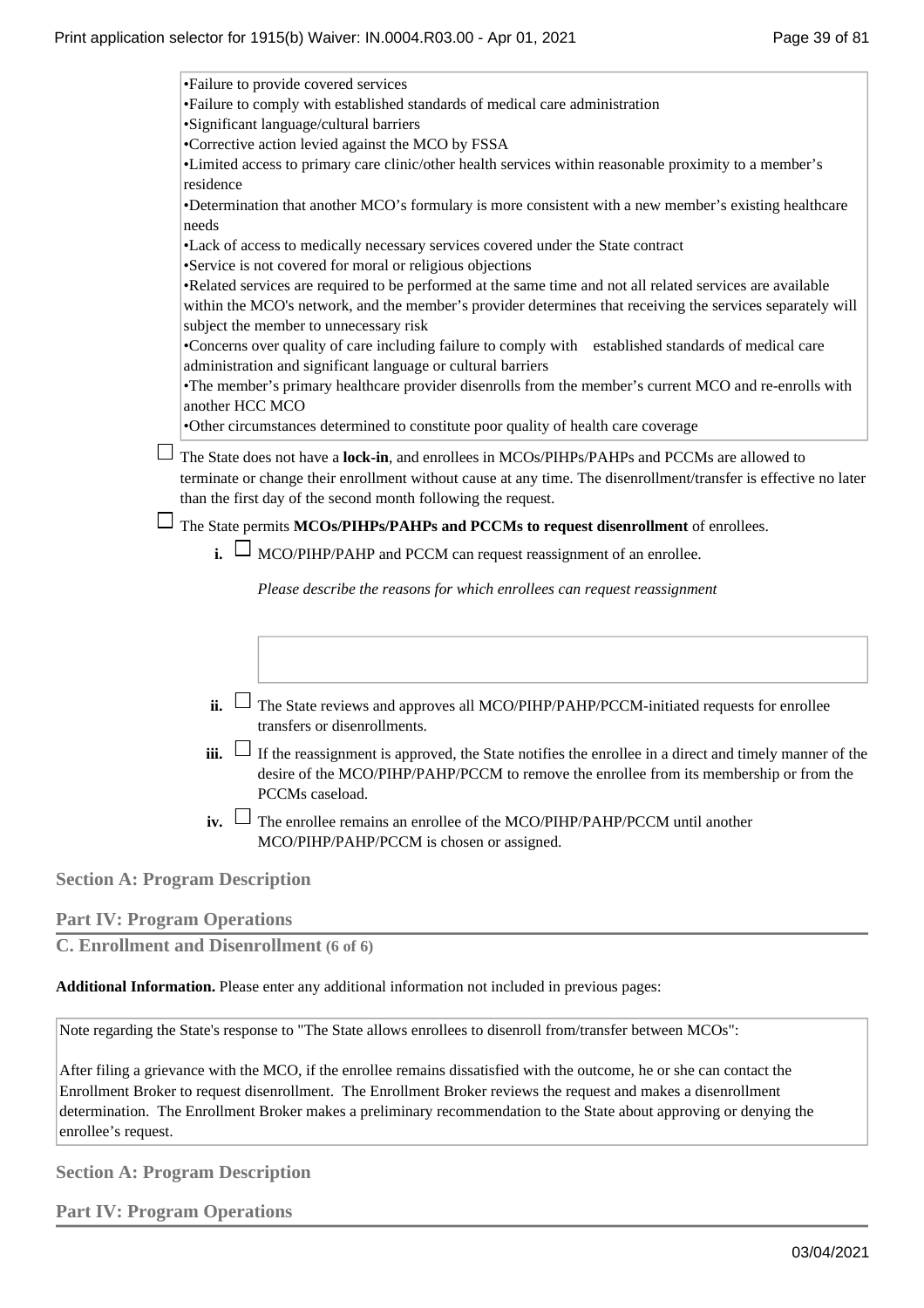## Print application selector for 1915(b) Waiver: IN.0004.R03.00 - Apr 01, 2021 Page 40 of 81

**D. Enrollee Rights (1 of 2)**

### **Assurances 1.**

- $\overline{X}$  The State assures CMS that it complies with section 1932(a)(5)(B)(ii) of the Act and 42 CFR 438 Subpart C Enrollee Rights and Protections.
- $\Box$  The State seeks a waiver of section 1902(a)(4) of the Act, to waive one or more of the regulatory requirements listed for PIHP or PAHP programs.

*Please identify each regulatory requirement for which a waiver is requested, the managed care program(s) to which the waiver will apply, and what the State proposes as an alternative requirement, if any:*

- $\boxtimes$  The CMS Regional Office has reviewed and approved the MCO, PIHP, PAHP, or PCCM contracts for compliance with the provisions of section  $1932(a)(5)(B)(ii)$  of the Act and 42 CFR Subpart C Enrollee Rights and Protections. If this is an initial waiver, the State assures that contracts that comply with these provisions will be submitted to the CMS Regional Office for approval prior to enrollment of beneficiaries in the MCO, PIHP, PAHP, or PCCM.
- $\Box$  This is a proposal for a 1915(b)(4) FFS Selective Contracting Program only and the managed care regulations do not apply.
- The State assures CMS it will satisfy all HIPAA Privacy standards as contained in the HIPAA rules found at 45 CFR Parts 160 and 164.

**Section A: Program Description**

### **Part IV: Program Operations**

**D. Enrollee Rights (2 of 2)**

**Additional Information.** Please enter any additional information not included in previous pages:

### **Section A: Program Description**

### **Part IV: Program Operations**

**E. Grievance System (1 of 5)**

- **Assurances for All Programs** States, MCOs, PIHPs, PAHPs, and States in PCCM and FFS selective contracting **1.**  programs are required to provide Medicaid enrollees with access to the State fair hearing process as required under 42 CFR 431 Subpart E, including:
	- informing Medicaid enrollees about their fair hearing rights in a manner that assures notice at the time of an **a.**  action,
	- **b.** ensuring that enrollees may request continuation of benefits during a course of treatment during an appeal or reinstatement of services if State takes action without the advance notice and as required in accordance with State Policy consistent with fair hearings. The State must also inform enrollees of the procedures by which benefits can be continued for reinstated, and
	- **c.** other requirements for fair hearings found in 42 CFR 431, Subpart E.
	- $\boxed{\times}$  The State assures CMS that it complies with section 1932(a)(4) of the Act and 42 CFR 438.56 Disenrollment; in so far as these regulations are applicable.

**Section A: Program Description**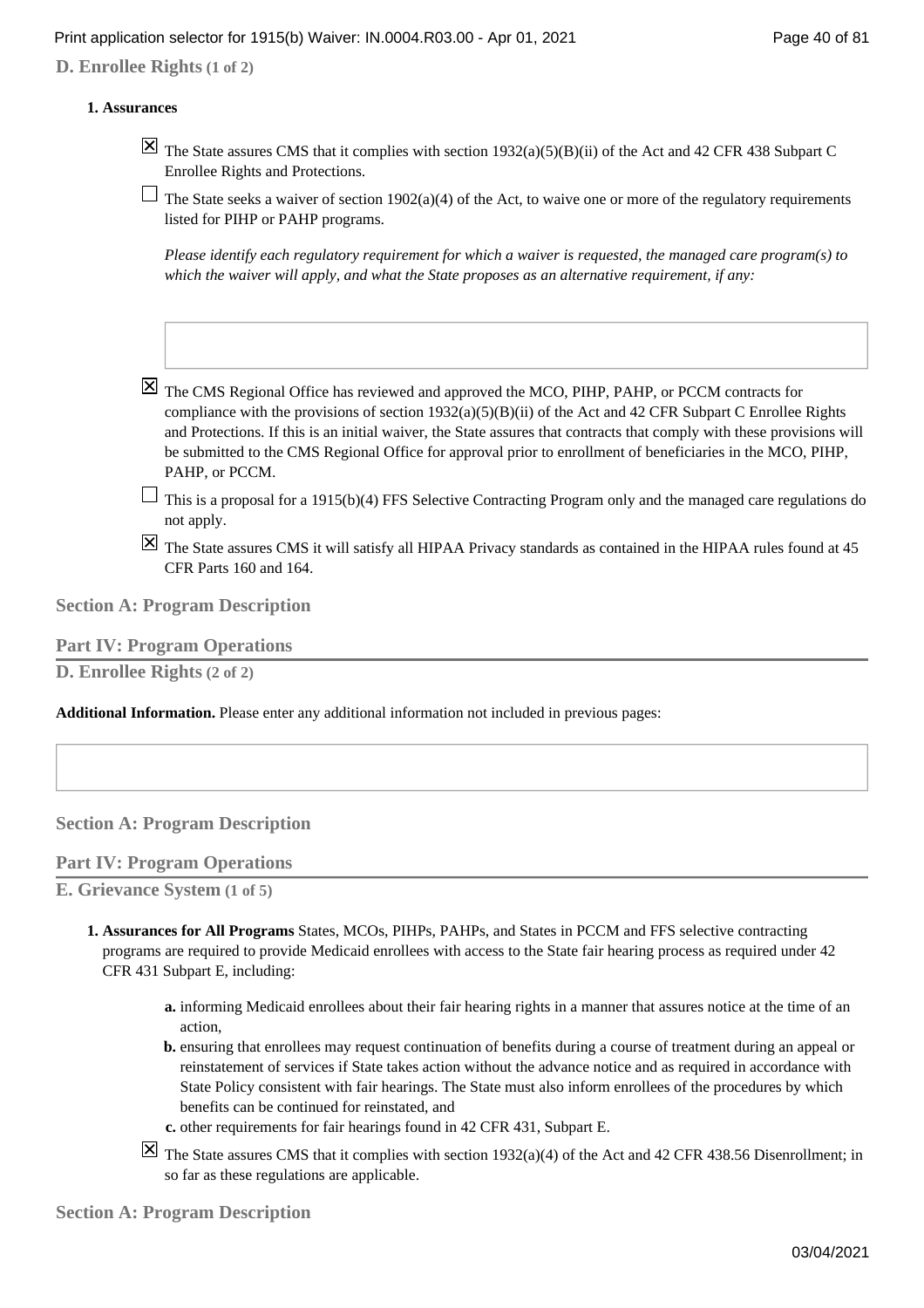# **Part IV: Program Operations**

**E. Grievance System (2 of 5)**

**Assurances For MCO or PIHP programs**. MCOs/PIHPs are required to have an internal grievance system that allows an **2.**  enrollee or a provider on behalf of an enrollee to challenge the denial of coverage of, or payment for services as required by section 1932(b)(4) of the Act and 42 CFR 438 Subpart H.

 $\overline{X}$  The State assures CMS that it complies with section 1932(b)(4) of the Act and 42 CFR 438 Subpart F Grievance System, in so far as these regulations are applicable.

*Please identify each regulatory requirement for which a waiver is requested, the managed care program(s) to which the waiver will apply, and what the State proposes as an alternative requirement, if any:*

 $\overline{X}$  The CMS Regional Office has reviewed and approved the MCO or PIHP contracts for compliance with the provisions of section 1932(b)(4) of the Act and 42 CFR 438 Subpart F Grievance System. If this is an initial waiver, the State assures that contracts that comply with these provisions will be submitted to the CMS Regional Office for approval prior to enrollment of beneficiaries in the MCO, PIHP, PAHP, or PCCM.

### **Section A: Program Description**

### **Part IV: Program Operations**

**E. Grievance System (3 of 5)**

### **Details for MCO or PIHP programs 3.**

### **Direct Access to Fair Hearing a.**

- The State **requires** enrollees to **exhaust** the MCO or PIHP grievance and appeal process before enrollees may request a state fair hearing.
- The State **does not require** enrollees to **exhaust** the MCO or PIHP grievance and appeal process before enrollees may request a state fair hearing.

### **Timeframes b.**

The States timeframe within which an enrollee, or provider on behalf of an enrollee, must file an **appeal** is 33 days (between 20 and 90).

 $\boxed{\times}$  The States timeframe within which an enrollee must file a **grievance** is 60 days.

### **Special Needs c.**

 $\Box$  The State has special processes in place for persons with special needs.

*Please describe:*

# **Section A: Program Description**

## **Part IV: Program Operations**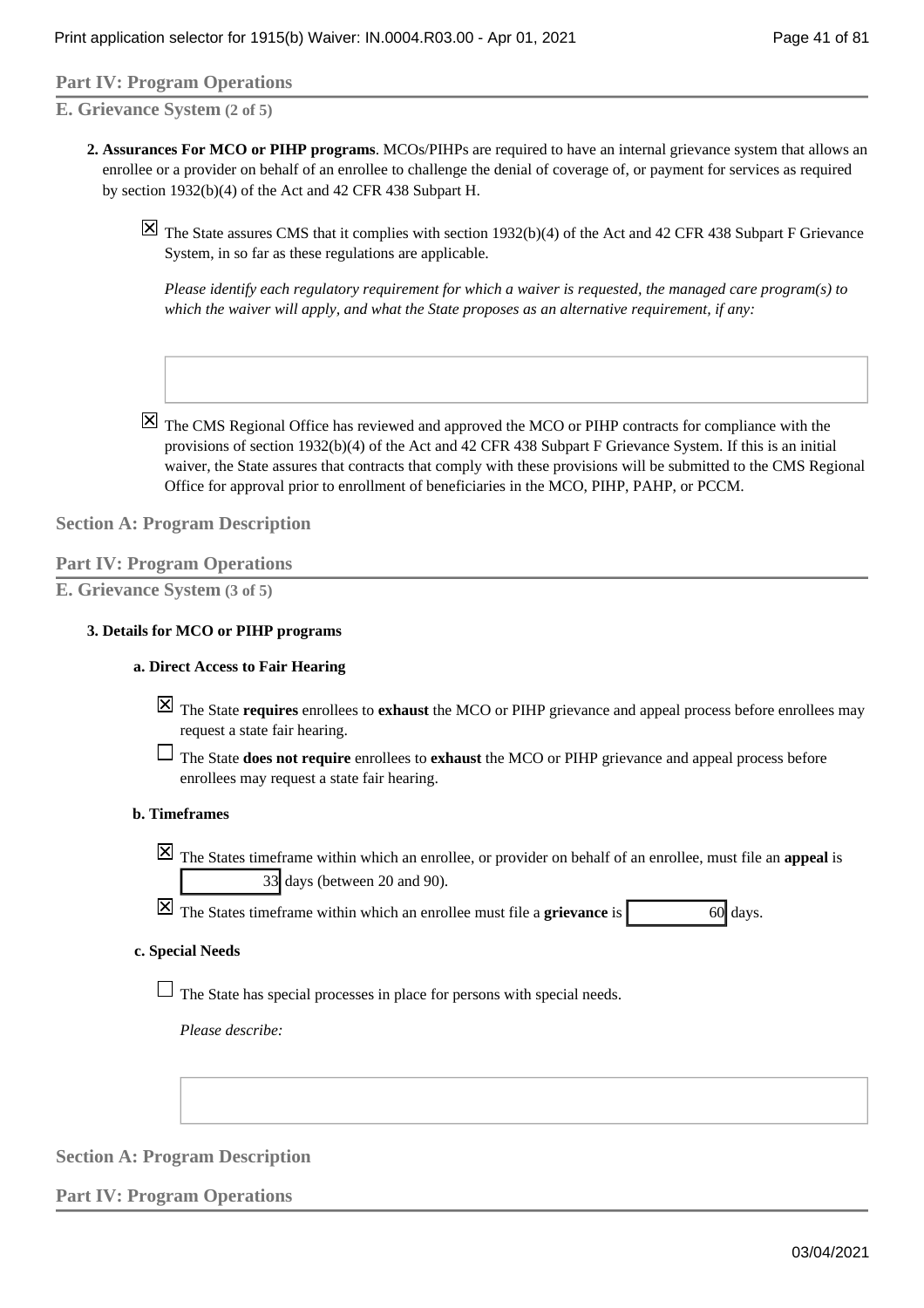**E. Grievance System (4 of 5)**

**Optional grievance systems for PCCM and PAHP programs**. States, at their option, may operate a PCCM and/or **4.**  PAHP grievance procedure (distinct from the fair hearing process) administered by the State agency or the PCCM and/or PAHP that provides for prompt resolution of issues. These grievance procedures are strictly voluntary and may not interfere with a PCCM, or PAHP enrollees freedom to make a request for a fair hearing or a PCCM or PAHP enrollees direct access to a fair hearing in instances involving terminations, reductions, and suspensions of already authorized Medicaid covered services.

| $\Box$ The State has a grievance procedure for its $\Box$ PCCM and/or $\Box$ PAHP program characterized by the following |
|--------------------------------------------------------------------------------------------------------------------------|
| (please check any of the following optional procedures that apply to the optional PCCM/PAHP grievance procedure):        |
| The grievance procedures are operated by:                                                                                |

| uiv waa<br>the States contractor. |
|-----------------------------------|
| Please identify:                  |
| $\perp$ the PCCM                  |
| the PAHP                          |
|                                   |

 $\Box$  Requests for review can be made in the PCCM and/or PAHP grievance system (e.g. grievance, appeals):

*Please describe:*

 $\Box$  the State

 $\Box$  Has a committee or staff who review and resolve requests for review.

*Please describe if the State has any specific committee or staff composition or if this is a fiscal agent, enrollment broker, or PCCM administrator function:*

 $\Box$  Specifies a time frame from the date of action for the enrollee to file a request for review.

*Please specify the time frame for each type of request for review:*

 $\Box$  Has time frames for resolving requests for review.

*Specify the time period set for each type of request for review:*

 $\Box$  Establishes and maintains an expedited review process.

*Please explain the reasons for the process and specify the time frame set by the State for this process:*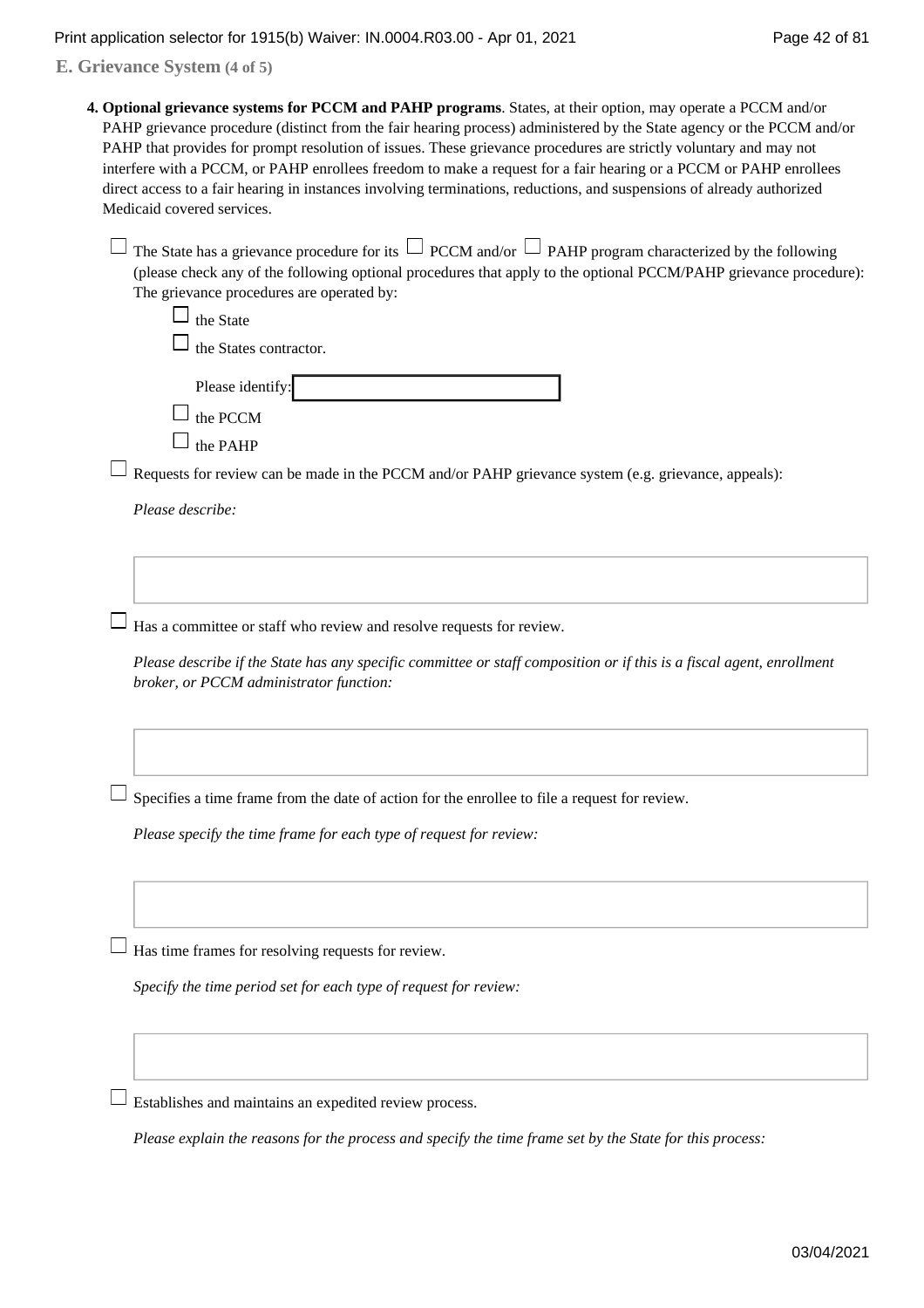Permits enrollees to appear before State PCCM/PAHP personnel responsible for resolving the request for review.

 $\Box$  Notifies the enrollee in writing of the decision and any further opportunities for additional review, as well as the procedures available to challenge the decision.

 $\Box$  Other.

*Please explain:*

# **Section A: Program Description**

### **Part IV: Program Operations**

**E. Grievance System (5 of 5)**

**Additional Information.** Please enter any additional information not included in previous pages:

### **Section A: Program Description**

### **Part IV: Program Operations**

```
F. Program Integrity (1 of 3)
```
### **Assurances 1.**

- $\boxed{\boxtimes}$  The State assures CMS that it complies with section 1932(d)(1) of the Act and 42 CFR 438.610 Prohibited Affiliations with Individuals Barred by Federal Agencies. The State assures that it prohibits an MCO, PCCM, PIHP, or PAHP from knowingly having a relationship listed below with:
	- An individual who is debarred, suspended, or otherwise excluded from participating in procurement **1.**  activities under the Federal Acquisition Regulation or from participating in nonprocurement activities under regulations issued under Executive Order No. 12549 or under guidelines implementing Executive Order No. 12549, or
	- An individual who is an affiliate, as defined in the Federal Acquisition Regulation, of a person described **2.**  above.
	- The prohibited relationships are:
		- **1.** A director, officer, or partner of the MCO, PCCM, PIHP, or PAHP;
		- A person with beneficial ownership of five percent or more of the MCOs, PCCMs, PIHPs, or PAHPs **2.**  equity;
		- A person with an employment, consulting or other arrangement with the MCO, PCCM, PIHP, or PAHP **3.**  for the provision of items and services that are significant and material to the MCOs, PCCMs, PIHPs, or PAHPs obligations under its contract with the State.
- $\overline{X}$  The State assures that it complies with section 1902(p)(2) and 42 CFR 431.55, which require section 1915(b) waiver programs to exclude entities that:
	- **1.** Could be excluded under section 1128(b)(8) of the Act as being controlled by a sanctioned individual;
	- 2. Has a substantial contractual relationship (direct or indirect) with an individual convicted of certain crimes described in section  $1128(b)(8)(B)$  of the Act;
	- Employs or contracts directly or indirectly with an individual or entity that is **3.** 
		- a. precluded from furnishing health care, utilization review, medical social services, or administrative services pursuant to section 1128 or 1128A of the Act, or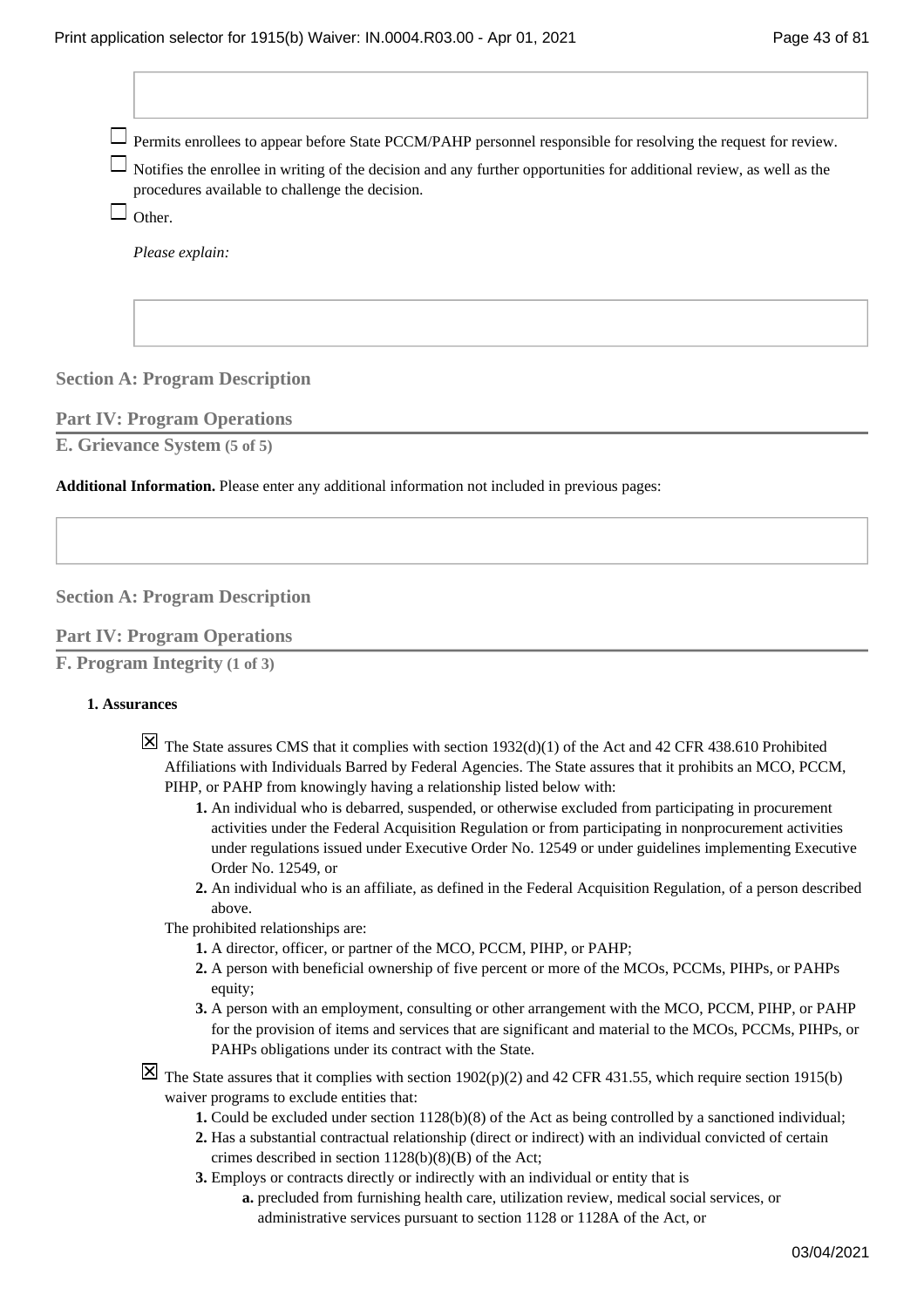**b.** could be exclude under  $1128(b)(8)$  as being controlled by a sanctioned individual.

**Section A: Program Description**

# **Part IV: Program Operations**

**F. Program Integrity (2 of 3)**

### **Assurances For MCO or PIHP programs 2.**

- $\vert\mathbf{X}\vert$  The State assures CMS that it complies with section 1932(d)(1) of the Act and 42 CFR 438.608 Program Integrity Requirements, in so far as these regulations are applicable.
- $\boxtimes$  State payments to an MCO or PIHP are based on data submitted by the MCO or PIHP. If so, the State assures CMS that it is in compliance with 42 CFR 438.604 Data that must be Certified, and 42 CFR 438.606 Source, Content, Timing of Certification.
- $\Box$  The State seeks a waiver of section 1902(a)(4) of the Act, to waive one or more of the regulatory requirements listed for PIHP or PAHP programs.

*Please identify each regulatory requirement for which a waiver is requested, the managed care program(s) to which the waiver will apply, and what the State proposes as an alternative requirement, if any:*

The CMS Regional Office has reviewed and approved the MCO or PIHP contracts for compliance with the provisions of section 1932(d)(1) of the Act and 42 CFR 438.604 Data that must be Certified; 438.606 Source, Content , Timing of Certification; and 438.608 Program Integrity Requirements. If this is an initial waiver, the State assures that contracts that comply with these provisions will be submitted to the CMS Regional Office for approval prior to enrollment of beneficiaries in the MCO, PIHP, PAHP, or PCCM.

**Section A: Program Description**

**Part IV: Program Operations**

**F. Program Integrity (3 of 3)**

**Additional Information.** Please enter any additional information not included in previous pages:

**Section B: Monitoring Plan**

**Part I: Summary Chart of Monitoring Activities**

**Summary of Monitoring Activities (1 of 3)**

**The charts in this section summarize the activities used to monitor major areas of the waiver program. The purpose is to provide a big picture of the monitoring activities, and that the State has at least one activity in place to monitor each of the areas of the waiver that must be monitored.**

Please note:

- MCO, PIHP, and PAHP programs:
	- There must be at least one checkmark in each column.
- **PCCM and FFS selective contracting** programs:
	- **There must be at least one checkmark in <u>each column</u> under Evaluation of Program Impact.**
	- **•** There must be at least one check mark in <u>one of the three columns</u> under Evaluation of Access.
	- There must be at least one check mark in <u>one of the three columns</u> under Evaluation of Quality.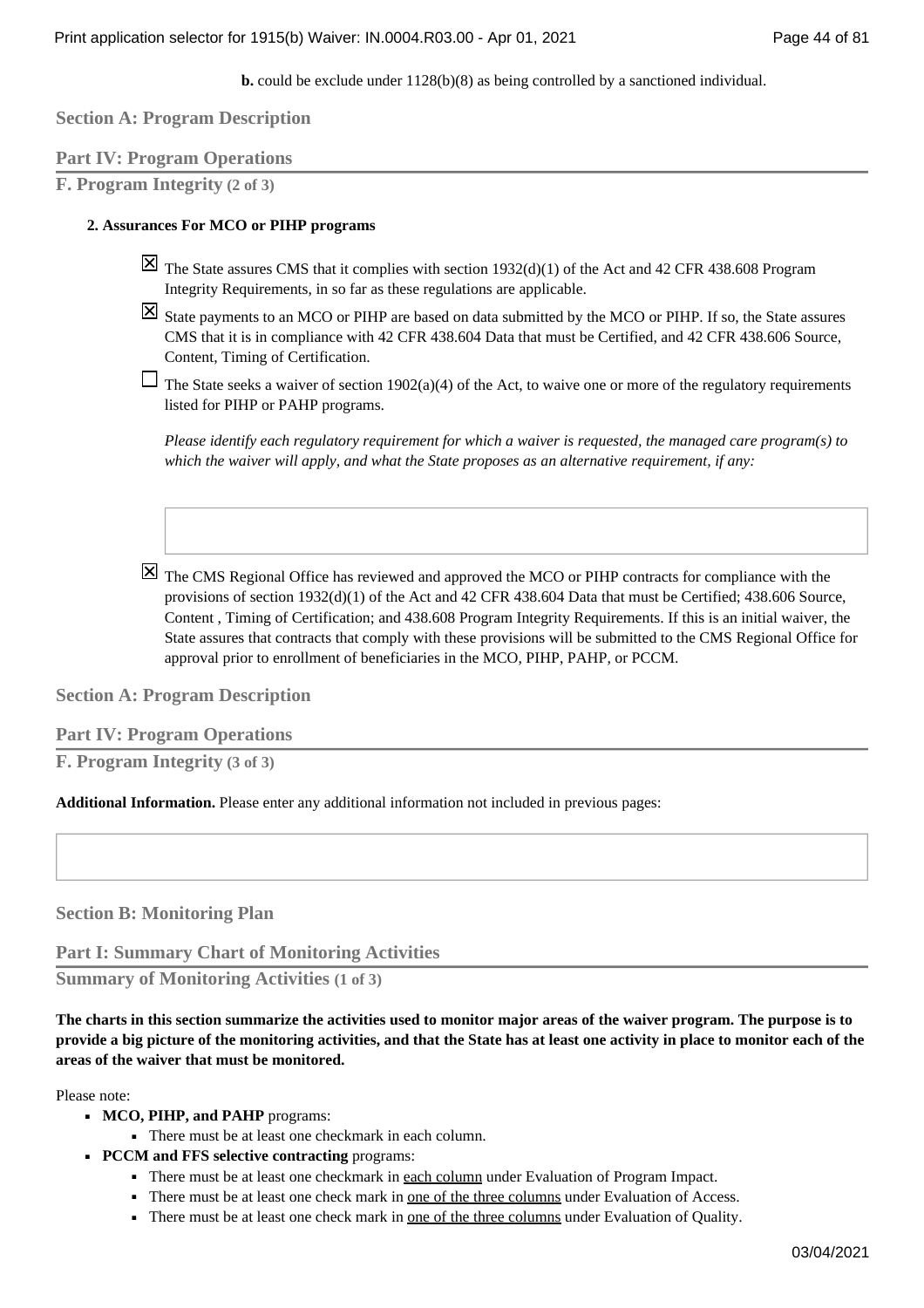# **Summary of Monitoring Activities: Evaluation of Program Impact**

|                                        |                                          |                  | <b>Evaluation of Program Impact</b>   |                             |                                                               |                                                      |
|----------------------------------------|------------------------------------------|------------------|---------------------------------------|-----------------------------|---------------------------------------------------------------|------------------------------------------------------|
| <b>Monitoring Activity</b>             | <b>Choice</b>                            | <b>Marketing</b> | <b>Enroll</b><br><b>Disenroll</b>     | Program<br><b>Integrity</b> | <b>Information</b> to<br><b>Beneficiaries</b>                 | <b>Grievance</b>                                     |
| <b>Accreditation for Non-</b>          | <b>MCO</b>                               | <b>MCO</b>       | <b>MCO</b>                            | <b>MCO</b>                  | <b>MCO</b>                                                    | MCO                                                  |
| duplication                            | PIHP                                     | PIHP             | PIHP                                  | PIHP                        | PIHP                                                          | PIHP                                                 |
|                                        | <b>PAHP</b>                              | <b>PAHP</b>      | <b>PAHP</b>                           | PAHP                        | <b>PAHP</b>                                                   | <b>PAHP</b>                                          |
|                                        | <b>PCCM</b>                              | <b>PCCM</b>      | <b>PCCM</b>                           | <b>PCCM</b>                 | <b>PCCM</b>                                                   | <b>PCCM</b>                                          |
|                                        | <b>FFS</b>                               | <b>FFS</b>       | <b>FFS</b>                            | <b>FFS</b>                  | $\sqcup$<br><b>FFS</b>                                        | <b>FFS</b>                                           |
| <b>Accreditation for Participation</b> | $\boxtimes$<br>MCO                       | <b>MCO</b>       | <b>MCO</b>                            | <b>MCO</b>                  | $\boxtimes$<br><b>MCO</b>                                     | $\overline{\mathbf{X}}$ MCO                          |
|                                        | PIHP                                     | PIHP             | PIHP                                  | PIHP                        | PIHP                                                          | PIHP                                                 |
|                                        | PAHP                                     | <b>PAHP</b>      | PAHP                                  | PAHP                        | <b>PAHP</b>                                                   | <b>PAHP</b>                                          |
|                                        | <b>PCCM</b>                              | <b>PCCM</b>      | <b>PCCM</b>                           | <b>PCCM</b>                 | <b>PCCM</b>                                                   | <b>PCCM</b>                                          |
|                                        | <b>FFS</b>                               | <b>FFS</b>       | <b>FFS</b>                            | <b>FFS</b>                  | <b>FFS</b>                                                    | <b>FFS</b>                                           |
| <b>Consumer Self-Report data</b>       | MCO                                      | <b>MCO</b>       | <b>MCO</b>                            | <b>MCO</b>                  | $\overline{\mathsf{x}}$<br><b>MCO</b>                         | MCO                                                  |
|                                        | PIHP                                     | PIHP             | PIHP                                  | PIHP                        | PIHP                                                          | PIHP                                                 |
|                                        | <b>PAHP</b>                              | <b>PAHP</b>      | <b>PAHP</b>                           | <b>PAHP</b>                 | <b>PAHP</b>                                                   | PAHP                                                 |
|                                        | <b>PCCM</b>                              | <b>PCCM</b>      | <b>PCCM</b>                           | <b>PCCM</b>                 | <b>PCCM</b>                                                   | <b>PCCM</b>                                          |
|                                        | <b>FFS</b>                               | <b>FFS</b>       | <b>FFS</b>                            | <b>FFS</b>                  | <b>FFS</b>                                                    | <b>FFS</b>                                           |
| Data Analysis (non-claims)             | <b>MCO</b>                               | <b>MCO</b>       | $\overline{\mathsf{x}}$<br><b>MCO</b> | <b>MCO</b>                  | <b>MCO</b>                                                    | $\mathbf{\Sigma}_{\ \scriptscriptstyle\mathrm{MCO}}$ |
|                                        | PIHP                                     | PIHP             | PIHP                                  | PIHP                        | PIHP                                                          | PIHP                                                 |
|                                        | <b>PAHP</b>                              | <b>PAHP</b>      | <b>PAHP</b>                           | PAHP                        | <b>PAHP</b>                                                   | <b>PAHP</b>                                          |
|                                        | <b>PCCM</b>                              | <b>PCCM</b>      | <b>PCCM</b>                           | <b>PCCM</b>                 | <b>PCCM</b>                                                   | <b>PCCM</b>                                          |
|                                        | <b>FFS</b>                               | <b>FFS</b>       | <b>FFS</b>                            | <b>FFS</b>                  | <b>FFS</b>                                                    | <b>FFS</b>                                           |
| <b>Enrollee Hotlines</b>               | $\overline{\mathsf{x}}$<br>MCO           | <b>MCO</b>       | $\mathbf{X}$ MCO                      | <b>MCO</b>                  | MCO                                                           | <b>MCO</b>                                           |
|                                        | PIHP                                     | PIHP             | PIHP                                  | PIHP                        | PIHP                                                          | PIHP                                                 |
|                                        | $\Box$ PAHP                              | $\Box$ PAHP      | $\Box$ PAHP                           | $\Box$ PAHP                 | $\Box$ PAHP                                                   | $\Box$ PAHP                                          |
|                                        | <b>PCCM</b>                              | PCCM             | <b>PCCM</b>                           | $\rm{PCCM}$                 | <b>PCCM</b>                                                   | $\operatorname{PCCM}$                                |
|                                        | <b>FFS</b>                               | ${\rm FFS}$      | $\Box$ FFS                            | <b>FFS</b>                  | $\Box$ FFS                                                    | <b>FFS</b>                                           |
| <b>Focused Studies</b>                 | MCO                                      | MCO              | <b>MCO</b>                            | MCO                         | $\overline{\mathsf{x}}\vert_{\scriptscriptstyle\mathrm{MCO}}$ | $\overline{\mathsf{x}}$ <sub>MCO</sub>               |
|                                        | PIHP                                     | PIHP             | PIHP                                  | PIHP                        | PIHP                                                          | $\ensuremath{\mathrm{PIHP}}$                         |
|                                        | PAHP                                     | PAHP             | PAHP                                  | PAHP                        | PAHP                                                          | PAHP                                                 |
|                                        | <b>PCCM</b>                              | <b>PCCM</b>      | <b>PCCM</b>                           | <b>PCCM</b>                 | <b>PCCM</b>                                                   | <b>PCCM</b>                                          |
|                                        | ${\rm FFS}$                              | <b>FFS</b>       | <b>FFS</b>                            | <b>FFS</b>                  | <b>FFS</b>                                                    | <b>FFS</b>                                           |
| <b>Geographic mapping</b>              | $\overline{\mathsf{x}}\vert_{\,\rm MCO}$ | MCO              | <b>MCO</b>                            | MCO                         | MCO                                                           | MCO                                                  |
|                                        | $\ensuremath{\mathrm{PIHP}}$             | PIHP             | $\mathsf{\mathsf{J}}$ pihp            | PIHP                        | PIHP                                                          | $\mathsf{J}_{\mathrm{PIHP}}$                         |
|                                        | PAHP                                     | <b>PAHP</b>      | <b>PAHP</b>                           | <b>PAHP</b>                 | <b>PAHP</b>                                                   | PAHP                                                 |
|                                        | <b>PCCM</b>                              | <b>PCCM</b>      | <b>PCCM</b>                           | <b>PCCM</b>                 | <b>PCCM</b>                                                   | <b>PCCM</b>                                          |
|                                        | <b>FFS</b>                               | <b>FFS</b>       | <b>FFS</b>                            | <b>FFS</b>                  | <b>FFS</b>                                                    | <b>FFS</b>                                           |
| <b>Independent Assessment</b>          | MCO                                      | MCO              | <b>MCO</b>                            | MCO                         | MCO                                                           | MCO                                                  |
|                                        | PIHP                                     | PIHP             | $\Box$ PIHP                           | PIHP                        | $\Box$<br>PIHP                                                | $\ensuremath{\mathrm{PIHP}}$                         |
|                                        | PAHP                                     | PAHP             | $\Box$ PAHP                           | PAHP                        | $\Box$ PAHP                                                   | $\Box$ pahp                                          |
|                                        | $\rm{PCCM}$                              | $\rm{PCCM}$      | $\operatorname{PCCM}$                 | $\rm{PCCM}$                 | <b>PCCM</b>                                                   | $\operatorname{PCCM}$                                |

PCCM 03/04/2021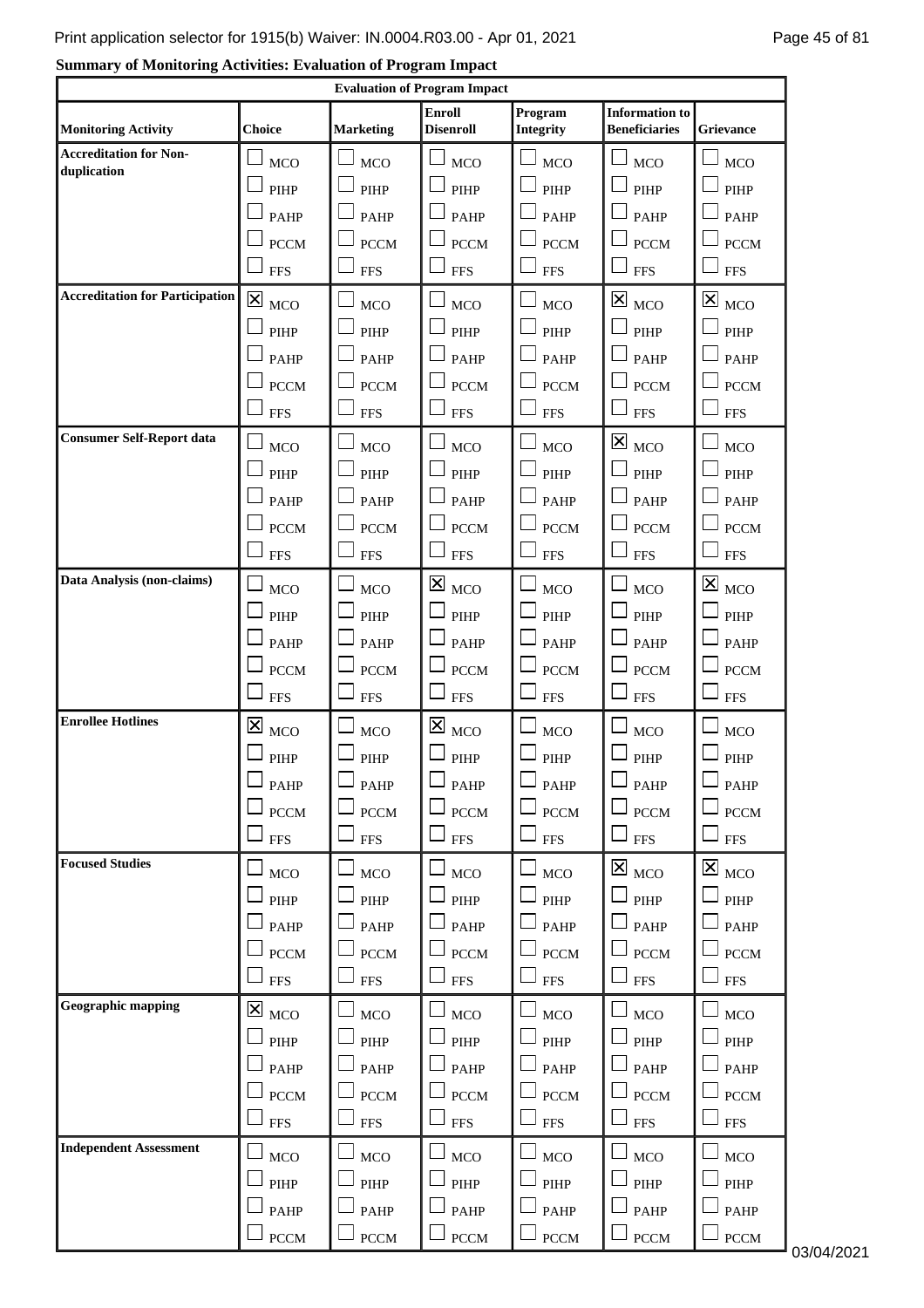| <b>Evaluation of Program Impact</b>                                 |                                                                                 |                                                                                 |                                                                              |                                                                                           |                                                                                 |                                                                                           |
|---------------------------------------------------------------------|---------------------------------------------------------------------------------|---------------------------------------------------------------------------------|------------------------------------------------------------------------------|-------------------------------------------------------------------------------------------|---------------------------------------------------------------------------------|-------------------------------------------------------------------------------------------|
| <b>Monitoring Activity</b>                                          | <b>Choice</b>                                                                   | <b>Marketing</b>                                                                | <b>Enroll</b><br><b>Disenroll</b>                                            | Program<br>Integrity                                                                      | <b>Information</b> to<br><b>Beneficiaries</b>                                   | <b>Grievance</b>                                                                          |
|                                                                     | <b>FFS</b>                                                                      | <b>FFS</b>                                                                      | <b>FFS</b>                                                                   | <b>FFS</b>                                                                                | <b>FFS</b>                                                                      | <b>FFS</b>                                                                                |
| <b>Measure any Disparities by</b><br><b>Racial or Ethnic Groups</b> | <b>MCO</b><br>PIHP<br><b>PAHP</b><br><b>PCCM</b><br><b>FFS</b>                  | <b>MCO</b><br>PIHP<br><b>PAHP</b><br><b>PCCM</b><br><b>FFS</b>                  | <b>MCO</b><br>PIHP<br><b>PAHP</b><br><b>PCCM</b><br>$\sqcup$<br><b>FFS</b>   | <b>MCO</b><br>PIHP<br><b>PAHP</b><br><b>PCCM</b><br><b>FFS</b>                            | MCO<br>PIHP<br><b>PAHP</b><br><b>PCCM</b><br><b>FFS</b>                         | MCO<br>PIHP<br><b>PAHP</b><br><b>PCCM</b><br><b>FFS</b>                                   |
| <b>Network Adequacy Assurance</b><br>by Plan                        | $\boxtimes$<br><b>MCO</b><br>PIHP<br><b>PAHP</b><br><b>PCCM</b><br><b>FFS</b>   | <b>MCO</b><br>PIHP<br><b>PAHP</b><br><b>PCCM</b><br><b>FFS</b>                  | <b>MCO</b><br>PIHP<br>PAHP<br><b>PCCM</b><br><b>FFS</b>                      | <b>MCO</b><br>PIHP<br><b>PAHP</b><br><b>PCCM</b><br><b>FFS</b>                            | <b>MCO</b><br>PIHP<br><b>PAHP</b><br><b>PCCM</b><br><b>FFS</b>                  | MCO<br>PIHP<br><b>PAHP</b><br><b>PCCM</b><br><b>FFS</b>                                   |
| Ombudsman                                                           | <b>MCO</b><br>PIHP<br><b>PAHP</b><br><b>PCCM</b><br><b>FFS</b>                  | <b>MCO</b><br>PIHP<br><b>PAHP</b><br><b>PCCM</b><br><b>FFS</b>                  | <b>MCO</b><br>PIHP<br><b>PAHP</b><br><b>PCCM</b><br><b>FFS</b>               | <b>MCO</b><br>PIHP<br><b>PAHP</b><br><b>PCCM</b><br><b>FFS</b>                            | MCO<br>PIHP<br><b>PAHP</b><br><b>PCCM</b><br><b>FFS</b>                         | <b>MCO</b><br>PIHP<br><b>PAHP</b><br><b>PCCM</b><br><b>FFS</b>                            |
| <b>On-Site Review</b>                                               | <b>MCO</b><br>PIHP<br>PAHP<br><b>PCCM</b><br><b>FFS</b>                         | MCO<br>PIHP<br><b>PAHP</b><br><b>PCCM</b><br><b>FFS</b>                         | <b>MCO</b><br>$\Box$ PIHP<br><b>PAHP</b><br>$\Box$ PCCM<br><b>FFS</b>        | $\mathbf{\overline{X}}$<br><b>MCO</b><br>PIHP<br><b>PAHP</b><br><b>PCCM</b><br><b>FFS</b> | MCO<br>PIHP<br><b>PAHP</b><br><b>PCCM</b><br><b>FFS</b>                         | $\mathsf{\overline{X}}$<br><b>MCO</b><br>PIHP<br><b>PAHP</b><br><b>PCCM</b><br><b>FFS</b> |
| <b>Performance Improvement</b><br><b>Projects</b>                   | <b>MCO</b><br>$\ensuremath{\mathrm{PIHP}}$<br>PAHP<br>$\Box$ PCCM<br><b>FFS</b> | <b>MCO</b><br>$\ensuremath{\mathrm{PIHP}}$<br>PAHP<br><b>PCCM</b><br><b>FFS</b> | $_{\mathrm{MCO}}$<br>$\Box$ PIHP<br>$\Box$ PAHP<br>$\Box$ PCCM<br>$\Box$ FFS | MCO<br>PIHP<br>PAHP<br>$\rm{PCCM}$<br><b>FFS</b>                                          | <b>MCO</b><br>PIHP<br>PAHP<br><b>PCCM</b><br><b>FFS</b>                         | MCO<br>$\ensuremath{\mathrm{PIHP}}$<br>PAHP<br>$\Box$ PCCM<br><b>FFS</b>                  |
| <b>Performance Measures</b>                                         | <b>MCO</b><br>$\ensuremath{\mathrm{PIHP}}$<br>PAHP<br>PCCM<br><b>FFS</b>        | MCO<br>PIHP<br>PAHP<br>PCCM<br>${\rm FFS}$                                      | $\perp$ MCO<br>$\Box$ PIHP<br>$\Box$ PAHP<br>$\Box$ PCCM<br>$\Box$ FFS       | MCO<br>PIHP<br>PAHP<br><b>PCCM</b><br>${\rm FFS}$                                         | <b>MCO</b><br>$\ensuremath{\mathrm{PIHP}}$<br>PAHP<br><b>PCCM</b><br><b>FFS</b> | MCO<br>$\ensuremath{\mathrm{PIHP}}$<br>PAHP<br><b>PCCM</b><br><b>FFS</b>                  |
| Periodic Comparison of # of<br><b>Providers</b>                     | <b>MCO</b><br>PIHP<br>PAHP<br><b>PCCM</b><br><b>FFS</b>                         | $_{\mathrm{MCO}}$<br>PIHP<br>PAHP<br><b>PCCM</b><br>${\rm FFS}$                 | $\Box$ MCO<br>PIHP<br>$\Box$ PAHP<br>$\operatorname{PCCM}$<br>$\Box$ FFS     | MCO<br>PIHP<br>PAHP<br><b>PCCM</b><br>${\rm FFS}$                                         | $_{\mathrm{MCO}}$<br>PIHP<br>PAHP<br><b>PCCM</b><br><b>FFS</b>                  | MCO<br>PIHP<br>PAHP<br>PCCM<br>${\rm FFS}$                                                |
| Profile Utilization by Provider<br>Caseload                         | <b>MCO</b><br>$\ensuremath{\mathrm{PIHP}}$<br>PAHP                              | $_{\mathrm{MCO}}$<br>$\ensuremath{\mathrm{PIHP}}$<br>PAHP                       | $\Box$ MCO<br>$\Box$ PIHP<br>$\Box$ PAHP                                     | MCO<br>PIHP<br>PAHP                                                                       | $_{\mathrm{MCO}}$<br>$\Box$ PIHP<br>PAHP                                        | $_{\mathrm{MCO}}$<br>$\overline{\phantom{a}}$ pihp<br>PAHP                                |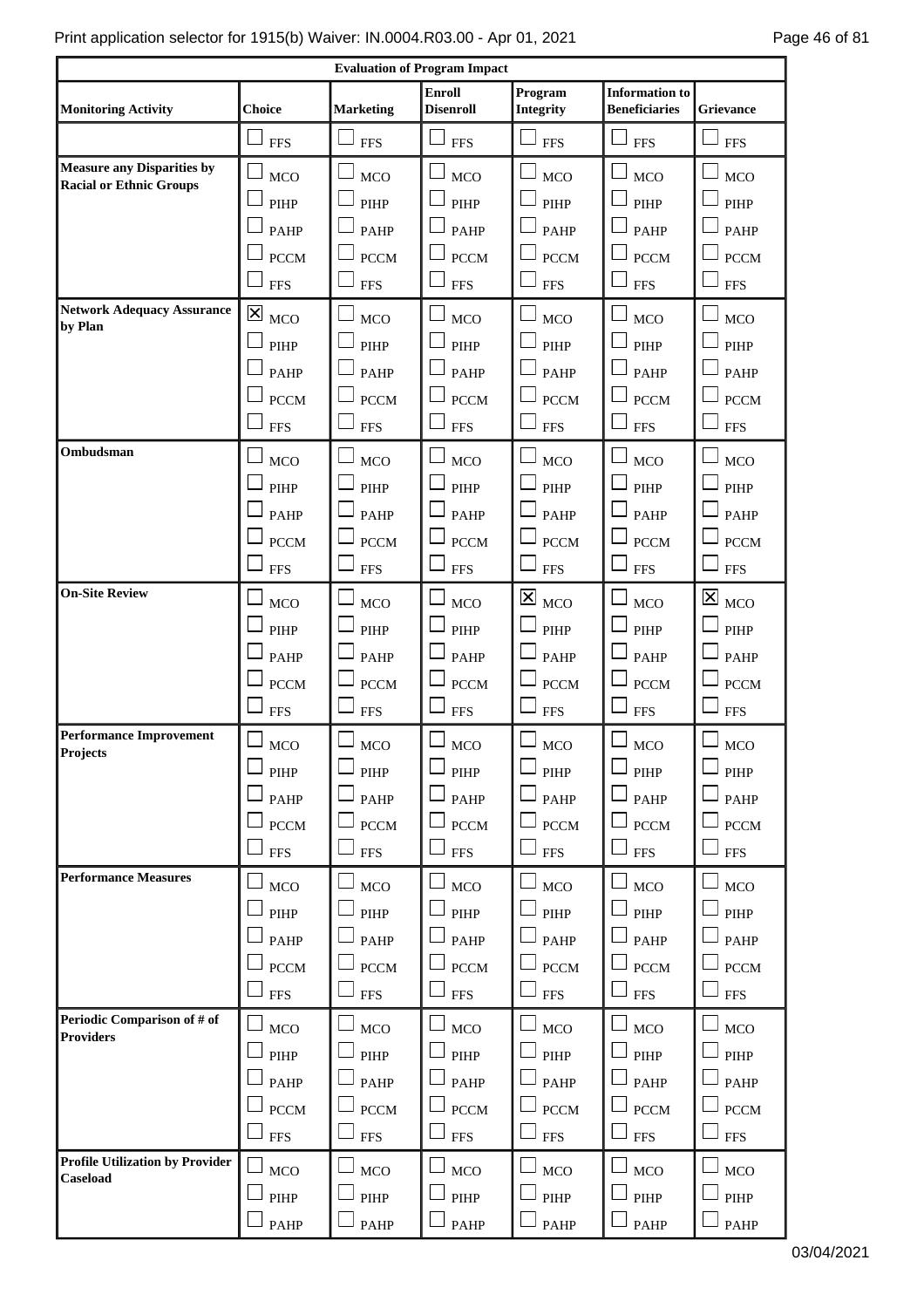| <b>Evaluation of Program Impact</b> |                                                                |                                                                                            |                                                                |                                                                                    |                                                                              |                                                                |  |
|-------------------------------------|----------------------------------------------------------------|--------------------------------------------------------------------------------------------|----------------------------------------------------------------|------------------------------------------------------------------------------------|------------------------------------------------------------------------------|----------------------------------------------------------------|--|
| <b>Monitoring Activity</b>          | <b>Choice</b>                                                  | <b>Marketing</b>                                                                           | <b>Enroll</b><br><b>Disenroll</b>                              | Program<br><b>Integrity</b>                                                        | <b>Information to</b><br><b>Beneficiaries</b>                                | <b>Grievance</b>                                               |  |
|                                     | <b>PCCM</b><br><b>FFS</b>                                      | <b>PCCM</b><br><b>FFS</b>                                                                  | <b>PCCM</b><br><b>FFS</b>                                      | <b>PCCM</b><br><b>FFS</b>                                                          | <b>PCCM</b><br><b>FFS</b>                                                    | <b>PCCM</b><br><b>FFS</b>                                      |  |
| <b>Provider Self-Report Data</b>    | └<br><b>MCO</b><br>PIHP<br>PAHP<br><b>PCCM</b>                 | <b>MCO</b><br>PIHP<br><b>PAHP</b><br><b>PCCM</b>                                           | <b>MCO</b><br>PIHP<br><b>PAHP</b><br><b>PCCM</b>               | Ĺ,<br><b>MCO</b><br>PIHP<br><b>PAHP</b><br><b>PCCM</b>                             | $\Box$<br><b>MCO</b><br>PIHP<br><b>PAHP</b><br><b>PCCM</b>                   | <b>MCO</b><br>PIHP<br><b>PAHP</b><br><b>PCCM</b>               |  |
|                                     | <b>FFS</b>                                                     | <b>FFS</b>                                                                                 | <b>FFS</b>                                                     | <b>FFS</b>                                                                         | <b>FFS</b>                                                                   | <b>FFS</b>                                                     |  |
| <b>Test 24/7 PCP Availability</b>   | <b>MCO</b><br>PIHP<br><b>PAHP</b><br><b>PCCM</b><br><b>FFS</b> | <b>MCO</b><br>PIHP<br><b>PAHP</b><br><b>PCCM</b><br><b>FFS</b>                             | <b>MCO</b><br>PIHP<br><b>PAHP</b><br><b>PCCM</b><br><b>FFS</b> | <b>MCO</b><br>PIHP<br>PAHP<br><b>PCCM</b><br><b>FFS</b>                            | <b>MCO</b><br>PIHP<br><b>PAHP</b><br><b>PCCM</b><br><b>FFS</b>               | <b>MCO</b><br>PIHP<br><b>PAHP</b><br><b>PCCM</b><br><b>FFS</b> |  |
| <b>Utilization Review</b>           | <b>MCO</b><br>PIHP<br><b>PAHP</b><br><b>PCCM</b><br><b>FFS</b> | <b>MCO</b><br>PIHP<br><b>PAHP</b><br><b>PCCM</b><br><b>FFS</b>                             | <b>MCO</b><br>PIHP<br><b>PAHP</b><br><b>PCCM</b><br><b>FFS</b> | <b>MCO</b><br>PIHP<br><b>PAHP</b><br><b>PCCM</b><br><b>FFS</b>                     | <b>MCO</b><br>PIHP<br><b>PAHP</b><br><b>PCCM</b><br><b>FFS</b>               | <b>MCO</b><br>PIHP<br><b>PAHP</b><br><b>PCCM</b><br><b>FFS</b> |  |
| Other                               | <b>MCO</b><br>PIHP<br>PAHP<br><b>PCCM</b><br><b>FFS</b>        | $\overline{\mathsf{x}}$ <sub>MCO</sub><br>PIHP<br><b>PAHP</b><br><b>PCCM</b><br><b>FFS</b> | <b>MCO</b><br>PIHP<br><b>PAHP</b><br><b>PCCM</b><br><b>FFS</b> | $\mathbf{\overline{X}}$<br><b>MCO</b><br>PIHP<br>PAHP<br><b>PCCM</b><br><b>FFS</b> | $\boxtimes_{\text{MCO}}$<br>PIHP<br><b>PAHP</b><br><b>PCCM</b><br><b>FFS</b> | <b>MCO</b><br>PIHP<br>PAHP<br><b>PCCM</b><br><b>FFS</b>        |  |

**Section B: Monitoring Plan**

**Part I: Summary Chart of Monitoring Activities**

**Summary of Monitoring Activities (2 of 3)**

**The charts in this section summarize the activities used to monitor major areas of the waiver program. The purpose is to provide a big picture of the monitoring activities, and that the State has at least one activity in place to monitor each of the areas of the waiver that must be monitored.**

Please note:

- MCO, PIHP, and PAHP programs:
	- There must be at least one checkmark in each column.
- **PCCM and FFS selective contracting** programs:
	- There must be at least one checkmark in each column under Evaluation of Program Impact.
	- **•** There must be at least one check mark in <u>one of the three columns</u> under Evaluation of Access.
	- **•** There must be at least one check mark in <u>one of the three columns</u> under Evaluation of Quality.

### **Summary of Monitoring Activities: Evaluation of Access**

| <b>Evaluation of Access</b>              |                      |                                            |                                     |  |  |
|------------------------------------------|----------------------|--------------------------------------------|-------------------------------------|--|--|
| <b>Monitoring Activity</b>               | <b>Timely Access</b> | <b>PCP</b> / Specialist<br><b>Capacity</b> | Coordination /<br><b>Continuity</b> |  |  |
| <b>Accreditation for Non-duplication</b> | <b>MCO</b>           | <b>MCO</b>                                 | <b>MCO</b>                          |  |  |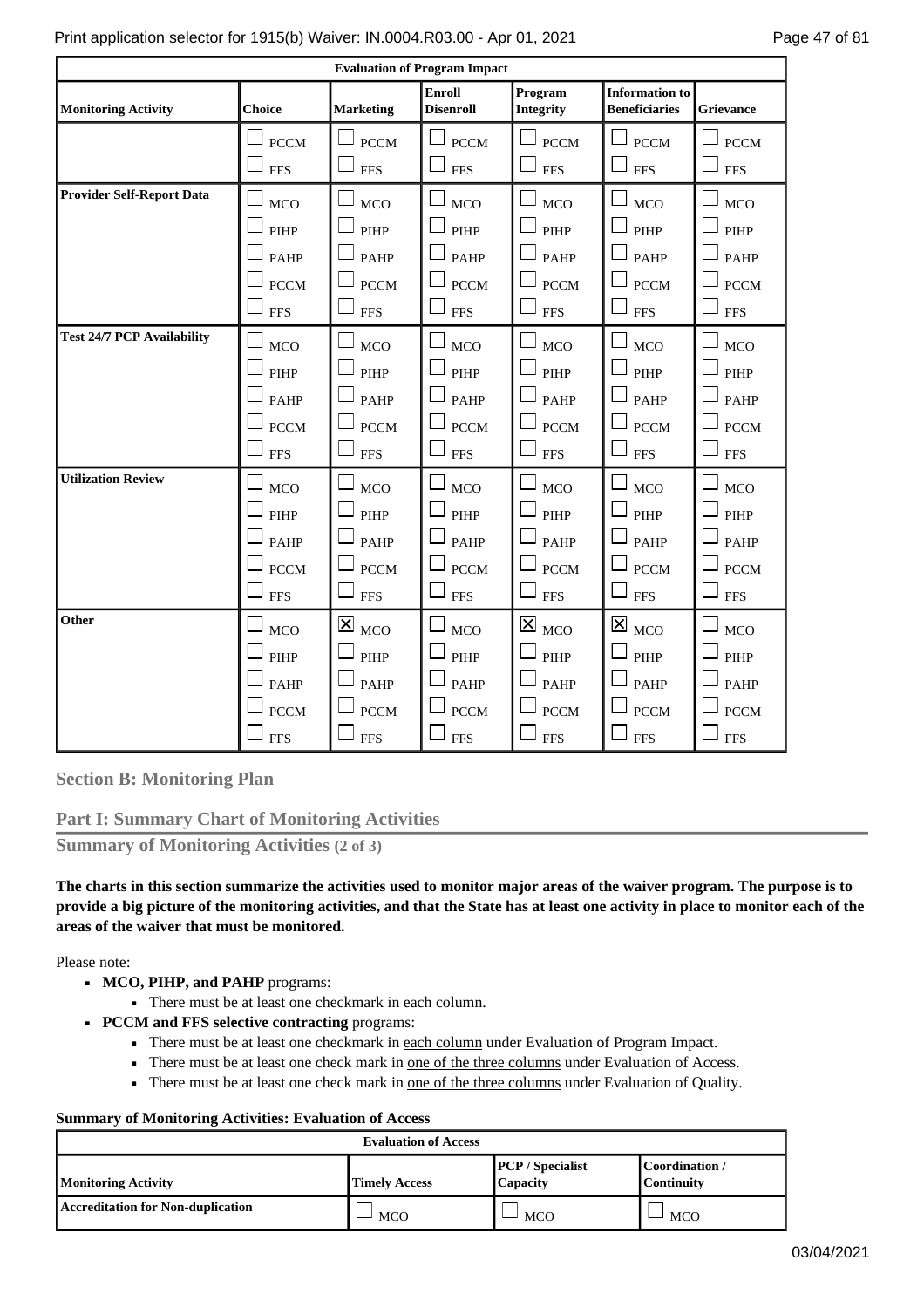|                                        | <b>Evaluation of Access</b>            |                                        |                                        |
|----------------------------------------|----------------------------------------|----------------------------------------|----------------------------------------|
| <b>Monitoring Activity</b>             | <b>Timely Access</b>                   | <b>PCP</b> / Specialist<br>Capacity    | Coordination /<br>Continuity           |
|                                        | $\ensuremath{\mathrm{PIHP}}$           | PIHP                                   | $\mathsf{J}_{\mathrm{PIHP}}$           |
|                                        | PAHP                                   | <b>PAHP</b>                            | $\mathsf{\mathsf{I}}$ PAHP             |
|                                        | $\operatorname{PCCM}$                  | <b>PCCM</b>                            | $\Box$ PCCM                            |
|                                        | <b>FFS</b>                             | <b>FFS</b>                             | $\square$ FFS                          |
| <b>Accreditation for Participation</b> | $\boxtimes$<br>MCO                     | $\boxtimes_{\text{MCO}}$               | $\overline{\boxtimes}$ $_{\rm MCO}$    |
|                                        | $\ensuremath{\mathrm{PIHP}}$           | PIHP                                   | $\ensuremath{\mathrm{PIHP}}$           |
|                                        | PAHP                                   | PAHP                                   | $\Box$ PAHP                            |
|                                        | <b>PCCM</b>                            | $\operatorname{PCCM}$                  | $\perp$ PCCM                           |
|                                        | <b>FFS</b>                             | <b>FFS</b>                             | $\perp$ FFS                            |
| <b>Consumer Self-Report data</b>       | $\overline{\mathbf{x}}$ <sub>MCO</sub> | MCO                                    | $\overline{\mathsf{x}}$ <sub>MCO</sub> |
|                                        | $\ensuremath{\mathrm{PIHP}}$           | PIHP                                   | $\overline{\phantom{a}}$ pihp          |
|                                        | PAHP                                   | <b>PAHP</b>                            | $\mathsf{I}_{\mathsf{PAHP}}$           |
|                                        | $\operatorname{PCCM}$                  | <b>PCCM</b>                            | $\Box$ PCCM                            |
|                                        | <b>FFS</b>                             | <b>FFS</b>                             | $\square$ FFS                          |
| Data Analysis (non-claims)             | MCO                                    | $_{\mathrm{MCO}}$                      | $\Box$ MCO                             |
|                                        | $\ensuremath{\mathrm{PIHP}}$           | PIHP                                   | $\Box$ PIHP                            |
|                                        | PAHP                                   | PAHP                                   | $\Box$ PAHP                            |
|                                        | <b>PCCM</b>                            | $\Box$ PCCM                            | $\Box$ PCCM                            |
|                                        | <b>FFS</b>                             | $\overline{\phantom{0}}$<br><b>FFS</b> | $\square$ FFS                          |
| <b>Enrollee Hotlines</b>               | $_{\mathrm{MCO}}$                      | $_{\mathrm{MCO}}$                      | $\Box$ MCO                             |
|                                        | $\ensuremath{\mathrm{PIHP}}$           | PIHP                                   | PIHP                                   |
|                                        | <b>PAHP</b>                            | PAHP                                   | $\mathsf{\mathsf{J}}$ PAHP             |
|                                        | $\operatorname{PCCM}$                  | ${\mbox{PCCM}}$                        | PCCM                                   |
|                                        | $\Box$ FFS                             | $\Box$ FFS                             | $\square$ FFS                          |
| <b>Focused Studies</b>                 | $\boxtimes_{\text{MCO}}$               | $\boxtimes_{\text{MCO}}$               | $\overline{\mathbf{x}}$ <sub>MCO</sub> |
|                                        | PIHP                                   | PIHP                                   | PIHP                                   |
|                                        | PAHP                                   | $\perp$ PAHP                           | $\Box$ PAHP                            |
|                                        | $\rm{PCCM}$                            | <b>PCCM</b>                            | $\perp$ PCCM                           |
|                                        | <b>FFS</b>                             | <b>FFS</b>                             | $\perp$ FFS                            |
| <b>Geographic mapping</b>              | $_{\mathrm{MCO}}$                      | $\overline{\mathsf{x}}$ <sub>MCO</sub> | $\Box$ MCO                             |
|                                        | PIHP                                   | PIHP                                   | $\Box$ PIHP                            |
|                                        | PAHP                                   | PAHP                                   | $\mathsf{\mathsf{J}}$ PAHP             |
|                                        | <b>PCCM</b>                            | $\perp$ PCCM                           | $\Box$ PCCM                            |
|                                        | ${\rm FFS}$                            | <b>FFS</b>                             | $\Box$ FFS                             |
| <b>Independent Assessment</b>          | <b>MCO</b>                             | $\perp$ MCO                            | $\perp_{\text{MCO}}$                   |
|                                        | PIHP                                   | $\Box$ PIHP                            | $\Box$ PIHP                            |
|                                        | PAHP                                   | PAHP                                   | $\Box$ PAHP                            |
|                                        | $\operatorname{PCCM}$                  | $\Box$ PCCM                            | $\Box$ PCCM                            |
|                                        | <b>FFS</b>                             | $\perp$ FFS                            | $\square$ FFS                          |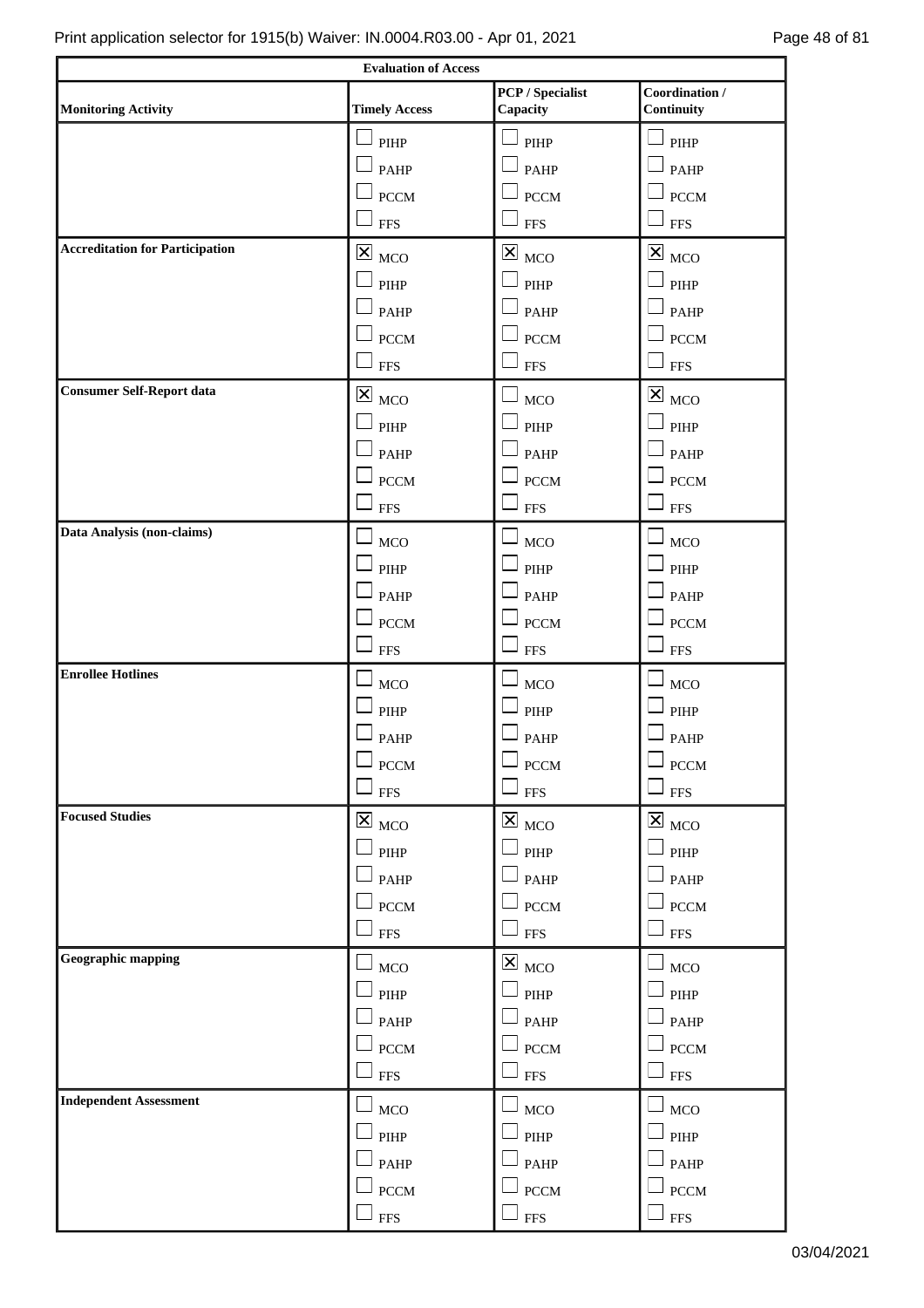|                                                                                  | <b>Evaluation of Access</b>  |                                        |                                        |
|----------------------------------------------------------------------------------|------------------------------|----------------------------------------|----------------------------------------|
|                                                                                  |                              | <b>PCP</b> / Specialist                | Coordination /                         |
| <b>Monitoring Activity</b><br><b>Measure any Disparities by Racial or Ethnic</b> | <b>Timely Access</b>         | Capacity                               | Continuity                             |
| <b>Groups</b>                                                                    | MCO                          | <b>MCO</b>                             | $\Box$ MCO                             |
|                                                                                  | PIHP                         | PIHP                                   | PIHP                                   |
|                                                                                  | <b>PAHP</b>                  | PAHP                                   | $\Box$ PAHP                            |
|                                                                                  | <b>PCCM</b>                  | <b>PCCM</b>                            | $\Box$ PCCM                            |
|                                                                                  | <b>FFS</b>                   | <b>FFS</b>                             | $\Box$<br><b>FFS</b>                   |
| <b>Network Adequacy Assurance by Plan</b>                                        | MCO                          | MCO                                    | $\Box$<br>MCO                          |
|                                                                                  | $\ensuremath{\mathrm{PIHP}}$ | PIHP                                   | $\ensuremath{\mathrm{PIHP}}$           |
|                                                                                  | PAHP                         | PAHP                                   | PAHP                                   |
|                                                                                  | <b>PCCM</b>                  | <b>PCCM</b>                            | $\Box$<br><b>PCCM</b>                  |
|                                                                                  | <b>FFS</b>                   | <b>FFS</b>                             | $\sqcup$<br><b>FFS</b>                 |
| Ombudsman                                                                        |                              | $\Box$                                 | $\sqcup$                               |
|                                                                                  | <b>MCO</b>                   | <b>MCO</b>                             | <b>MCO</b>                             |
|                                                                                  | PIHP                         | PIHP                                   | ப<br>$\ensuremath{\mathrm{PIHP}}$      |
|                                                                                  | <b>PAHP</b>                  | PAHP                                   | ப<br>PAHP                              |
|                                                                                  | <b>PCCM</b>                  | <b>PCCM</b>                            | <b>PCCM</b>                            |
|                                                                                  | <b>FFS</b>                   | ┙<br><b>FFS</b>                        | $\Box$ FFS                             |
| <b>On-Site Review</b>                                                            | MCO                          | <b>MCO</b>                             | $\overline{\mathbf{x}}$ <sub>MCO</sub> |
|                                                                                  | PIHP                         | PIHP                                   | $\Box$ PIHP                            |
|                                                                                  | <b>PAHP</b>                  | $\Box$ PAHP                            | $\Box$ PAHP                            |
|                                                                                  | <b>PCCM</b>                  | $\Box$ PCCM                            | $\Box$ PCCM                            |
|                                                                                  | <b>FFS</b>                   | $\overline{\phantom{a}}$<br><b>FFS</b> | $\Box$ FFS                             |
| <b>Performance Improvement Projects</b>                                          | MCO                          | <b>MCO</b>                             | MCO                                    |
|                                                                                  | PIHP                         | PIHP                                   | $\Box$<br>PIHP                         |
|                                                                                  | PAHP                         | PAHP                                   | $\Box$ PAHP                            |
|                                                                                  | $\rm{PCCM}$                  | <b>PCCM</b>                            | $\Box$ PCCM                            |
|                                                                                  | <b>FFS</b>                   | $\Box$ FFS                             | $\Box$ FFS                             |
| <b>Performance Measures</b>                                                      |                              |                                        |                                        |
|                                                                                  | MCO                          | MCO                                    | $\perp$ MCO                            |
|                                                                                  | $\ensuremath{\mathrm{PIHP}}$ | PIHP                                   | $\Box$ pihp                            |
|                                                                                  | PAHP                         | PAHP                                   | $\ensuremath{\mathsf{PAHP}}$           |
|                                                                                  | $\rm{PCCM}$                  | <b>PCCM</b>                            | $\Box$ PCCM                            |
|                                                                                  | <b>FFS</b>                   | <b>FFS</b>                             | $\square$ FFS                          |
| <b>Periodic Comparison of # of Providers</b>                                     | MCO                          | $\Box$ MCO                             | $\Box$ MCO                             |
|                                                                                  | $\ensuremath{\mathrm{PIHP}}$ | PIHP                                   | $\overline{\phantom{a}}$ pihp          |
|                                                                                  | PAHP                         | PAHP                                   | $\Box$ PAHP                            |
|                                                                                  | $\operatorname{PCCM}$        | <b>PCCM</b>                            | <b>PCCM</b>                            |
|                                                                                  | <b>FFS</b>                   | $\Box$ FFS                             | $\Box$ FFS                             |
| <b>Profile Utilization by Provider Caseload</b>                                  | MCO                          | <b>MCO</b>                             | $\Box$ MCO                             |
|                                                                                  | $\ensuremath{\mathrm{PIHP}}$ | PIHP                                   | $\Box$ PIHP                            |
|                                                                                  | PAHP                         | $\Box$ PAHP                            | $\Box$ PAHP                            |
|                                                                                  | $\mathop{\rm PCCM}\nolimits$ | $\perp$ PCCM                           | $\Box$ PCCM                            |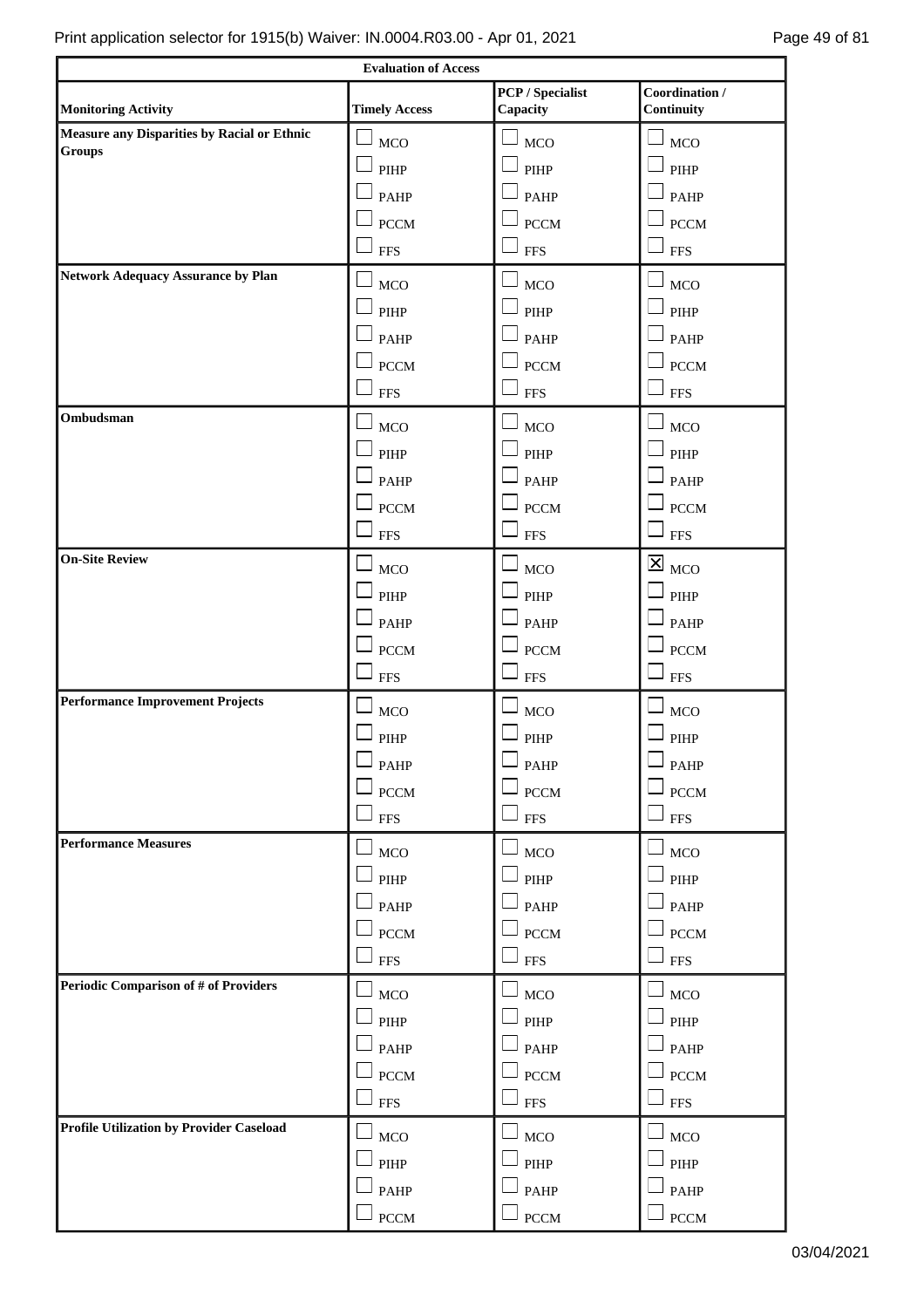|                                   | <b>Evaluation of Access</b>            |                                     |                              |
|-----------------------------------|----------------------------------------|-------------------------------------|------------------------------|
| <b>Monitoring Activity</b>        | <b>Timely Access</b>                   | <b>PCP</b> / Specialist<br>Capacity | Coordination /<br>Continuity |
|                                   | <b>FFS</b>                             | <b>FFS</b>                          | <b>FFS</b>                   |
| <b>Provider Self-Report Data</b>  | <b>MCO</b>                             | $\Box$<br><b>MCO</b>                | <b>MCO</b>                   |
|                                   | ப<br>PIHP                              | $\Box$ PIHP                         | PIHP                         |
|                                   | $\Box$ PAHP                            | $\Box$ PAHP                         | $\Box$ PAHP                  |
|                                   | $\Box$ PCCM                            | $\Box$ PCCM                         | $\Box$ PCCM                  |
|                                   | $\Box$ FFS                             | $\Box$ FFS                          | $\square$ FFS                |
| <b>Test 24/7 PCP Availability</b> | $\overline{\mathsf{x}}$ <sub>MCO</sub> | <b>MCO</b>                          | MCO                          |
|                                   | PIHP                                   | $\Box$ PIHP                         | PIHP                         |
|                                   | $\Box$ PAHP                            | $\Box$ PAHP                         | PAHP                         |
|                                   | $\Box$ PCCM                            | $\Box$ PCCM                         | $\Box$ PCCM                  |
|                                   | ப<br><b>FFS</b>                        | $\sqcup$ FFS                        | $\Box$ FFS                   |
| <b>Utilization Review</b>         | <b>MCO</b>                             | <b>MCO</b>                          | <b>MCO</b>                   |
|                                   | PIHP                                   | $\Box$ PIHP                         | PIHP                         |
|                                   | $\perp$ PAHP                           | $\Box$ PAHP                         | $\Box$ Pahp                  |
|                                   | $\Box$ PCCM                            | $\Box$ PCCM                         | $\Box$ PCCM                  |
|                                   | $\Box$<br><b>FFS</b>                   | ⊔<br><b>FFS</b>                     | $\Box$ FFS                   |
| Other                             | <b>MCO</b>                             | <b>MCO</b>                          | <b>MCO</b>                   |
|                                   | PIHP                                   | $\Box$ PIHP                         | PIHP                         |
|                                   | PAHP                                   | $\Box$ PAHP                         | PAHP                         |
|                                   | <b>PCCM</b>                            | $\Box$ PCCM                         | $\Box$ PCCM                  |
|                                   | $-$ FFS                                | $\sqcup$ FFS                        | $\sqcup$ $_{\rm{FFS}}$       |

**Section B: Monitoring Plan**

# **Part I: Summary Chart of Monitoring Activities**

**Summary of Monitoring Activities (3 of 3)**

**The charts in this section summarize the activities used to monitor major areas of the waiver program. The purpose is to provide a big picture of the monitoring activities, and that the State has at least one activity in place to monitor each of the areas of the waiver that must be monitored.**

Please note:

- MCO, PIHP, and PAHP programs:
	- There must be at least one checkmark in each column.
- **PCCM and FFS selective contracting** programs:
	- There must be at least one checkmark in each column under Evaluation of Program Impact.
	- **•** There must be at least one check mark in <u>one of the three columns</u> under Evaluation of Access.
	- There must be at least one check mark in <u>one of the three columns</u> under Evaluation of Quality.

### **Summary of Monitoring Activities: Evaluation of Quality**

| <b>Evaluation of Quality</b>             |                                    |                           |                         |  |  |
|------------------------------------------|------------------------------------|---------------------------|-------------------------|--|--|
| <b>Monitoring Activity</b>               | Coverage /<br><b>Authorization</b> | <b>Provider Selection</b> | <b>Qualitiy of Care</b> |  |  |
| <b>Accreditation for Non-duplication</b> | <b>MCO</b>                         | <b>MCO</b>                | MCO                     |  |  |
|                                          | PIHP                               | PIHP                      | PIHP                    |  |  |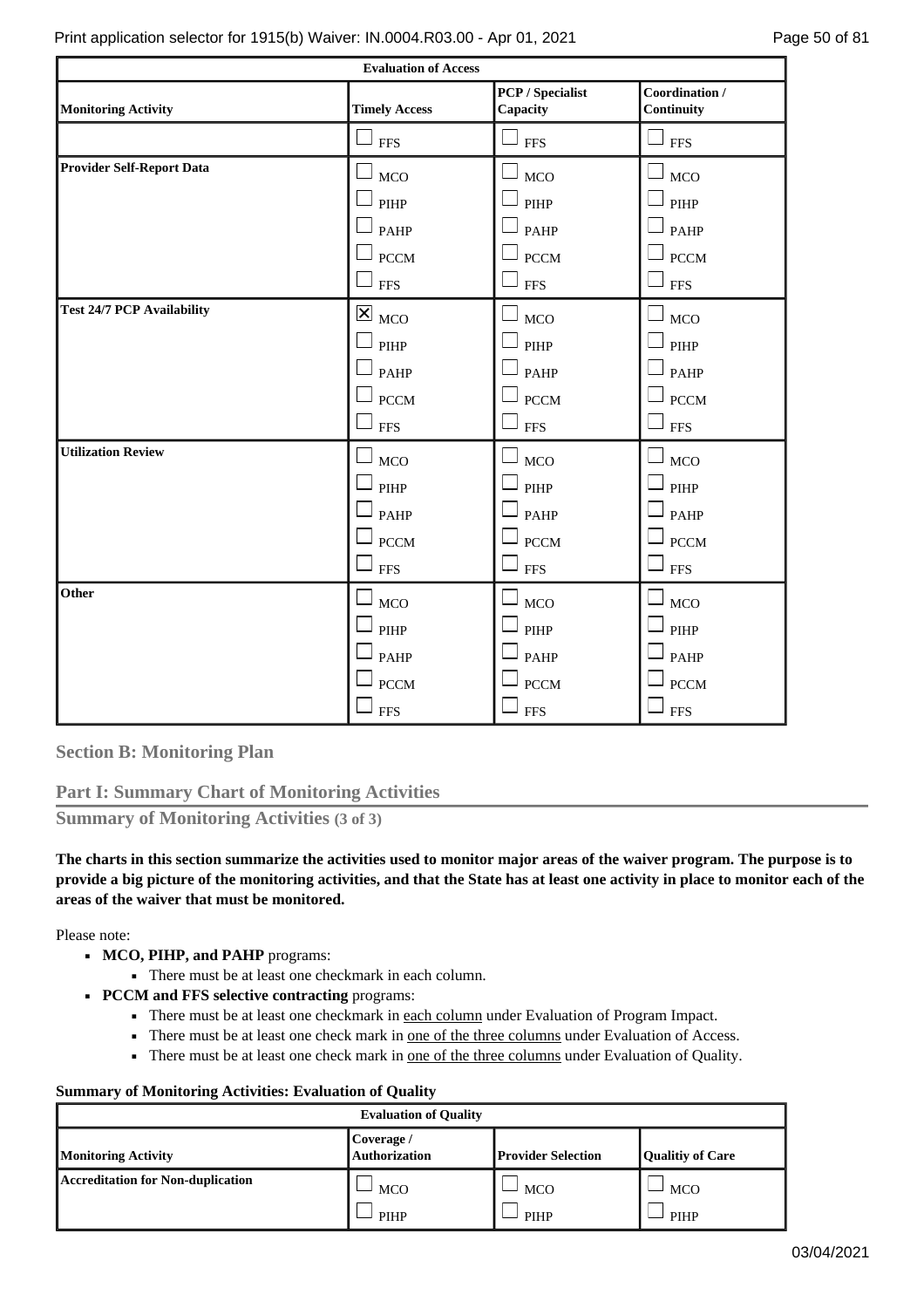| <b>Evaluation of Quality</b>                                                                                             |                                        |                             |                                                      |  |  |  |
|--------------------------------------------------------------------------------------------------------------------------|----------------------------------------|-----------------------------|------------------------------------------------------|--|--|--|
| Coverage /<br><b>Authorization</b><br><b>Provider Selection</b><br><b>Qualitiy of Care</b><br><b>Monitoring Activity</b> |                                        |                             |                                                      |  |  |  |
|                                                                                                                          |                                        |                             |                                                      |  |  |  |
|                                                                                                                          | PAHP                                   | $\mathsf{\mathsf{I}}$ PAHP  | $P$ AHP                                              |  |  |  |
|                                                                                                                          | <b>PCCM</b><br><b>FFS</b>              | <b>PCCM</b><br>$\Box$ FFS   | <b>PCCM</b><br>$\square$ FFS                         |  |  |  |
| <b>Accreditation for Participation</b>                                                                                   |                                        |                             |                                                      |  |  |  |
|                                                                                                                          | $\mathbf{X}$ <sub>MCO</sub>            | $\mathbf{X}_{\text{MCO}}$   | $\mathbbmss{Z}$ $_{\rm MCO}$                         |  |  |  |
|                                                                                                                          | $\ensuremath{\mathrm{PIHP}}$           | PIHP                        | $\Box$ PIHP                                          |  |  |  |
|                                                                                                                          | PAHP                                   | $\Box$ PAHP                 | $\Box$ PAHP                                          |  |  |  |
|                                                                                                                          | <b>PCCM</b>                            | $\Box$ PCCM                 | $\Box$ PCCM                                          |  |  |  |
| <b>Consumer Self-Report data</b>                                                                                         | <b>FFS</b>                             | $\Box$ FFS                  | $\Box$ FFS                                           |  |  |  |
|                                                                                                                          | <b>MCO</b>                             | $\boxtimes_{\text{MCO}}$    | $\mathbf{\Sigma}_{\ \scriptscriptstyle\mathrm{MCO}}$ |  |  |  |
|                                                                                                                          | PIHP                                   | PIHP                        | $\mathsf{\mathsf{J}}$ pihp                           |  |  |  |
|                                                                                                                          | PAHP                                   | PAHP                        | $\mathsf{I}_{\mathsf{PAHP}}$                         |  |  |  |
|                                                                                                                          | <b>PCCM</b>                            | $\Box$ PCCM                 | $\perp$ PCCM                                         |  |  |  |
|                                                                                                                          | <b>FFS</b>                             | $\Box$<br><b>FFS</b>        | $\square$ FFS                                        |  |  |  |
| Data Analysis (non-claims)                                                                                               | $\boxtimes$<br><b>MCO</b>              | <b>MCO</b>                  | $\overline{\mathbf{x}}$ $_{\text{MCO}}$              |  |  |  |
|                                                                                                                          | PIHP                                   | PIHP                        | PIHP                                                 |  |  |  |
|                                                                                                                          | PAHP                                   | PAHP                        | PAHP                                                 |  |  |  |
|                                                                                                                          | <b>PCCM</b>                            | <b>PCCM</b>                 | <b>PCCM</b>                                          |  |  |  |
|                                                                                                                          | <b>FFS</b>                             | <b>FFS</b>                  | <b>FFS</b>                                           |  |  |  |
| <b>Enrollee Hotlines</b>                                                                                                 | <b>MCO</b>                             | <b>MCO</b>                  | <b>MCO</b>                                           |  |  |  |
|                                                                                                                          | $\ensuremath{\mathrm{PIHP}}$           | PIHP                        | $\overline{\phantom{a}}$ pihp                        |  |  |  |
|                                                                                                                          | <b>PAHP</b>                            | <b>PAHP</b>                 | PAHP                                                 |  |  |  |
|                                                                                                                          | <b>PCCM</b>                            | <b>PCCM</b>                 | <b>PCCM</b>                                          |  |  |  |
|                                                                                                                          | $\Box$ FFS                             | $\Box$ FFS                  | $\square$ FFS                                        |  |  |  |
| <b>Focused Studies</b>                                                                                                   | $\overline{\mathbf{x}}$ <sub>MCO</sub> | $\mathbf{X}$ <sub>MCO</sub> | $\overline{\mathbf{X}}$ $_{\text{MCO}}$              |  |  |  |
|                                                                                                                          | PIHP                                   | $\Box$ PIHP                 | $\Box$ PIHP                                          |  |  |  |
|                                                                                                                          | PAHP                                   | $\Box$ PAHP                 | $\Box$ PAHP                                          |  |  |  |
|                                                                                                                          | <b>PCCM</b>                            | $\Box$ PCCM                 | $\Box$ PCCM                                          |  |  |  |
|                                                                                                                          | <b>FFS</b>                             | $\perp$ FFS                 | <b>FFS</b>                                           |  |  |  |
| Geographic mapping                                                                                                       | MCO                                    | $\mathbf{X}_{\text{MCO}}$   | $\Box$ MCO                                           |  |  |  |
|                                                                                                                          | PIHP                                   | $\Box$ PIHP                 | $\mathsf{\mathsf{J}}$ pihp                           |  |  |  |
|                                                                                                                          | PAHP                                   | $\Box$ PAHP                 | $\mathsf{\mathsf{I}}$ PAHP                           |  |  |  |
|                                                                                                                          | <b>PCCM</b>                            | $\Box$ PCCM                 | $\Box$ PCCM                                          |  |  |  |
|                                                                                                                          | <b>FFS</b>                             | $\Box$ FFS                  | $\square$ FFS                                        |  |  |  |
| <b>Independent Assessment</b>                                                                                            |                                        |                             |                                                      |  |  |  |
|                                                                                                                          | MCO                                    | $\Box$ MCO<br>$\Box$ PIHP   | $\mathsf{I}_{\text{MCO}}$                            |  |  |  |
|                                                                                                                          | $\ensuremath{\mathrm{PIHP}}$<br>PAHP   | $\Box$ PAHP                 | $\ensuremath{\mathrm{PIHP}}$                         |  |  |  |
|                                                                                                                          | <b>PCCM</b>                            | <b>PCCM</b>                 | $\mathsf{I}_{\mathsf{PAHP}}$<br>$\perp$ PCCM         |  |  |  |
|                                                                                                                          | <b>FFS</b>                             | <b>FFS</b>                  | <b>FFS</b>                                           |  |  |  |
| Measure any Disparities by Racial or Ethnic                                                                              |                                        |                             |                                                      |  |  |  |
| <b>Groups</b>                                                                                                            | $_{\mathrm{MCO}}$                      | $\Box$ MCO                  | $\Box$ MCO                                           |  |  |  |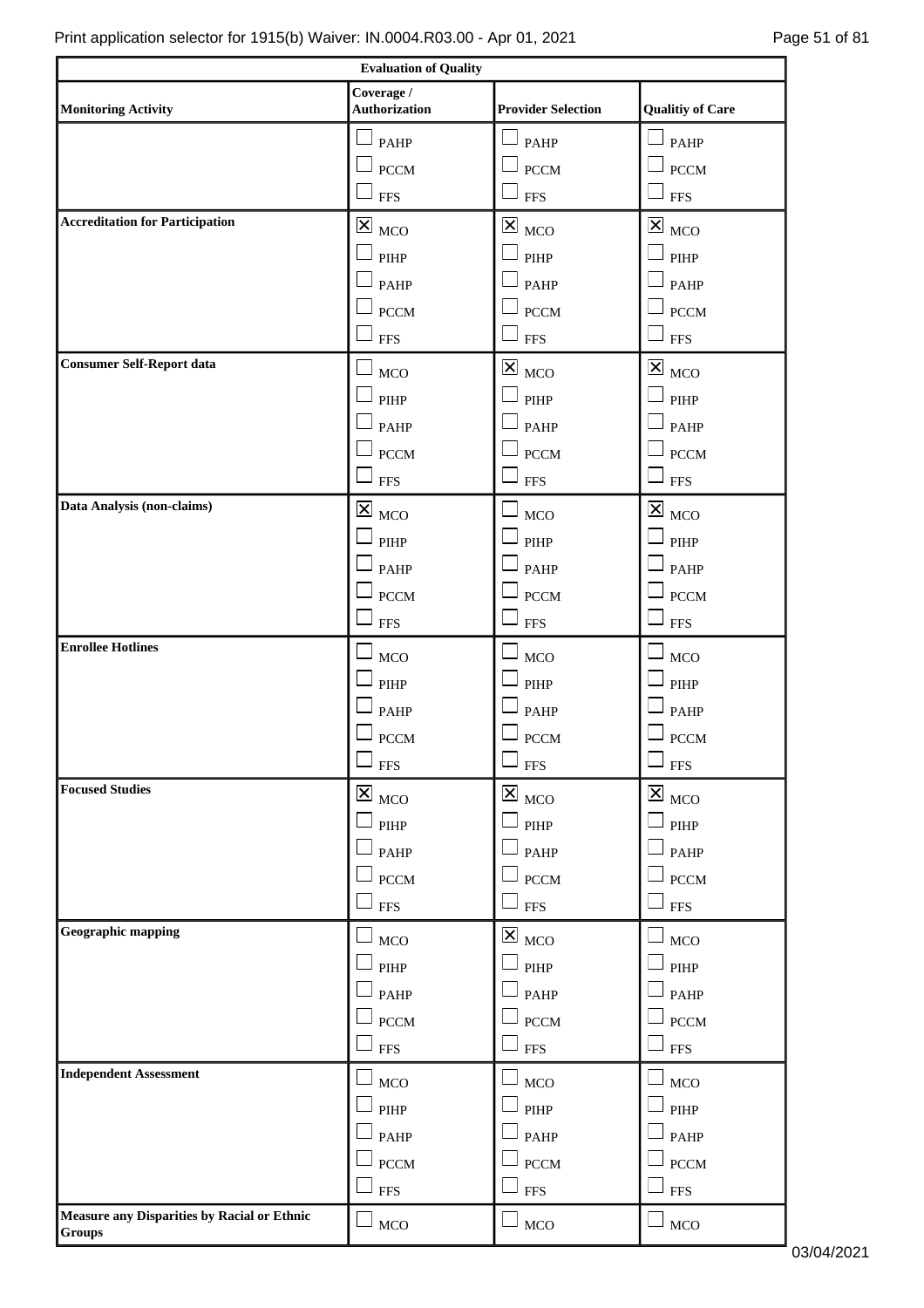$\mathsf{r}$ 

٦

| <b>Evaluation of Quality</b>                    |                                     |                              |                                        |  |  |
|-------------------------------------------------|-------------------------------------|------------------------------|----------------------------------------|--|--|
| <b>Monitoring Activity</b>                      | Coverage /<br><b>Authorization</b>  | <b>Provider Selection</b>    | <b>Qualitiy of Care</b>                |  |  |
|                                                 | $\ensuremath{\mathrm{PIHP}}$        | PIHP                         | $\overline{\phantom{a}}$ pihp          |  |  |
|                                                 | PAHP                                | PAHP                         | $\Box$ PAHP                            |  |  |
|                                                 | <b>PCCM</b>                         | $-$ PCCM                     | $\perp$ pccm                           |  |  |
|                                                 | <b>FFS</b>                          | <b>FFS</b>                   | $\Box$ FFS                             |  |  |
| <b>Network Adequacy Assurance by Plan</b>       | <b>MCO</b>                          | MCO                          | $\perp$ <sub>MCO</sub>                 |  |  |
|                                                 | $\ensuremath{\mathrm{PIHP}}$        | PIHP                         | $\ensuremath{\mathrm{PIHP}}$           |  |  |
|                                                 | PAHP                                | <b>PAHP</b>                  | $\mathsf{\mathsf{I}}$ PAHP             |  |  |
|                                                 | <b>PCCM</b>                         |                              | $\perp$ PCCM                           |  |  |
|                                                 | <b>FFS</b>                          | <b>PCCM</b><br><b>FFS</b>    | $\Box$ FFS                             |  |  |
| Ombudsman                                       |                                     |                              |                                        |  |  |
|                                                 | <b>MCO</b>                          | <b>MCO</b>                   | <b>MCO</b>                             |  |  |
|                                                 | $\ensuremath{\mathsf{PIHP}}\xspace$ | PIHP                         | PIHP                                   |  |  |
|                                                 | <b>PAHP</b>                         | <b>PAHP</b>                  | PAHP                                   |  |  |
|                                                 | <b>PCCM</b>                         | <b>PCCM</b>                  | $\perp$ PCCM                           |  |  |
|                                                 | <b>FFS</b>                          | <b>FFS</b>                   | <b>FFS</b>                             |  |  |
| <b>On-Site Review</b>                           | $\boxtimes$<br><b>MCO</b>           | MCO                          | $\Box$ MCO                             |  |  |
|                                                 | PIHP                                | PIHP                         | $\overline{\phantom{a}}$ PIHP          |  |  |
|                                                 | PAHP                                | <b>PAHP</b>                  | $\mathsf{\mathsf{J}}$ PAHP             |  |  |
|                                                 | <b>PCCM</b>                         | <b>PCCM</b>                  | $\perp$ PCCM                           |  |  |
|                                                 | <b>FFS</b>                          | <b>FFS</b>                   | $\square$ FFS                          |  |  |
| <b>Performance Improvement Projects</b>         | MCO                                 | <b>MCO</b>                   | $\mathbf{X}$ <sub>MCO</sub>            |  |  |
|                                                 | PIHP                                | $\ensuremath{\mathrm{PIHP}}$ | $\Box$ PIHP                            |  |  |
|                                                 | PAHP                                | PAHP                         | $\Box$ PAHP                            |  |  |
|                                                 | $\operatorname{PCCM}$               | $\operatorname{PCCM}$        | $\perp$ PCCM                           |  |  |
|                                                 | <b>FFS</b>                          | <b>FFS</b>                   | $\perp$ FFS                            |  |  |
| <b>Performance Measures</b>                     | <b>MCO</b>                          | MCO                          | $\overline{\mathbf{x}}$ <sub>MCO</sub> |  |  |
|                                                 | $\ensuremath{\mathrm{PIHP}}$        | PIHP                         | $\ensuremath{\mathrm{PIHP}}$           |  |  |
|                                                 | PAHP                                | PAHP                         | $\mathsf{\mathsf{J}}$ PAHP             |  |  |
|                                                 | $\rm{PCCM}$                         | <b>PCCM</b>                  | $\perp$ PCCM                           |  |  |
|                                                 | <b>FFS</b>                          | <b>FFS</b>                   | $\Box$ FFS                             |  |  |
| Periodic Comparison of # of Providers           | MCO                                 | MCO                          | <b>MCO</b>                             |  |  |
|                                                 | $\ensuremath{\mathrm{PIHP}}$        | $\ensuremath{\mathrm{PIHP}}$ | $\mathsf{\mathsf{J}}$ pihp             |  |  |
|                                                 | PAHP                                | PAHP                         | PAHP                                   |  |  |
|                                                 | $\rm{PCCM}$                         | <b>PCCM</b>                  | <b>PCCM</b>                            |  |  |
|                                                 | <b>FFS</b>                          | ${\rm FFS}$                  | <b>FFS</b>                             |  |  |
| <b>Profile Utilization by Provider Caseload</b> | MCO                                 | MCO                          | $\Box$ MCO                             |  |  |
|                                                 | $\ensuremath{\mathsf{PIHP}}\xspace$ | PIHP                         | $\ensuremath{\mathrm{PIHP}}$           |  |  |
|                                                 | PAHP                                | PAHP                         | $P$ AHP                                |  |  |
|                                                 | <b>PCCM</b>                         | <b>PCCM</b>                  | <b>PCCM</b>                            |  |  |
|                                                 | <b>FFS</b>                          | <b>FFS</b>                   | <b>FFS</b>                             |  |  |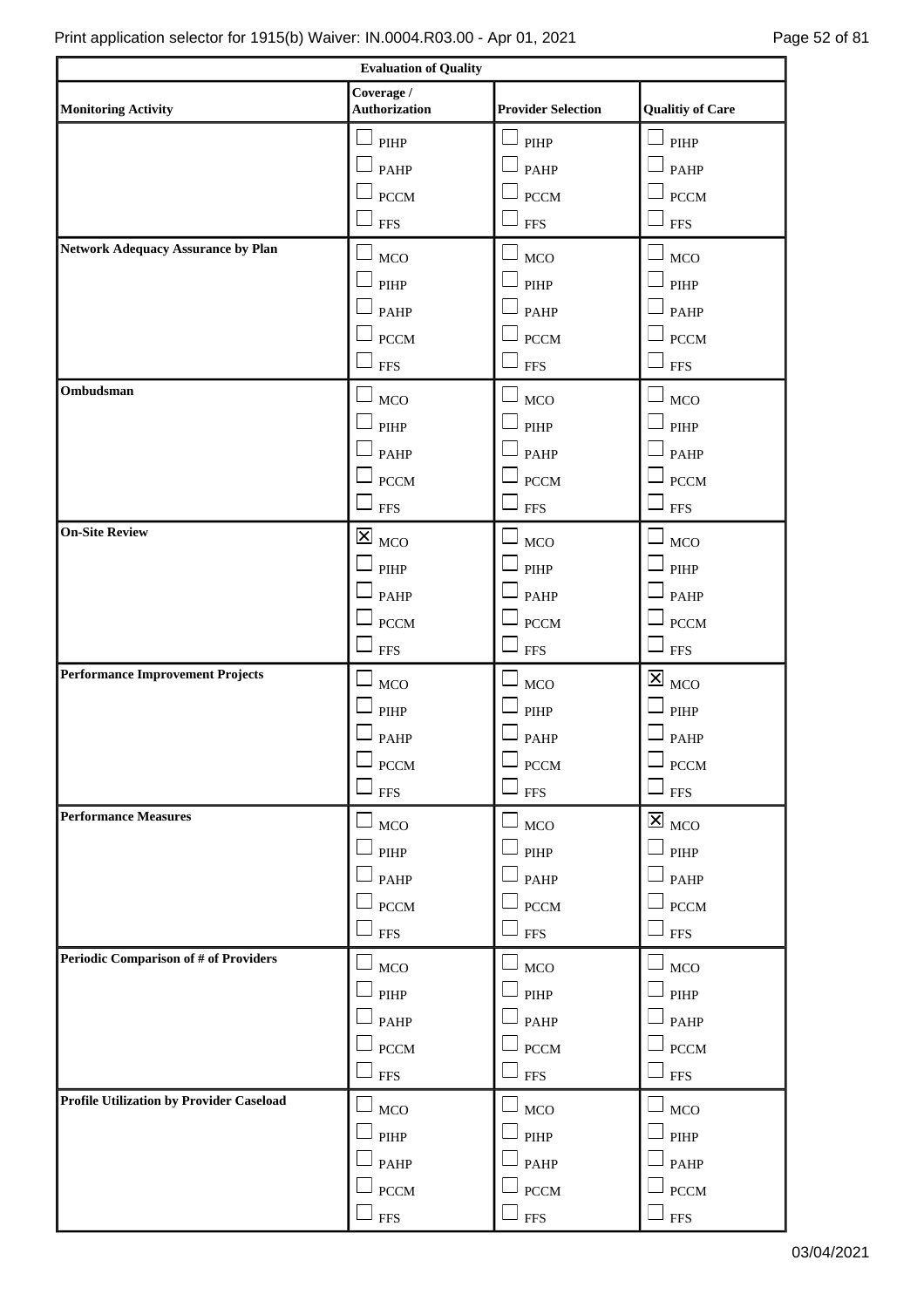| <b>Evaluation of Quality</b>      |                                    |                           |                                        |  |
|-----------------------------------|------------------------------------|---------------------------|----------------------------------------|--|
| <b>Monitoring Activity</b>        | Coverage /<br><b>Authorization</b> | <b>Provider Selection</b> | <b>Qualitiy of Care</b>                |  |
| <b>Provider Self-Report Data</b>  | <b>MCO</b>                         | $\Box$ MCO                | $_{\mathrm{MCO}}$                      |  |
|                                   | PIHP                               | $\Box$ PIHP               | PIHP                                   |  |
|                                   | PAHP                               | $\Box$ PAHP               | PAHP                                   |  |
|                                   | <b>PCCM</b>                        | $\Box$ PCCM               | <b>PCCM</b>                            |  |
|                                   | <b>FFS</b>                         | $\square$ FFS             | <b>FFS</b>                             |  |
| <b>Test 24/7 PCP Availability</b> | <b>MCO</b>                         | $\Box$ MCO                | MCO                                    |  |
|                                   | PIHP                               | $\Box$ PIHP               | PIHP                                   |  |
|                                   | PAHP                               | $\Box$ PAHP               | PAHP                                   |  |
|                                   | <b>PCCM</b>                        | $\Box$ PCCM               | <b>PCCM</b>                            |  |
|                                   | <b>FFS</b>                         | $\square$ FFS             | <b>FFS</b>                             |  |
| <b>Utilization Review</b>         | MCO                                | $\Box$<br><b>MCO</b>      | $\overline{\mathbf{x}}$ <sub>MCO</sub> |  |
|                                   | PIHP                               | $\Box$ PIHP               | $\ensuremath{\mathrm{PIHP}}$           |  |
|                                   | PAHP                               | $\Box$ PAHP               | PAHP                                   |  |
|                                   | <b>PCCM</b>                        | $\Box$ PCCM               | <b>PCCM</b>                            |  |
|                                   | <b>FFS</b>                         | $\Box$ FFS                | <b>FFS</b>                             |  |
| Other                             | MCO                                | <b>MCO</b>                | MCO                                    |  |
|                                   | PIHP                               | $\Box$ PIHP               | PIHP                                   |  |
|                                   | PAHP                               | $\Box$ PAHP               | PAHP                                   |  |
|                                   | <b>PCCM</b>                        | <b>PCCM</b>               | <b>PCCM</b>                            |  |
|                                   | <b>FFS</b>                         | $\Box$ FFS                | <b>FFS</b>                             |  |

**Section B: Monitoring Plan**

**Part II: Details of Monitoring Activities**

**Details of Monitoring Activities by Authorized Programs**

# **For each program authorized by this waiver, please provide the details of its monitoring activities by editing each program listed below.**

### **Programs Authorized by this Waiver:**

| <b>Program</b> | Type of Program |
|----------------|-----------------|
| Care Connect   | <b>MCO</b>      |

*Note: If no programs appear in this list, please define the programs authorized by this waiver on the*

**Section B: Monitoring Plan**

**Part II: Details of Monitoring Activities**

**Program Instance: Hoosier Care Connect**

**Please check each of the monitoring activities below used by the State. A number of common activities are listed below, but the State may identify any others it uses. If federal regulations require a given activity, this is indicated just after the name of the activity. If the State does not use a required activity, it must explain why. For each activity, the state must provide the following information:**

- Personnel responsible (e.g. state Medicaid, other state agency, delegated to plan, EQR, other contractor)
- Detailed description of activity
- Frequency of use
- How it yields information about the area(s) being monitored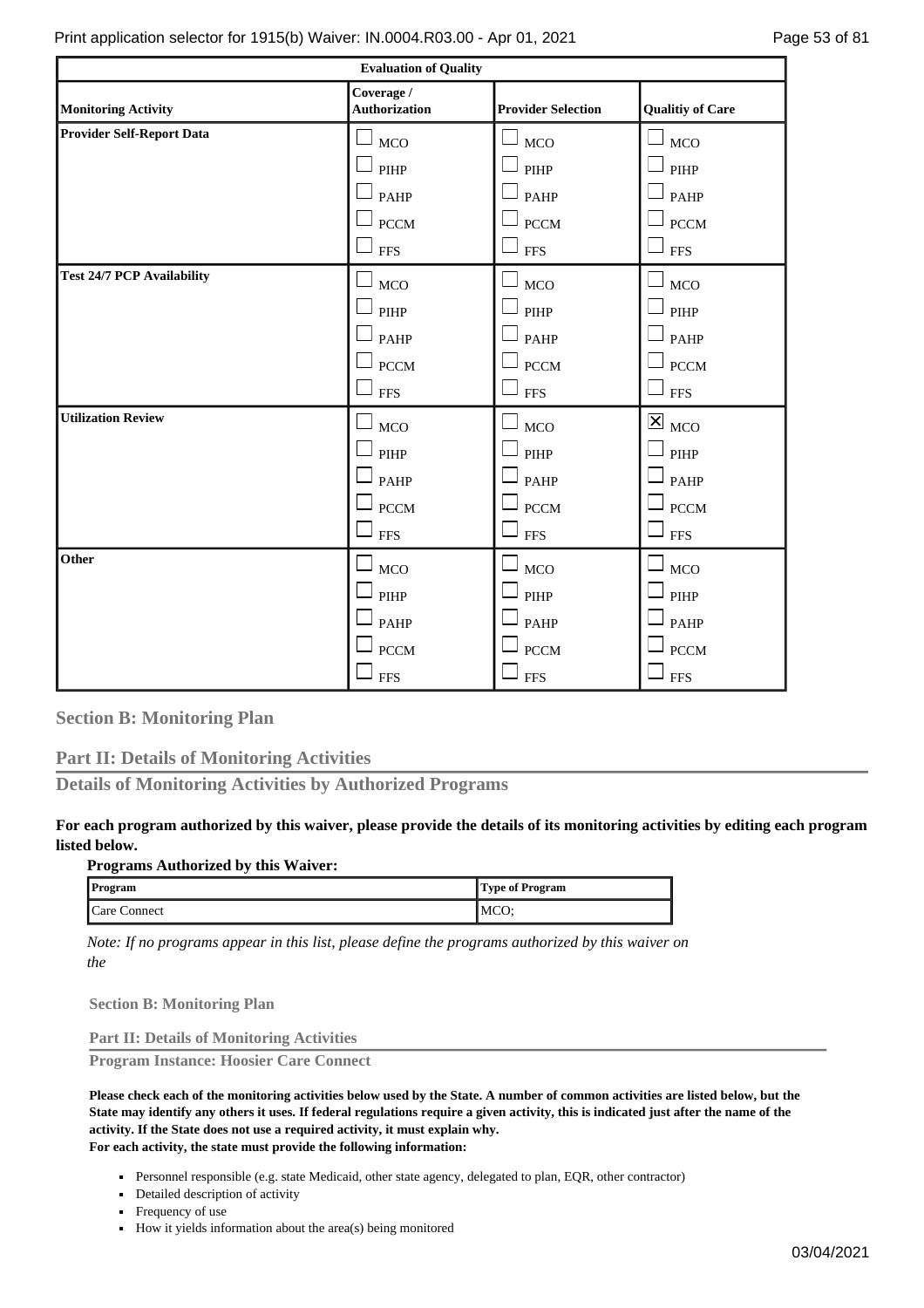| Accreditation for Non-duplication (i.e. if the contractor is accredited by an organization to meet certain access,<br>structure/operation, and/or quality improvement standards, and the state determines that the organizations standards are at least as |
|------------------------------------------------------------------------------------------------------------------------------------------------------------------------------------------------------------------------------------------------------------|
| stringent as the state-specific standards required in 42 CFR 438 Subpart D, the state deems the contractor to be in compliance with                                                                                                                        |
| the state-specific standards)                                                                                                                                                                                                                              |
| <b>Activity Details:</b>                                                                                                                                                                                                                                   |
|                                                                                                                                                                                                                                                            |

| $\begin{array}{c}\n\Box\n\end{array}$ $\begin{array}{c}\n\Box \text{NCQA} \\ \Box \text{JCAHO}\n\end{array}$ |
|--------------------------------------------------------------------------------------------------------------|
|                                                                                                              |
| $\Box$ AAAHC                                                                                                 |
| Other                                                                                                        |
| Please describe:                                                                                             |
|                                                                                                              |
|                                                                                                              |
|                                                                                                              |

**Accreditation for Participation** (i.e. as prerequisite to be Medicaid plan) **Activity Details:**

MCOs must have and maintain NCQA accreditation for its Medicaid product line. MCOs must submit documentation of NCQA accreditation to the State upon receipt of accreditation and at the end of each accreditation review. The State reviews to ensure compliance and promptly identifies any issues or deficiencies noted during the accreditation review process. In the event of identified deficiencies, a corrective action plan or other contractually agreed upon remedy is required.



**c.**

**a.**

**b.**

**Consumer Self-Report data Activity Details:**

> MCOs must annually complete the Consumer Assessment of Healthcare Providers and Systems (CAHPS) Adult and Child Medicaid Surveys to assess and document the experiences members report with their MCO as an indicator of quality of various aspects of care and customer service. The CAHPS survey is used to monitor information to beneficiaries, timely access, PCP/specialist capacity, coordination/continuity, provider selection and quality of care. The MCOs must use an NCQA certified vendor to conduct the CAHPS survey.

> State staff review the CAHPS survey results and any problems, issues or discrepancies identified are acted upon promptly. In the event of identified deficiencies, a corrective action plan or other contractually agreed upon remedy is required. Additionally, this information is utilized to identify issues for performance improvement projects.

**CAHPS**

Please identify which one(s):

Adult and Child Medicaid Surveys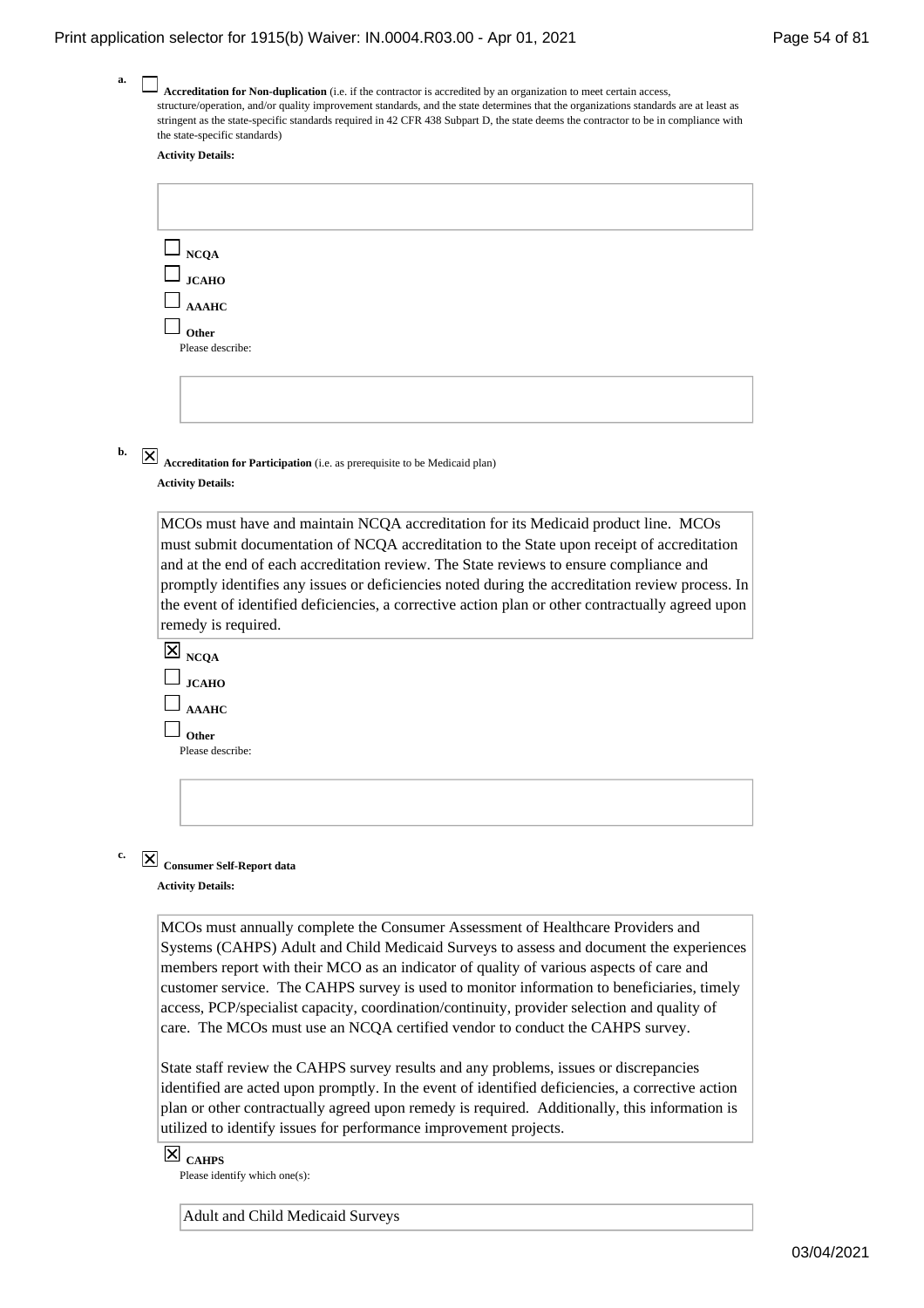**State-developed survey Disenrollment survey Consumer/beneficiary focus group**

**Data Analysis (non-claims) Activity Details: d.**

> MCOs are contractually required to submit regular priority reports related to Hoosier Care Connect. The MCO data is utilized to monitor member disenrollment, grievances, coverage/authorization and quality of care. The data is analyzed to identify trends, ensure quality health care services are provided to enrollees and to ensure MCOs are in compliance with federal, state and contract requirements. A detailed description by report type is provided below.

### MCO Disenrollment Requests:

If after filing a grievance with their MCO a Hoosier Care Connect enrollee remains dissatisfied with the outcome, he or she can contact the Enrollment Broker to request MCO disenrollment. The Enrollment Broker reviews the request and makes a disenrollment recommendation. All Enrollment Broker reviews which result in a recommendation to approve MCO disenrollment are sent to FSSA to make a final determination on the request. FSSA monitors the volume of disenrollment requests received on an ongoing basis and any issues or concerns identified, such as a high volume of disenrollment requests, are acted upon promptly and would result in contractually agreed upon remedies such as corrective action.

### Grievance and Appeals Data:

MCOs are required to submit quarterly reports to permit FSSA to monitor the volume and timely resolution of MCO grievances and appeals. State staff review the grievance and appeal data and any non-compliance with timely processing requirements or concerns about volume of received and/or overturned grievances and appeals are acted upon promptly. MCOs are subject to liquidated damages for failure to resolve grievances and appeals in the required timeframe and non-compliance would trigger other contractually agreed upon remedies such as corrective action plans and more frequent reporting requirements.

Corrective action plans and liquidated damages are assessed for missed metrics on both reports. In 2019, a total of 5 liquidated damages were collected from the MCOs. In 2019, MCO #1 had 2 liquidated damages specific to Grievance and Appeals data. No CAPs were issued to the MCOs in 2019. No systems-level program changes have been made as a result of these monitored findings.

- **Denials of referral requests**
- **Disenrollment requests by enrollee From plan From PCP** within plan **Grievances and appeals data Other** Please describe: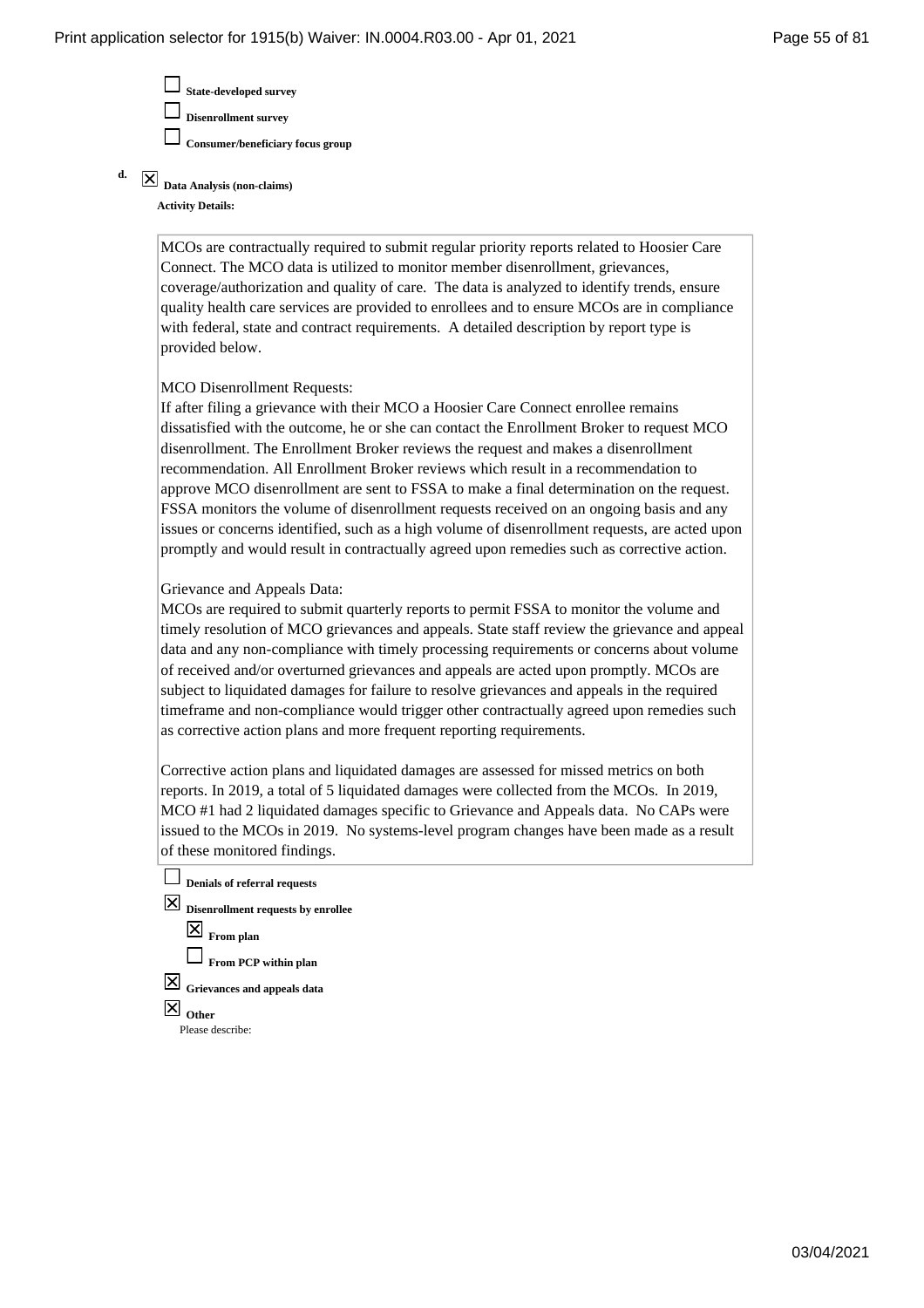Systems and Claims Reports:

MCOs are required to submit quarterly reports to assess their claims processing productivity, including denial rates, claims paid with interest and timeliness in adjudicating clean provider claims. This report reflects a claims lag. FSSA promptly reviews the data to identify non-compliance with processing timeliness and outliers on claims denial rates. MCOs are subject to liquidated damages for failure to process clean claims in the required timeframe and non-compliance would trigger other contractually agreed upon remedies such as corrective action plans and more frequent reporting requirements.

### Utilization Management Reports:

MCOs are required to submit quarterly reports on utilization management processes and outcomes. This includes reports to monitor the timeliness of MCO completion of the initial health needs screening, the volume, timeliness of processing and adjudication status of prior authorization requests. Reports monitor members identification for disease management, care management, and complex case management and also measures the level of participation by members, and member's condition. FSSA promptly reviews quarterly report submissions and imposes contractually agreed upon remedies such as liquidated damages, corrective action plans and more frequent reporting requirements when issues or deficiencies are identified.

Corrective action plans and liquidated damages are assessed for missed metrics on both reports. In 2019, a total of 5 liquidated damages were collected from the MCOs. In 2019, the MCOs did not receive liquidated damages for the above reports. No CAPs were issued to the MCOs in 2019. No system-level program changes have been made as a result of these monitored findings.

# **Enrollee Hotlines**

**e.**

**Activity Details:**

The MCOs provide quarterly data on their enrollee hotline performance including volume of calls received, call answer timeliness and abandoned calls. FSSA promptly reviews the data to identify non-compliance and identify outliers. MCOs are subject to liquidated damages for failure to meet helpline performance metrics and non-compliance would trigger other contractually agreed upon remedies such as corrective action plans and more frequent reporting requirements.

FSSA also monitors reports on calls received at the Enrollment Broker regarding Hoosier Care Connect.

Corrective action plans and liquidated damages are assessed for missed metrics on both reports. In 2019, a total of 5 liquidated damages were collected from the MCOs. In 2019, the MCO #1 received 3 liquated damages specific to enrollee hotline performance. No CAPs were issued to the MCOs in 2019. No system-level program changes have been made as a result of these monitored findings.

### **f.**

**Focused Studies** (detailed investigations of certain aspects of clinical or non-clinical services at a point in time, to answer defined questions. Focused studies differ from performance improvement projects in that they do not require demonstrable and sustained improvement in significant aspects of clinical care and non-clinical service) **Activity Details:**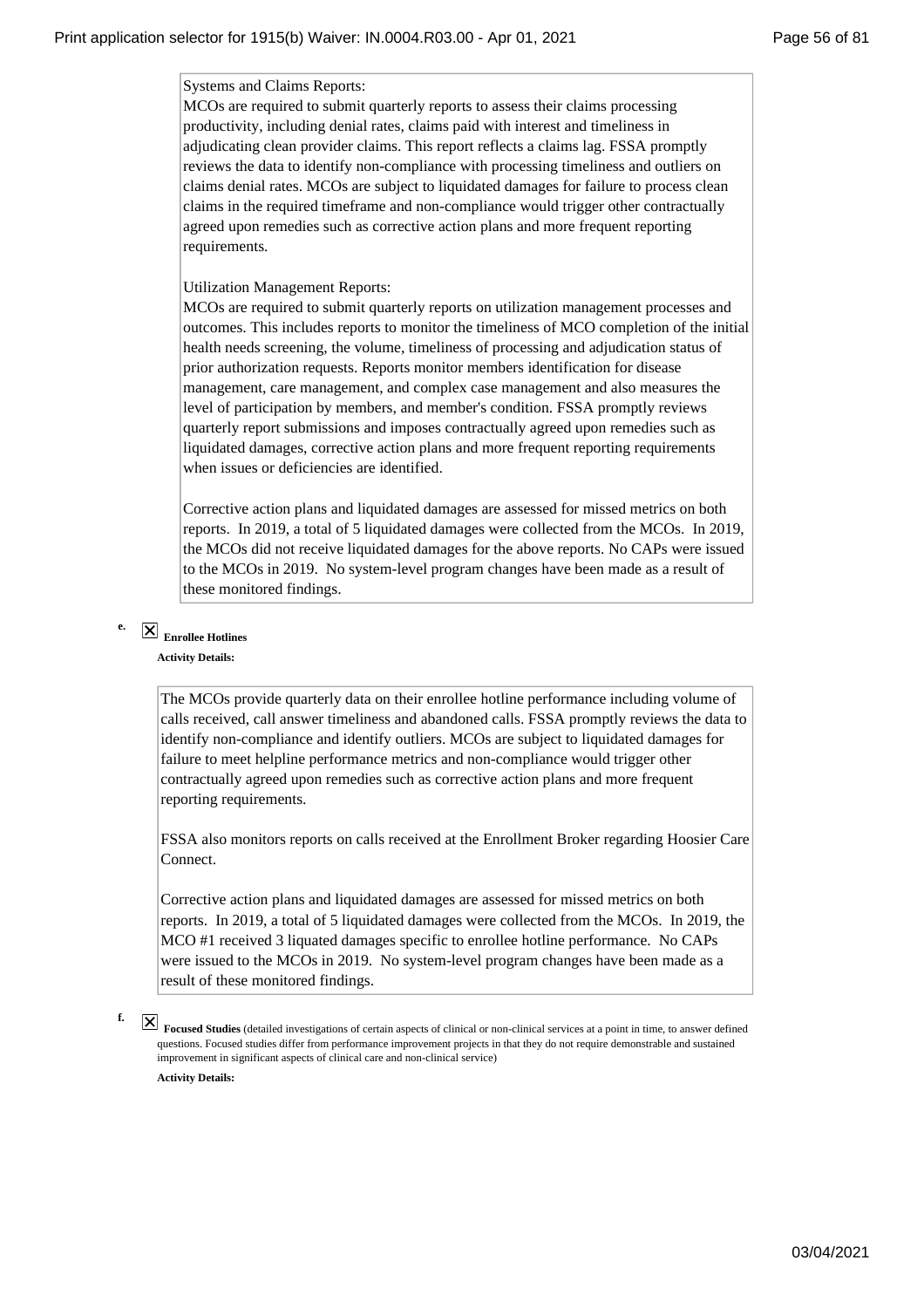Each year the External Quality Review includes 2-4 focused studies of the Hoosier Care Connect program.

In 2019, 3 focus studies related to the HCC program were completed in the External Quality Review. These focus studies included Lead Testing, Utilization and Delivery of Non-Emergency Medical Transportation, and Claims Adjudication and Encounter Submissions. As a result of the findings from these focus studies, additional reports and reporting guidelines were implemented.

# **Geographic mapping**

**g.**

**Activity Details:**

MCOs must submit geo-access maps to allow the State to monitor member choice, PMP/specialist capacity and provider selection. Data is analyzed to assess MCOs capacity to service members and access to care within reasonable travel times based on the members' residential zip code to the providers' office/facility location zip code. At the beginning of its contract with the State, MCOs shall submit regular network access reports as directed by FSSA. Once an MCO demonstrates compliance with FSSA's access standards, the MCO shall submit network access reports on a quarterly basis and at any time there is a significant change to the provider network (i.e., the MCO no longer meets the network access standards). The State promptly reviews the geo-access reports to identify any access issues. In the event of identified deficiencies, a corrective action plan or other contractually agreed upon remedy is required.

Corrective action plans and liquidated damages are assessed for missed metrics on the report. In 2019, a total of 5 liquidated damages were collected from the MCOs. In 2019, the MCOs did not receive liquidated damages for the above report specific to geo-access. No CAPs were issued to the MCOs in 2019. OMPP implemented substantial changes for geographical access reporting beginning with calendar year 2019 with the goals of greater reporting accuracy and transparency in member access.

**Independent Assessment** (Required for first two waiver periods) **Activity Details:**

**Measure any Disparities by Racial or Ethnic Groups Activity Details:**

**j.**

**h.**

**i.**

 $\boxed{\text{X}}$  Network Adequacy Assurance by Plan [Required for MCO/PIHP/PAHP] **Activity Details:**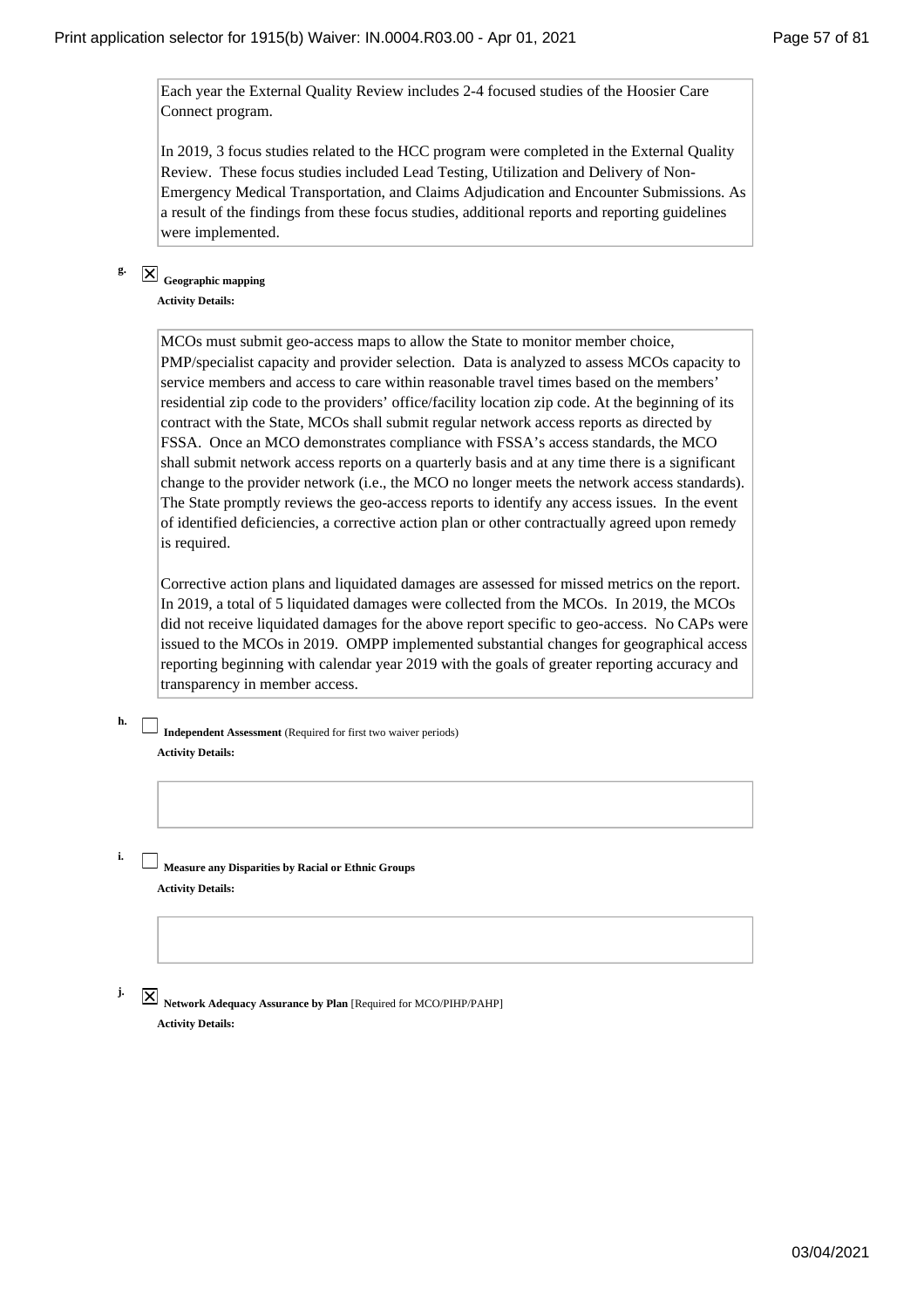FSSA requires MCOs to develop and maintain a comprehensive network to provide services to its Hoosier Care Connect members. The MCO must develop a comprehensive network prior to the effective date of the contract and prior to receiving enrollment and shall be required during the Readiness Review process to demonstrate network adequacy through the submission of geo access reports. MCOs are required to have an open network and accept any Indiana Health Coverage Program (IHCP) provider acting within his or her scope of practice until the MCO demonstrates that it meets the access requirements. FSSA reserves the right to delay initial member enrollment if an MCO fails to demonstrate a complete and comprehensive network.

The MCO must provide ninety (90) calendar days advance notice to FSSA of changes to the network that may affect access, availability and network composition. At the beginning of its contract with the State, the MCO shall submit regular network access reports as directed by FSSA. Once the MCO demonstrates compliance with FSSA's access standards, the MCO shall submit network access reports on a quarterly basis and at any time there is a significant change to the provider network (i.e., the MCO no longer meets the network access standards). The State promptly reviews the geo-access reports to identify any access issues. In the event of identified deficiencies, a corrective action plan or other contractually agreed upon remedy is required.

# **Ombudsman**

**k.**

**l.**

**m.**

**Activity Details:**

**On-Site Review Activity Details:**

> Prior to receiving member enrollment, Hoosier Care Connect MCOs are required to undergo a readiness review which includes on-site reviews. Post-implementation, State staff conduct monthly site visits to each contracted MCO. Site visits are utilized to review MCO compliance with federal, state and contract requirements through strategies such as onsite demonstrations of operational procedures, meetings and interviews with MCO personnel, monitoring helpline calls, etc. In addition to State conducted onsite reviews, in accordance with federal regulations, MCOs are required to participate in an annual External Quality Review. Any problems, issues, or discrepancies found during onsite reviews are acted upon promptly. Typical interventions include corrective action plans and other contractually agreed upon remedies.

# **Performance Improvement Projects** [Required for MCO/PIHP] **Activity Details:**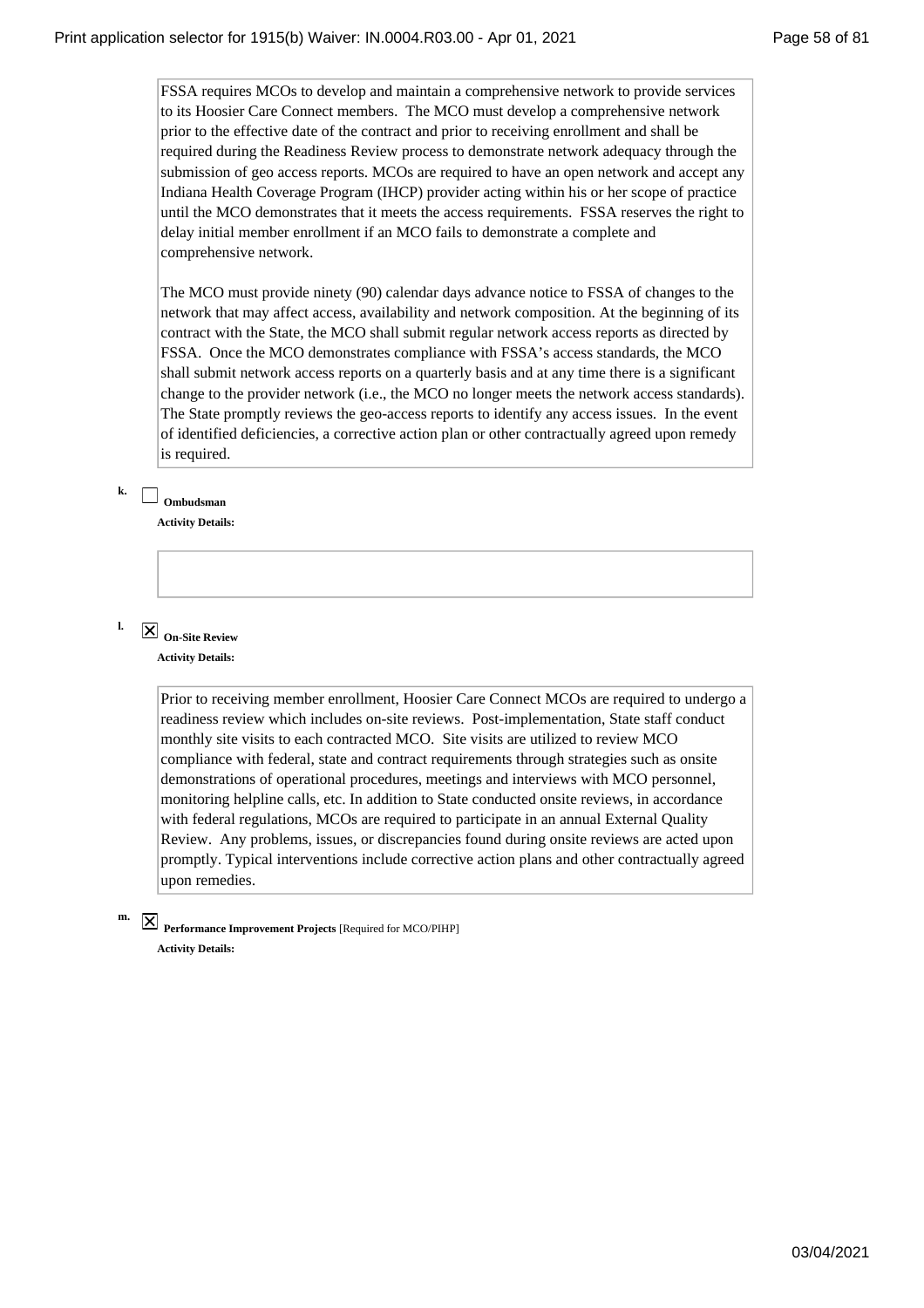Performance improvement projects are utilized to monitor and improve the quality of care delivered to Hoosier Care Connect enrollees. MCOs must submit a Quality Management and Improvement Program Work Plan (QMIP) which identifies the high-level primary work plan goals the MCO has set to address its strategy for improving the delivery of health care benefits and services to its members. The QMIP Work Plan is submitted prospectively for each year, with quarterly updates, and a final evaluation of the prior year.

The QMIP goals must be strategic or long-term in nature and the MCO must identify objective measurements for assessing improvement or determining success in meeting stated goals. This report demonstrates the planning, implementation, assessment and outcomes of these strategic goals. FSSA allows and encourages the MCO to add new goals or modify its goals at any time during the calendar year. The Prospective QMIP is a narrative report which describes the goals set for the year, indicates the methods to analyze outcome data and describes the activities set to achieve the listed goals.

Based off the Prospective QMIP, the MCO must provide quarterly progress updates related to the QI Work Plan objectives and Quality Improvement Projects (QIPs) set for the year. {The QIPs are what CMS refers to as Performance Improvement Projects or PIPs.} The Annual Program Evaluation is an annual written evaluation of the work plan goals that includes: 1. A description of completed and ongoing QI activities that address quality and safety of clinical care and quality of service;

2. Trending of measures to assess performance in the quality and safety of clinical care and quality of service;

3. Analysis of the results of QI initiatives, including barrier analysis; and

4. Evaluation of the overall effectiveness of the QI program, including progress toward influencing network-wide safe clinical practices.

MCOs must develop Quality Performance Improvement Projects (QIPs) that describe specific MCO goals for improving the outcomes of health care benefits and services for members. FSSA requires at least two QIPs be conducted that address high priority clinical goals. The MCO may also include addition QIPs related to non-clinical projects. If an MCO has subcontracted behavioral health services to a managed behavioral health organization (MBHO), coordination for behavioral health QIPs are required.

FSSA monitors the effectiveness of programs and initiatives set forth in the QIP by calculating for statistical significance in the percent change from the previous reporting period.

**Clinical Non-clinical**

**n.**

**Performance Measures** [Required for MCO/PIHP] **Activity Details:**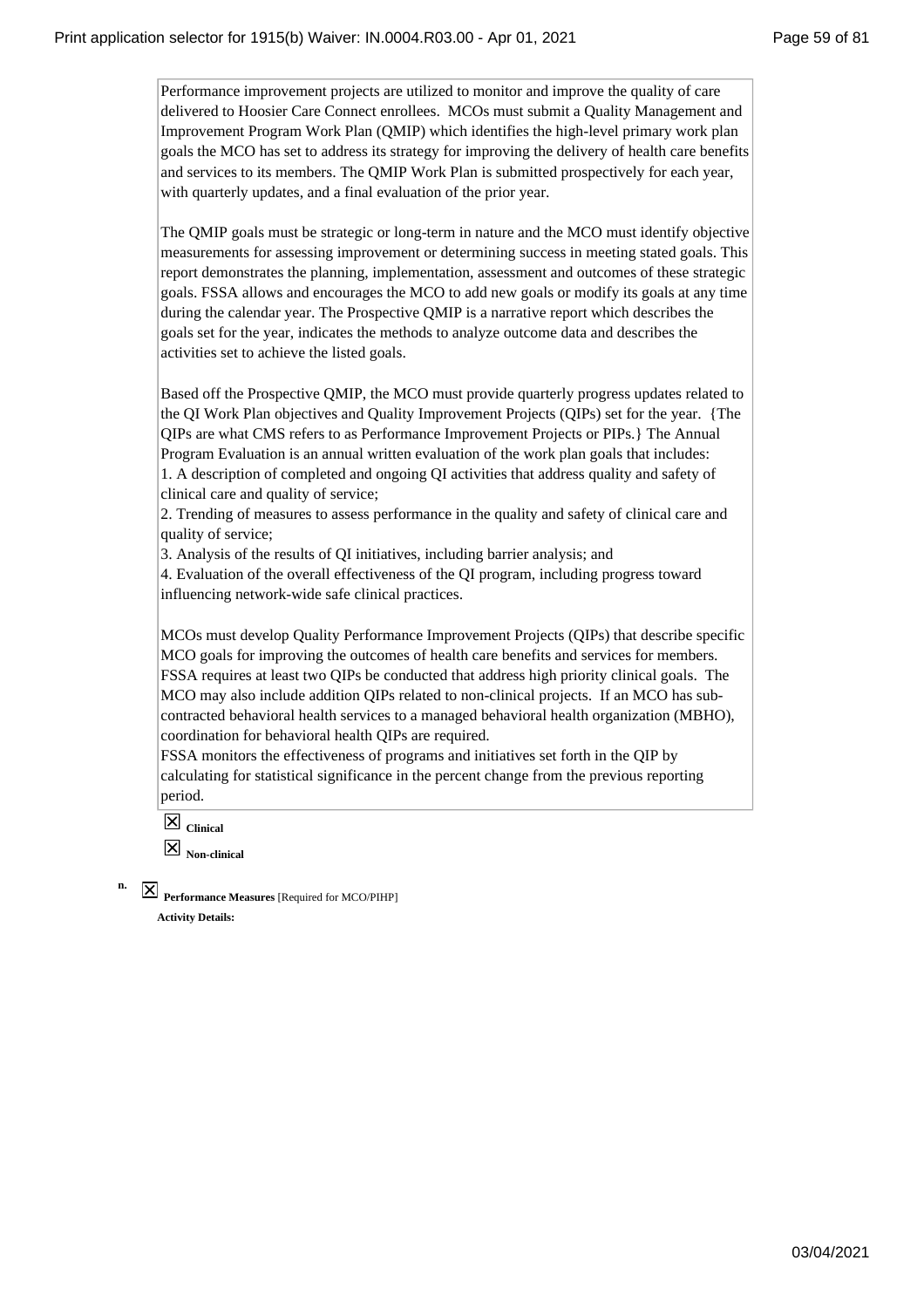FSSA and MCOs are responsible for the performance measurement process. FSSA has established performance measures that are monitored on a regular basis. The scope of the performance monitoring measures includes quality of care, access to care, customer service, member assessment, care management,grievance and appeals processing, provider credentialing, encounter data, claims payment, utilization management processing and continuity of care measures. Additionally, MCOs produce contractually required HEDIS measures following HEDIS specifications on an annual basis. Data is used to monitor quality of care. FSSA utilizes the data obtained in setting quality strategy goals, performance standards, improvement plans and incentive payments.

Part of the quality monitoring process includes reviewing the data on a quarterly basis and submitting questions to the MCOs regarding discrepancies with the reports. In 2019, 8 reporting errors for the program were identified concerning quality of care. MCOs provided information on the errors and corrected the reports. No CAPs or liquidated damages for these errors were assessed, due to the MCOs completing the edits within the contracted timeframe. No systems-level program changes have been made as a result of these monitored findings.

|  | ۱ |
|--|---|
|--|---|

**o.**

**q.**

**Health status/ outcomes**

**Access/ availability of care**

**Use of services/ utilization**

**Health plan stability/ financial/ cost of care**

**Health plan/ provider characteristics**

**Beneficiary characteristics**

**Periodic Comparison of # of Providers Activity Details:**

- **p. Profile Utilization by Provider Caseload** (looking for outliers) **Activity Details:**
	- **Provider Self-Report Data**

**Activity Details:**

**Survey of providers**

**Focus groups**

**Test 24/7 PCP Availability Activity Details: r.**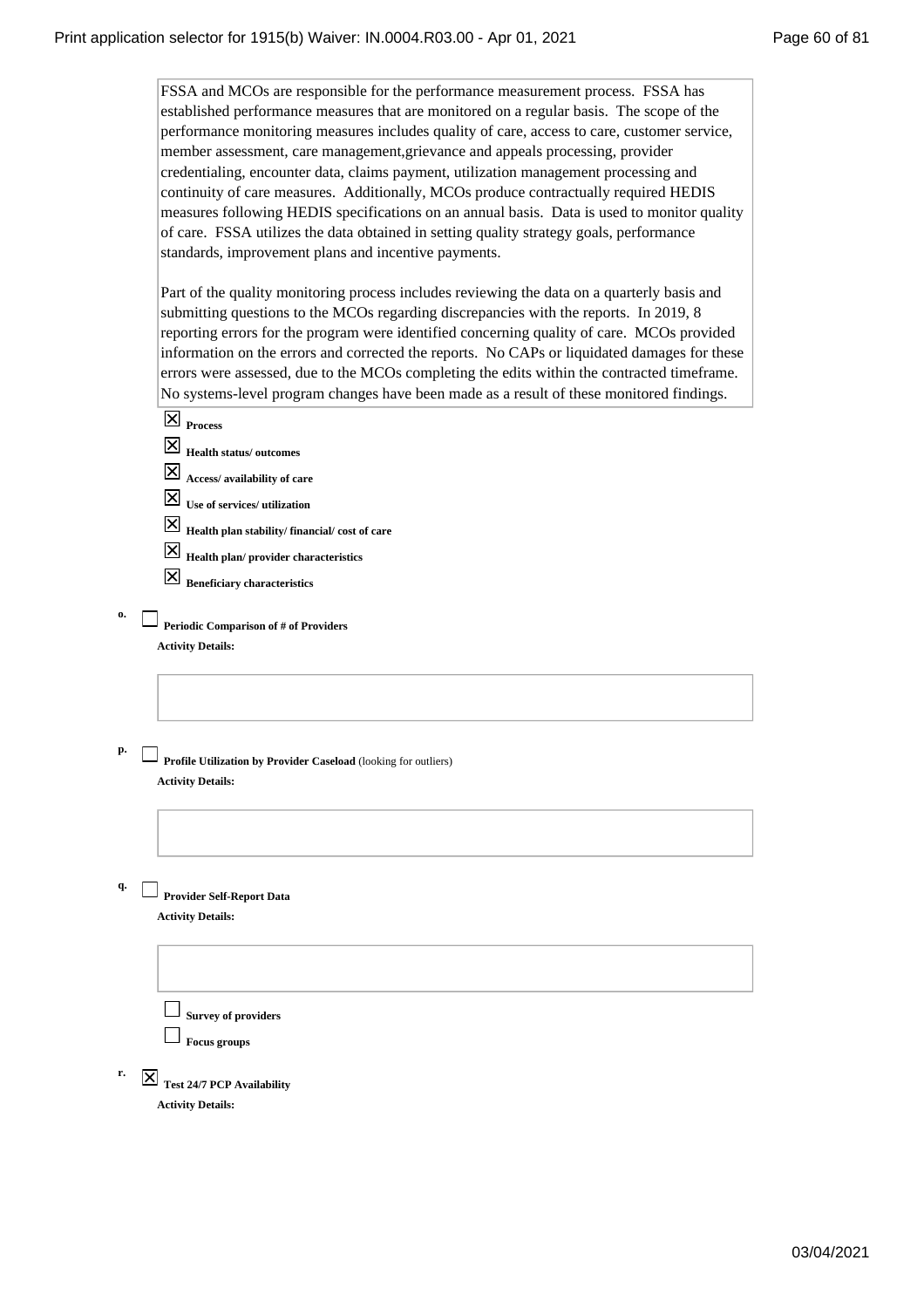MCOs are required to ensure primary medical providers (PMP) provide or arrange for coverage of services twenty-four hours a day, seven days a week and that contracted physicians have a mechanism in place to offer members direct contact with their provider, or the provider's clinical staff person, through a toll-free telephone number twenty-four hours a day, seven days a week. MCOs must conduct a twenty-four hour availability audit of their PMPs to monitor compliance with this requirement and measure timely access. The sample size must include 100% of high volume providers and 5% of enrolled providers within each county. High volume providers are defined as providers that include the top 10% of the enrolled membership.

PMPs are deemed available to provide services if they: (1) answer the phone themselves, (2) designate an employee, (3) hire an answering service, or (4) use a pager system to facilitate members' contact with an on-call medical professional 24-hours-a-day, seven-days-a-week. To be considered compliant, PMPs must also provide instruction for life threatening situations in all four of the above situations. The PMP must provide appropriate direction to the member to contact 911 or the nearest emergency department

The results of this audit must be submitted annually to FSSA. State staff promptly review and evaluate the results of the audit. In the event 100% of providers are not in compliance, the State monitors to ensure the required follow-up is conducted. Specifically, MCOs must notify PMPs who are found non-compliant with the 24-hour availability requirement and must put corrective actions in place within 30 days of notification and re-survey within three months. The MCO must monitor non-compliant providers in the following year to determine availability and indicate these re-surveys separately on the survey tool. The MCO must complete these calls in addition to the annual monitoring sample. The MCO must identify the steps taken to communicate audit results to PMPs and the steps the MCO has taken to achieve future compliance.

**s.**

**Utilization Review** (e.g. ER, non-authorized specialist requests) **Activity Details:**



**Activity Details:**

MCOs must submit all marketing and member communication materials to the State for review and approval prior to distribution. The State reviews for accuracy and compliance with state and federal requirements such as the information requirements enumerated at 42 CFR 438.10.

Additionally, FSSA requires MCOs to submit a Program Integrity Plan which documents the routine methods, on-going referrals and MCO initiatives that support program integrity compliance. This is submitted prospectively for each year, with quarterly updates, along with a final evaluation of the prior year.

**Section C: Monitoring Results**

# **Renewal Waiver Request**

Section 1915(b) of the Act and 42 CFR 431.55 require that the State must document and maintain data regarding the effect of the waiver on the accessibility and quality of services as well as the anticipated impact of the project on the States Medicaid program. In Section B of this waiver preprint, the State describes how it will assure these requirements are met. For an initial waiver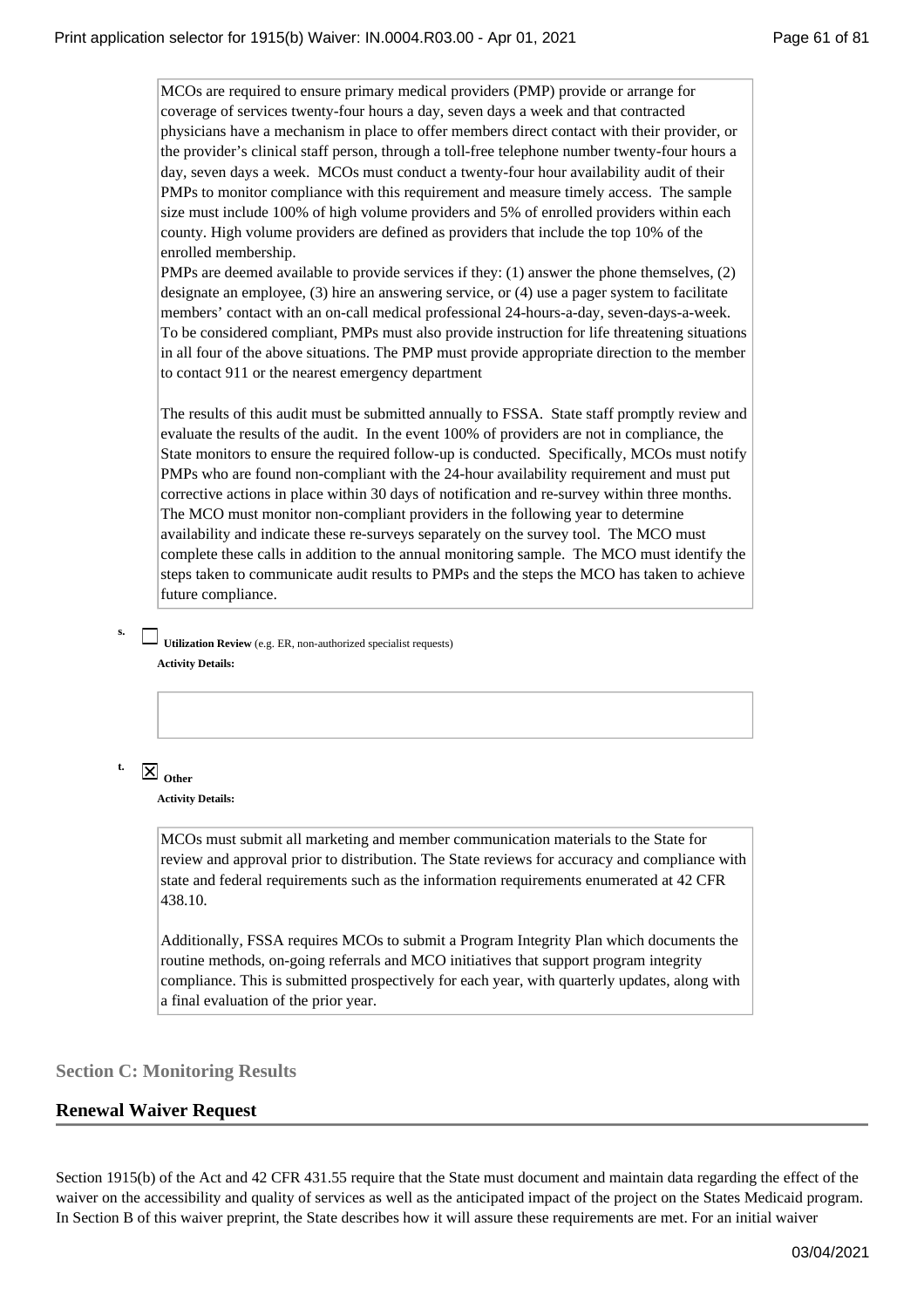request, the State provides assurance in this Section C that it will report on the results of its monitoring plan when it submits its waiver renewal request. For a renewal request, the State provides evidence that waiver requirements were met for the most recent waiver period. Please use Section D to provide evidence of cost-effectiveness.

CMS uses a multi-pronged effort to monitor waiver programs, including rate and contract review, site visits, reviews of External Quality Review reports on MCOs/PIHPs, and reviews of Independent Assessments. CMS will use the results of these activities and reports along with this Section to evaluate whether the Program Impact, Access, and Quality requirements of the waiver were met.

### **This is a renewal request.**

- **This is the first time the State is using this waiver format to renew an existing waiver.**The State provides below the results of the monitoring activities conducted during the previous waiver period.
- **The State has used this format previously**The State provides below the results of the monitoring activities conducted during the previous waiver period.

For each of the monitoring activities checked in Section B of the previous waiver request, the State should:

- **Confirm** it was conducted as described in Section B of the previous waiver preprint. If it was not done as described, please **■** explain why.
- **■ Summarize the results** or findings of each activity. CMS may request detailed results as appropriate.
- **■ Identify problems** found, if any.
- **Describe plan/provider-level corrective action**, if any, that was taken. The State need not identify the provider/plan by **■** name, but must provide the rest of the required information.
- **■ Describe system-level program changes**, if any, made as a result of monitoring findings.

### **The Monitoring Activities were conducted as described:**

 $\odot$  <sub>Yes</sub>  $\odot$  <sub>No</sub>

If No, please explain:

**Provide the results of the monitoring activities:**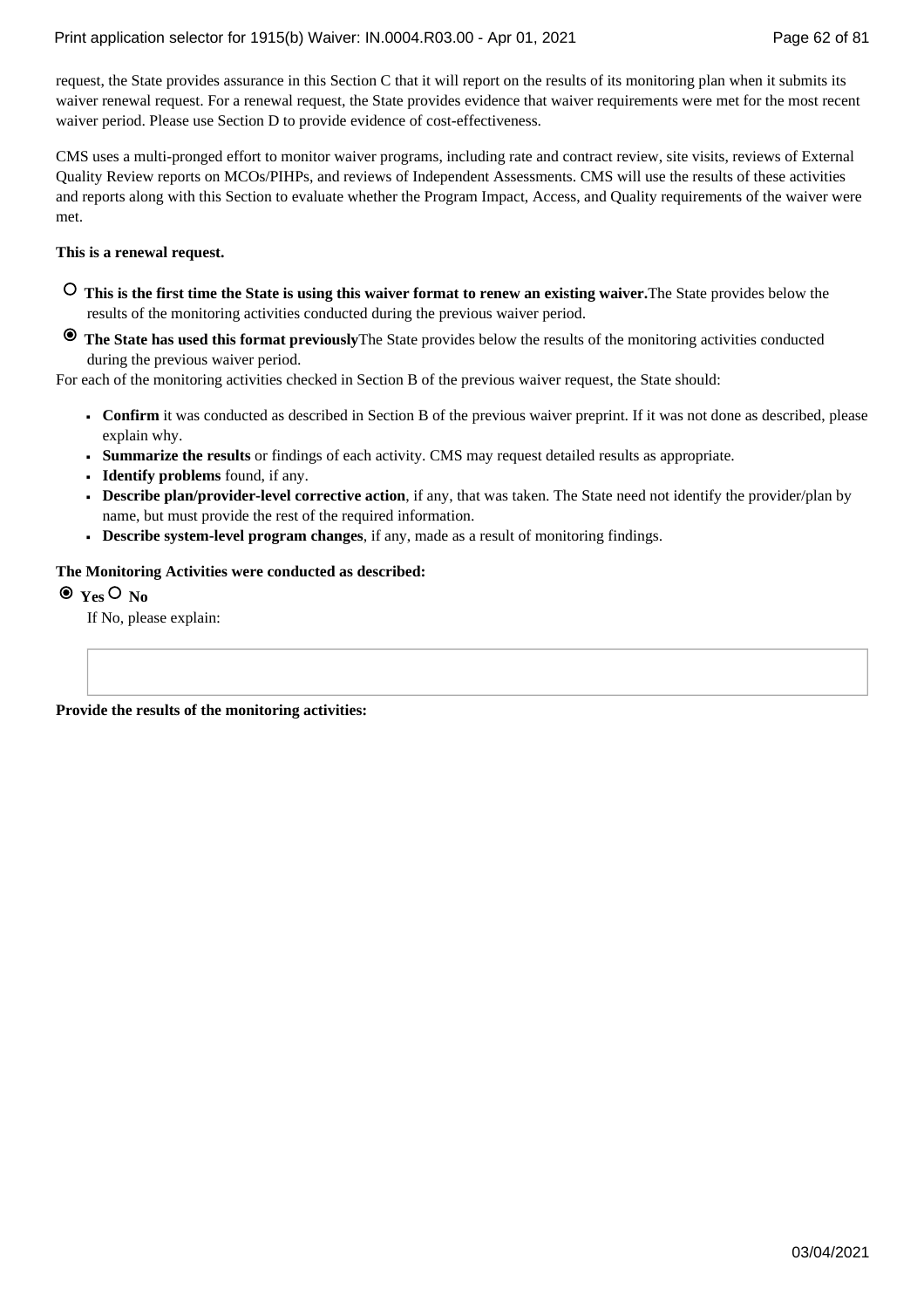Indiana's MCOs must obtain and maintain NCQA accreditation for all Medicaid lines of business and provide documentation of the accreditation to the State upon receipt. The State will continue to monitor each MCO's compliance with accreditation requirements to identify deficiencies and require a corrective action plan.

 Indiana's MCOs must complete annually the Consumer Assessment of Healthcare Providers and Systems (CAHPS) Adult and Child Medicaid surveys to document member experiences with their PMP and MCO. Results are utilized to demonstrate the quality of care and customer service provided to members in categories including but not limited to access to and timeliness of care, coordination of care, provider to member engagement, and quality of care. The MCOs must utilize an NCQA qualified vendor to conduct the CAHPS survey.

Indiana's MCOs are contractually required to regularly submit reports relating to the HCC program. Reporting metrics are utilized to analyze provision of physical and behavioral services, quality and authorization of services, grievances and appeals, as well as utilization management by each of the MCOs. The data is analyzed to identify trends, ensure that enrollees received needed and quality healthcare, and to determine that the MCOs are in compliance with all federal, state, and contract requirements.

The MCOs are also required to contractually provide quarterly reports assessing the efficacy of their claims processing including denial rates and timeliness in the adjudication of clean provider claims. The data is reviewed by FSSA to determine compliance and for assessment of any liquidated damages for failure to meet contractual requirements. Performance improvement plans for failure to process claims accurately and timely may also be imposed if needed. The rate of grievances is very low, the plans meet the standards for processing the member grievances and appeals. The enrollment broker is meeting the requirements of performance metrics.

The MCOs are required to provide quarterly reporting on their enrollee hotline performance including volume of calls received, timeliness in answering these calls, and rate of abandonment of calls. FSSA reviews the data for compliance with contractual requirements and assesses liquidated damages based upon failure to meet those set metrics.

Each year the External Quality Review identified two to four focus studies for the Hoosier Care Connect program. Focus areas were Network adequacy through the validation of MCE reports to OMPP, Lead testing, Utilization and delivery of nonemergency medical transportation (NEMT) and claims adjudication and encounter submissions.

Indiana's MCOs are required to provide quarterly, annual, and ad hoc geographic access reports to FSSA. These reports are analyzed to verify each MCO's capacity to provide members with services and access to services within reasonable travel times based upon the member's residential zip code as compared to the provider's office/facility zip code. FSSA analyzes these carefully to verify reasonable access for those members being served by each MCO.

FSSA conducts monthly on-site reviews with each MCO. The on-site reviews are divided into topics selected from both the operations and quality staff. These on-site reviews allow the MCOs to provide FSSA with topic-specific, detailed information upon which to determine their compliance with federal, state and contract requirements. FSSA acts promptly in regards to any issues or problems identified during these site visits. Identified non-compliance can result in corrective actions plans or other agreed upon remedies.

Indiana's MCOs are required to develop annual quality management and improvement work plans (QMIP) that contained high level primary work goals that contain strategies for improving the delivery of health care benefits and services to members. The QMIP Work Plan is submitted prospectively for each year, with quarterly updates, and a final evaluation of the prior year. The MCOs must select Quality Improvement Plans (QIP) that are based on the population characteristics of the membership they serve and areas that are identified as requiring quality improvement. The QIPs must contain long term and short term goals and objectives, interventions or activities that are measureable, the specific processes for reviewing the objectives for progress or lack thereof, and strategies for revision if progress is not being made toward the identified QIP. FSSA also may use discretion in requiring the MCOs to develop QIPs in targeted areas identified as needing improvement.

FSSA and the MCOs are jointly responsible for the performance measurement process. FSSA has established performance measures relating to quality of care, access to care, customer service, member assessment, care management, utilization management, grievance and appeals processing, provider credentialing, claims processing and payment, encounter data, and continuity of care. Additionally MCOs are required to annually provide contractually required HEDIS measures based on HEDIS specifications. HEDIS data is utilized to monitor the quality of care provided to the members and for development of future quality strategy goals, performance standards, improvement plans and incentive payments.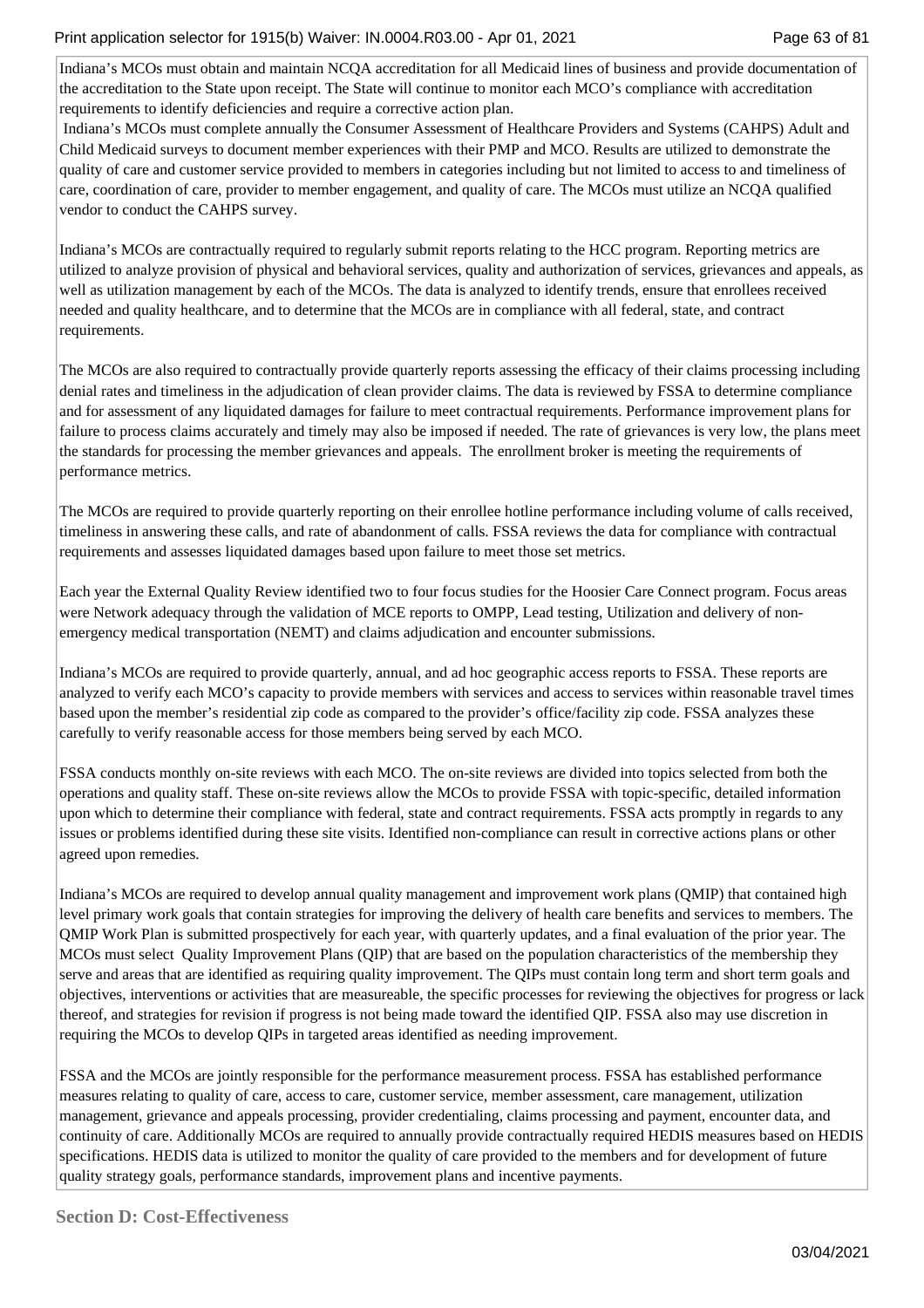# **Medical Eligibility Groups**

**Title**

Hoosier Care Connect Adults

Hoosier Care Connect Fosters

Hoosier Care Connect Children

|                                                                                                                                                          | <b>First Period</b> |                 | <b>Second Period</b> |                 |
|----------------------------------------------------------------------------------------------------------------------------------------------------------|---------------------|-----------------|----------------------|-----------------|
|                                                                                                                                                          | <b>Start Date</b>   | <b>End Date</b> | <b>Start Date</b>    | <b>End Date</b> |
| Actual Enrollment for the Time<br>Period**                                                                                                               | 10/01/2017          | 09/30/2018      | 10/01/2018           | 09/30/2019      |
| Enrollment Projections for the<br>Time Period*                                                                                                           | 04/01/2021          | 03/31/2022      | 04/01/2022           | 03/31/2023      |
| <b>E</b> **Include actual data and dates used in conversion - no estimates<br>*Projections start on Quarter and include data for requested waiver period |                     |                 |                      |                 |

# **Section D: Cost-Effectiveness**

### **Services Included in the Waiver**

# **Document the services included in the waiver cost-effectiveness analysis:**

| <b>Service Name</b>                            | <b>State Plan Service</b> | 1915(b)(3) Service | <b>Included in Actual</b><br><b>Waiver Cost</b> |  |
|------------------------------------------------|---------------------------|--------------------|-------------------------------------------------|--|
| Non-legend drugs                               | $\overline{\mathsf{x}}$   |                    | $\overline{\mathsf{x}}$                         |  |
| Family planning services and supplies          | $\overline{\mathsf{x}}$   |                    | $\overline{\mathsf{x}}$                         |  |
| Organ transplants                              | $\overline{\mathsf{x}}$   |                    | $\overline{\mathsf{x}}$                         |  |
| Physician surgical and medical services        | $\overline{\mathsf{x}}$   |                    | $\overline{\mathsf{x}}$                         |  |
| Transportation - emergency                     | $\overline{\mathsf{x}}$   |                    | $\overline{\mathsf{x}}$                         |  |
| <b>Emergency services</b>                      | $\overline{\mathsf{x}}$   |                    | $\overline{\mathsf{x}}$                         |  |
| Podiatrists                                    | $\overline{\mathsf{x}}$   |                    | $\overline{\mathsf{x}}$                         |  |
| Federally qualtified health centers<br>(FQHCs) | $\overline{\mathsf{x}}$   |                    | $\overline{\mathsf{x}}$                         |  |
| Out of state medical services                  | $\overline{\mathsf{x}}$   |                    | $\overline{\mathbf{x}}$                         |  |
| Early intervention services (EPSDT)            | $\overline{\mathsf{x}}$   |                    | $\overline{\mathsf{x}}$                         |  |
| Smoking cessation services                     | $\overline{\mathsf{x}}$   |                    | $\overline{\mathsf{x}}$                         |  |
| Laboratory and radiology services              | $\overline{\mathsf{x}}$   |                    | $\overline{\mathsf{x}}$                         |  |
| Eye care, eyeglasses, and vision services      | $\overline{\mathsf{x}}$   |                    | $\overline{\mathsf{x}}$                         |  |
| Outpatient mental health services              | $\overline{\mathsf{x}}$   |                    | $\overline{\mathsf{x}}$                         |  |
| Hospital inpatient services                    | $\overline{\mathsf{x}}$   |                    | $\overline{\mathsf{x}}$                         |  |
| Rehabilitative unit services - inpatient       | $\overline{\mathsf{x}}$   |                    | $\overline{\mathsf{x}}$                         |  |
| Dental services                                | $\overline{\mathsf{x}}$   |                    | $\overline{\mathsf{x}}$                         |  |
| Hospital outpatient services                   | $\overline{\mathsf{x}}$   |                    | $\overline{\mathsf{x}}$                         |  |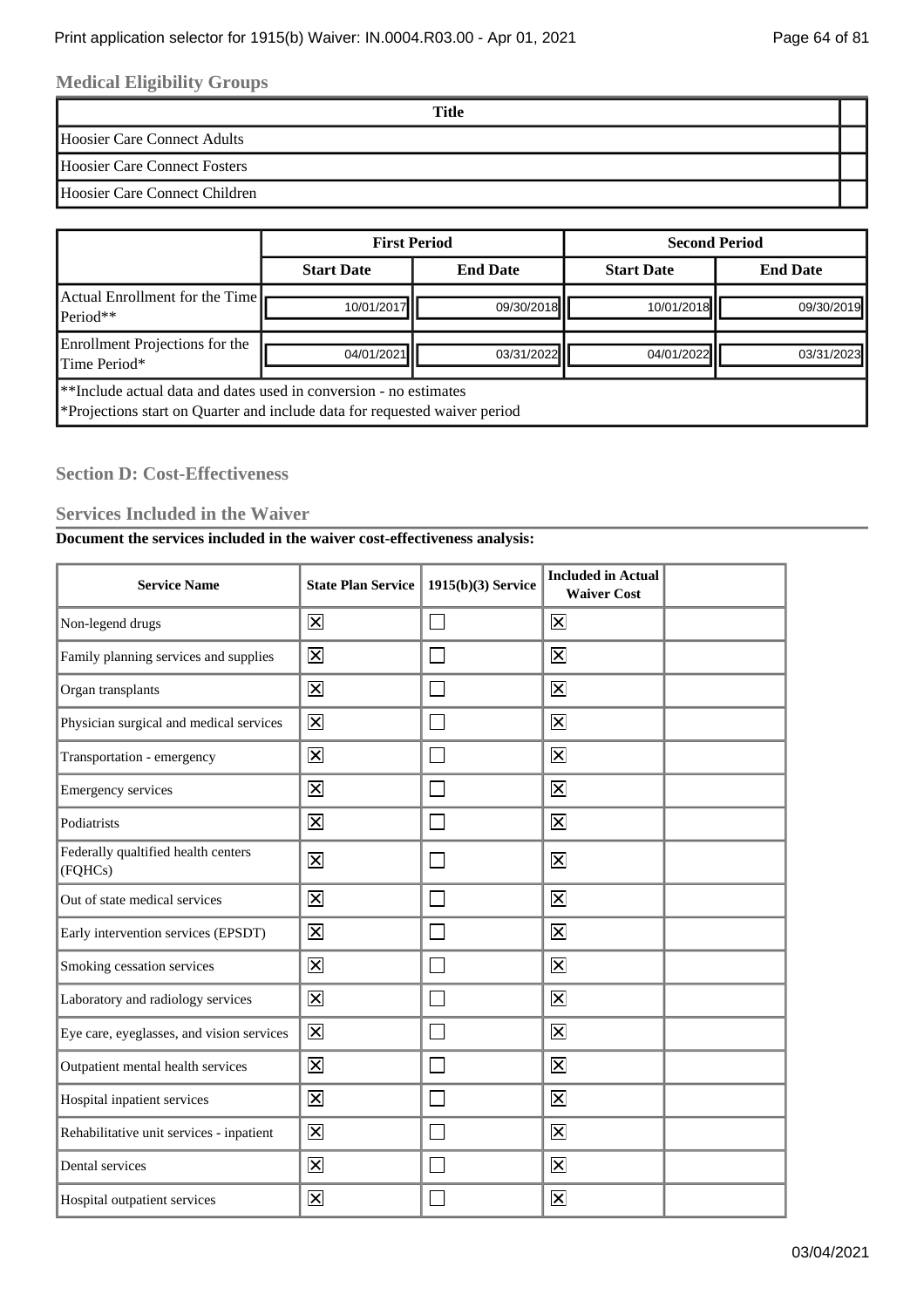| <b>Service Name</b>                                                                        | <b>State Plan Service</b> | $1915(b)(3)$ Service | <b>Included in Actual</b><br><b>Waiver Cost</b> |  |
|--------------------------------------------------------------------------------------------|---------------------------|----------------------|-------------------------------------------------|--|
| Rural Health Clinics (RHCs)                                                                | $\mathbf{\overline{X}}$   | Ξ                    | $\overline{\mathsf{x}}$                         |  |
| Nurse midwife services                                                                     | $\overline{\mathsf{x}}$   |                      | $\overline{\mathsf{x}}$                         |  |
| Medical supplies and equipment<br>(including prosthetics, hearing aids,<br>dentures, etc.) | $\overline{\mathsf{x}}$   |                      | $\mathbf{\overline{X}}$                         |  |
| Respiratory therapy                                                                        | $\overline{\mathsf{x}}$   |                      | $\overline{\mathbf{x}}$                         |  |
| Occupational therapy                                                                       | $\overline{\mathsf{x}}$   |                      | $\overline{\mathsf{x}}$                         |  |
| Inpatient mental health services                                                           | $\overline{\mathsf{x}}$   |                      | $\overline{\mathsf{x}}$                         |  |
| Legend drugs                                                                               | $\overline{\mathsf{x}}$   |                      | $\overline{\mathsf{x}}$                         |  |
| Speech, hearing, and language therapy                                                      | $\overline{\mathsf{x}}$   |                      | $\overline{\mathsf{x}}$                         |  |
| Transportation - non-emergency                                                             | $\overline{\mathsf{x}}$   |                      | $\overline{\mathsf{x}}$                         |  |
| Physical therapy                                                                           | $\overline{\mathsf{x}}$   |                      | $\overline{\mathsf{x}}$                         |  |
| Chiropractors                                                                              | $\overline{\mathsf{x}}$   |                      | $\mathbf{\overline{X}}$                         |  |
| Hospice care                                                                               | $\mathsf{\overline{X}}$   |                      | $\overline{\mathsf{x}}$                         |  |
| Nursing faciltiy services (for up to 60<br>days while LOC pending)                         | $\overline{\mathsf{x}}$   |                      | $\overline{\mathsf{x}}$                         |  |
| Diabetes self-management training<br>services                                              | $\boxtimes$               |                      | $\overline{\mathbf{x}}$                         |  |
| Home health services                                                                       | $\overline{\mathsf{x}}$   |                      | $\overline{\mathsf{x}}$                         |  |
| Long term acute care hospitalization                                                       | 区                         |                      | $\overline{\mathbf{x}}$                         |  |
| Intermittent or part-time nursing services                                                 | $\overline{\mathsf{x}}$   |                      | $\overline{\mathsf{x}}$                         |  |
| Home health aid services                                                                   | $\overline{\mathsf{x}}$   |                      | $\overline{\mathsf{x}}$                         |  |

**Section D: Cost-Effectiveness**

# **Part I: State Completion Section**

**A. Assurances**

### **[Required] Through the submission of this waiver, the State assures CMS: a.**

- The fiscal staff in the Medicaid agency has reviewed these calculations for accuracy and attests to their correctness.
- The State assures CMS that the actual waiver costs will be less than or equal to or the States waiver cost projection.
- Capitated rates will be set following the requirements of 42 CFR 438.6(c) and will be submitted to the CMS Regional Office for approval.
- Capitated 1915(b)(3) services will be set in an actuarially sound manner based only on approved 1915(b)(3) services and their administration subject to CMS RO prior approval.
- The State will monitor, on a regular basis, the cost-effectiveness of the waiver (for example, the State may compare the PMPM Actual Waiver Cost from the CMS 64 to the approved Waiver Cost Projections). If changes are needed, the State will submit a prospective amendment modifying the Waiver Cost Projections.
- The State will submit quarterly actual member month enrollment statistics by MEG in conjunction with the States submitted CMS-64 forms.

**Signature:** BreAnn Teague

State Medicaid Director or Designee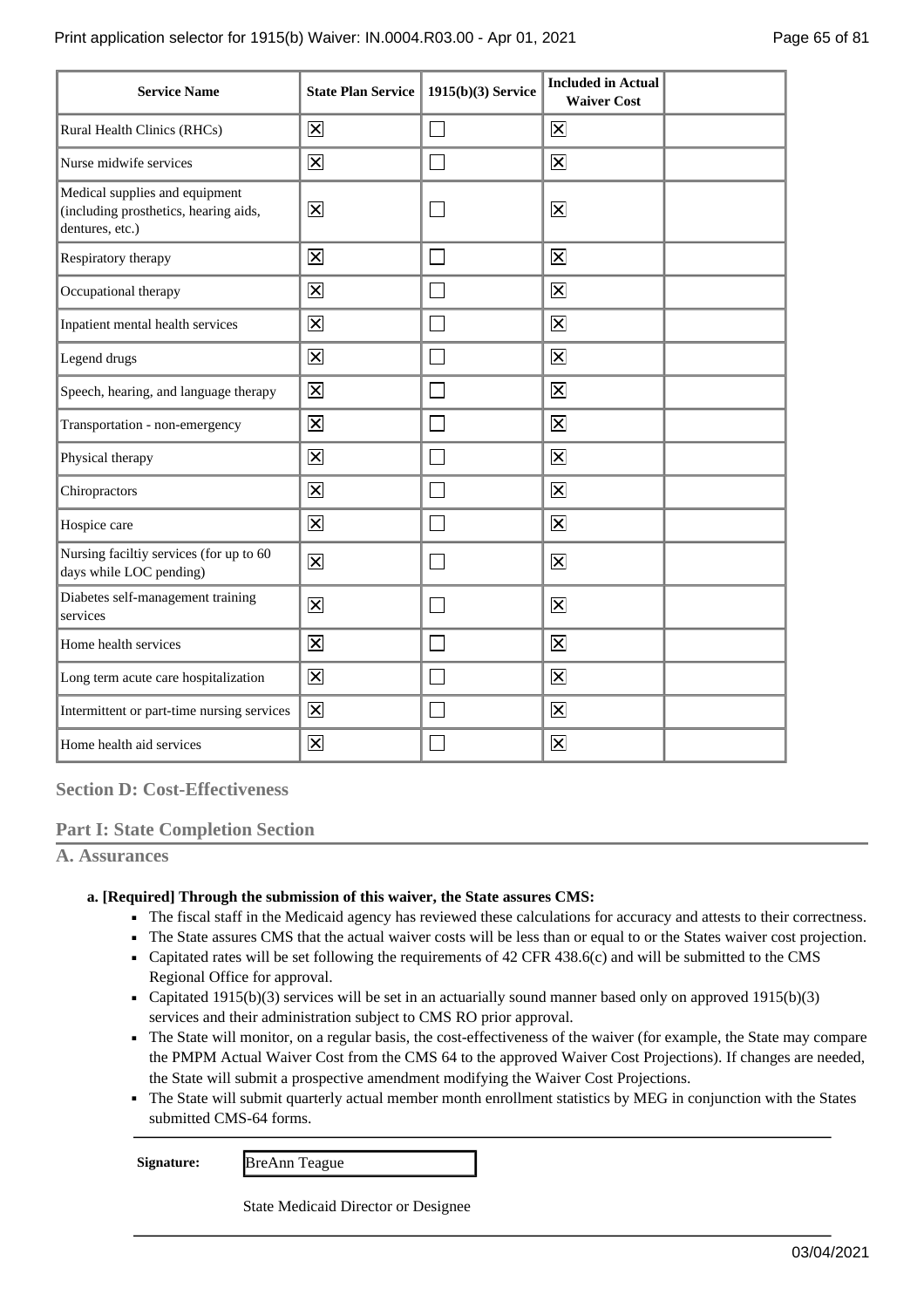| Submission |  |
|------------|--|
| nato:      |  |

**Date:** Mar 1, 2021

**Note: The Signature and Submission Date fields will be automatically completed when the State Medicaid Director submits the application.**

- **Name of Medicaid Financial Officer making these assurances: b.** 
	- Paul Bowling
- **Telephone Number: c.**

(317) 233-4451

**E-mail: d.** 

paul.bowling@fssa.in.gov

**The State is choosing to report waiver expenditures based on e.** 

- **date of payment.**
- **date of service within date of payment. The State understands the additional reporting requirements in the CMS-64 and has used the cost effectiveness spreadsheets designed specifically for reporting by date of service within day of payment. The State will submit an initial test upon the first renewal and then an initial and final test (for the preceding 4 years) upon the second renewal and thereafter.**

**Section D: Cost-Effectiveness**

# **Part I: State Completion Section**

**B. Expedited or Comprehensive Test**

To provide information on the waiver program to determine whether the waiver will be subject to the Expedited or Comprehensive cost effectiveness test. *Note: All waivers, even those eligible for the Expedited test, are subject to further review at the discretion of CMS and OMB.*

- **b.**  $\Box$  The State provides additional services under 1915(b)(3) authority.
- **c.** The State makes enhanced payments to contractors or providers.

**d.**  $\Box$  The State uses a sole-source procurement process to procure State Plan services under this waiver.

The State uses a sole-source procurement process to procure State Plan services under this waiver. *Note: do not mark* **e.**  *this box if this is a waiver for transportation services and dental pre-paid ambulatory health plans (PAHPs) that has overlapping populations with another waiver meeting one of these three criteria. For transportation and dental waivers alone, States do not need to consider an overlapping population with another waiver containing additional services, enhanced payments, or sole source procurement as a trigger for the comprehensive waiver test. However, if the transportation services or dental PAHP waiver meets the criteria in a, b, or c for additional services, enhanced payments, or sole source procurement then the State should mark the appropriate box and process the waiver using the Comprehensive Test.*

If you marked any of the above, you must complete the entire preprint and your renewal waiver is subject to the Comprehensive Test. If you did not mark any of the above, your renewal waiver (not conversion or initial waiver) is subject to the Expedited Test:

- Do not complete *Appendix D3*
- Your waiver will not be reviewed by OMB *at the discretion of CMS and OMB*.

The following questions are to be completed in conjunction with the Worksheet Appendices. All narrative explanations should be included in the preprint. Where further clarification was needed, we have included additional information in the preprint.

**Section D: Cost-Effectiveness**

**Part I: State Completion Section**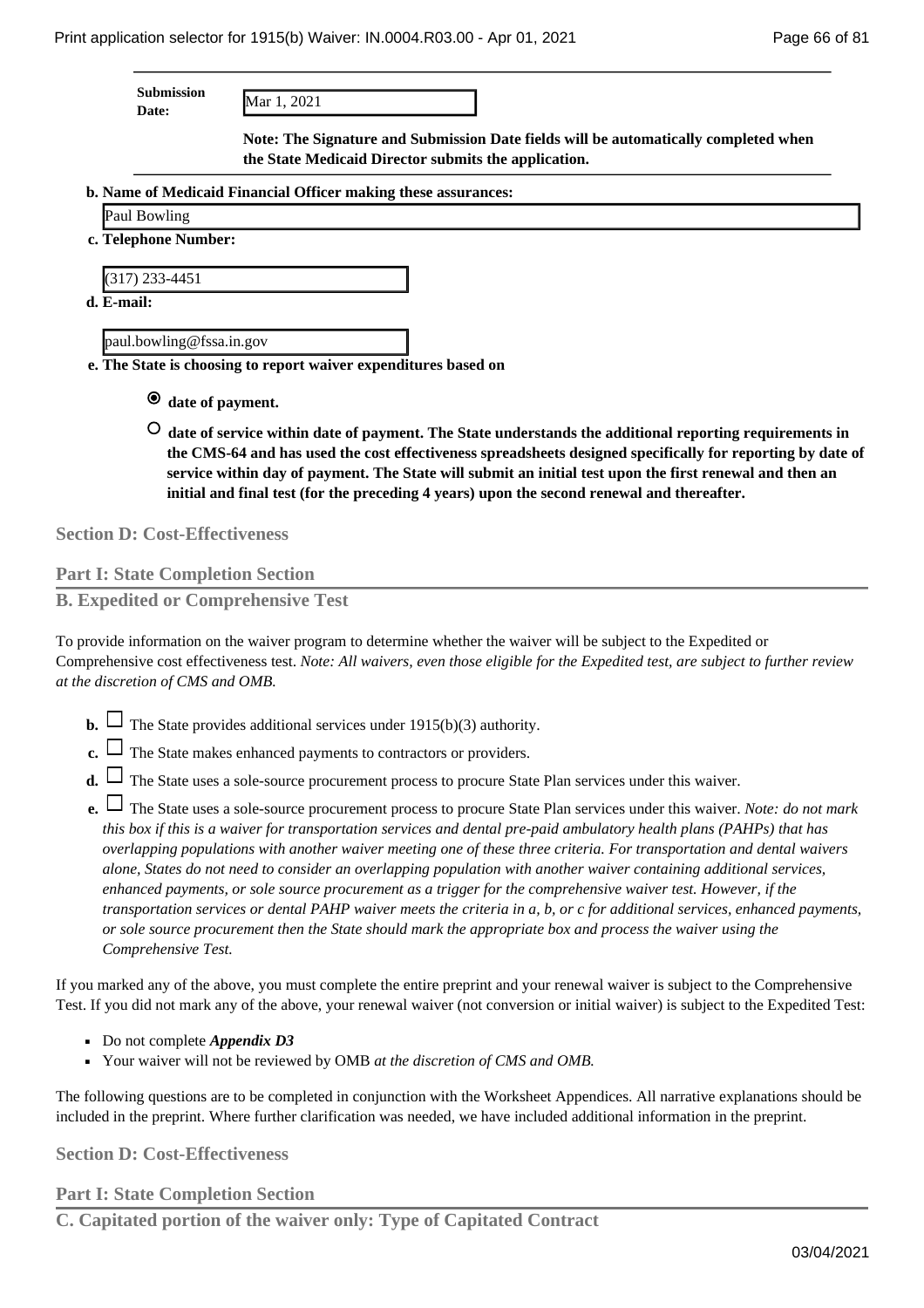Print application selector for 1915(b) Waiver: IN.0004.R03.00 - Apr 01, 2021 Page 67 of 81

**The response to this question should be the same as in A.I.b.**

 $a. \boxtimes MCO$  $\mathbf{b}$ .  $\Box$  PIHP  $c. \Box$  PAHP  $d. \Box$  PCCM **e. Other**

Please describe:

**Section D: Cost-Effectiveness**

**Part I: State Completion Section**

**D. PCCM portion of the waiver only: Reimbursement of PCCM Providers**

**Under this waiver, providers are reimbursed on a fee-for-service basis. PCCMs are reimbursed for patient management in the following manner (please check and describe):**

**Management fees are expected to be paid under this waiver. a.**  The management fees were calculated as follows.

**1.**  $\Box$  **Year 1: \$ per member per month fee.** 

2.  $\Box$  **Year 2:**  $\oint$  **per member per month fee.** 

- $\overline{\text{3.}}$   $\overline{\text{1.}}$  **Year 3:**  $\overline{\text{s}}$  **per member per month fee.**
- $\overline{a}$ .  $\overline{a}$  **Pear 4:**  $\overline{\ast}$  **per member per month fee.**

**Enhanced fee for primary care services. b.** 

Please explain which services will be affected by enhanced fees and how the amount of the enhancement was determined.

- **Bonus payments from savings generated under the program are paid to case managers who control c. beneficiary utilization.** Under **D.I.H.d.**, please describe the criteria the State will use for awarding the incentive payments, the method for calculating incentives/bonuses, and the monitoring the State will have in place to ensure that total payments to the providers do not exceed the Waiver Cost Projections (Appendix D5). Bonus payments and incentives for reducing utilization are limited to savings of State Plan service costs under the waiver. Please also describe how the State will ensure that utilization is not adversely affected due to incentives inherent in the bonus payments. The costs associated with any bonus arrangements must be accounted for in Appendix D3. Actual Waiver Cost.
- **Other reimbursement method/amount. d.**



Please explain the State's rationale for determining this method or amount.

**Section D: Cost-Effectiveness**

**Part I: State Completion Section**

**E. Member Months**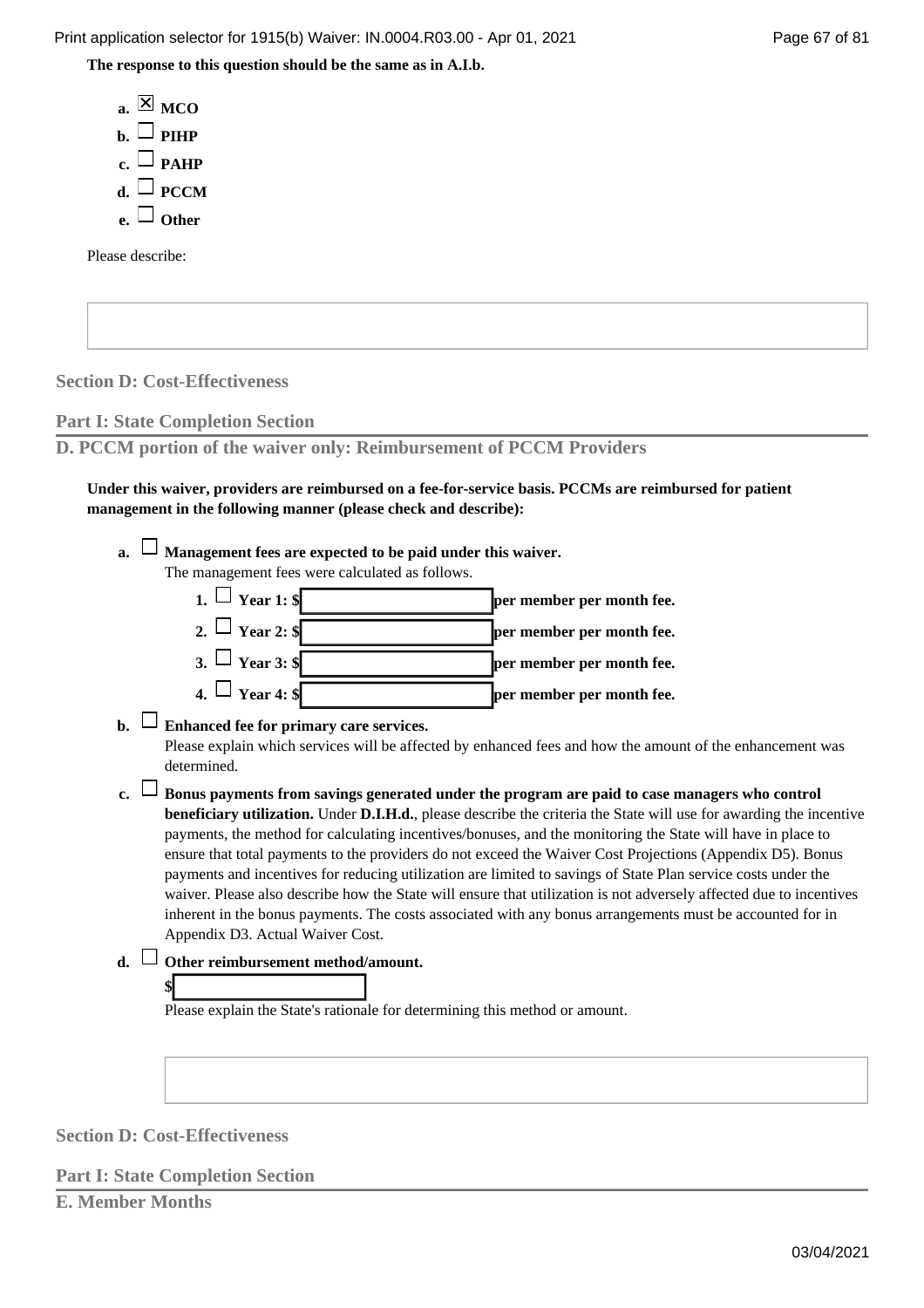### **Please mark all that apply.**

- **a.**  $[\mathbb{X}]$  [Required] Population in the base year and R1 and R2 data is the population under the waiver.
- **b.**  $\Box$  For a renewal waiver, because of the timing of the waiver renewal submittal, the State did not have a complete R2 to submit. Please ensure that the formulas correctly calculated the annualized trend rates. *Note: it is no longer acceptable to estimate enrollment or cost data for R2 of the previous waiver period.*
- [Required] Explain the reason for any increase or decrease in member months projections from the base year or **c.**  over time:

Starting with actual enrollment as of the end of year R2(September 2019), we applied trends to reflect the impact of the COVID-19 pandemic and the maintenance of effort (MOE) requirements as specified in the Families First Coronavirus Act (FFCRA). Trend assumed for pre-COVID months (September-March 2020) are based on recent historical pre-COVID experience, whereas COVID trend is based on the recent experience during the COVID impacted months (April 2020-September 2020). In addition, it is assumed that the public health emergency (PHE) will remain in force through June 30, 2021 and it will take 6 months after the end of PHE to fully close out or reassign individuals impacted by the MOE mandate. Annualized trends applied to the enrollment for each HCC MEG as well as the time period the trends are applicable are included below the exhibit on tab "D1.Member Months" of accompanying Excel workbook.

**d.**  $\boxtimes$  [Required] Explain any other variance in eligible member months from BY/R1 to P2:

[Required] Specify whether the BY/R1/R2 is a State fiscal year (SFY), Federal fiscal year (FFY), or other **e.**  period:

FFY

### **Appendix D1 Member Months**

**Section D: Cost-Effectiveness**

### **Part I: State Completion Section**

**F. Appendix D2.S - Services in Actual Waiver Cost**

### **For Conversion or Renewal Waivers:**

**[Required] Explain if different services are included in the Actual Waiver Cost from the previous period a. in Appendix D3 than for the upcoming waiver period in Appendix D5.** Explain the differences here and how the adjustments were made on Appendix D5:

### **b.**  $\boxtimes$  [Required] Explain the exclusion of any services from the cost-effectiveness analysis.

For States with multiple waivers serving a single beneficiary, please document how all costs for waiver covered individuals taken into account.

No exclusions. No enrollees are on multiple waivers.

# **Appendix D2.S: Services in Waiver Cost**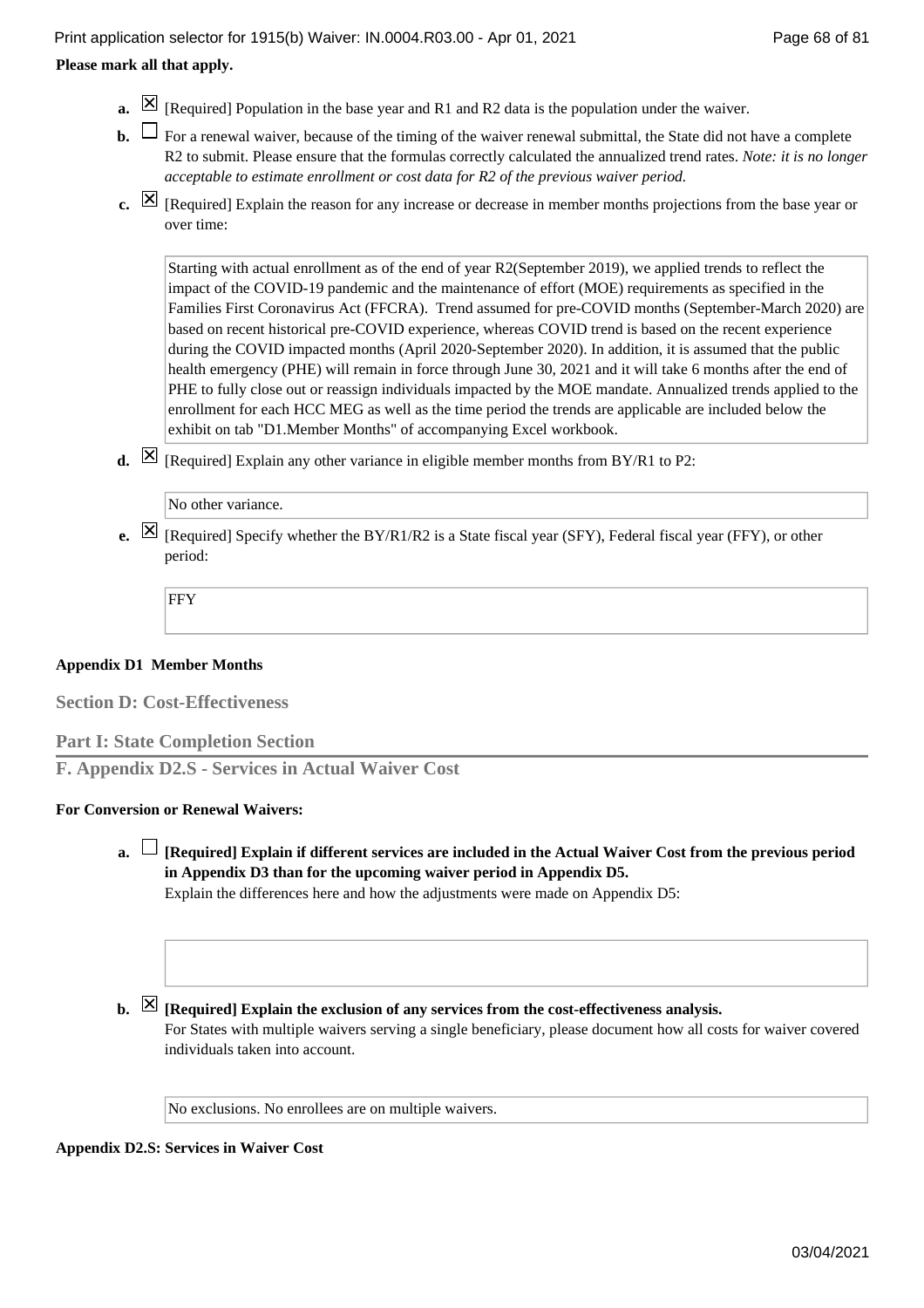| <b>State Plan Services</b>                                                                          | <b>MCO</b><br>Capitated<br>Reimbursement | <b>FFS</b><br>Reimbursement<br>impacted by<br><b>MCO</b> | <b>PCCM FFS</b><br>Reimbursement | <b>PIHP</b><br>Capitated<br><b>Reimbursement</b> | FFS<br>Reimbursement PAHP<br>impacted by<br><b>PIHP</b> | Capitated<br>Reimbursement | <b>FFS</b><br>Reimbursement<br>impacted by<br><b>PAHP</b> |
|-----------------------------------------------------------------------------------------------------|------------------------------------------|----------------------------------------------------------|----------------------------------|--------------------------------------------------|---------------------------------------------------------|----------------------------|-----------------------------------------------------------|
| Non-legend drugs                                                                                    | $\overline{\mathsf{x}}$                  | J.                                                       |                                  | $\mathcal{L}_{\mathcal{A}}$                      |                                                         | J.                         |                                                           |
| Family planning<br>services and<br>supplies                                                         | $\overline{\mathsf{x}}$                  |                                                          |                                  |                                                  |                                                         |                            |                                                           |
| Organ transplants                                                                                   | $\overline{\mathsf{x}}$                  |                                                          |                                  |                                                  |                                                         |                            |                                                           |
| Physician surgical<br>and medical<br>services                                                       | $\overline{\mathsf{x}}$                  |                                                          |                                  |                                                  |                                                         |                            |                                                           |
| Transportation -<br>emergency                                                                       | $\overline{\mathsf{x}}$                  |                                                          |                                  |                                                  |                                                         |                            |                                                           |
| Emergency<br>services                                                                               | $\overline{\mathsf{x}}$                  |                                                          |                                  |                                                  |                                                         |                            |                                                           |
| Podiatrists                                                                                         | $\overline{\mathsf{x}}$                  | $\mathcal{L}_{\mathcal{A}}$                              | $\sim$                           |                                                  |                                                         | $\sim$                     | ×                                                         |
| Federally<br>qualtified health<br>centers (FQHCs)                                                   | $\overline{\mathsf{x}}$                  |                                                          |                                  |                                                  |                                                         |                            |                                                           |
| Out of state<br>medical services                                                                    | $\overline{\mathsf{x}}$                  |                                                          |                                  |                                                  |                                                         |                            |                                                           |
| Early intervention<br>services (EPSDT)                                                              | $\overline{\mathsf{x}}$                  |                                                          |                                  |                                                  |                                                         |                            |                                                           |
| Smoking<br>cessation services                                                                       | $\overline{\mathsf{x}}$                  | Ξ                                                        |                                  |                                                  |                                                         | $\mathbf{L}$               |                                                           |
| Laboratory and<br>radiology services                                                                | $\overline{\mathsf{x}}$                  |                                                          |                                  |                                                  |                                                         |                            |                                                           |
| Eye care,<br>eyeglasses, and<br>vision services                                                     | $\overline{\mathsf{x}}$                  |                                                          |                                  |                                                  |                                                         |                            |                                                           |
| Outpatient mental<br>health services                                                                | $\overline{\mathsf{x}}$                  |                                                          |                                  |                                                  |                                                         |                            |                                                           |
| Hospital inpatient<br>services                                                                      | $\overline{\mathsf{x}}$                  | $\Box$                                                   | J                                | $\Box$                                           | $\mathcal{L}_{\mathcal{A}}$                             | $\overline{\phantom{a}}$   | ┓                                                         |
| Rehabilitative unit<br>services -<br>inpatient                                                      | $\overline{\mathsf{x}}$                  |                                                          |                                  |                                                  |                                                         |                            |                                                           |
| Dental services                                                                                     | $\overline{\mathsf{x}}$                  |                                                          |                                  | $\sim$                                           |                                                         | $\sim$                     | $\mathcal{L}$                                             |
| Hospital<br>outpatient services                                                                     | $\overline{\mathsf{x}}$                  |                                                          |                                  | J.                                               |                                                         | J.                         | $\sim$                                                    |
| Rural Health<br>Clinics (RHCs)                                                                      | $\overline{\mathsf{x}}$                  | Ξ                                                        | $\mathcal{L}_{\mathcal{A}}$      |                                                  |                                                         | Ξ                          | $\mathcal{L}$                                             |
| Nurse midwife<br>services                                                                           | $\overline{\mathsf{x}}$                  | $\Box$                                                   |                                  | $\mathcal{L}_{\mathcal{A}}$                      |                                                         | Ξ                          | $\mathcal{L}$                                             |
| Medical supplies<br>and equipment<br>(including<br>prosthetics,<br>hearing aids,<br>dentures, etc.) | $\overline{\mathsf{x}}$                  |                                                          |                                  |                                                  |                                                         |                            |                                                           |
| Respiratory<br>therapy                                                                              | $\overline{\mathsf{x}}$                  |                                                          |                                  | J.                                               |                                                         |                            |                                                           |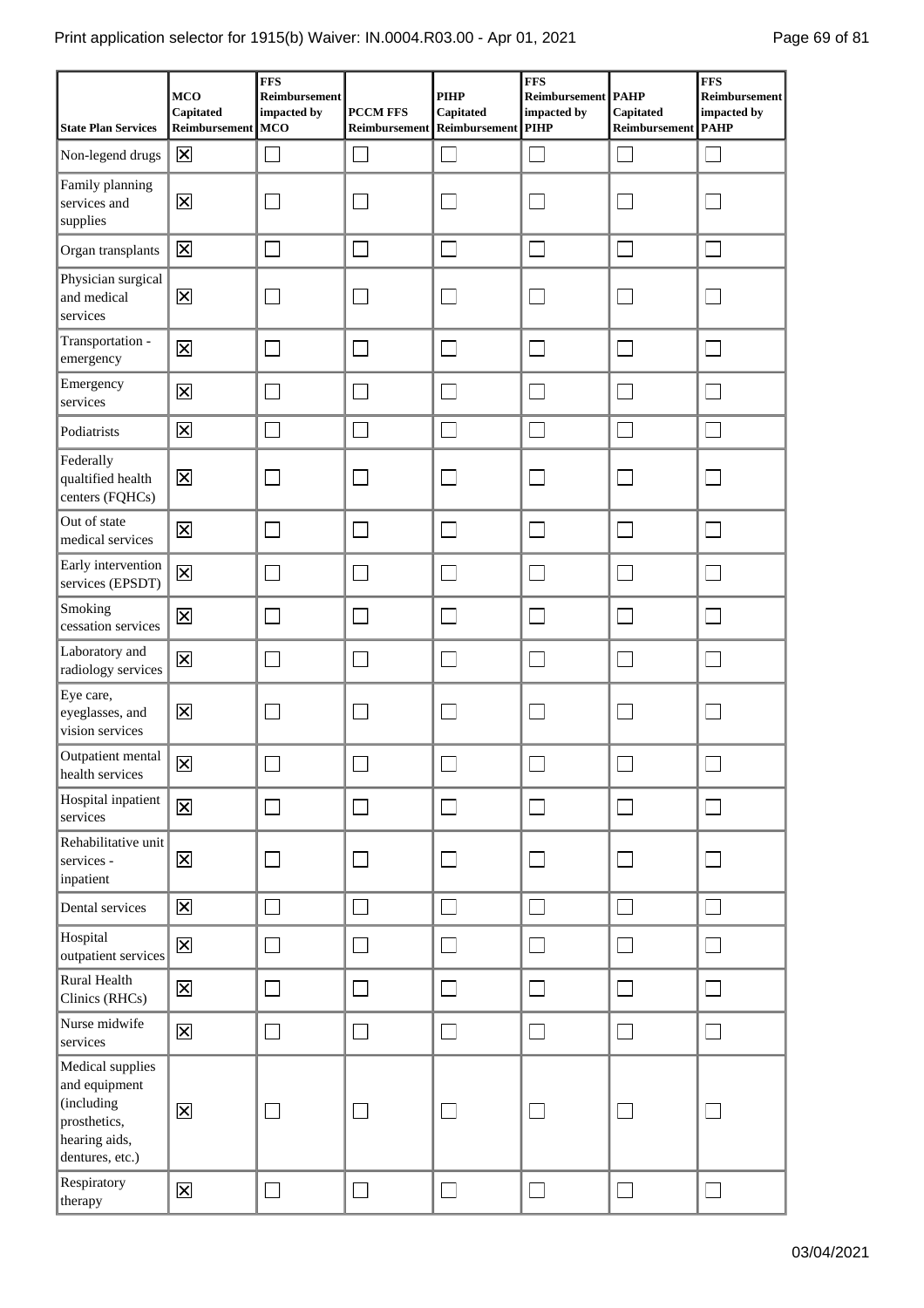| <b>State Plan Services</b>                                               | <b>MCO</b><br>Capitated<br>Reimbursement MCO | <b>FFS</b><br><b>Reimbursement</b><br>impacted by | <b>PCCM FFS</b><br>Reimbursement | PIHP<br>Capitated<br>Reimbursement | <b>FFS</b><br>Reimbursement   PAHP<br>impacted by<br><b>PIHP</b> | Capitated<br>Reimbursement | <b>FFS</b><br><b>Reimbursement</b><br>impacted by<br><b>PAHP</b> |
|--------------------------------------------------------------------------|----------------------------------------------|---------------------------------------------------|----------------------------------|------------------------------------|------------------------------------------------------------------|----------------------------|------------------------------------------------------------------|
| Occupational<br>therapy                                                  | $\overline{\mathsf{x}}$                      | $\sim$                                            |                                  |                                    |                                                                  | $\sim$                     |                                                                  |
| Inpatient mental<br>health services                                      | $\overline{\mathsf{x}}$                      |                                                   |                                  |                                    |                                                                  |                            |                                                                  |
| Legend drugs                                                             | $\overline{\mathsf{x}}$                      |                                                   |                                  | $\Box$                             | a i                                                              | $\mathbf{L}$               |                                                                  |
| Speech, hearing,<br>and language<br>therapy                              | $\overline{\mathsf{x}}$                      |                                                   |                                  |                                    |                                                                  |                            |                                                                  |
| Transportation -<br>non-emergency                                        | $\overline{\mathsf{x}}$                      | $\sim$                                            |                                  | $\mathbf{I}$                       |                                                                  | I.                         |                                                                  |
| Physical therapy                                                         | $\overline{\mathsf{x}}$                      | $\mathcal{L}$                                     |                                  |                                    |                                                                  |                            |                                                                  |
| Chiropractors                                                            | $\overline{\mathsf{x}}$                      | ×                                                 |                                  | $\mathbb{R}^2$                     |                                                                  |                            |                                                                  |
| Hospice care                                                             | $\overline{\mathsf{x}}$                      | П                                                 |                                  | $\Box$                             |                                                                  | Г                          |                                                                  |
| Nursing faciltiy<br>services (for up to<br>60 days while<br>LOC pending) | $\overline{\mathsf{x}}$                      |                                                   |                                  |                                    |                                                                  |                            |                                                                  |
| Diabetes self-<br>management<br>training services                        | $\overline{\mathsf{x}}$                      |                                                   |                                  |                                    |                                                                  |                            |                                                                  |
| Home health<br>services                                                  | $\overline{\mathsf{x}}$                      | ٦                                                 |                                  | $\mathcal{L}_{\mathcal{A}}$        |                                                                  |                            |                                                                  |
| Long term acute<br>care<br>hospitalization                               | $\overline{\mathsf{x}}$                      |                                                   |                                  |                                    |                                                                  |                            |                                                                  |
| Intermittent or<br>part-time nursing<br>services                         |                                              |                                                   |                                  |                                    |                                                                  |                            |                                                                  |
| Home health aid<br>services                                              |                                              |                                                   |                                  |                                    |                                                                  |                            |                                                                  |

**Section D: Cost-Effectiveness**

**Part I: State Completion Section**

**G. Appendix D2.A - Administration in Actual Waiver Cost**

**[Required] The State allocated administrative costs between the Fee-for-service and managed care program depending upon the program structure.** *Note: initial programs will enter only FFS costs in the BY. Renewal and Conversion waivers will enter all waiver and FFS administrative costs in the R1 and R2 or BY.*

**The allocation method for either initial or renewal waivers is explained below:**

- **The State allocates the administrative costs to the managed care program based upon the number of waiver a. enrollees as a percentage of total Medicaid enrollees***Note: this is appropriate for MCO/PCCM programs.*
- **The State allocates administrative costs based upon the program cost as a percentage of the total Medicaid b. budget. It would not be appropriate to allocate the administrative cost of a mental health program based upon the percentage of enrollees enrolled.***Note: this is appropriate for statewide PIHP/PAHP programs.*
- **Other c.**

Please explain: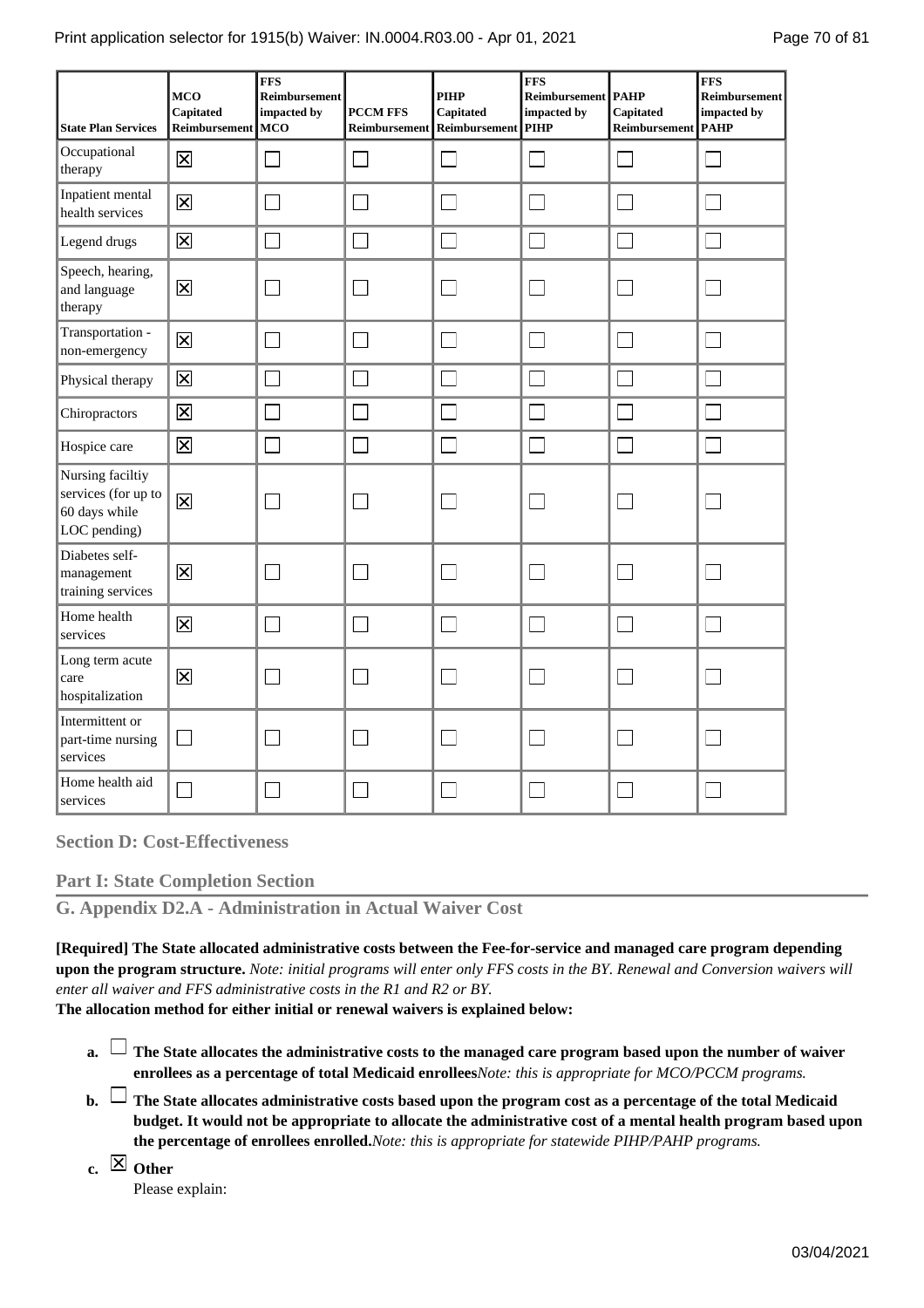Administrative costs are consistent with reported HCC administrative costs on the Schedule D and CMS schedule 64.10 for the HCC program. Administrative costs are actual costs reported for the HCC program. EQRO costs of \$59,952 were added for R1.

# **Appendix D2.A: Administration in Actual Waiver Cost**

**Section D: Cost-Effectiveness**

**Part I: State Completion Section**

**H. Appendix D3 - Actual Waiver Cost**

The State is requesting a 1915(b)(3) waiver in **Section A.I.A.1.c** and will be providing non-state plan medical **a.**  services. The State will be spending a portion of its waiver savings for additional services under the waiver.

**The State is including voluntary populations in the waiver. b.** 

Describe below how the issue of selection bias has been addressed in the Actual Waiver Cost calculations:

Foster Care Children are a voluntary population. There is selection bias; risk score analyses suggest those enrolled in HCC are higher morbidity than those who choose to remain FFS. This is largely because the State, with its responsibility for foster care children, has developed criteria for determining when HCC enrollment is beneficial. The cost effectiveness demonstration assumes that the relative morbidity of the HCC-enrolled population does not change materially from R2 to P1 and P2.

- **Capitated portion of the waiver only -- Reinsurance or Stop/Loss Coverage:** Please note how the State will be **c.**  providing or requiring reinsurance or stop/loss coverage as required under the regulation. States may require MCOs/PIHPs/PAHPs to purchase reinsurance. Similarly, States may provide stop-loss coverage to MCOs/PIHPs/PAHPs when MCOs/PIHPs/PAHPs exceed certain payment thresholds for individual enrollees. Stop loss provisions usually set limits on maximum days of coverage or number of services for which the MCO/PIHP/PAHP will be responsible. If the State plans to provide stop/loss coverage, a description is required. The State must document the probability of incurring costs in excess of the stop/loss level and the frequency of such occurrence based on FFS experience. The expenses per capita (also known as the stoploss premium amount) should be deducted from the capitation year projected costs. In the initial application, the effect should be neutral. In the renewal report, the actual reinsurance cost and claims cost should be reported in Actual Waiver Cost. **Basis and Method:**
	- **The State does not provide stop/loss protection for MCOs/PIHPs/PAHPs, but requires MCOs/PIHPs/PAHPs to purchase reinsurance coverage privately. No adjustment was necessary.**
	- **The State provides stop/loss protection 2.**

Describe below how the issue of selection bias has been addressed in the Actual Waiver Cost calculations:

### **Incentive/bonus/enhanced Payments for both Capitated and fee-for-service Programs: d.**

**[For the capitated portion of the waiver] the total payments under a capitated contract include any incentives the State provides in addition to capitated payments under the waiver program.** The costs associated with any bonus arrangements must be accounted for in the capitated costs (Column D of Appendix D3 Actual Waiver Cost). Regular State Plan service capitated adjustments would apply.

### **Document**

- **i. Document the criteria for awarding the incentive payments.**
- **ii. Document the method for calculating incentives/bonuses, and**
- iii. Document the monitoring the State will have in place to ensure that total payments to the **MCOs/PIHPs/PAHPs do not exceed the Waiver Cost Projection.**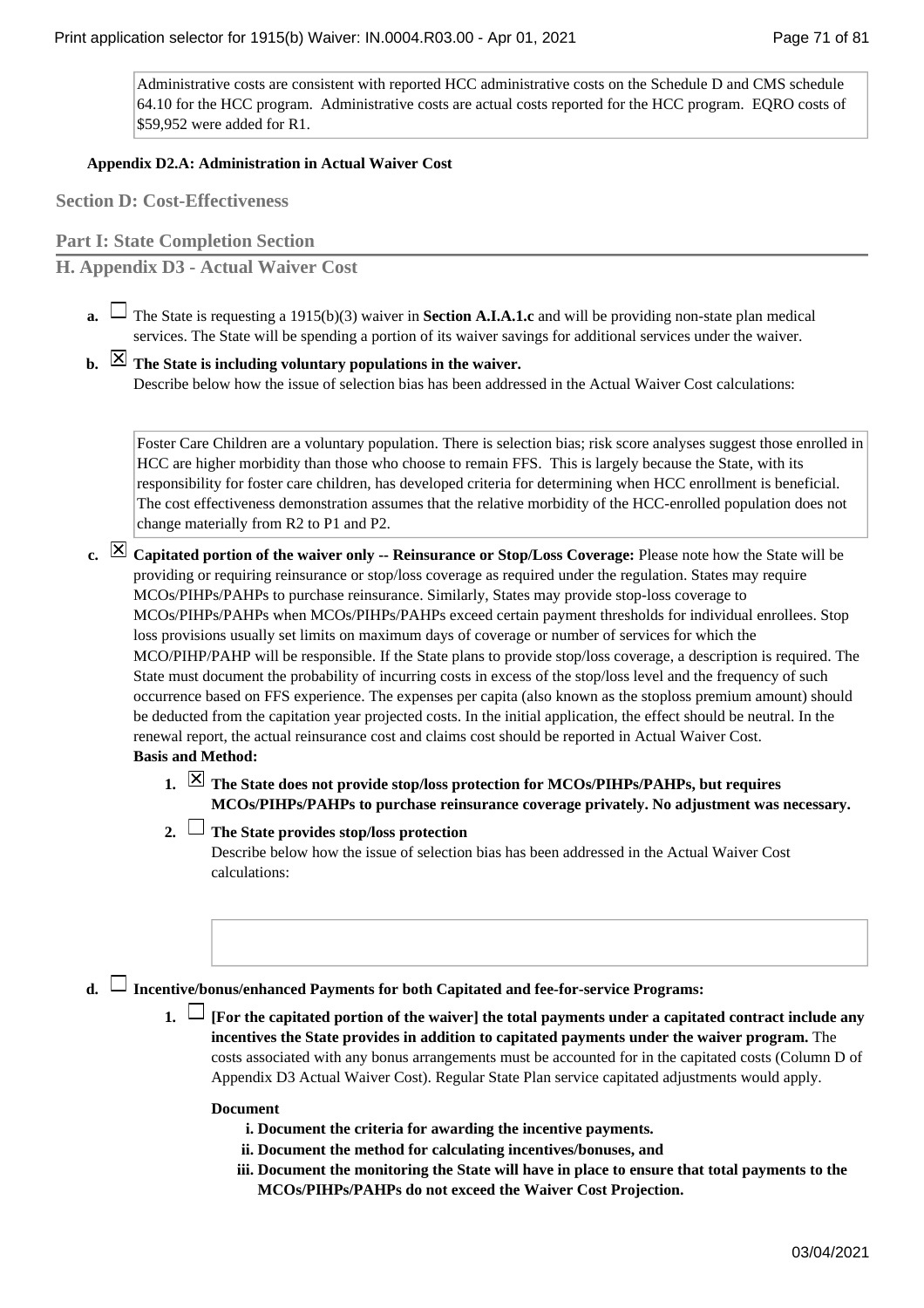**For the fee-for-service portion of the waiver, all fee-for-service must be accounted for in the fee-2. for-service incentive costs (Column G of Appendix D3 Actual Waiver Cost).** ). For PCCM providers, the amount listed should match information provided in D.I.D Reimbursement of Providers. Any adjustments applied would need to meet the special criteria for fee-for-service incentives if the State elects to provide incentive payments in addition to management fees under the waiver program (See D.I.I.e and D.I.J.e)

### **Document:**

- **i. Document the criteria for awarding the incentive payments.**
- **ii. Document the method for calculating incentives/bonuses, and**
- iii. Document the monitoring the State will have in place to ensure that total payments to the **MCOs/PIHPs/PAHPs/PCCMs do not exceed the Waiver Cost Projection.**

### **Appendix D3 Actual Waiver Cost**

**Section D: Cost-Effectiveness**

### **Part I: State Completion Section**

**I. Appendix D4 - Adjustments in the Projection OR Conversion Waiver for DOS within DOP (1 of 8)**

## **This section is only applicable to Initial waivers**

**Section D: Cost-Effectiveness**

**Part I: State Completion Section**

**I. Appendix D4 - Adjustments in the Projection OR Conversion Waiver for DOS within DOP (2 of 8)**

### **This section is only applicable to Initial waivers**

**Section D: Cost-Effectiveness**

# **Part I: State Completion Section**

**I. Appendix D4 - Adjustments in the Projection OR Conversion Waiver for DOS within DOP (3 of 8)**

### **This section is only applicable to Initial waivers**

**Section D: Cost-Effectiveness**

### **Part I: State Completion Section**

**I. Appendix D4 - Adjustments in the Projection OR Conversion Waiver for DOS within DOP (4 of 8)**

### **This section is only applicable to Initial waivers**

**Section D: Cost-Effectiveness**

**Part I: State Completion Section**

**I. Appendix D4 - Adjustments in the Projection OR Conversion Waiver for DOS within DOP (5 of 8)**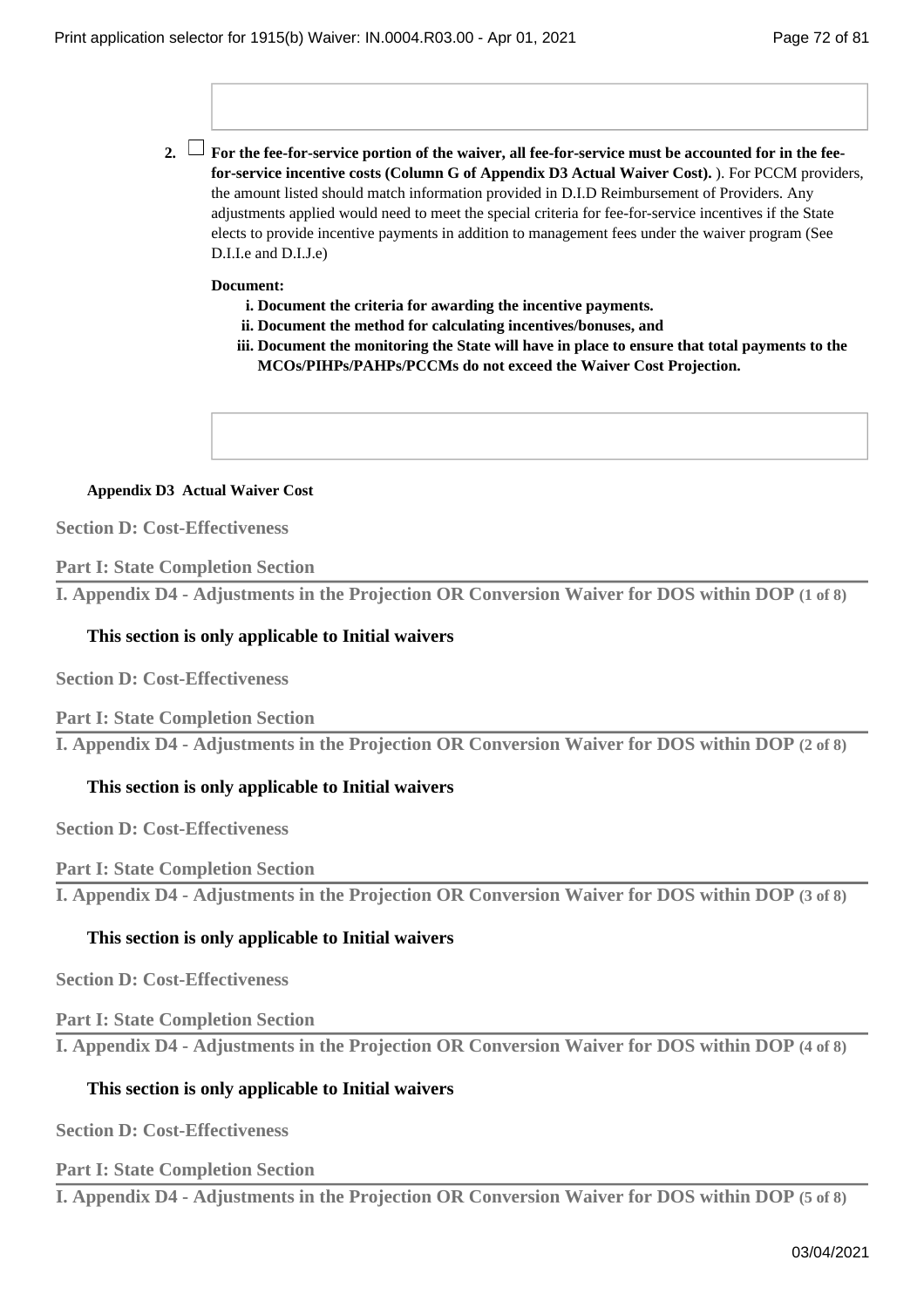## **This section is only applicable to Initial waivers**

**Section D: Cost-Effectiveness**

**Part I: State Completion Section**

**I. Appendix D4 - Adjustments in the Projection OR Conversion Waiver for DOS within DOP (6 of 8)**

# **This section is only applicable to Initial waivers**

**Section D: Cost-Effectiveness**

**Part I: State Completion Section**

**I. Appendix D4 - Adjustments in the Projection OR Conversion Waiver for DOS within DOP (7 of 8)**

## **This section is only applicable to Initial waivers**

**Section D: Cost-Effectiveness**

**Part I: State Completion Section**

**I. Appendix D4 - Adjustments in the Projection OR Conversion Waiver for DOS within DOP (8 of 8)**

## **This section is only applicable to Initial waivers**

**Section D: Cost-Effectiveness**

**Part I: State Completion Section**

**J. Appendix D4 - Conversion or Renewal Waiver Cost Projection and Adjustments. (1 of 5)**

- **State Plan Services Trend Adjustment** the State must trend the data forward to reflect cost and utilization increases. The **a.**  R1 and R2 (BY for conversion) data already include the actual Medicaid cost changes for the population enrolled in the program. This adjustment reflects the expected cost and utilization increases in the managed care program from R2 (BY for conversion) to the end of the waiver (P2). Trend adjustments may be service-specific and expressed as percentage factors. Some states calculate utilization and cost separately, while other states calculate a single trend rate. The State must document the method used and how utilization and cost increases are not duplicative if they are calculated separately. **. This adjustment must be mutually exclusive of programmatic/policy/pricing changes and CANNOT be taken twice. The State must document how it ensures there is no duplication with programmatic/policy/pricing changes.**
	- **[Required, if the States BY or R2 is more than 3 months prior to the beginning of P1] The State is using 1. actual State cost increases to trend past data to the current time period (i.e., trending from 1999 to present).**

**The actual trend rate used is:** 10.47

Please document how that trend was calculated:

The 13.64% inflation adjustment is composed of two parts: a future period increase of 2.87% and a 10.47% increase representing actual historical increases. 10.47% is a weighted average for the MEGs and primarily reflects actual changes in the capitation rates from the initial CY 2018 to final CY 2018 and final CY 2019 rates, which have not yet been paid to the MCOs (at this time the CMS 64 was run, they had only been paid at initial CY 2018 capitation rates). One significant reason for the capitation rate increase was an increase in state-directed hospital reimbursement. For HCC children,

capitation rate growth also reflects significant increases in ABA reimbursement. CY 2020 rates are estimated based on the rate setting analysis performed to date. In addition t the above changes, an increase of 2.87% is estimated to reflect changes from CY 2020 rates to CY 2021. After the rates are approved, the state intends to pay the appropriate certified capitation rates, making payment adjustment retroactively.

- 
- **2. [Required, to trend BY/R2 to P1 and P2 in the future] When cost increases are unknown and in the**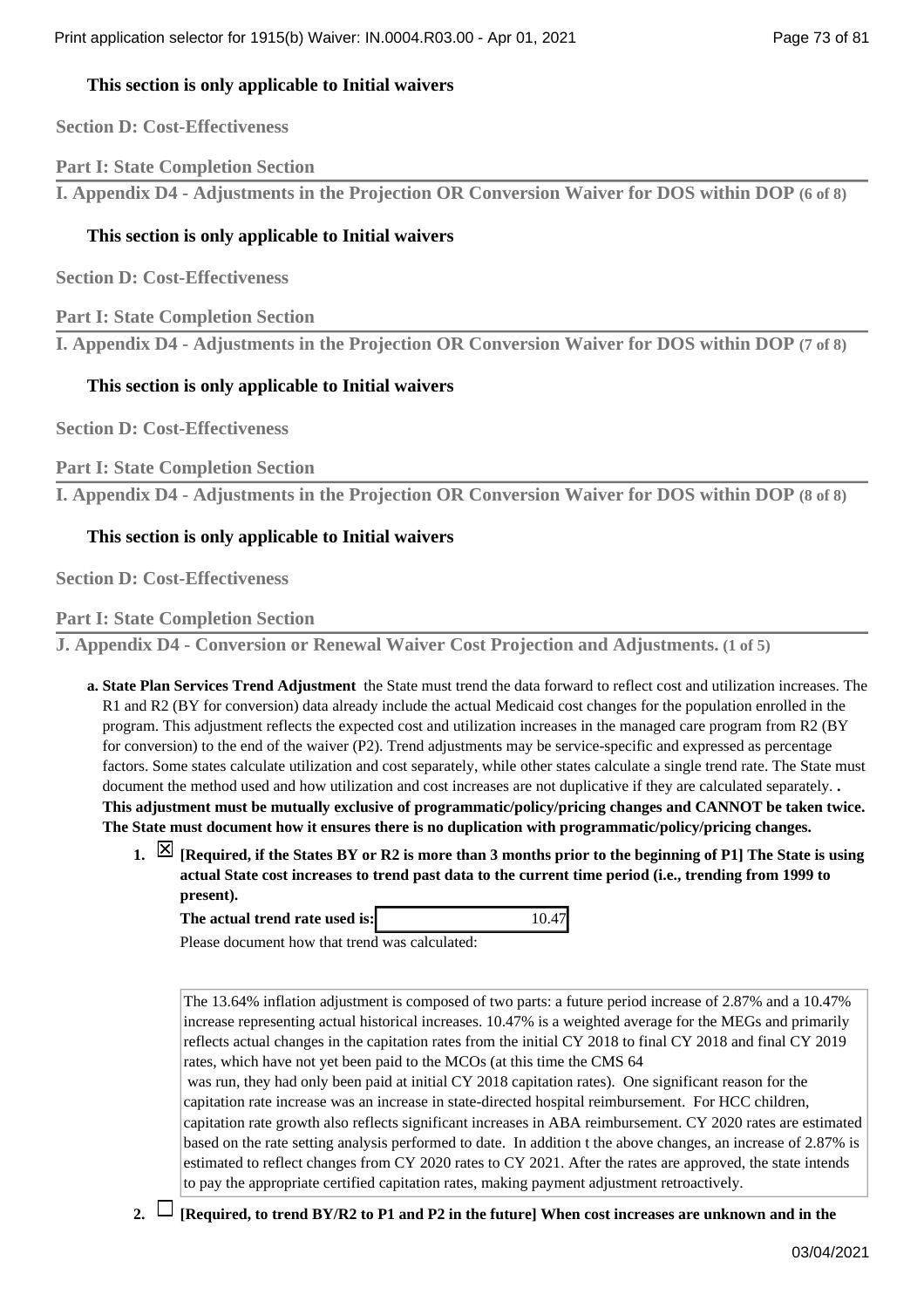**future, the State is using a predictive trend of either State historical cost increases or national or regional factors that are predictive of future costs (same requirement as capitated ratesetting regulations)** *(i.e., trending from present into the future).*

**State historical cost increases. i.** 

Please indicate the years on which the rates are based: base years. In addition, please indicate the mathematical method used (multiple regression, linear regression, chi-square, least squares, exponential smoothing, etc.). Finally, please note and explain if the States cost increase calculation includes more factors than a price increase such as changes in technology, practice patterns, and/or units of service PMPM.

#### **ii. └┘ National or regional factors that are predictive of this waivers future costs.**

Please indicate the services and indicators used. In addition, please indicate how this factor was determined to be predictive of this waivers future costs. Finally, please note and explain if the States cost increase calculation includes more factors than a price increase such as changes in technology, practice patterns, and/or units of service PMPM.

**The State estimated the PMPM cost changes in units of service, technology and/or practice patterns 3. that would occur in the waiver separate from cost increase.**

Utilization adjustments made were service-specific and expressed as percentage factors. The State has documented how utilization and cost increases were not duplicated. This adjustment reflects the changes in utilization between R2 and P1 and between years P1 and P2.

**i. Please indicate the years on which the utilization rate was based (if calculated separately only). ii. Please document how the utilization did not duplicate separate cost increase trends.**

### **Appendix D4 Adjustments in Projection**

**Section D: Cost-Effectiveness**

**Part I: State Completion Section**

**J. Appendix D4 - Conversion or Renewal Waiver Cost Projection and Adjustments. (2 of 5)**

**b. State Plan Services Programmatic/Policy/Pricing Change Adjustment:** This adjustment should account for any programmatic changes that are not cost neutral and that affect the Waiver Cost Projection. For example, changes in rates, changes brought about by legal action, or changes brought about by legislation. For example, Federal mandates, changes in hospital payment from per diem rates to Diagnostic Related Group (DRG) rates or changes in the benefit coverage of the FFS program. **This adjustment must be mutually exclusive of trend and CANNOT be taken twice. The State must document how it ensures there is no duplication with trend.** If the State is changing one of the aspects noted above in the FFS State Plan then the State needs to estimate the impact of that adjustment. *Note: FFP on rates cannot be claimed until CMS approves the SPA per the 1/2/01 SMD letter. Prior approval of capitation rates is contingent upon approval of the SPA.* The R2 data was adjusted for changes that will occur after the R2 (BY for conversion) and during P1 and P2 that affect the overall Medicaid program.

Others:

- Additional State Plan Services (+)
- Reductions in State Plan Services (-)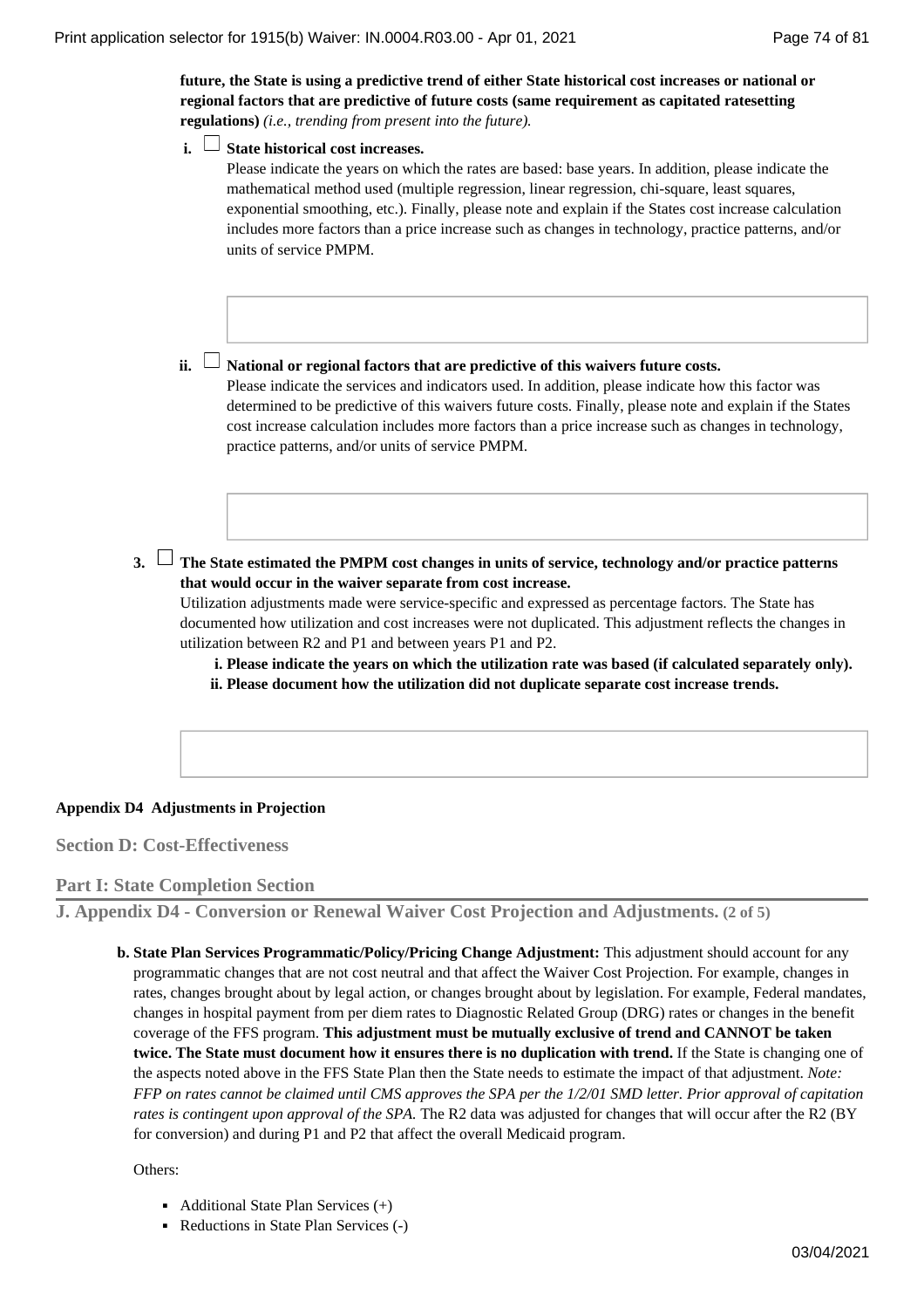- Legislative or Court Mandated Changes to the Program Structure or fee
- Graduate Medical Education (GME) Changes This adjustment accounts for **changes** in any GME payments in the program.  $42$  CFR  $438.6(c)(5)$  specifies that States can include or exclude GME payments from the capitation rates. However, GME payments must be included in cost-effectiveness calculations.
- Copayment Changes This adjustment accounts for changes from R2 to P1 in any copayments that are collected under the FFS program, but not collected in the MCO/PIHP/PAHP capitated program. States must ensure that these copayments are included in the Waiver Cost Projection if not to be collected in the capitated program. If the State is changing the copayments in the FFS program then the State needs to estimate the impact of that adjustment.
- The State has chosen not to make an adjustment because there were no programmatic or policy changes **1.**  in the FFS program after the MMIS claims tape was created. In addition, the State anticipates no programmatic or policy changes during the waiver period.
- 2.  $\Box$  An adjustment was necessary. The adjustment(s) is(are) listed and described below:
	- **i.** □ The State projects an externally driven State Medicaid managed care rate increases/decreases between the base and rate periods. Please list the changes.

For the list of changes above, please report the following:

| The size of the adjustment was based upon a newly approved State Plan Amendment           |
|-------------------------------------------------------------------------------------------|
| (SPA).                                                                                    |
| PMPM size of adjustment                                                                   |
|                                                                                           |
| The size of the adjustment was based on pending SPA.<br>$\mathbf{B}$ .                    |
| Approximate PMPM size of adjustment                                                       |
|                                                                                           |
| Determine adjustment based on currently approved SPA.<br>$\mathbf{C}$                     |
| PMPM size of adjustment                                                                   |
|                                                                                           |
| Determine adjustment for Medicare Part D dual eligibles.<br>D.                            |
| $\mathbf{F}$ .                                                                            |
| Other:                                                                                    |
| Please describe                                                                           |
|                                                                                           |
|                                                                                           |
|                                                                                           |
| The State has projected no externally driven managed care rate increases/decreases in the |
| managed care rates.                                                                       |
|                                                                                           |
| Changes brought about by legal action:                                                    |
| Please list the changes.                                                                  |
|                                                                                           |
|                                                                                           |
|                                                                                           |
|                                                                                           |

For the list of changes above, please report the following:

**ii.** 

**iii.** 

A.  $\Box$  The size of the adjustment was based upon a newly approved State Plan Amendment (SPA). PMPM size of adjustment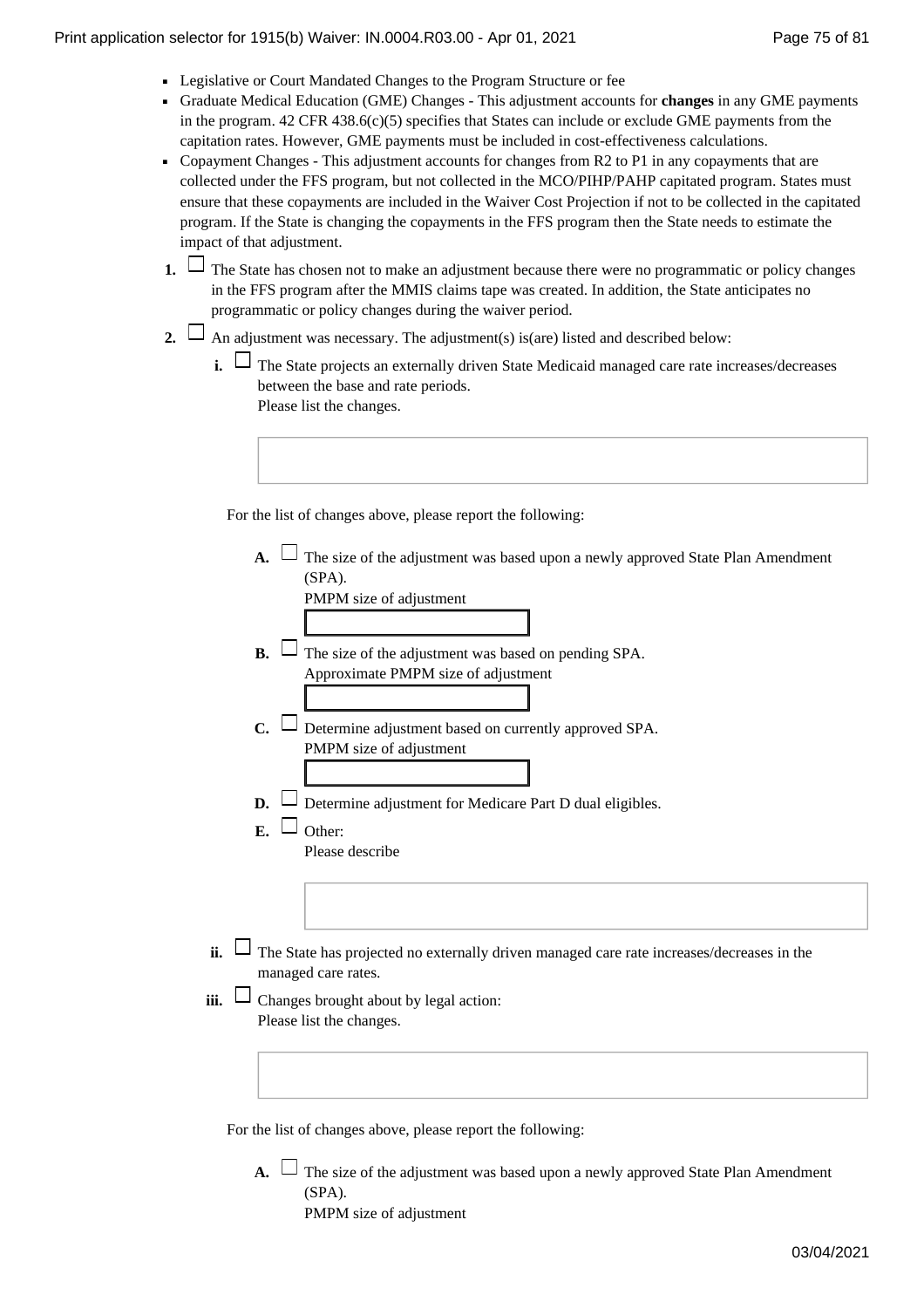$\overline{\Gamma}$ 

|     | <b>B.</b>                | The size of the adjustment was based on pending SPA.                            |
|-----|--------------------------|---------------------------------------------------------------------------------|
|     |                          | Approximate PMPM size of adjustment                                             |
|     |                          |                                                                                 |
|     |                          |                                                                                 |
|     | C.                       | Determine adjustment based on currently approved SPA.                           |
|     | PMPM size of adjustment  |                                                                                 |
|     |                          |                                                                                 |
|     |                          |                                                                                 |
|     | Other<br>D.              |                                                                                 |
|     | Please describe          |                                                                                 |
|     |                          |                                                                                 |
|     |                          |                                                                                 |
|     |                          |                                                                                 |
|     |                          |                                                                                 |
|     |                          |                                                                                 |
| iv. | Changes in legislation.  |                                                                                 |
|     | Please list the changes. |                                                                                 |
|     |                          |                                                                                 |
|     |                          |                                                                                 |
|     |                          |                                                                                 |
|     |                          |                                                                                 |
|     |                          |                                                                                 |
|     |                          | For the list of changes above, please report the following:                     |
|     |                          |                                                                                 |
|     | $\mathbf{A}$ .           | The size of the adjustment was based upon a newly approved State Plan Amendment |
|     | (SPA).                   |                                                                                 |
|     | PMPM size of adjustment  |                                                                                 |
|     |                          |                                                                                 |
|     |                          |                                                                                 |
|     | <b>B.</b>                |                                                                                 |
|     |                          | $\perp$ The size of the adjustment was based on pending SPA.                    |
|     |                          | Approximate PMPM size of adjustment                                             |
|     |                          |                                                                                 |
|     |                          |                                                                                 |
|     | C.                       | Determine adjustment based on currently approved SPA                            |
|     | PMPM size of adjustment  |                                                                                 |
|     |                          |                                                                                 |
|     |                          |                                                                                 |
|     | D.<br>Other              |                                                                                 |
|     | Please describe          |                                                                                 |
|     |                          |                                                                                 |
|     |                          |                                                                                 |
|     |                          |                                                                                 |
|     |                          |                                                                                 |
|     | Other                    |                                                                                 |
| v.  |                          |                                                                                 |
|     | Please describe:         |                                                                                 |
|     |                          |                                                                                 |
|     |                          |                                                                                 |
|     |                          |                                                                                 |
|     |                          |                                                                                 |
|     | $\mathbf{A}$ .           | The size of the adjustment was based upon a newly approved State Plan Amendment |
|     | (SPA).                   |                                                                                 |
|     |                          |                                                                                 |
|     | PMPM size of adjustment  |                                                                                 |
|     |                          |                                                                                 |
|     |                          |                                                                                 |
|     | <b>B.</b>                | The size of the adjustment was based on pending SPA.                            |
|     |                          | Approximate PMPM size of adjustment                                             |
|     |                          |                                                                                 |
|     |                          |                                                                                 |
|     | $C_{\bullet}$            | Determine adjustment based on currently approved SPA.                           |

 $\overline{\mathbf{1}}$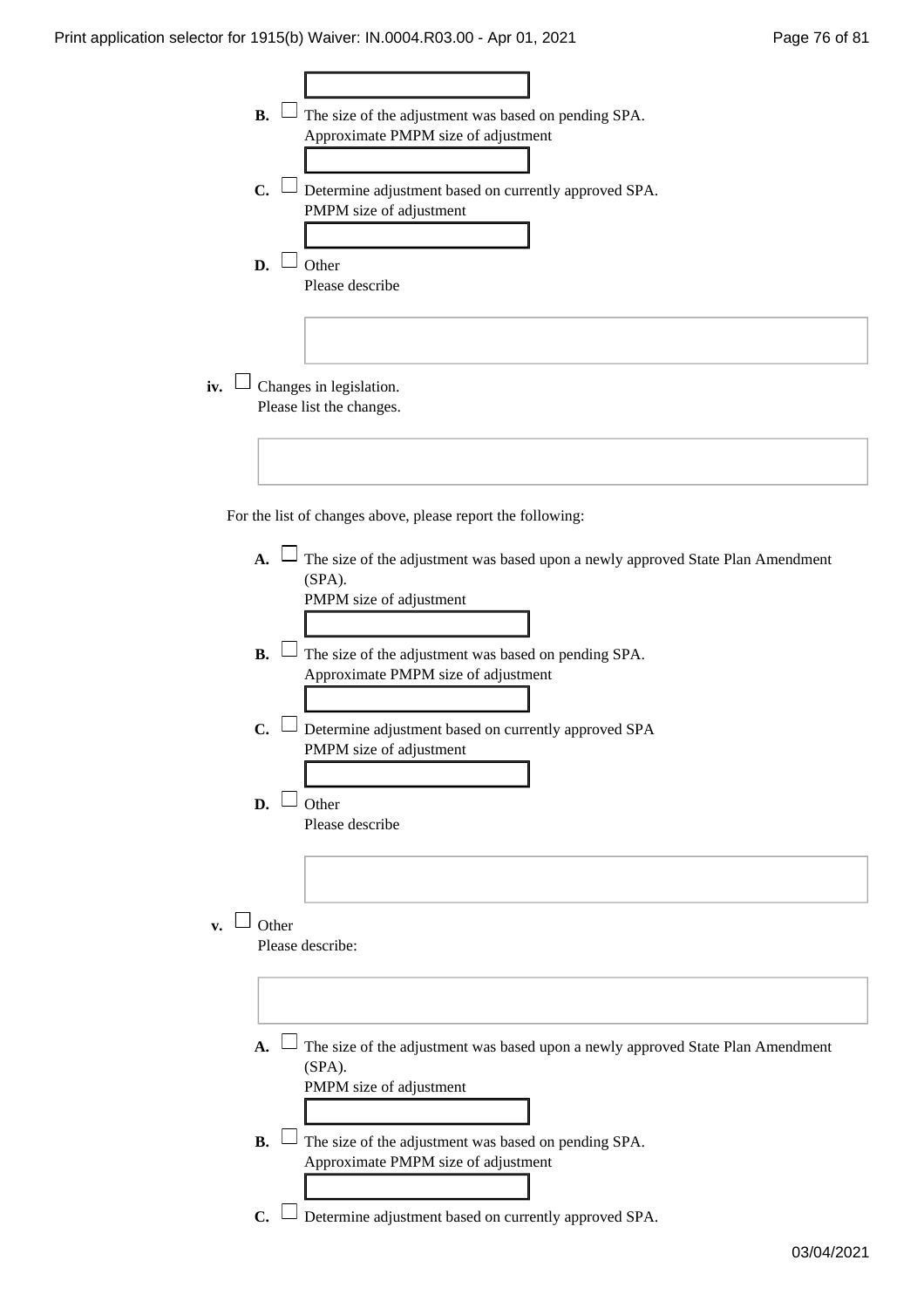| D. | $\Box$ Other<br>Please describe |
|----|---------------------------------|
|    |                                 |

**Section D: Cost-Effectiveness**

### **Part I: State Completion Section**

**J. Appendix D4 - Conversion or Renewal Waiver Cost Projection and Adjustments. (3 of 5)**

- **Administrative Cost Adjustment:** This adjustment accounts for changes in the managed care program. The **c.**  administrative expense factor in the renewal is based on the administrative costs for the eligible population participating in the waiver for managed care. Examples of these costs include per claim claims processing costs, additional per record PRO review costs, and additional Surveillance and Utilization Review System (SURS) costs; as well as actuarial contracts, consulting, encounter data processing, independent assessments, EQRO reviews, etc. *Note: one-time administration costs should not be built into the cost-effectiveness test on a long-term basis. States should use all relevant Medicaid administration claiming rules for administration costs they attribute to the managed care program.* If the State is changing the administration in the fee-for-service program then the State needs to estimate the impact of that adjustment.
	- **1.**  $\Box$  No adjustment was necessary and no change is anticipated.
	- An administrative adjustment was made. **2.** 
		- **i.**  $\Box$  Administrative functions will change in the period between the beginning of P1 and the end of  $P<sub>2</sub>$ Please describe:

| $\boxtimes$ Cost increases were accounted for.<br>ii. |  |
|-------------------------------------------------------|--|
|-------------------------------------------------------|--|

- A. └ Determine administration adjustment based upon an approved contract or cost allocation plan amendment (CAP).
- $\Box$  Determine administration adjustment based on pending contract or cost allocation plan amendment (CAP). **B.**
- $\Box$  State Historical State Administrative Inflation. THe actual trend rate used is PMPM size of adjustment **C.**

| I<br>۰,<br>×<br>×<br>٠ |
|------------------------|

Please describe:

 $\mathbf{D}$ .  $\Delta$  Other

Please describe:

The annual trend for both P1 and P2 is 1.77% based on the average change in CPI-U over the last ten years (2009 through 2019). For P1, filing reflects 30 months trend from midpoint of R2 to P1 (4.48%=(1.077)^(30/12)=1.0448). In R2, EQRO cost reporting was incomplete, so an adjustment was made to P1 to estimate the amount of EQRO costs and is set at 2.80% based on R1 cost distribution.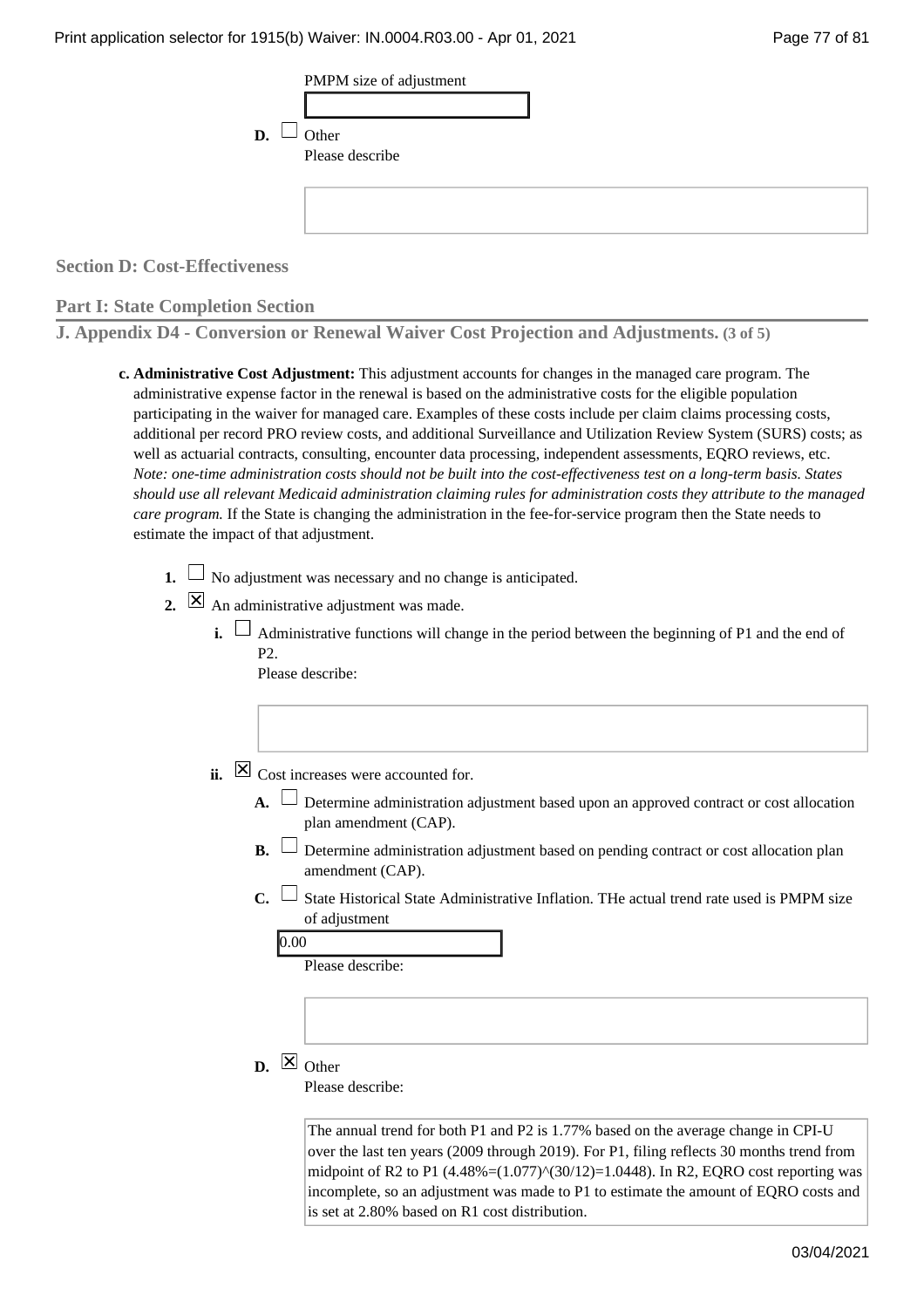**iii.**  $\Box$  [Required, when State Plan services were purchased through a sole source procurement with a governmental entity. No other State administrative adjustment is allowed.] If cost increase trends are unknown and in the future, the State must use the lower of: Actual State administration costs trended forward at the State historical administration trend rate or Actual State administration costs trended forward at the State Plan services trend rate.

Please document both trend rates and indicate which trend rate was used.

Actual State Administration costs trended forward at the State historical administration trend rate. **A.** 

Please indicate the years on which the rates are based: base years

In addition, please indicate the mathematical method used (multiple regression, linear regression, chi-square, least squares, exponential smoothing, etc.). Finally, please note and explain if the States cost increase calculation includes more factors than a price increase.

Actual State Administration costs trended forward at the State Plan Service Trend rate. Please indicate the State Plan Service trend rate from Section D.I.J.a. above **B.** 

**Section D: Cost-Effectiveness**

**Part I: State Completion Section**

**J. Appendix D4 - Conversion or Renewal Waiver Cost Projection and Adjustments. (4 of 5)**

- **1915(b)(3) Adjustment:** The State must document the amount of State Plan Savings that will be used to provide **d.**  additional 1915(b)(3) services in *Section D.I.H.a* above. The Base Year already includes the actual trend for the State Plan services in the program. This adjustment reflects the expected trend in the 1915(b)(3) services between the Base Year and P1 of the waiver and the trend between the beginning of the program (P1) and the end of the program (P2). Trend adjustments may be service-specific and expressed as percentage factors.
	- **1.**  $\Box$  [Required, if the States BY is more than 3 months prior to the beginning of P1 to trend BY to P1] The State is using the actual State historical trend to project past data to the current time period (i.e., trending from 1999 to present).

The actual documented trend is:

Please provide documentation.

- 2.  $\Box$  [Required, when the States BY is trended to P2. No other 1915(b)(3) adjustment is allowed] If trends are unknown and in the future (i.e., trending from present into the future), the State must use the lower of State historical 1915(b)(3) trend or States trend for State Plan Services. Please document both trend rates and indicate which trend rate was used.
	- **i.** A. State historical 1915(b)(3) trend rates
		- **1.** Please indicate the years on which the rates are based: base years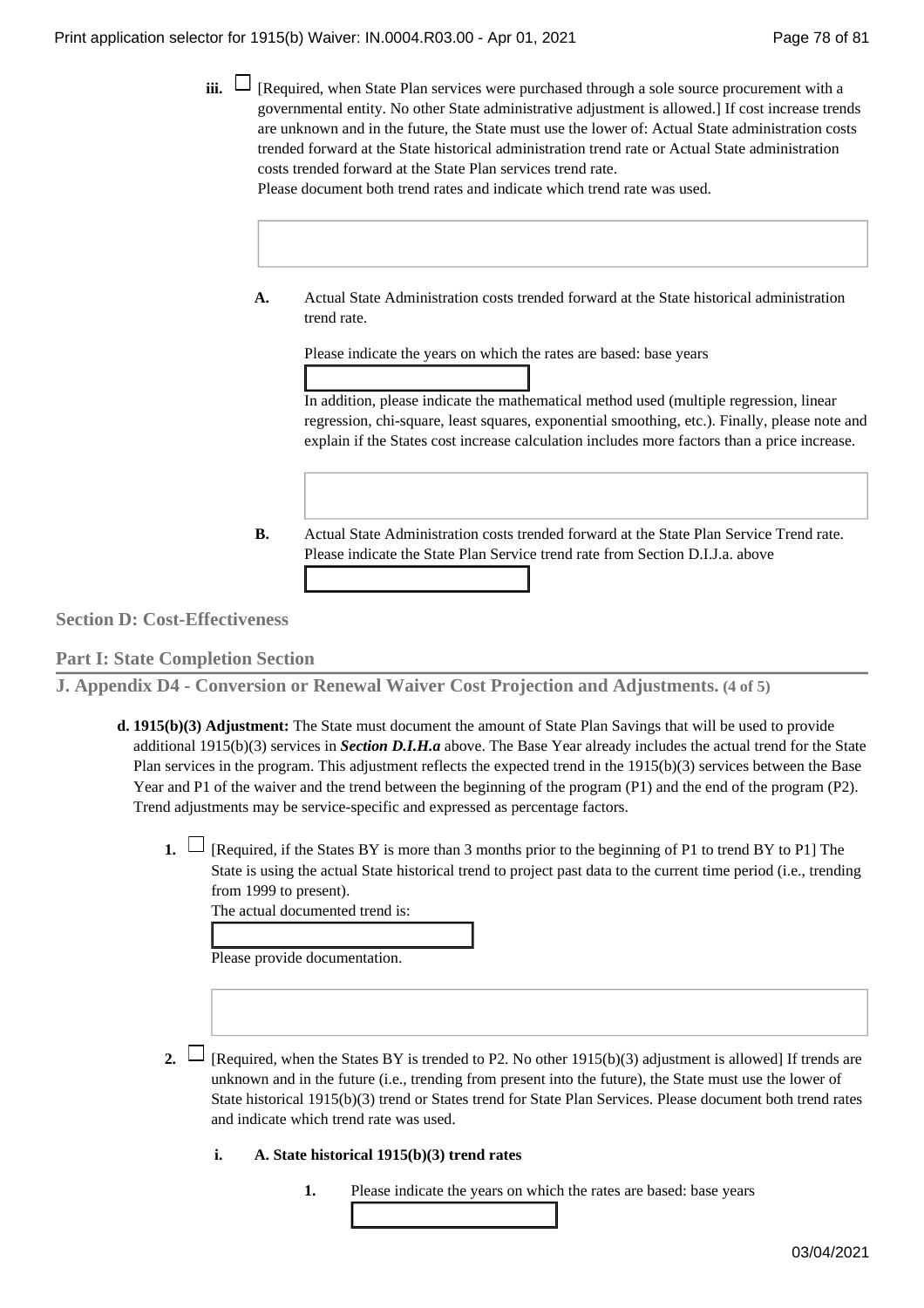**2.** Please provide documentation.

#### **State Plan Service trend B.**

Please indicate the State Plan Service trend rate from Section D.I.J.a. above

- **Incentives (not in capitated payment) Trend Adjustment:** If the State marked **Section D.I.H.d ,** then this **e.**  adjustment reports trend for that factor. Trend is limited to the rate for State Plan services.
	- **1.** List the State Plan trend rate by MEG from Section D.I.I.a
	- **2.** List the Incentive trend rate by MEG if different from Section D.I.I.a
	- **3.** Explain any differences:

**Section D: Cost-Effectiveness**

■

**Part I: State Completion Section**

■

**J. Appendix D4 - Conversion or Renewal Waiver Cost Projection and Adjustments. (5 of 5)**

*Other adjustments* including but not limited to federal government changes. **p.** 

- If the federal government changes policy affecting Medicaid reimbursement, the State must adjust P1 and P2 to reflect all changes.
	- Once the States FFS institutional excess UPL is phased out, CMS will no longer match excess institutional UPL payments.
		- Excess payments addressed through transition periods should not be included in the 1915(b) cost effectiveness process. Any State with excess payments should exclude the excess amount and only include the supplemental amount under 100% of the institutional UPL in the cost effectiveness process.
			- For all other payments made under the UPL, including supplemental payments, the costs should be included in the cost effectiveness calculations. This would apply to PCCM enrollees and to PAHP, PIHP or MCO enrollees if the institutional services were provided as FFS wrap around. The recipient of the supplemental payment does not matter for the purposes of this analysis.
	- **Pharmacy Rebate Factor Adjustment (Conversion Waivers Only) \*: Rebates that States receive** from drug manufacturers should be deducted from Base Year costs if pharmacy services are included in the capitated base. If the base year costs are not reduced by the rebate factor, an inflated BY would result. Pharmacy rebates should also be deducted from FFS costs if pharmacy services are impacted by the waiver but not capitated.

*Basis and Method:*

1.  $\Box$  Determine the percentage of Medicaid pharmacy costs that the rebates represent and adjust the base year costs by this percentage. States may want to make separate adjustments for prescription versus over the counter drugs and for different rebate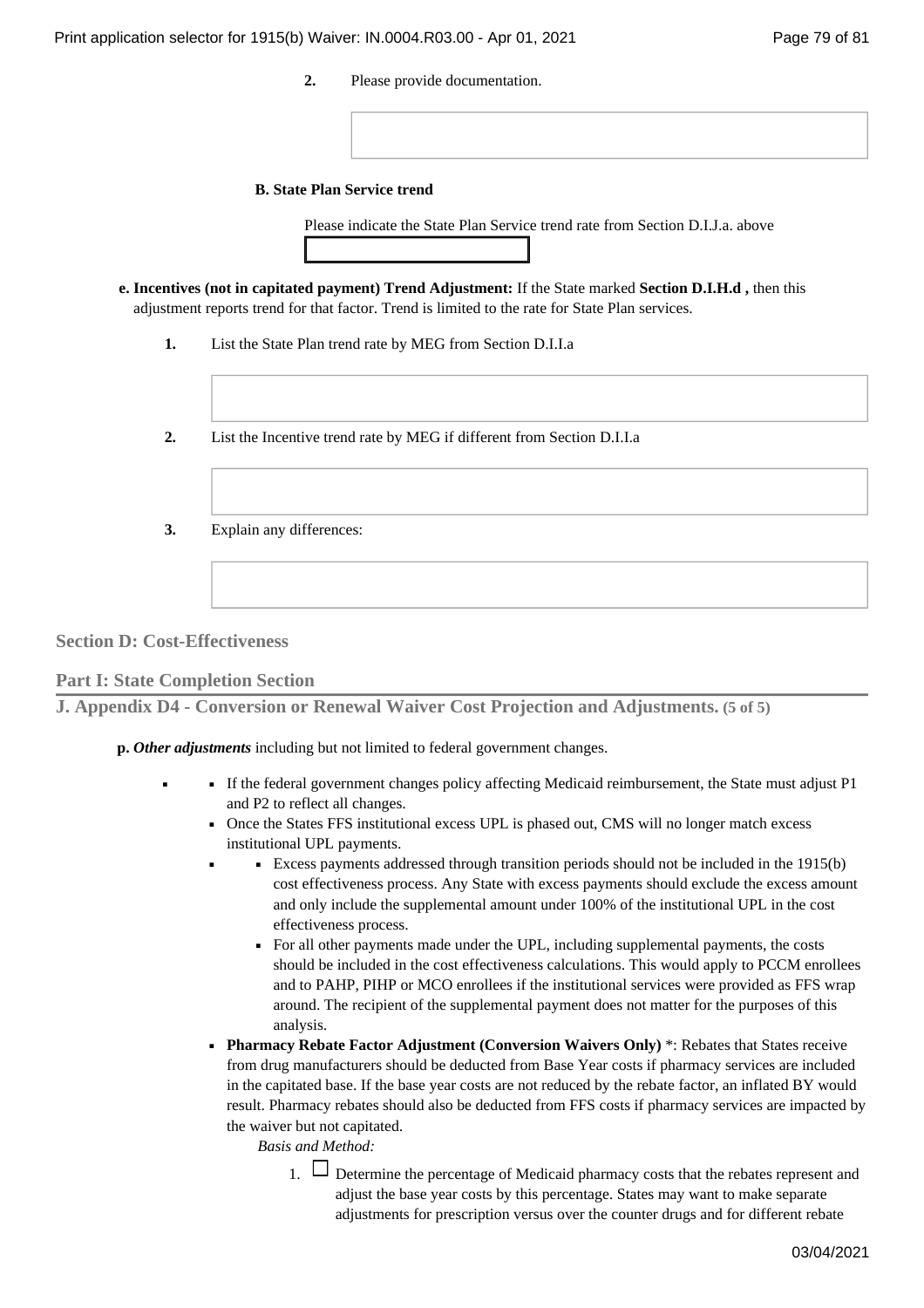|                             | percentages by population. States may assume that the rebates for the targeted<br>population occur in the same proportion as the rebates for the total Medicaid<br>population which includes accounting for Part D dual eligibles. Please account for<br>this adjustment in <b>Appendix D5.</b> |
|-----------------------------|-------------------------------------------------------------------------------------------------------------------------------------------------------------------------------------------------------------------------------------------------------------------------------------------------|
|                             | 2. $\Box$ The State has not made this adjustment because pharmacy is not an included<br>capitation service and the capitated contractors providers do not prescribe drugs that<br>are paid for by the State in FFS or Part D for the dual eligibles.                                            |
| $\overline{3}$ $\Box$ Other |                                                                                                                                                                                                                                                                                                 |

*Please describe:*

**1.**  $\boxed{\times}$  No adjustment was made.

This adjustment was made. This adjustment must be mathematically accounted for in Appendix D5. **2.**  Please describe

**Section D: Cost-Effectiveness**

**Part I: State Completion Section K. Appendix D5 Waiver Cost Projection**

The State should complete these appendices and include explanations of all adjustments in Section D.I.I and D.I.J above.

### **Appendix D5 Waiver Cost Projection**

**Section D: Cost-Effectiveness**

**Part I: State Completion Section**

**L. Appendix D6 RO Targets**

The State should complete these appendices and include explanations of all trends in enrollment in Section D.I.E. above.

Starting with actual enrollment as of the end of year R2 (September 2019), we applied trends to reflect the impact of the COVID-19 pandemic and the maintenance of effort (MOE) requirements as specified in the Families First Coronavirus Act (FFCRA). Trend assumed for pre-COVID months (September-March 2020) are based on recent historical pre-COVID experience, whereas COVID trend is based on the recent experience during the COVID impacted months (April 2020- September 2020). In addition, it is assumed that the public health emergency (PHE) will remain in force through June 30,2021 and it will take 6 months after the end of the PHE to fully close out or reassign individuals impacted by the MOE mandate. Annualized trends applied to the enrolment for each HCC MEG as will as the time period that the trends are applicable are included below the exhibits on tab "D1.Member Months" of the accompanying excel workbook.

**Appendix D6 RO Targets**

**Section D: Cost-Effectiveness**

**Part I: State Completion Section**